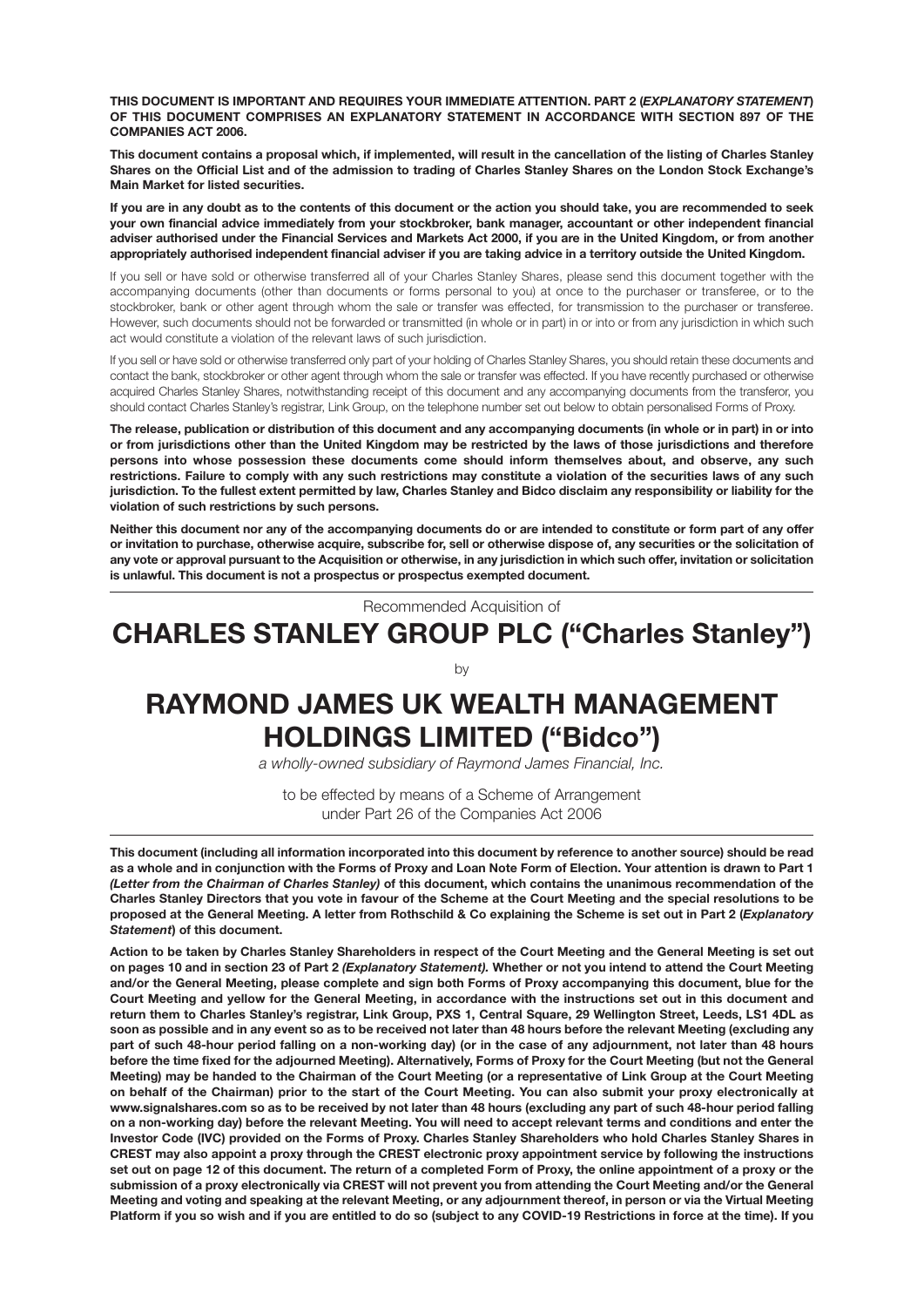**choose to attend the Court Meeting and/or the General Meeting in person or remotely via the Virtual Meeting Platform and vote, any vote(s) submitted by your proxy(ies) in respect of the same Charles Stanley Shares will be invalid.**

**Scheme Shareholders who hold their Scheme Shares in certificated form and who wish to make an election under the Loan Note Alternative should also complete, sign and return the Loan Note Form of Election in accordance with the instructions contained in Part 6 (***How to make a Loan Note Election***) of this document. If you hold your shares in uncertificated form and wish to make an election for the Loan Note Alternative, you must do so electronically via the procedure set out in Part 6 (***How to make a Loan Note Election***) of this document. The Loan Notes will not be issued to any Restricted Scheme Shareholders or persons acting on a non-discretionary basis on behalf of Restricted Scheme Shareholders.**

Notices of the Court Meeting and the General Meeting, each of which will be held at 55 Bishopsgate, London, EC2N 3AS on 16 September 2021, are set out in pages 97 to 107 of this document. The Court Meeting will start at 10.00 a.m. on that date and the General Meeting at 10.15 a.m. or as soon thereafter as the Court Meeting is concluded or adjourned.

Any changes to the arrangements for the Court Meeting and the General Meeting will be communicated to Scheme Shareholders and Charles Stanley Shareholders before the Meetings through Charles Stanley's website www.charles-stanley.co.uk/recommended-offerfor-charles-stanley and by announcement through a Regulatory Information Service.

#### **Instructions for accessing the Virtual Meeting Platform**

Scheme Shareholders and Charles Stanley Shareholders will be given the opportunity to remotely attend, submit questions and vote at the Meetings via the Virtual Meeting Platform.

Scheme Shareholders and Charles Stanley Shareholders can access the Virtual Meeting Platform using a web browser, on any PC or equivalent thereof or smartphone device. The web browser must be compatible with the latest browser versions of Chrome, Firefox, Edge and Safari. To remotely attend, submit questions and vote using this method, please go to https://web.lumiagm.com.

Once you have accessed https://web.lumiagm.com from your web browser on a PC or equivalent thereof or smartphone device, you will be asked to enter the Lumi Meeting ID which is 111-670-037. You will then be prompted to enter your unique 11 digit IVC including any leading zeros and 'PIN'. Your PIN is the last 4 digits of your IVC. This will authenticate you as a Charles Stanley Shareholder.

Your IVC can be found on your Forms of Proxy or share certificate, or Signal Shares user (www.signalshares.com) will find this under 'Manage your account' when logged in to the Signal Shares portal. You can also obtain this by contacting Link Group, our Registrar, by calling +44 (0) 371 277 1020. Lines are open between 9.00 a.m. and 5.30 p.m. (London time) Monday to Friday (excluding public holidays in England and Wales), calls are charged at the standard geographic rate and will vary by provider. Calls outside the UK will be charged at the applicable international rate. Please note that calls may be monitored or recorded and Link Group cannot provide advice on the merits of the Acquisition or the Scheme or give any financial, legal or tax advice.

Access to the Meetings via the Virtual Meeting Platform will be available from 9.30 a.m. on 16 September 2021, although questions cannot be submitted until the relevant Meeting is declared open and the voting functionality will not be enabled until the Chairman of the relevant Meeting declares the poll open. Scheme Shareholders and Charles Stanley Shareholders will be permitted to submit questions via the Virtual Meeting Platform to the Charles Stanley Directors during the course of the relevant Meeting. The Chairman of the relevant Meeting will ensure that relevant matters relating to the formal business of the Meeting are addressed in the Meeting, unless no response is required to be provided under the Companies Act or the provision of a response would, at the Chairman's discretion, otherwise be undesirable in the interests of Charles Stanley or the good order of the relevant Meeting.

If you wish to appoint a proxy other than the Chairman of the relevant Meeting and for them to attend and vote remotely via the Virtual Meeting Platform on your behalf, please submit your proxy appointment in the usual way before contacting Link Group on +44 (0) 371 277 1020 in order to obtain their IVC and PIN. It is suggested that you do this as soon as possible and at least 48 hours (excluding non-business days) before the relevant Meeting.

If your Charles Stanley Shares are held by a nominee and you wish to attend the relevant Meeting remotely via the Virtual Meeting Platform, you will need to contact your nominee as soon as possible. Your nominee will need to present a corporate letter of representation to Link Group, our registrar, as soon as possible and at least 72 hours (excluding non-business days) before the relevant Meeting, in order that they can obtain for you your unique IVC and PIN to enable you to attend the relevant Meeting remotely via the Virtual Meeting Platform.

During the Meetings, you must ensure you are connected to the internet at all times in order to submit questions and vote when the Chairman commences polling. Therefore, it is your responsibility to ensure connectivity for the duration of the Meetings via your Wi-Fi.

The Virtual Meeting Guide contains further information on accessing and participating in the Meetings remotely via the Virtual Meeting Platform and is available on Charles Stanley's website at www.charles-stanley.co.uk/recommended-offer-for-charles-stanley.

Certain terms used in this document are defined in Part 11 (*Definitions*) of this document. References to times in this document are to London, United Kingdom time unless otherwise stated.

**If you have any questions about this document, the Court Meeting or the General Meeting, or are in any doubt as to how to submit proxies online, complete the Forms of Proxy or elect for the Loan Note Alternative, please call Charles Stanley's registrars, Link Group on +44 (0) 371 664 0321. Calls are charged at the standard geographic rate and will vary by provider. Calls from outside the United Kingdom will be charged at the applicable international rate. Lines are open between 9.00 a.m. and 5.30 p.m. (London time), Monday to Friday (excluding public holidays in England and Wales). Please note that calls may be monitored or recorded and Link Group cannot provide advice on the merits of the Acquisition or the Scheme or give any financial, legal or tax advice.**

Raymond James Financial International Limited ("**RJFIL**"), which is authorised and regulated by the FCA in the United Kingdom, is acting exclusively for Raymond James and Bidco as financial adviser and no one else in connection with the Acquisition and other matters set out in this document and will not be responsible to anyone other than Raymond James and Bidco for providing the protections afforded to clients of RJFIL, or for providing advice in connection with the Acquisition, the content of this document or any matter referred to herein. Neither RJFIL nor any of its subsidiaries, affiliates or branches owes or accepts any duty, liability or responsibility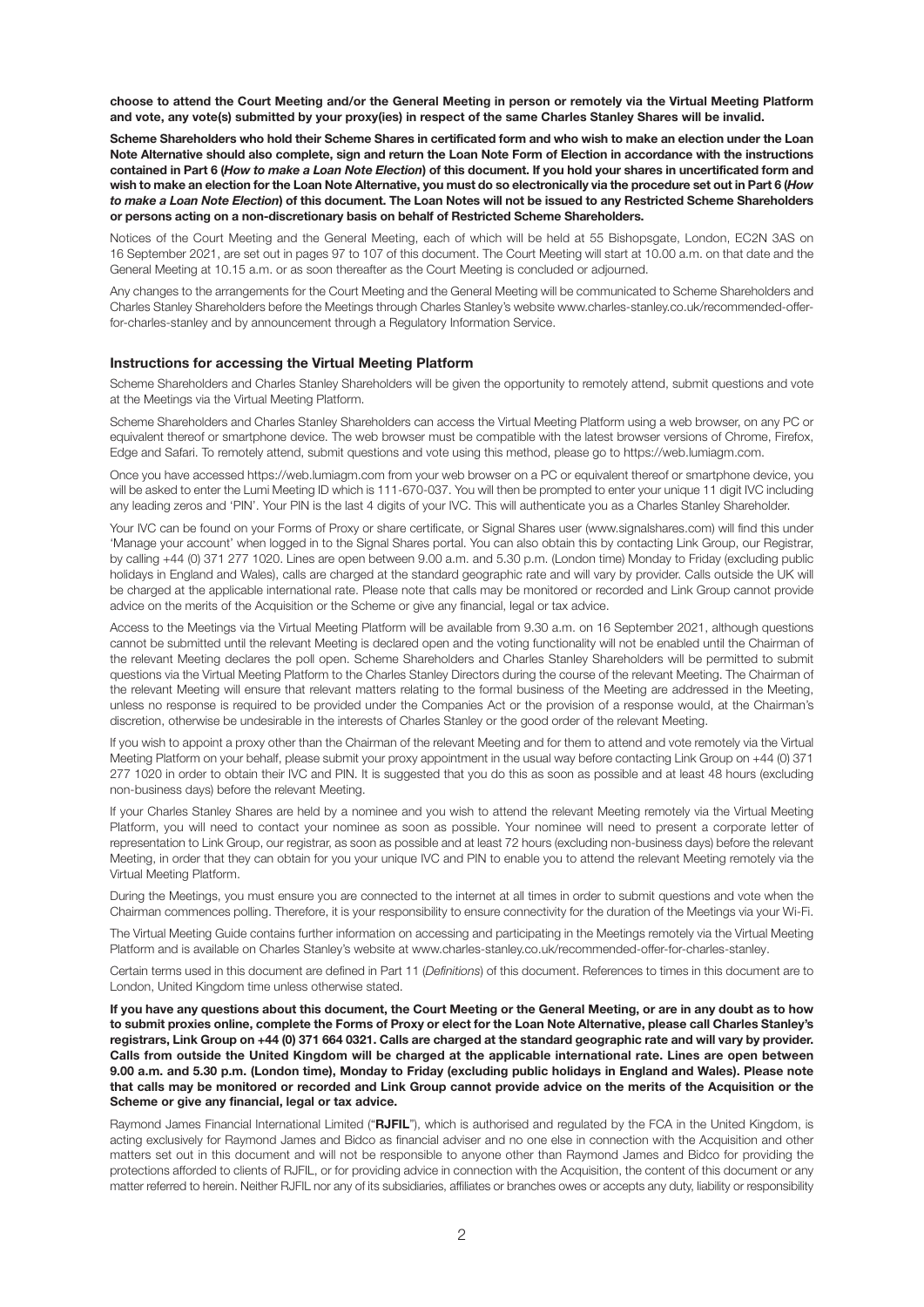whatsoever (whether direct, indirect, consequential, whether in contract, in tort, under statute or otherwise) to any person who is not a client of RJFIL in connection with this document, any statement contained herein or otherwise.

N.M. Rothschild & Sons Limited ("**Rothschild & Co**"), which is authorised and regulated by the FCA in the United Kingdom, is acting exclusively for Charles Stanley and for no one else in connection with the Acquisition and will not regard any other person as its client in relation to the Acquisition and will not be responsible to anyone other than Charles Stanley for providing the protections afforded to clients of Rothschild & Co, nor for providing advice in relation to any matter referred to in this document.

Peel Hunt LLP ("**Peel Hunt**"), which is authorised and regulated in the United Kingdom by the FCA, is acting exclusively for Charles Stanley and for no one else in connection with the matters described in this document and will not regard any other person as its client in relation to the matters referred to in this document and will not be responsible to anyone other than Charles Stanley for providing the protections afforded to clients of Peel Hunt nor for providing advice in relation to matters described in this document.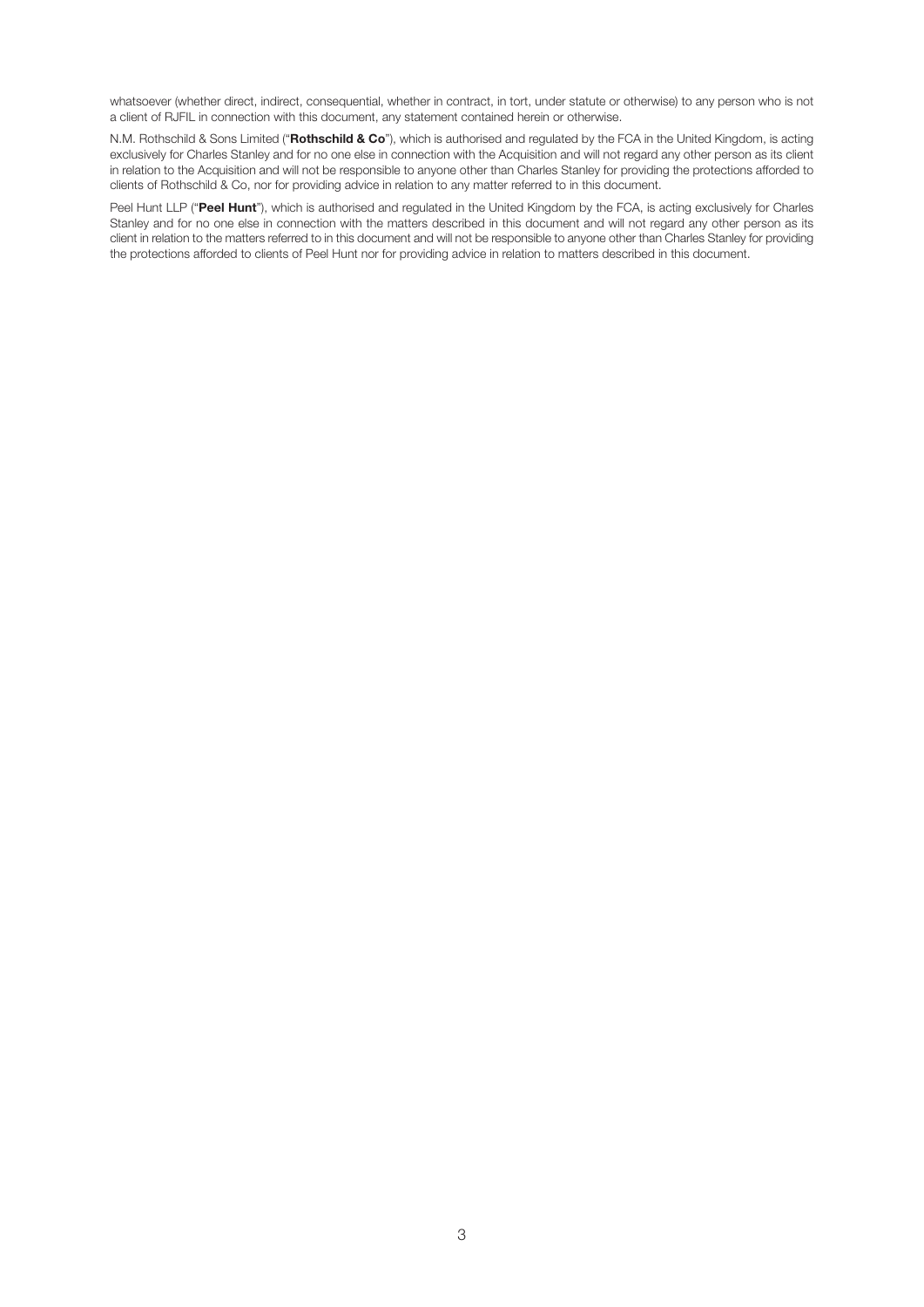## **IMPORTANT NOTICE**

The statements contained in this document are not to be construed as legal, business, financial or tax advice. If you are in any doubt about the contents of this document, you should consult your own legal adviser, financial adviser or tax adviser for legal, business, financial or tax advice.

No person has been authorised to make any representations on behalf of Charles Stanley, Raymond James or Bidco concerning the Acquisition or the Scheme which are inconsistent with the statements contained in this document and any such representations, if made, may not be relied upon as having been so authorised.

The statements contained in this document are made as at the date of this document, unless some other time is specified in relation to them, and service of this document shall not give rise to any implication that there has been no change in the facts set out in this document since such date. Nothing contained in this document shall be deemed to be a forecast, projection or estimate of the future financial performance of Charles Stanley, Raymond James or Bidco except where otherwise expressly stated. Neither Charles Stanley, Raymond James nor Bidco intends, or undertakes any obligation, to update information contained in this document, except as required by applicable law, the Code or other regulation.

This document has been prepared for the purpose of complying with English law, the Code, the Market Abuse Regulation, the Disclosure Guidance and Transparency Rules and the Listing Rules and the information disclosed may not be the same as that which would have been disclosed if this document had been prepared in accordance with the laws of jurisdictions outside England.

#### **Overseas Shareholders**

The release, publication or distribution of this document (in whole or in part) in or into jurisdictions other than the United Kingdom may be restricted by law and therefore any persons who are not resident in the United Kingdom or who are subject to the laws of any jurisdiction other than the United Kingdom (including Restricted Jurisdictions) should inform themselves about, and observe, any applicable legal or regulatory requirements. In particular, the ability of persons who are not resident in the United Kingdom or who are subject to the laws of another jurisdiction to vote their Charles Stanley Shares in respect of the Scheme at the Court Meeting, or to execute and deliver Forms of Proxy appointing another to vote at the Court Meeting on their behalf, may be affected by the laws of the relevant jurisdictions in which they are located or to which they are subject. Any failure to comply with applicable legal or regulatory requirements of any jurisdiction may constitute a violation of securities laws in that jurisdiction.

The Acquisition will not be made, directly or indirectly, in or into or by use of the mails or any other means or instrumentality (including, without limitation, telephonic or electronic) of interstate or foreign commerce of, or any facility of a national, state or other securities exchange of, a Restricted Jurisdiction, and the Acquisition will not be capable of acceptance by any such use, means, instrumentality or facility or from within a Restricted Jurisdiction. Copies of this document and all documents relating to the Acquisition are not being, and must not be, directly or indirectly, mailed or otherwise forwarded, distributed or sent (in whole or in part) in or into or from any Restricted Jurisdiction or any jurisdiction where to do so would constitute a violation of the laws of such jurisdiction and persons receiving such documents (including custodians, nominees and trustees) must not mail or otherwise forward, distribute or send them (in whole or in part) in or into or from any Restricted Jurisdiction. Doing so may render invalid any related purported vote in respect of the Acquisition.

The Acquisition is subject to the applicable requirements of the Code, the Panel, the London Stock Exchange and the FCA. As a result information included here may not be the same as that which would have been disclosed if this document had been prepared in accordance with the laws of another jurisdiction.

#### **Notice to US investors in Charles Stanley**

The Acquisition relates to the shares of a UK company and is being made by way of a scheme of arrangement provided for under Part 26 of the Companies Act. The Acquisition, implemented by way of a scheme of arrangement, is not subject to the tender offer rules or the proxy solicitation rules under the US Exchange Act. Accordingly, the Acquisition is subject to the disclosure requirements and practices applicable to a scheme of arrangement involving a target company in England listed on the London Stock Exchange, which differ from the disclosure requirements of US tender offer and proxy solicitation rules. If,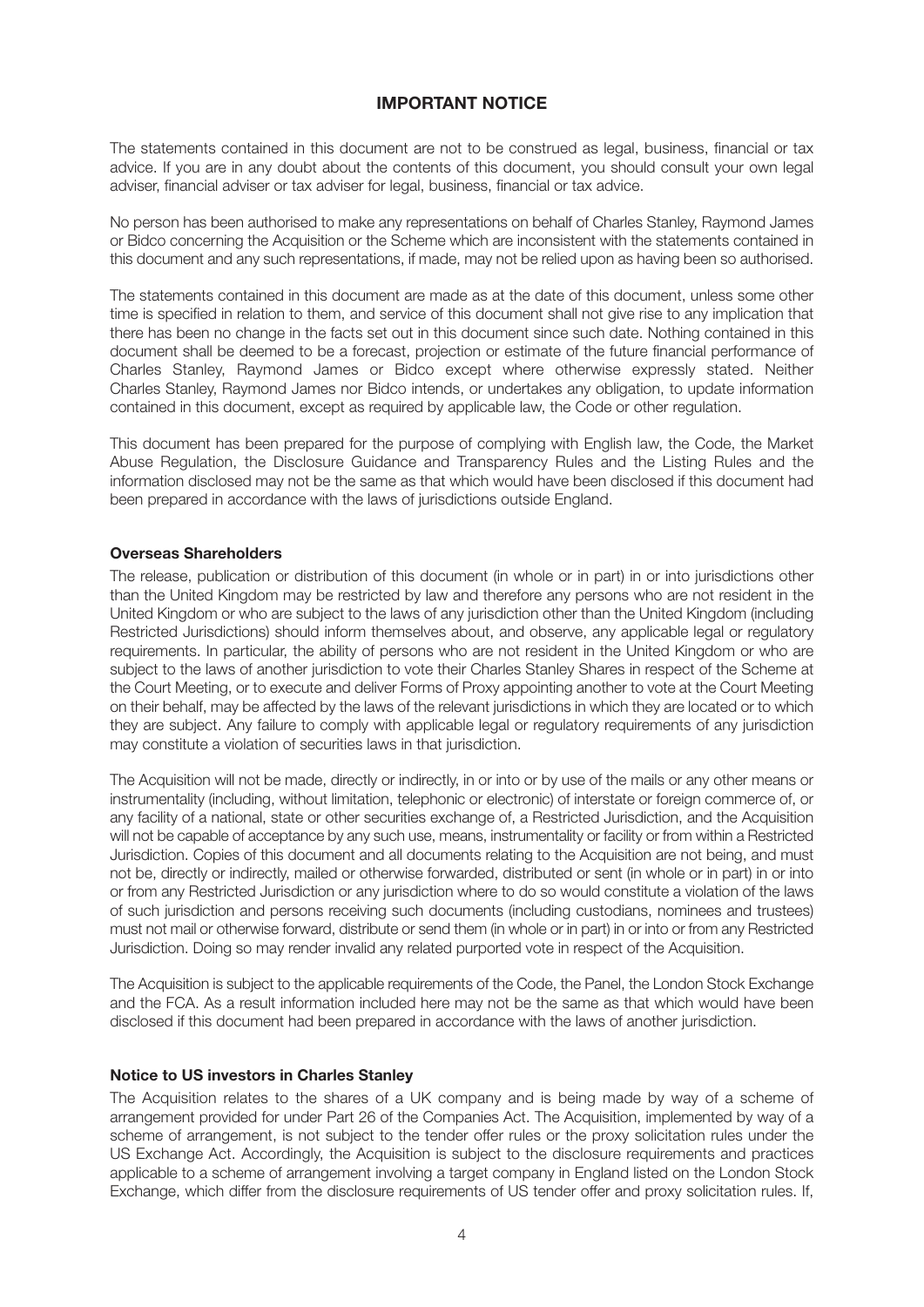in the future, Raymond James exercises its right to implement the Acquisition by way of an Offer and determines to extend the Offer into the United States, the Acquisition will be made in compliance with applicable US laws and regulations.

The Loan Note Alternative is not being offered, and will not be offered, directly or indirectly in or into, or by use of the mails of, or by any means or instrumentality of interstate or foreign commerce of or of any facilities of a national securities exchange of, the United States. This includes, but is not limited to, facsimile transmission, electronic mail, telex, telephone, the internet and other forms of electronic communication. The Loan Note Alternative may not be elected for by any such use, means, instrumentality or facility from or within the United States or by persons located or resident in the United States. Accordingly, materials allowing an election for the Loan Note Alternative are not being, and must not be, directly or indirectly mailed or otherwise transmitted, distributed or forwarded (including, without limitation, by custodians, nominees or trustees), in whole or in part, in or into the United States or to any U.S. persons or any persons located or resident in the United States. Any purported acceptance of the Loan Note Alternative resulting directly or indirectly from a violation of these restrictions will be invalid and any purported election for the Loan Note Alternative made by a person located in the United States or any agent, fiduciary or other intermediary acting on a non-discretionary basis for a principal giving instructions from within the United States will be invalid and will not be accepted.

Each person electing for the Loan Note Alternative will represent that it is not a U.S. person, it is not located in the United States and it is not participating in the Acquisition from the United States or it is acting on a non-discretionary basis for a principal that is not a U.S. person, that is located outside the United States and that is not giving an order to participate in the Acquisition from the United States. For the purposes of this and the above paragraph, United States means United States of America, its territories and possessions (including Puerto Rico, the U.S. Virgin Islands, Guam, American Samoa, Wake Island and the Northern Mariana Islands), any state of the United States of America and the District of Columbia.

The financial information included in this document relating to Charles Stanley has been prepared in accordance with International Financial Reporting Standards (as adopted by the European Union) and thus may not be comparable to financial information of US companies or companies whose financial statements are prepared in accordance with US generally accepted accounting principles.

It may be difficult for US holders of Charles Stanley Shares to enforce their rights and any claim arising out of the US federal laws or the laws of any state or other jurisdiction in the US, because Charles Stanley is located in a non-US country, and some or all of its officers and directors are residents of a non-US country. US Charles Stanley Shareholders may not be able to sue a non-US company or its officers or directors in a non-US court for violations of the US federal laws or the laws of any state or other jurisdiction in the US. Further, it may be difficult to compel a non-US company and its affiliates to subject themselves to a US court's judgment.

US Charles Stanley Shareholders also should be aware that the transaction contemplated herein may have tax consequences in the US and that such consequences if any, are not described herein. US Charles Stanley Shareholders are urged to consult with legal, tax and financial advisers in connection with making a decision regarding this transaction

## **Forward-Looking Statements**

This document contains certain forward-looking statements with respect to Raymond James, Charles Stanley and the Enlarged Group. These forward-looking statements include information concerning future strategic objectives, business prospects, anticipated savings, financial results (including expenses, earnings, liquidity, cash flow and capital expenditures), industry or market conditions, demand for and pricing of our products, acquisitions and divestitures, anticipated results of litigation, regulatory developments, effects of accounting pronouncements, and general economic conditions. In addition, words such as "believes", "expects", "anticipates", "plans", "estimates", and future or conditional verbs such as "will", "may", "could", "should", and "would", as well as any other statement that necessarily depends on future events, are intended to identify forward-looking statements. Forward-looking statements are not guarantees, and they involve risks, uncertainties and assumptions.

These forward-looking statements are based on numerous assumptions regarding the present and future business strategies of such persons and the environment in which each will operate in the future. By their nature, these forward-looking statements involve known and unknown risks and uncertainties because they relate to events and depend on circumstances that will occur in the future. The factors described in the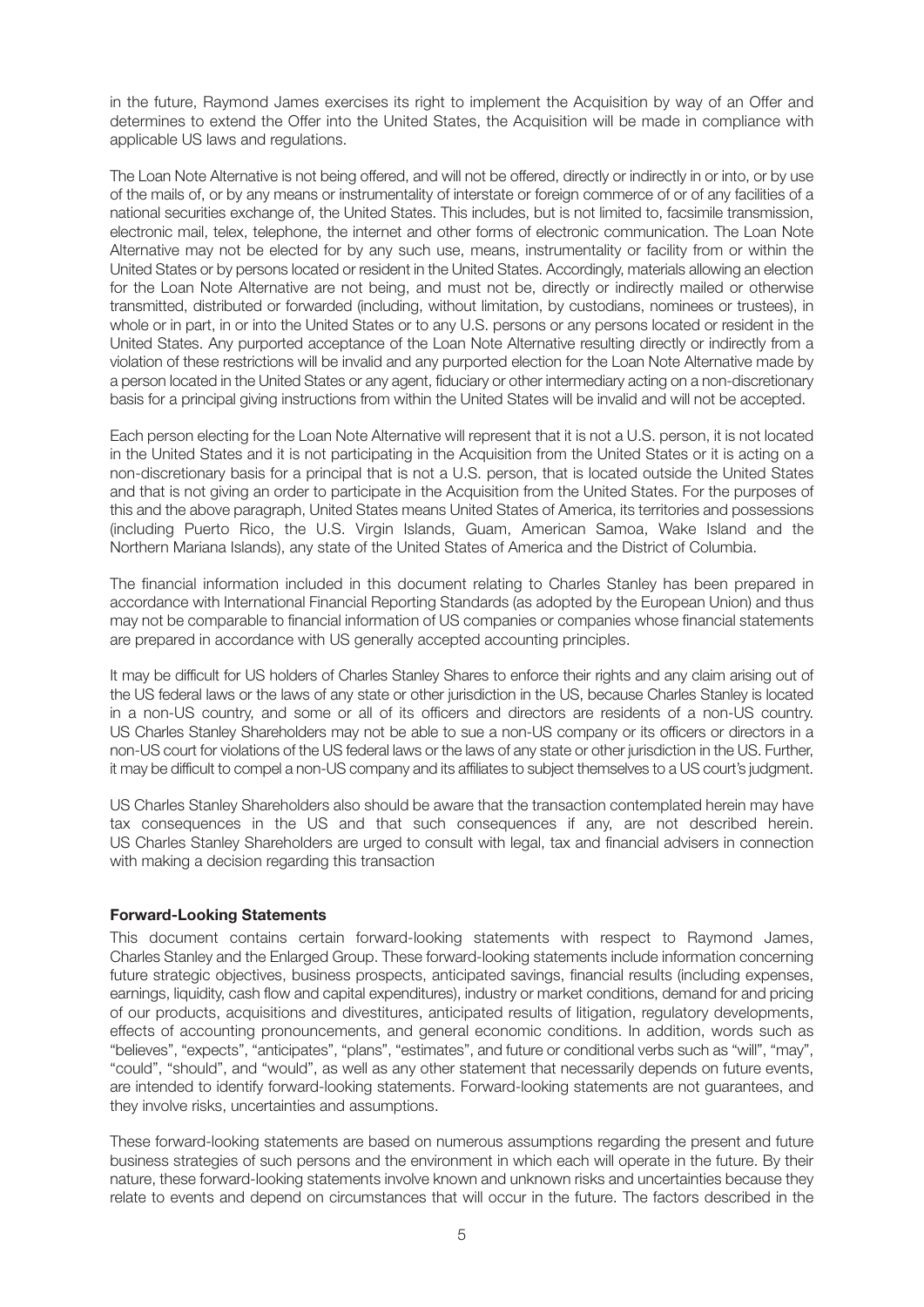context of such forward-looking statements in this document may cause the actual results, performance or achievements of any such person, or industry results and developments, to be materially different from any results, performance or achievements expressed or implied by such forward-looking statements. No assurance can be given that such expectations will prove to have been correct and persons reading this document are therefore cautioned not to place undue reliance on these forward-looking statements which speak only as at the date of this document. All subsequent oral or written forward-looking statements attributable to Raymond James or Charles Stanley or Bidco or any persons acting on their behalf, including any of their respective associates, directors, officers, employees or advisers, are expressly qualified in their entirety by the cautionary statement above.

Neither Raymond James nor Charles Stanley nor Bidco undertakes any obligation to update publicly or revise forward-looking statements, whether as a result of new information, future events or otherwise, except to the extent legally required.

## **Disclosure requirements of the Code**

Under Rule 8.3(a) of the Code, any person who is interested in 1 per cent. or more of any class of relevant securities of an offeree company or of any securities exchange offeror (being any offeror other than an offeror in respect of which it has been announced that its offer is, or is likely to be, solely in cash) must make an Opening Position Disclosure following the commencement of the Offer Period and, if later, following the announcement in which any securities exchange offeror is first identified. An Opening Position Disclosure must contain details of the person's interests and short positions in, and rights to subscribe for, any relevant securities of each of: (i) the offeree company; and (ii) any securities exchange offeror(s). An Opening Position Disclosure by a person to whom Rule 8.3(a) applies must be made by no later than 3.30 p.m. (London time) on the 10th business day following the commencement of the Offer Period and, if appropriate, by no later than 3.30 p.m. (London time) on the 10th business day following the announcement in which any securities exchange offeror is first identified. Relevant persons who deal in the relevant securities of the offeree company or of a securities exchange offeror prior to the deadline for making an Opening Position Disclosure must instead make a Dealing Disclosure.

Under Rule 8.3(b) of the Code, any person who is, or becomes, interested in 1 per cent. or more of any class of relevant securities of the offeree company or of any securities exchange offeror must make a Dealing Disclosure if the person deals in any relevant securities of the offeree company or of any securities exchange offeror. A Dealing Disclosure must contain details of the dealing concerned and of the person's interests and short positions in, and rights to subscribe for, any relevant securities of each of: (i) the offeree company; and (ii) any securities exchange offeror(s), save to the extent that these details have previously been disclosed under Rule 8. A Dealing Disclosure by a person to whom Rule 8.3(b) applies must be made by no later than 3.30 p.m. (London time) on the business day following the date of the relevant dealing.

If two or more persons act together pursuant to an agreement or understanding, whether formal or informal, to acquire or control an interest in relevant securities of an offeree company or a securities exchange offeror, they will be deemed to be a single person for the purpose of Rule 8.3.

Opening Position Disclosures must also be made by the offeree company and by any offeror and Dealing Disclosures must also be made by the offeree company, by any offeror and by any persons acting in concert with any of them (see Rules 8.1, 8.2 and 8.4).

Details of the offeree and offeror companies in respect of whose relevant securities Opening Position Disclosures and Dealing Disclosures must be made can be found in the Disclosure Table on the Takeover Panel's website at www.thetakeoverpanel.org.uk, including details of the number of relevant securities in issue, when the Offer Period commenced and when any offeror was first identified. You should contact the Panel's Market Surveillance Unit on +44 (0)20 7638 0129 if you are in any doubt as to whether you are required to make an Opening Position Disclosure or a Dealing Disclosure.

## **Publication on a website**

A copy of this document and the documents required to be published pursuant to Rule 26.1, Rule 26.2 and Rule 26.3 of the Code will be made available (subject to certain restrictions relating to persons resident in Restricted Jurisdictions), free of charge, at www.charles-stanley.co.uk/recommended-offer-for-charlesstanley and raymondjames.com/offer-for-charles-stanley during the course of the Offer Period.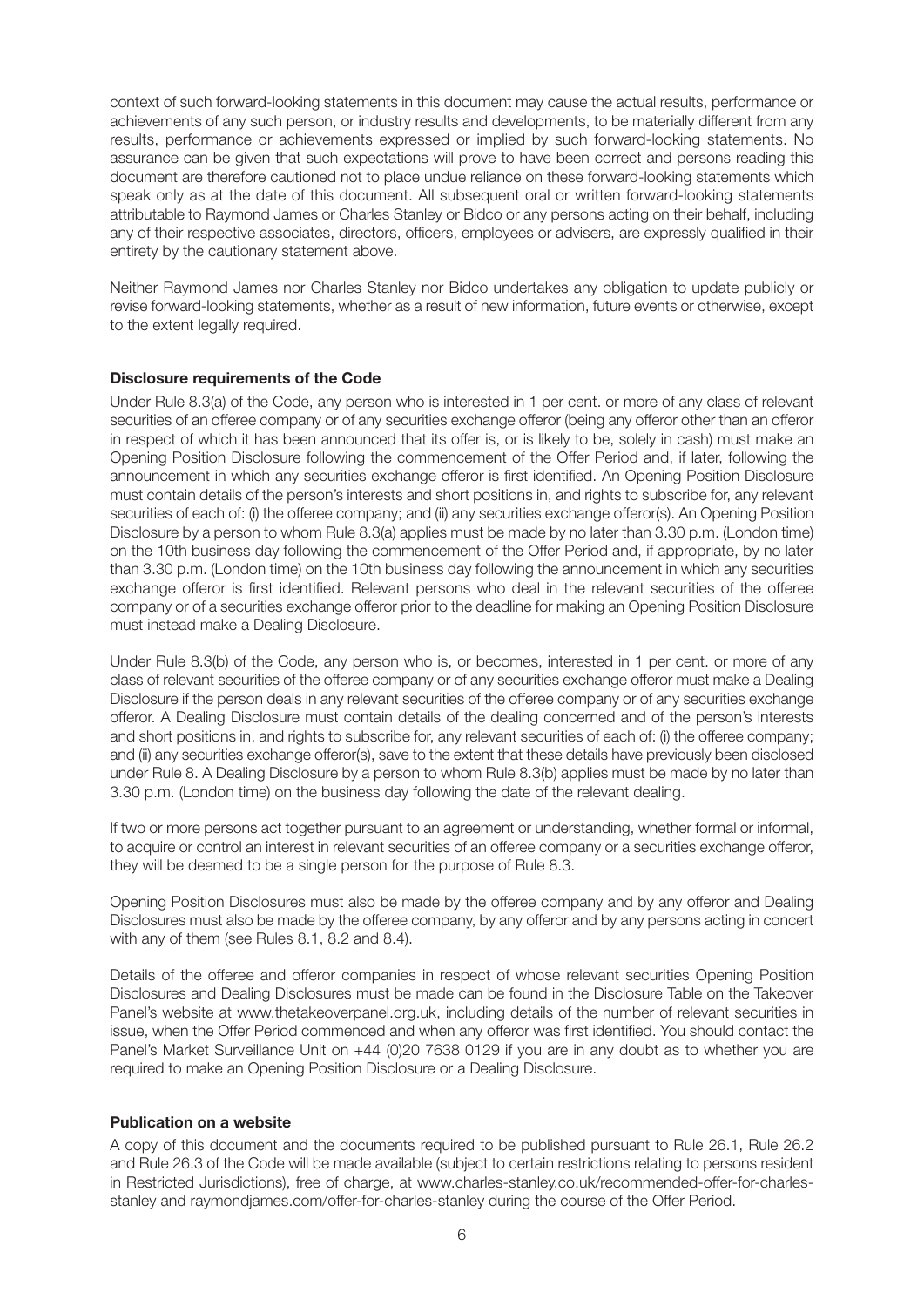Save where expressly stated in this document, neither the contents of these websites nor the content of any other website accessible from hyperlinks on such websites is incorporated into, or forms part of, this document.

## **No profit forecasts, estimates or quantified benefits statements**

No statement in this document is intended as a profit forecast or estimate for any period or a quantified financial benefits statement and no statement in this document should be interpreted to mean that earnings or earnings per share, for Raymond James or Charles Stanley, respectively for the current or future financial years would necessarily match or exceed the historical published earnings or earnings per ordinary share for Raymond James or Charles Stanley, respectively.

## **Right to switch to an Offer**

Raymond James reserves the right to elect (with the prior written consent of both Charles Stanley, such consent not to be unreasonably withheld, and the Panel in accordance with the terms of the Co-Operation Agreement) to implement the Acquisition by way of an Offer for the entire issued and to be issued share capital of Charles Stanley as an alternative to the Scheme. In such an event, the Offer will be implemented on the same terms (subject to appropriate amendments), so far as applicable, as those which would apply to the Scheme and subject to the amendments referred to in section 14.6 of Part 2 (*Explanatory Statement*) of this document.

## **Hard copy documents**

In accordance with Rule 30.3 of the Code, Charles Stanley Shareholders, persons with information rights and participants in the Charles Stanley Share Schemes may request a hard copy of this document (and any information incorporated into it by reference to another source) by writing to Link Group, 10th Floor, Central Square, 29 Wellington Street, Leeds, LS1 4DL stating your name, and the address to which the hard copy should be sent or by calling Link Group on +44 (0) 371 664 0321. Calls are charged at the standard geographic rate and will vary by provider. Calls from outside the United Kingdom will be charged at the applicable international rate. Lines are open between 9.00 a.m. and 5.30 p.m. (London time), Monday to Friday (excluding public holidays in England and Wales). Please note that calls may be monitored or recorded and Link Group cannot provide advice on the merits of the Acquisition or the Scheme or give any financial, legal or tax advice.

For persons who receive a copy of this document in electronic form or via a website notification, a hard copy of this document will not be sent unless so requested. Such persons may also request that all future documents, announcements and information in relation to the Acquisition be sent to them in hard copy form.

#### **Information relating to Charles Stanley Shareholders**

Addresses, electronic addresses and certain other information provided by Charles Stanley Shareholders, persons with information rights and other relevant persons for the receipt of communications from Charles Stanley may be provided to Bidco during the Offer Period as required under Section 4 of Appendix 4 of the Code to comply with Rule 2.11(c) of the Code.

#### **Rounding**

Certain figures included in this document have been subjected to rounding adjustments. Accordingly, figures shown for the same category presented in different tables may vary slightly and figures shown as totals in certain tables may not be an arithmetic aggregation of figures that precede them.

#### **General**

If the Acquisition is effected by way of an Offer, and such an Offer becomes or is declared unconditional and sufficient acceptances are received, Bidco intends to exercise its rights to apply the provisions of Chapter 3 of Part 28 of the Companies Act so as to acquire compulsorily the remaining Charles Stanley Shares in respect of which the Offer has not been accepted.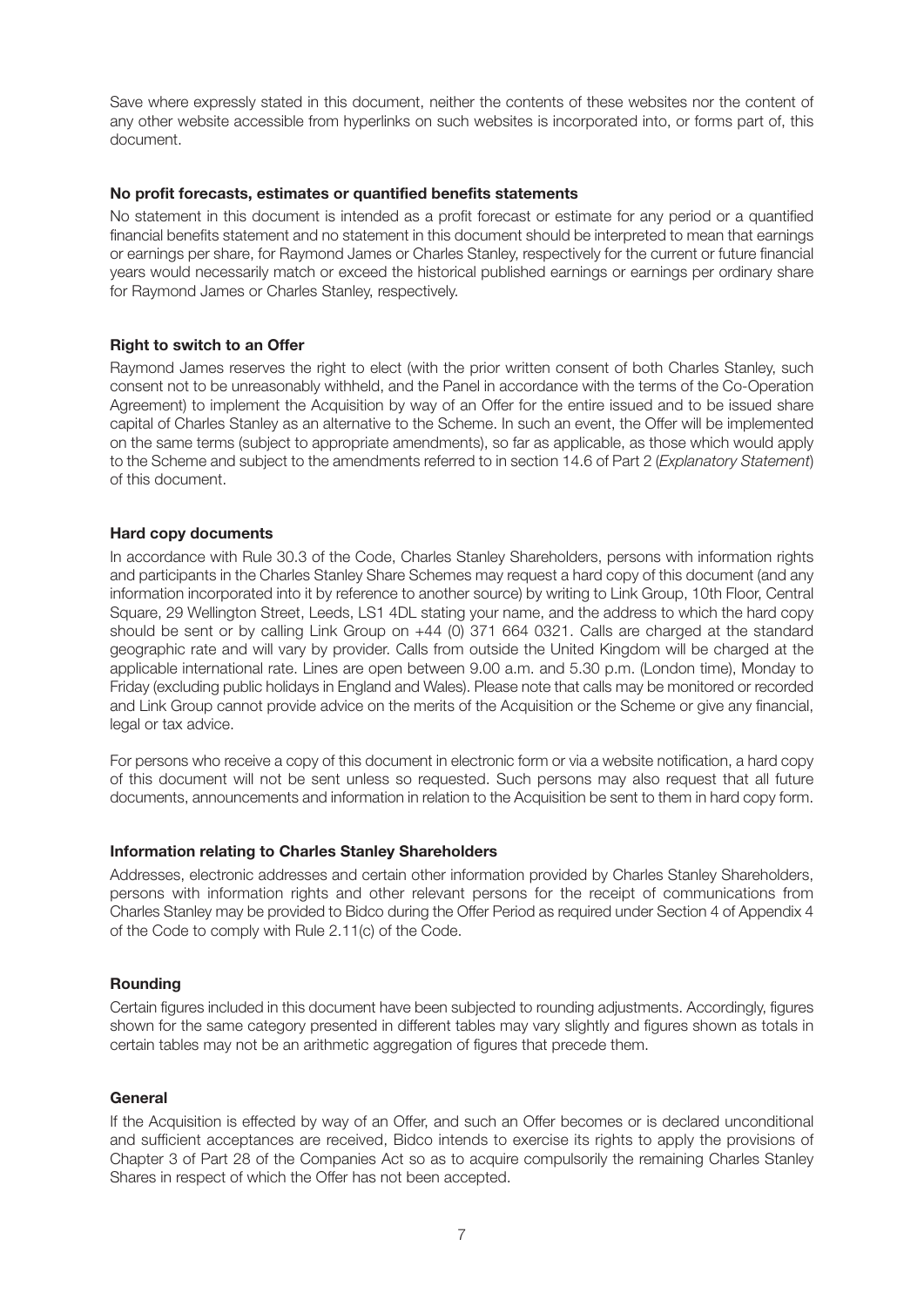Investors should be aware that Bidco may purchase Charles Stanley Shares otherwise than under any Offer or the Scheme, including pursuant to privately negotiated purchases.

If you are in any doubt about the contents of this document or the action you should take, you are recommended to seek your own independent financial advice immediately from your stockbroker, bank manager, solicitor or independent financial adviser duly authorised under FSMA if you are resident in the United Kingdom or, if not, from another appropriately authorised independent financial adviser.

## **Date**

This document is dated 25 August 2021.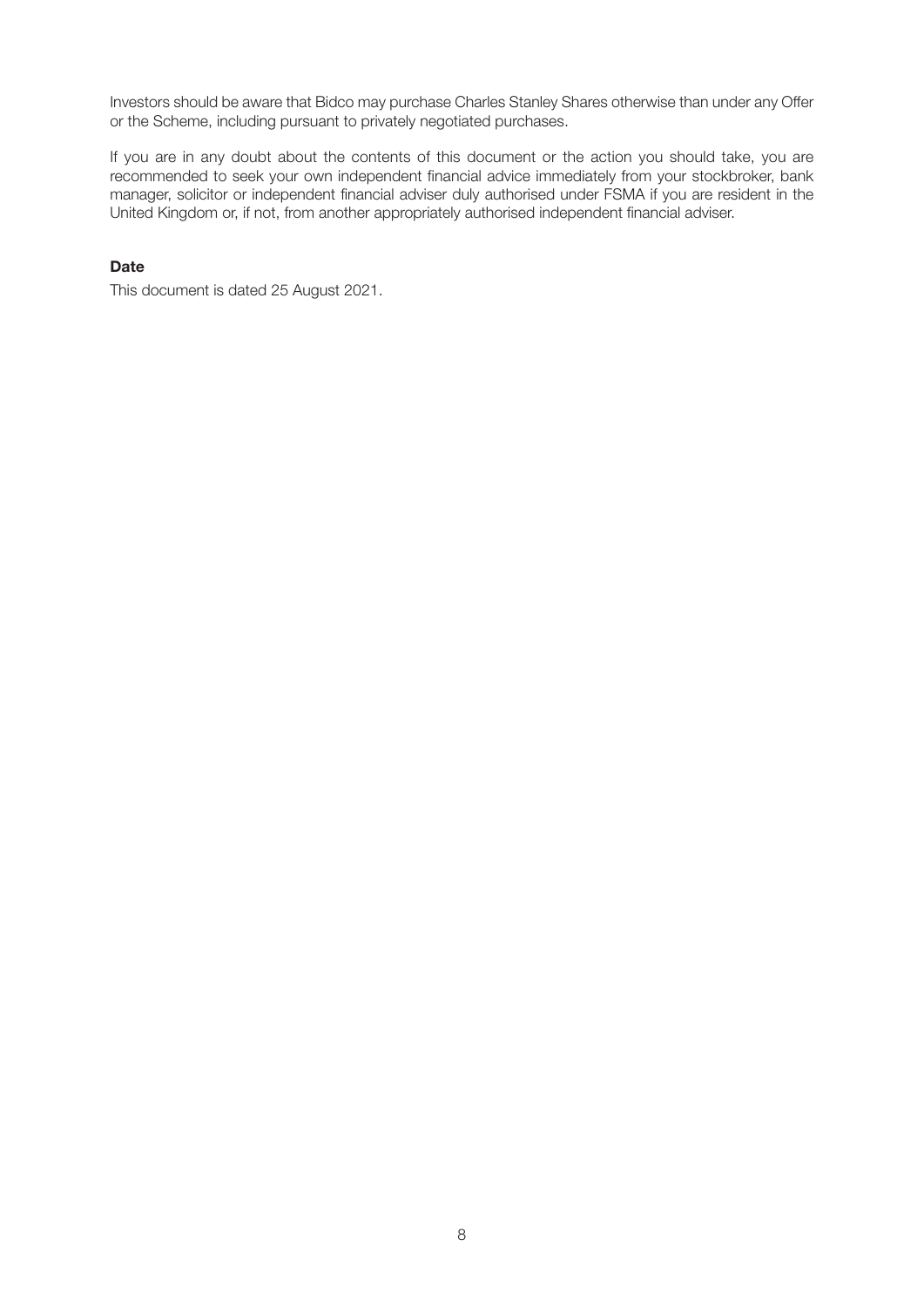## **TABLE OF CONTENTS**

|                   |                                                                                         | Page |
|-------------------|-----------------------------------------------------------------------------------------|------|
|                   | <b>ACTION TO BE TAKEN</b>                                                               | 10   |
|                   | <b>EXPECTED TIMETABLE OF PRINCIPAL EVENTS</b>                                           | 15   |
| PART <sub>1</sub> | LETTER FROM THE CHAIRMAN OF CHARLES STANLEY                                             | 17   |
|                   | <b>PART 2</b> EXPLANATORY STATEMENT                                                     | 23   |
|                   | <b>PART 3</b> CONDITIONS TO THE IMPI EMENTATION OF<br>THE SCHEME AND TO THE ACQUISITION | 45   |
|                   | <b>PART 4</b> THE SCHEME OF ARRANGEMENT                                                 | 53   |
|                   | <b>PART 5</b> SUMMARY OF THE LOAN NOTES                                                 | 63   |
|                   | <b>PART 6</b> HOW TO MAKE A LOAN NOTE ELECTION                                          | 67   |
|                   | <b>PART 7</b> FINANCIAL AND RATINGS INFORMATION                                         | 70   |
|                   | <b>PART 8</b> UNITED KINGDOM TAXATION                                                   | 72   |
|                   | <b>PART 9</b> ADDITIONAL INFORMATION FOR OVERSEAS SHAREHOLDERS                          | 74   |
|                   | <b>PART 10 ADDITIONAL INFORMATION</b>                                                   | 76   |
|                   | <b>PART 11 DEFINITIONS</b>                                                              | 88   |
|                   | <b>PART 12 NOTICE OF COURT MEETING</b>                                                  | 97   |
|                   | <b>PART 13 NOTICE OF GENERAL MEETING</b>                                                | 102  |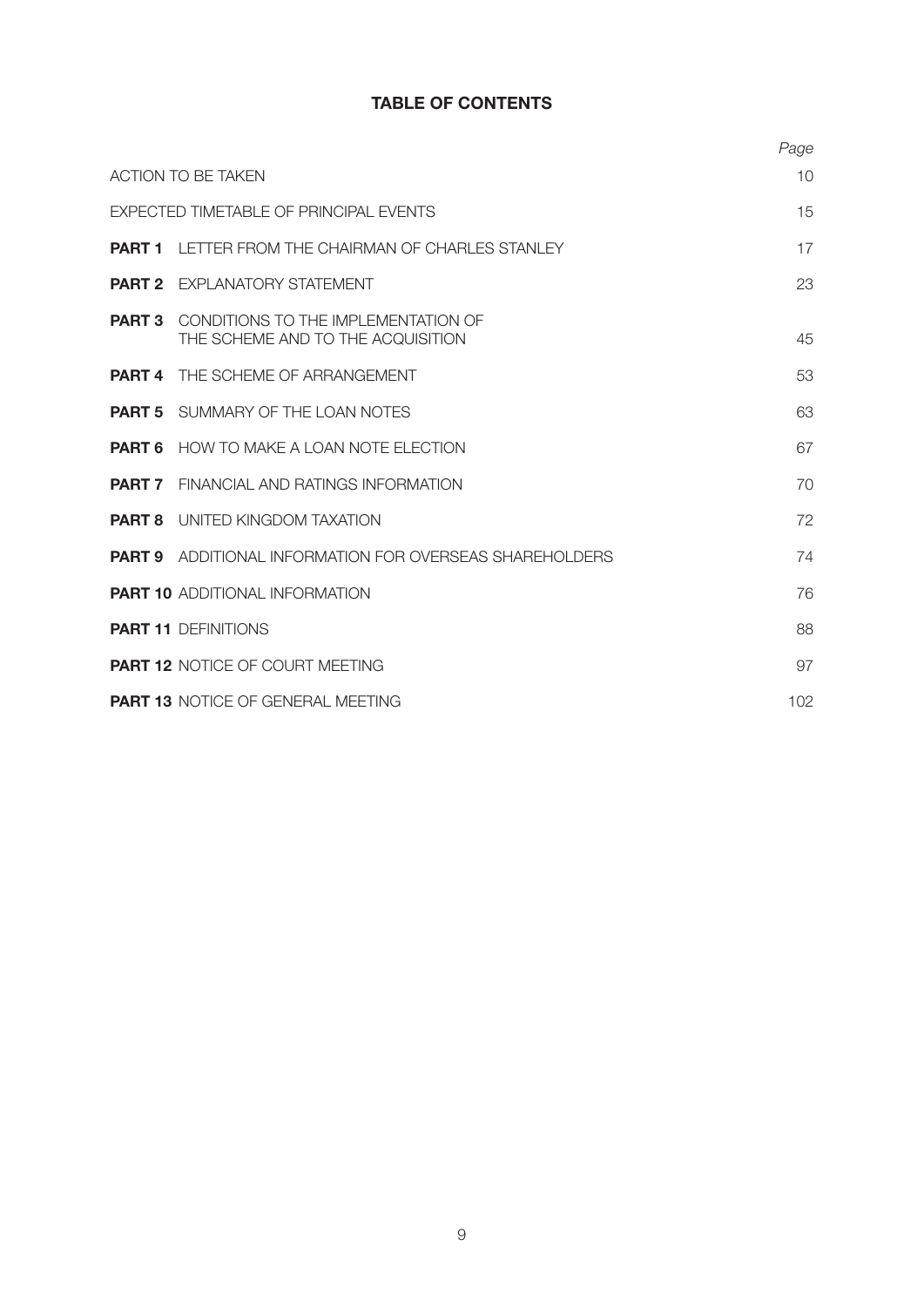## **ACTION TO BE TAKEN**

**For the reasons set out in this document, the Charles Stanley Directors, who have been so advised by Rothschild & Co as to the financial terms of the Acquisition, consider the terms of the Acquisition to be fair and reasonable. In providing their financial advice to the Charles Stanley Directors, Rothschild & Co has taken into account the commercial assessments of the Charles Stanley Directors. Rothschild & Co is providing independent financial advice to the Charles Stanley Directors for the purposes of Rule 3 of the Code.**

**Accordingly, in order to implement the Acquisition, the Charles Stanley Directors unanimously recommend that you vote in favour of the Scheme at the Court Meeting and in favour of the special resolutions to be proposed at the General Meeting, as the Charles Stanley Directors irrevocably have undertaken to do in respect of their own beneficial holdings of Charles Stanley Shares, and that you take the action described below.**

This page should be read in conjunction with the rest of this document, and in particular, section 10 of Part 1 (*Letter from the Chairman of Charles Stanley*) and section 23 of Part 2 (*Explanatory Statement*) of this document and the notices of the Court Meeting and the General Meeting at the end of this document.

## **Documents**

Please check that you have received the following with this document:

- a blue attendance card and Form of Proxy for use in respect of the Court Meeting on 16 September 2021;
- a yellow attendance card and Form of Proxy for use in respect of the General Meeting on 16 September 2021;
- a green Loan Note Form of Election for use in respect of the Loan Note Alternative (Scheme Shareholders, other than Restricted Scheme Shareholders or persons acting on a non-discretionary basis on behalf of Restricted Scheme Shareholders);
- a pre-paid envelope for use in the UK only for the return of the blue Form of Proxy and the yellow Form of Proxy marked 'PXS1 Forms of Proxy'; and
- a pre-paid envelope for use in the UK only for the return of the green Loan Note Form of Election marked 'CAG1 Loan Note Form of Election'.

**If you have not received these documents, please contact the Shareholder Helpline operated by Charles Stanley's registrars, Link Group, on +44 (0) 371 664 0321.** Calls are charged at the standard geographic rate and will vary by provider. Calls from outside the United Kingdom will be charged at the applicable international rate. Lines are open between 9.00 a.m. and 5.30 p.m. (London time), Monday to Friday (excluding public holidays in England and Wales). Please note that calls may be monitored or recorded and Link Group cannot provide advice on the merits of the Acquisition or the Scheme or give any financial, legal or tax advice.

## **Please note that Charles Stanley Shareholders who hold their Charles Stanley Shares in uncertificated form through CREST have not been sent a hard copy Loan Note Form of Election but should refer to the instructions for electing to receive the Loan Note Alternative in section 1.2 of Part 6 (***How to make a Loan Note Election***).**

#### **Voting at the Court Meeting and General Meeting**

**IT IS IMPORTANT THAT, FOR THE COURT MEETING, AS MANY VOTES AS POSSIBLE ARE CAST SO THAT THE COURT MAY BE SATISFIED THAT THERE IS A FAIR REPRESENTATION OF SHAREHOLDER OPINION. YOU ARE THEREFORE STRONGLY URGED TO COMPLETE, SIGN AND RETURN BOTH FORMS OF PROXY OR, ALTERNATIVELY, APPOINT A PROXY ONLINE OR ELECTRONICALLY THROUGH CREST AS SOON AS POSSIBLE.** 

Therefore, whether or not you plan to attend the Meetings, whether in person or via the Virtual Meeting Platform, please complete and sign both the enclosed blue and yellow Forms of Proxy and return them in accordance with the instructions provided thereon as soon as possible, but in any event so as to be received by: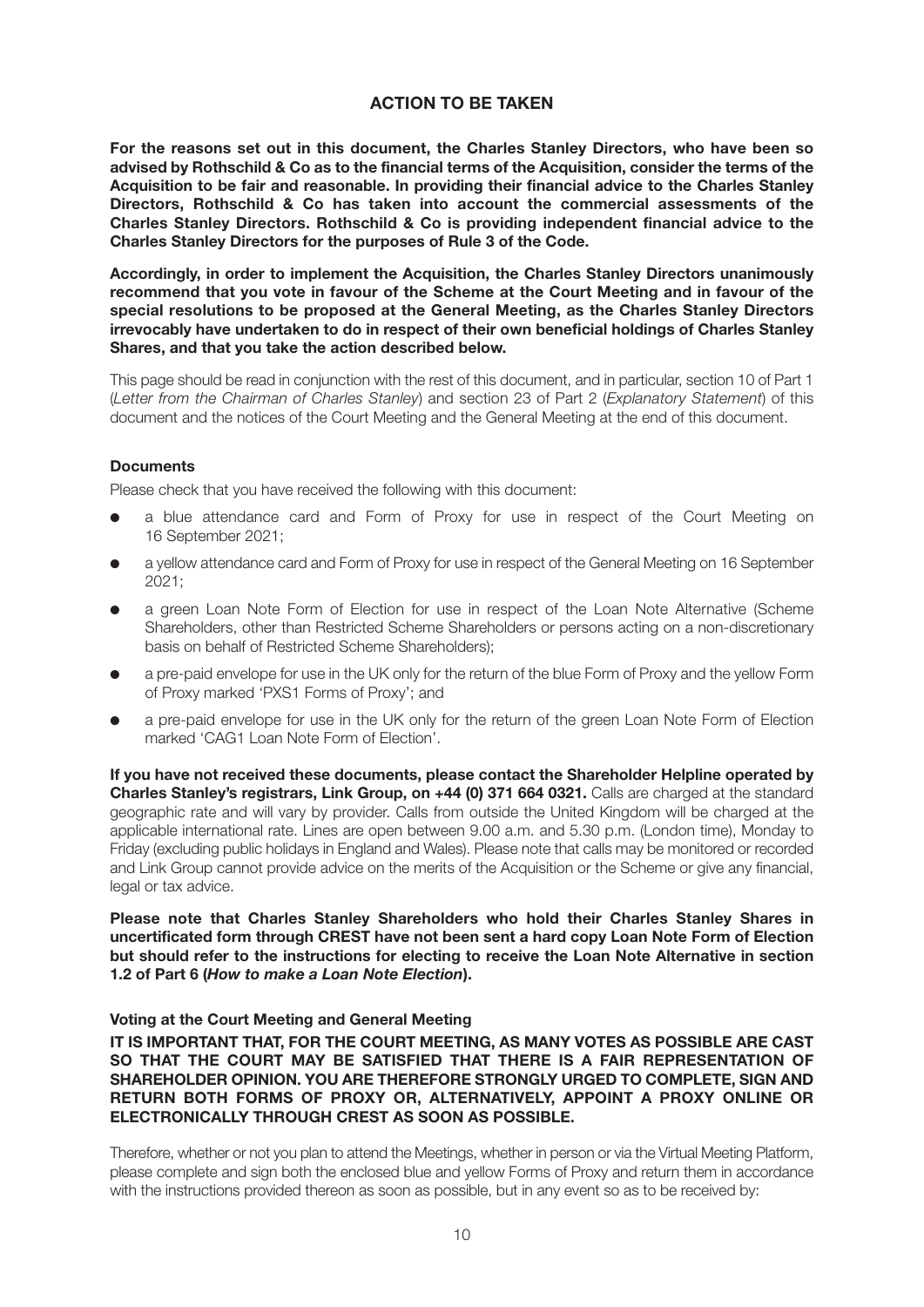- no later than 10.00 a.m. on 14 September in the case of the Court Meeting (blue form); and
- no later than 10.15 a.m. on 14 September in the case of the General Meeting (yellow form),

or, in the case of any adjournment, not later than 48 hours (excluding any part of such 48-hour period falling on a non-working day) before the time fixed for the holding of the adjourned Meeting.

If the blue Form of Proxy for the Court Meeting is not lodged by the relevant time, it may be handed to the Chairman of the Court Meeting (or a representative of Link Group at the Court Meeting on behalf of the Chairman) any time prior to the commencement of the Court Meeting or any adjournment thereof. However, if the yellow Form of Proxy for the General Meeting is not lodged by the relevant time, it will be invalid.

The Scheme will require approval at a meeting of Scheme Shareholders convened with the permission of the Court to be held at 10.00 a.m. on 16 September 2021 at 55 Bishopsgate, London, EC2N 3AS. Implementation of the Scheme will also require approval of the Special Resolution relating to the Acquisition to be proposed at the General Meeting. The General Meeting will be held at the same place as the Court Meeting on 16 September 2021 at 10.15 a.m. (or as soon thereafter as the Court Meeting concludes or is adjourned).

As set out in the opening pages of this document and in Part 12 (*Notice of Court Meeting*) and Part 13 (*Notice of General Meeting*) of this document, Scheme Shareholders and Charles Stanley Shareholders are given the opportunity to remotely attend, submit questions and vote at the Meetings via the Virtual Meeting Platform, as described in the opening pages of this document and the Virtual Meeting Guide.

For those Charles Stanley Shareholders who wish to attend either or both of the Meetings in person, please see the additional information below under the heading 'Attendance at the Meetings' regarding registration of your intention to attend the Meetings in person and protective health and safety measures.

Any changes to the arrangements for the Court Meeting and the General Meeting will be communicated to Charles Stanley Shareholders and Scheme Shareholders before the Meetings through Charles Stanley's website www.charles-stanley.co.uk/recommended-offer-for-charles-stanley and by announcement through a Regulatory Information Service.

## **Submission of Forms of Proxy**

Scheme Shareholders and Charles Stanley Shareholders are strongly encouraged to submit proxy appointments and instructions for the Court Meeting and the General Meeting as soon as possible, using any of the methods (online, electronically through CREST, by post or by hand) set out below. Scheme Shareholders and Charles Stanley Shareholders are also strongly encouraged to appoint the Chairman of the relevant Meeting as their proxy rather than any other named person. This will ensure that their vote will be counted if they (or any other proxy they might otherwise appoint) are not able to attend the relevant Meeting whether in person or remotely via the Virtual Meeting Platform.

Scheme Shareholders and Charles Stanley Shareholders are required to cast or amend proxy voting instructions in respect of the relevant Meeting not later than 48 hours before the relevant Meeting (excluding any part of such 48-hour period falling on a non-working day) (or in the case of any adjournment, not later than 48 hours before the time fixed for the adjourned Meeting). In the case of the Court Meeting only, Scheme Shareholders who have not cast or amended their proxy voting instructions by this time may hand a copy of the blue Form of Proxy to the Chairman of the Court Meeting (or a representative of Link Group at the Court Meeting on behalf of the Chairman) any time prior to the commencement of the Court Meeting or any adjournment thereof. However, if the yellow Form of Proxy for the General Meeting is not lodged by the relevant time, it will be invalid.

Charles Stanley Shareholders are entitled to appoint a proxy in respect of some or all of their Charles Stanley Shares and may also appoint more than one proxy, provided that each proxy is appointed to exercise the rights attached to a different share or shares held by such holder. A proxy need not be a Charles Stanley Shareholder.

The return of a completed Form of Proxy, the online appointment of a proxy or the submission of a proxy electronically via CREST will not prevent you from attending, speaking and voting at the Court Meeting or the General Meeting, or any adjournment thereof, in person or remotely via the Virtual Meeting Platform if you are entitled to do so (subject to any COVID-19 Restrictions in force at the time). If you choose to attend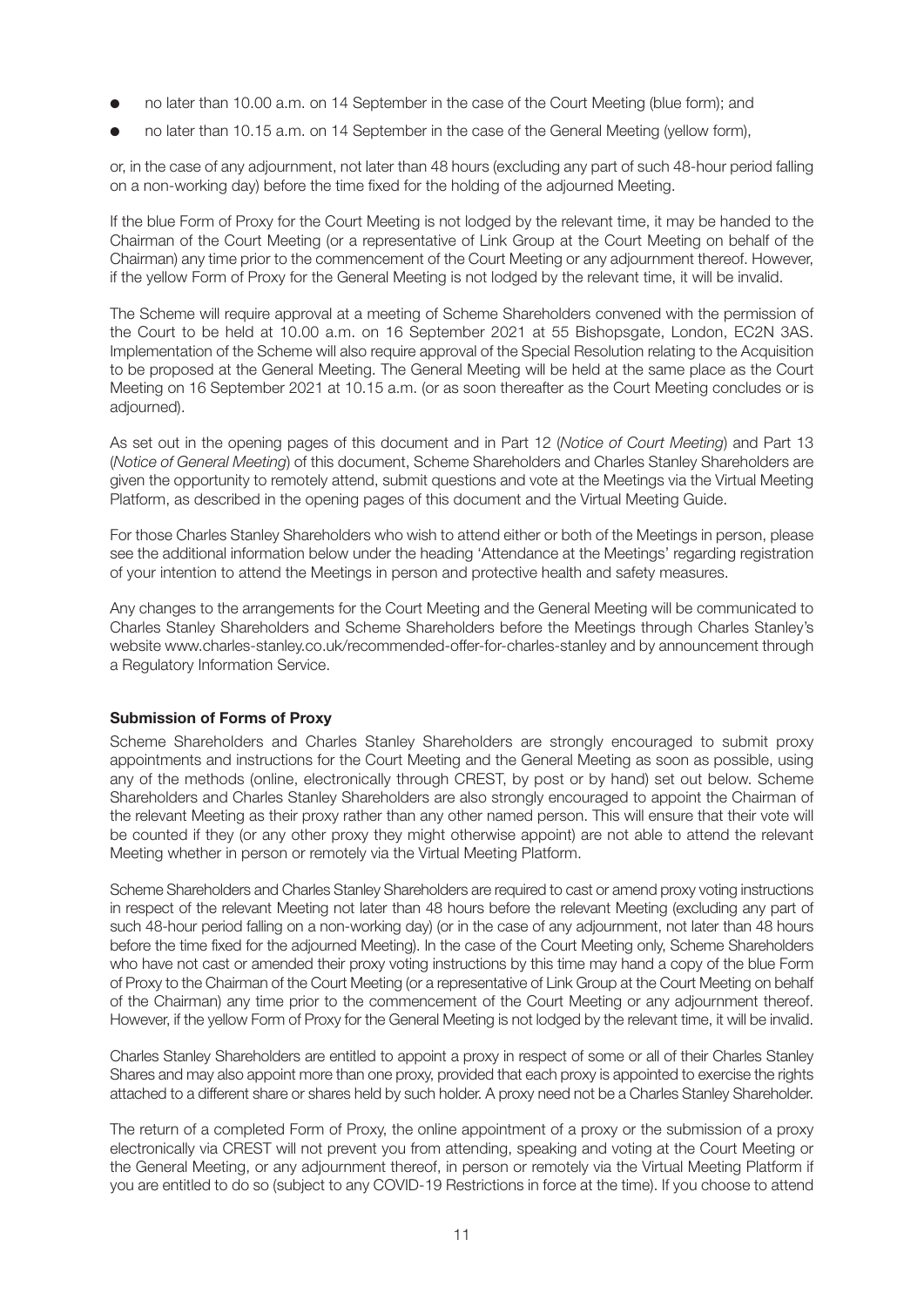the Court Meeting and/or the General Meeting in person or remotely via the Virtual Meeting Platform and vote, any vote(s) submitted by your proxy(ies) in respect of the same Charles Stanley Shares will be invalid.

## (a) *Online appointment of proxies*

 Proxies may be appointed online by logging on to the following website: www.signalshares.com and following the instructions therein. If you have not previously registered for electronic communications you will first be asked to register as a new user, for which you will require your IVC which can be found on your Forms of Proxy or share certificate. For an electronic proxy appointment to be valid, the appointment must be received by Link Group not later than 48 hours (excluding any part of such 48 hour period falling on a non-working day) before the time fixed for the relevant Meeting or any adjournment thereof. Full details of the procedure to be followed to appoint a proxy online are given on the website.

 If you are unable to locate your IVC or if you prefer, you may request a hard copy proxy form directly by calling Charles Stanley's registrars, Link Group on +44 (0) 371 664 0321 or by writing to Link Group, 10th Floor, Central Square, 29 Wellington Street, Leeds, LS1 4DL stating your name, and the address to which the hard copy should be sent. Calls are charged at the standard geographic rate and will vary by provider. Calls from outside the United Kingdom will be charged at the applicable international rate. Lines are open between 9.00 a.m. and 5.30 p.m. (London time), Monday to Friday (excluding public holidays in England and Wales). Please note that calls may be monitored or recorded and Link Group cannot provide advice on the merits of the Acquisition or the Scheme or give any financial, legal or tax advice.

## (b) *Electronic appointment of proxies through CREST*

 If you hold Charles Stanley Shares in uncertificated form through CREST and wish to appoint a proxy or proxies for the Court Meeting or the General Meeting (or any adjourned Meeting) by using the CREST electronic proxy appointment service, you may do so by using the procedures described in the CREST Manual (please also refer to the accompanying notes to the notices of the Meetings set out in Part 12 (*Notice of Court Meeting*) and Part 13 (*Notice of General Meeting*) of this document). CREST personal members or other CREST sponsored members, and those CREST members who have appointed any voting service provider(s), should refer to their CREST sponsor or voting service provider(s), who will be able to take the appropriate action on their behalf.

 In order for a proxy appointment or instruction made using the CREST service to be valid, the appropriate CREST message (a **CREST Proxy Instruction**) must be properly authenticated in accordance with the specifications of Euroclear and must contain the information required for such instructions as described in the CREST Manual. The message (regardless of whether it constitutes the appointment of a proxy or an amendment to the instructions given to a previously appointed proxy) must, in order to be valid, be transmitted so as to be received by Link Group (ID: RA10) not later than 48 hours (excluding any part of such 48-hour period falling on a nonworking day) before the time fixed for the relevant Meeting or any adjournment thereof. For this purpose, the time of receipt will be taken to be the time (as determined by the timestamp applied to the message by the CREST Applications Host) from which Link Group is able to retrieve the message by enquiry to CREST in the manner prescribed by CREST. In the case of the Court Meeting only, if the CREST proxy appointment or instruction is not received by this time, the blue Form of Proxy may be handed to the Chairman of the Court Meeting (or a representative of Link Group at the Court Meeting on behalf of the Chairman) any time prior to the commencement of the Court Meeting or any adjournment thereof.

 CREST members and, where applicable, their CREST sponsors or voting service providers should note that Euroclear does not make available special procedures in CREST for any particular messages. Normal system timings and limitations will therefore apply in relation to the input of CREST Proxy Instructions. It is the responsibility of the CREST member concerned to take (or, if the CREST member is a CREST personal member or sponsored member or has appointed any voting service provider(s), to procure that his/her CREST sponsor or voting service provider(s) take(s)) such action as shall be necessary to ensure that a message is transmitted by means of the CREST system by any particular time. For further information on the logistics of submitting messages in CREST, CREST members and, where applicable, their CREST sponsors or voting service providers are referred, in particular, to those sections of the CREST Manual concerning practical limitations of the CREST system and timings.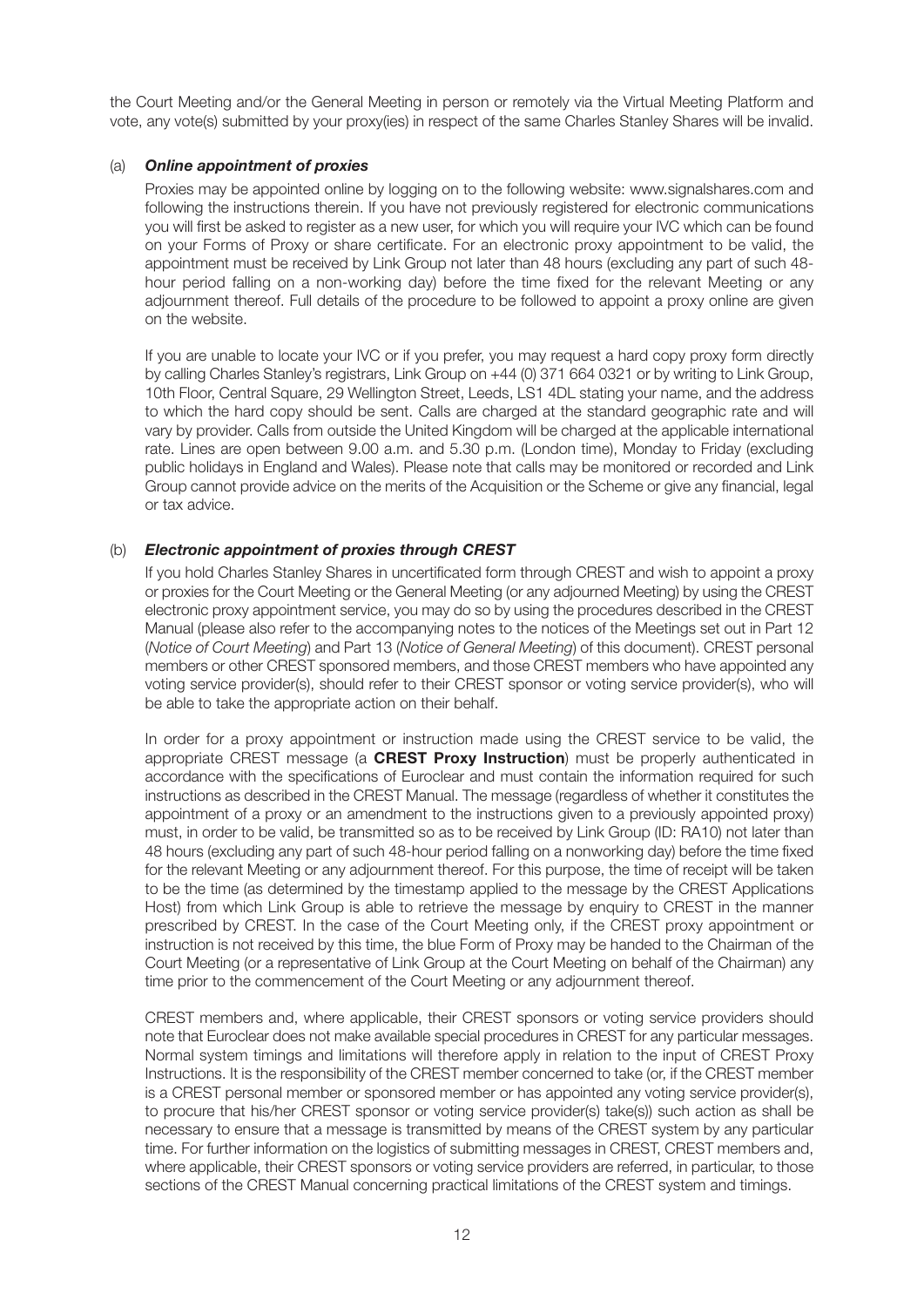Charles Stanley may treat as invalid a CREST Proxy Instruction in the circumstances set out in Regulation 35(5)(a) of the CREST Regulations.

## (c) *Sending Forms of Proxy by post or by hand*

 As an alternative to appointing proxies online or electronically through CREST, Charles Stanley Shareholders may elect to receive a blue Form of Proxy for the Court Meeting and a yellow Form of Proxy for the General Meeting. Please complete and sign the Forms of Proxy in accordance with the instructions printed on them and return them to Charles Stanley's registrars, Link Group either by post or (during normal business hours only) by hand to Link Group, PXS 1, Central Square, 29 Wellington Street, Leeds, LS1 4DL, so as to be received as soon as possible and in any event not later than the relevant times set out below:

| Blue Form of Proxy for the Court Meeting     | 10.00 a.m. on 14 September 2021 |
|----------------------------------------------|---------------------------------|
| Yellow Form of Proxy for the General Meeting | 10.15 a.m. on 14 September 2021 |

 or, in the case of any adjournment, not later than 48 hours (excluding any part of such 48-hour period falling on a non-working day) before the time fixed for the holding of the relevant adjourned Meeting.

 If the blue Form of Proxy for the Court Meeting is not lodged by the relevant time, it may be handed to the Chairman of the Court Meeting (or a representative of Link Group at the Court Meeting on behalf of the Chairman) any time prior to the commencement of the Court Meeting or any adjournment thereof. However, if the yellow Form of Proxy for the General Meeting is not lodged by the relevant time, it will be invalid.

## **Loan Note Alternative**

Instructions for how to make an election under the Loan Note Alternative are contained in Part 6 (*How to make a Loan Note Election*) of this document. The Loan Notes will not be issued to any Restricted Scheme Shareholders or persons acting on a non-discretionary basis on behalf of Restricted Scheme Shareholders.

#### **Charles Stanley Share Schemes**

Participants in the Charles Stanley Share Schemes will be contacted separately around the date of this document regarding the effect of the Scheme on their rights under the Charles Stanley Share Schemes.

#### **Attendance at the Meetings in person**

Charles Stanley Shareholders who wish to attend the Meetings in person will be able to do so, subject to any COVID-19 Restrictions in force at the time, but are asked to register their intention to attend as soon as possible, by emailing LegalandCoSec@charles-stanley.co.uk. Whilst failure by a Charles Stanley Shareholder to register an intention to attend the Meetings in person will not preclude entry or attendance on the day, registration will assist Charles Stanley in preparing the venue in advance of the Meetings in line with any site guidelines in place at the time in relation to health, safety and security. If a Charles Stanley Shareholder is attending either or both of the Meetings in person, Charles Stanley will require them to adhere to the site guidelines in place at the time. For the safety of others, in line with COVID-19 Restrictions, please do not attend either of the Meetings in person if you are experiencing any of the symptoms connected with COVID-19 or are otherwise required to isolate or quarantine. All Charles Stanley Shareholders are strongly encouraged to vote in advance by submitting both Forms of Proxy (or alternatively appointing a proxy online or electronically through CREST) as soon as possible and to appoint the Chairman of the relevant Meeting as their proxy rather than any other named person. This will ensure that their vote will be counted if they (or any other proxy they might otherwise appoint) are not able to attend the Meetings, whether in person or remotely via the Virtual Meeting Platform. Further information on action to be taken to appoint a proxy is set out above and in section 23 of Part 2 (*Explanatory Statement*) of this document and the notices of the Court Meeting and the General Meeting at the end of this document. Appointing a proxy will not prevent you from attending the Court Meeting and/or the General Meeting and voting and speaking at the relevant Meeting, or any adjournment thereof, in person or remotely via the Virtual Meeting Platform if you so wish and are entitled to do so (subject to any COVID-19 Restrictions in force at the time). If you choose to attend the Court Meeting and/or the General Meeting in person or remotely via the Virtual Meeting Platform and vote,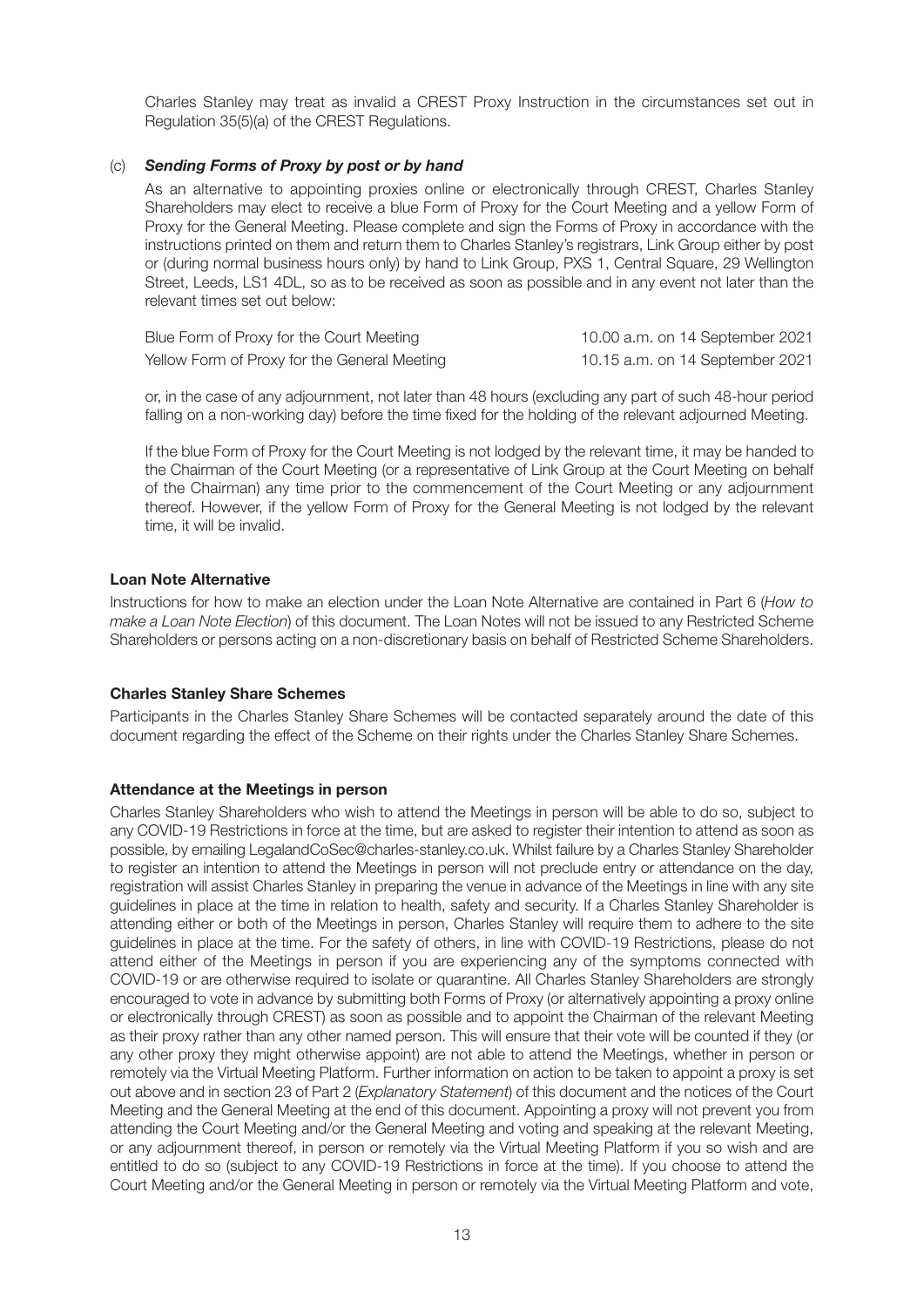any vote(s) submitted by your proxy(ies) in respect of the same Charles Stanley Shares will be invalid. Please be advised that Charles Stanley is continually monitoring the impact of COVID-19, including the latest COVID-19 Restrictions, and how this may affect the arrangements for the Meetings. Any changes to the arrangements of the Meetings will be posted on www.charles-stanley.co.uk/recommended-offer-for-charlesstanley. Please ensure that you keep this under review.

## **Ability to join the Virtual Meeting Platform**

## *Logging in*

In order to join the Meetings virtually and ask questions and vote via the Virtual Meeting Platform, Charles Stanley Shareholders will need to connect to the following site https://web.lumiagm.com. Lumi is available as a mobile web client, compatible with the latest browser versions of Chrome, Firefox, Edge and Safari and can be accessed using any web browser, on a PC or smartphone device

Once you have accessed https://web.lumiagm.com from your web browser on a PC or equivalent thereof or smartphone device, you will be asked to enter the Lumi Meeting ID which is 111-670-037. You will then be prompted to enter your unique 11 digit IVC including any leading zeros and 'PIN'. Your PIN is the last 4 digits of your IVC. This will authenticate you as a Charles Stanley Shareholder.

Your IVC can be found on your Forms of Proxy or share certificate, or a Signal Shares user (www.signalshares.com) will find this under 'Manage your account' when logged in to the Signal Shares portal. You can also obtain this by contacting Charles Stanley's registrar, Link Group, on +44 (0) 371 277 1020\*

Access to the Meetings via the Virtual Meeting Platform will be available from 9.30 a.m. on 16 September 2021, although the voting functionality will not be enabled until the Chairman of the relevant Meeting declares the poll open. During the Meetings, you must ensure you are connected to the internet at all times in order to vote when the Chairman commences polling on the relevant resolutions. Therefore, it is your responsibility to ensure connectivity for the duration of the meeting via your Wi-Fi. A user guide to the Virtual Meeting Platform is available on Charles Stanley's website at www.charles-stanley.co.uk/recommended-offer-forcharles-stanley.

If you wish to appoint a proxy other than the Chairman of the relevant Meeting and for them to attend and vote remotely via the Virtual Meeting Platform on your behalf, please submit your proxy appointment in the usual way before contacting Link Group on +44 (0) 371 277 1020\* in order to obtain their IVC and PIN. It is suggested that you do this as soon as possible and at least 48 hours (excluding non-business days) before the relevant Meeting.

If your Charles Stanley Shares are held by a nominee and you wish to attend and vote remotely via the Virtual Meeting Platform, you will need to contact your nominee as soon as possible. Your nominee will need to present a corporate letter of representation to Link Group as soon as possible and at least 72 hours (excluding non-business days) before the relevant Meeting, in order that they can obtain for you your unique IVC and PIN to enable you to attend and vote remotely via the Virtual Meeting Platform.

\*Lines are open between 9.00 a.m. and 5.30 p.m. (London time) Monday to Friday (excluding public holidays in England and Wales), calls are charged at the standard geographic rate and will vary by provider. Calls outside the UK will be charged at the applicable international rate. Please note that calls may be monitored or recorded and Link Group cannot provide advice on the merits of the Acquisition or the Scheme or give any financial, legal or tax advice.

## **Shareholder Helpline**

**If you have any questions about this document, the Court Meeting, the General Meeting, how to submit your proxies online or how to complete the Forms of Proxy, please call Charles Stanley's registrars, Link Group on +44 (0) 371 664 0321. Calls are charged at the standard geographic rate and will vary by provider. Calls from outside the United Kingdom will be charged at the applicable international rate. Lines are open between 9.00 a.m. and 5.30 p.m. (London time), Monday to Friday (excluding public holiday in England and Wales). Please note that calls may be monitored or recorded and Link Group cannot provide advice on the merits of the Acquisition or the Scheme or give any financial, legal or tax advice.**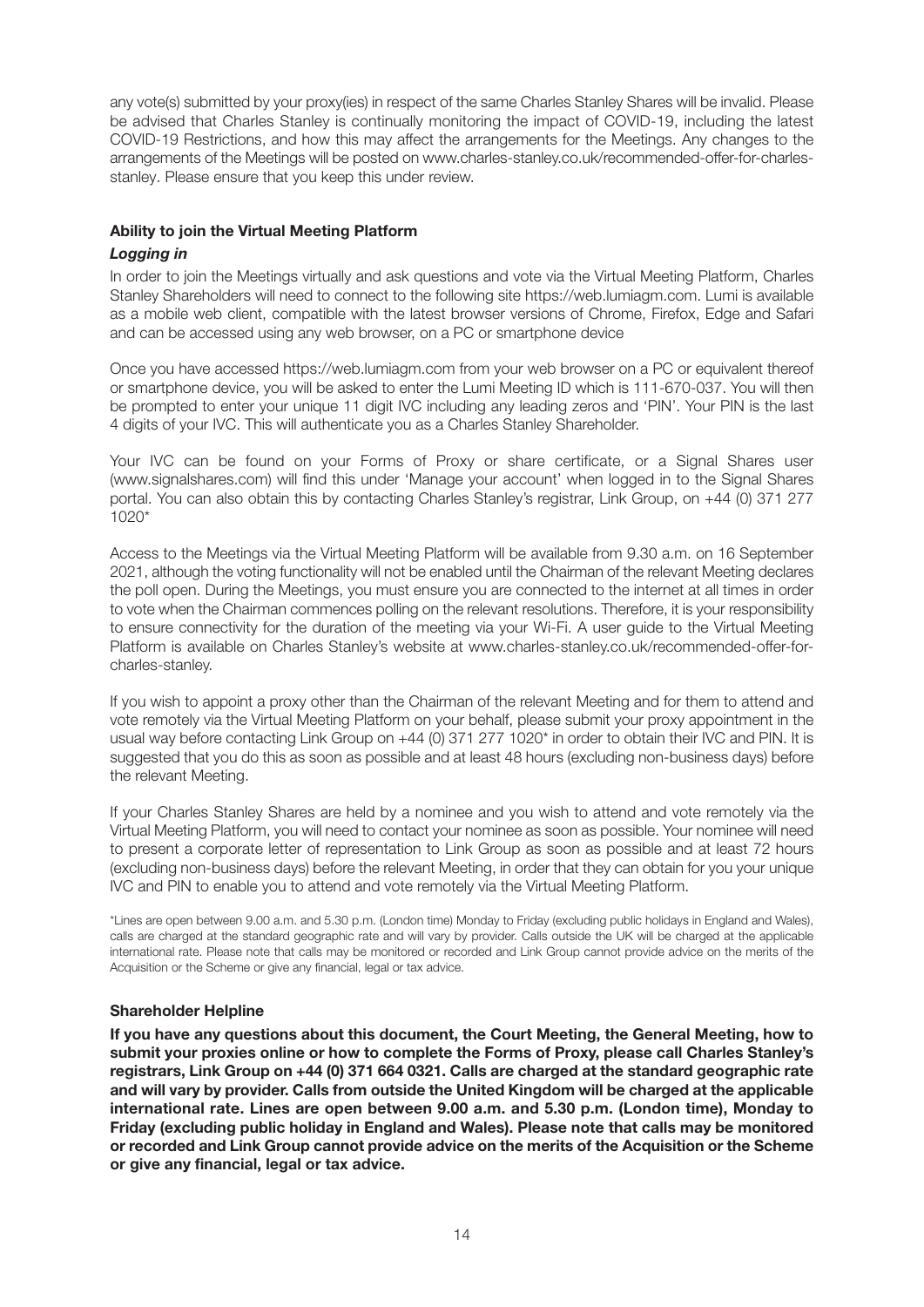## **EXPECTED TIMETABLE OF PRINCIPAL EVENTS**

The following indicative timetable is based on Charles Stanley's and Bidco's current expected dates for the implementation of the Scheme and is subject to change. If any of the dates and/or times in this expected timetable change, the revised dates and/or times will be notified to Charles Stanley Shareholders by announcement through a Regulatory Information Service.

| Event                                                                      | Time/date <sup>(1)</sup>                      |
|----------------------------------------------------------------------------|-----------------------------------------------|
| <b>Publication of this document</b>                                        | 25 August 2021                                |
| Latest time for lodging Forms of Proxy for the:                            |                                               |
| Court Meeting (blue Form of Proxy)                                         | 10.00 a.m. on 14 September $2021^{(2)}$       |
| General Meeting (yellow Form of Proxy)                                     | 10.15 a.m. on 14 September $2021^{(3)}$       |
| Voting Record Time for the<br><b>Court Meeting and the General Meeting</b> | 6.30 p.m. on 14 September 2021 <sup>(4)</sup> |
| <b>Court Meeting</b>                                                       | 10.00 a.m. on 16 September 2021               |
| <b>General Meeting</b>                                                     | 10.15 a.m. on 16 September $2021^{(5)}$       |
| <b>Capital Reduction Hearing</b>                                           | 5 October 2021 <sup>(6)</sup>                 |

**The following times and dates associated with the Scheme are indicative only and subject to change, the precise timings will depend, among other things, on the date upon which regulatory (and other) Conditions to the Scheme are satisfied or, if capable of waiver, waived and on the date on which the Court sanctions the Scheme. See note (7) below. Charles Stanley will give notice of the change(s) by issuing an announcement through a Regulatory Information Service and, if required by the Panel, post notice of the change(s) to Charles Stanley Shareholders and persons with information rights. The timetable is also dependent on the date on which the Court Order sanctioning the Scheme is delivered to the Registrar of Companies***.*

| Latest time for lodging of Loan Note Forms of Election and<br>TTE Instructions in respect of the Loan Note Alternative                                 | 11.00 a.m. on D -1 Business Day                                                                                                |
|--------------------------------------------------------------------------------------------------------------------------------------------------------|--------------------------------------------------------------------------------------------------------------------------------|
| Sanction Hearing                                                                                                                                       | A date expected to fall in the<br>fourth quarter of 2021 and within<br>14 days of the satisfaction of the<br>FCA condition (D) |
| Last day of dealings in, and for the registration of transfers of,<br>and disablement in CREST of, Charles Stanley Shares                              | $D + 1$ Business Day                                                                                                           |
| Scheme Record Time                                                                                                                                     | 6.00 p.m. on $D + 1$ Business Day                                                                                              |
| Suspension of trading in Charles Stanley Shares                                                                                                        | around 7.30 a.m. on<br>$D + 2$ Business Days                                                                                   |
| Effective Date of the Scheme                                                                                                                           | $D + 2$ Business Days                                                                                                          |
| De-listing of Charles Stanley Shares                                                                                                                   | By 8.00 a.m. $D + 3$ Business Days                                                                                             |
| Latest date for despatch of cheques, crediting of<br>CREST accounts and processing electronic transfers<br>for cash consideration due under the Scheme | within 14 days<br>of the Effective Date                                                                                        |
| Long Stop Date                                                                                                                                         | 31 January 2022 <sup>(6)</sup>                                                                                                 |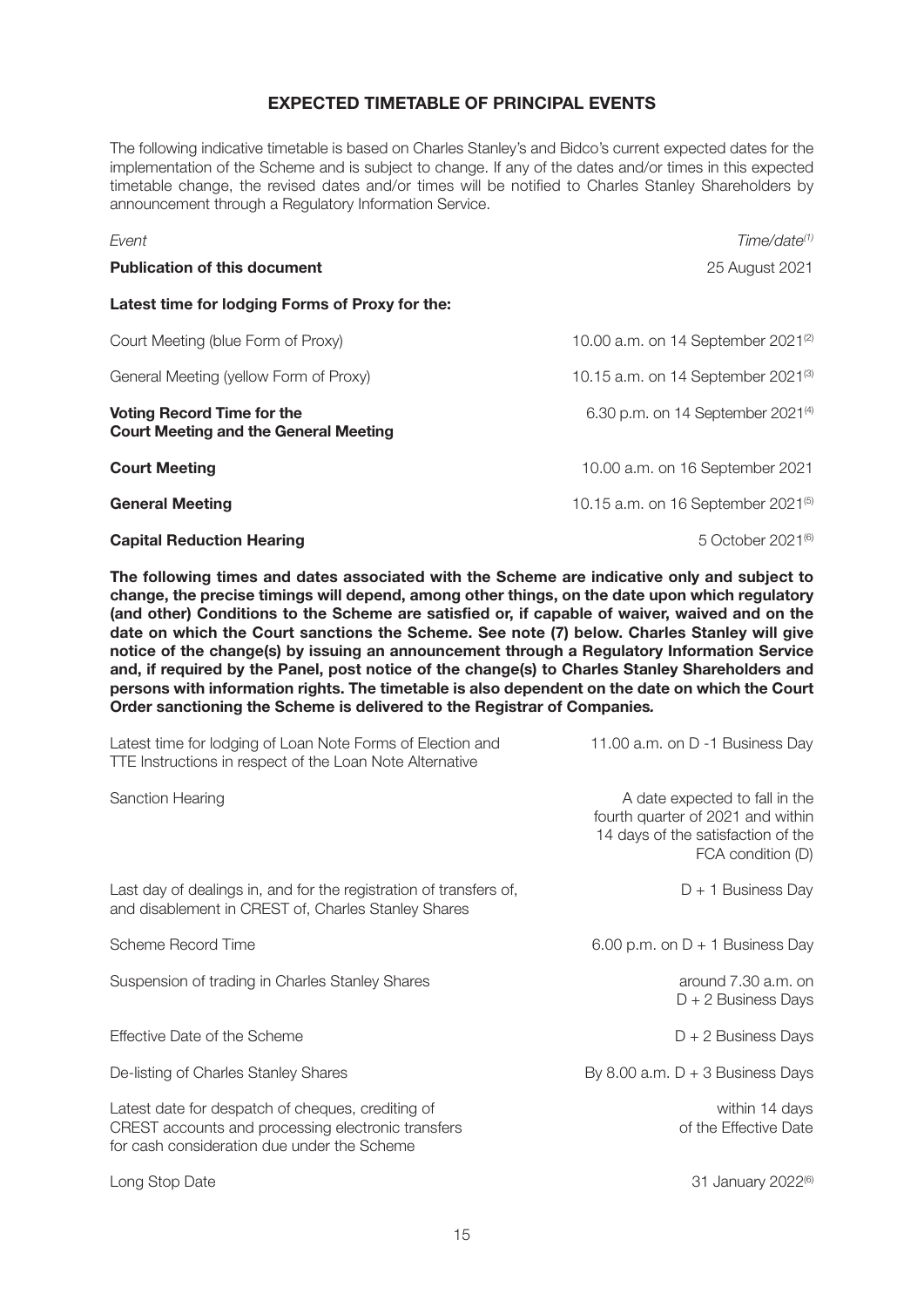(1) The dates and times given are indicative only and are based on current expectations and are subject to change. References to times are to London, United Kingdom time unless otherwise stated. If any of the times and/or dates above change, the revised times and/or dates will be notified to Charles Stanley Shareholders by announcement through a Regulatory Information Service.

 Participants in the Charles Stanley Share Plans will be contacted separately on or around the date of this Document to inform them of the effect of the Scheme on their rights under the Charles Stanley Share Plans, including details of any appropriate proposals being made and dates and times relevant to them.

- (2) It is requested that blue Forms of Proxy for the Court Meeting be lodged by 10.00 a.m. on 14 September 2021 or, if the Court Meeting is adjourned, by no later than 48 hours prior to the time fixed for any adjourned Court Meeting (excluding any part of such 48-hour period falling on a non-working day). Blue Forms of Proxy not so lodged can be handed to the Chairman of the Court Meeting (or a representative of Link Group at the Court Meeting on behalf of the Chairman) any time prior to the commencement of the Court Meeting or any adjournment thereof.
- (3) In order to be valid, yellow Forms of Proxy for the General Meeting must be received by Link Group by 10.15 a.m. on 14 September 2021 or, if the General Meeting is adjourned, 48 hours prior to the time appointed for the General Meeting (excluding any part of such 48-hour period falling on a non-working day).
- (4) If either the Court Meeting or the General Meeting is adjourned, the Voting Record Time for the relevant adjourned Meeting will be 6.30 p.m. on the day which is two Business Days prior to the date of the adjourned Meeting.
- (5) To commence at 10.15 a.m. or as soon thereafter as the Court Meeting shall have concluded or been adjourned.
- (6) Timings and dates associated with the Capital Reduction Hearing are indicative only and subject to change following the direction hearing in respect of the Capital Reduction. Charles Stanley will give notice of any change by issuing an announcement through a Regulatory Information Service and, if required by the Panel, post notice of the change(s) to Charles Stanley Shareholders and persons with information rights.
- (7) This is the latest date by which the Scheme may become effective. However, the Long Stop Date may be extended to such later date as Raymond James and Charles Stanley may agree and the Panel and (if required) the Court may allow.
- (8) For further information on the regulatory Conditions, see section 15 of Part 2 (*Explanatory Statement)*) and Part 3 (*Conditions to the Implementation of the Scheme and to the Acquisition*).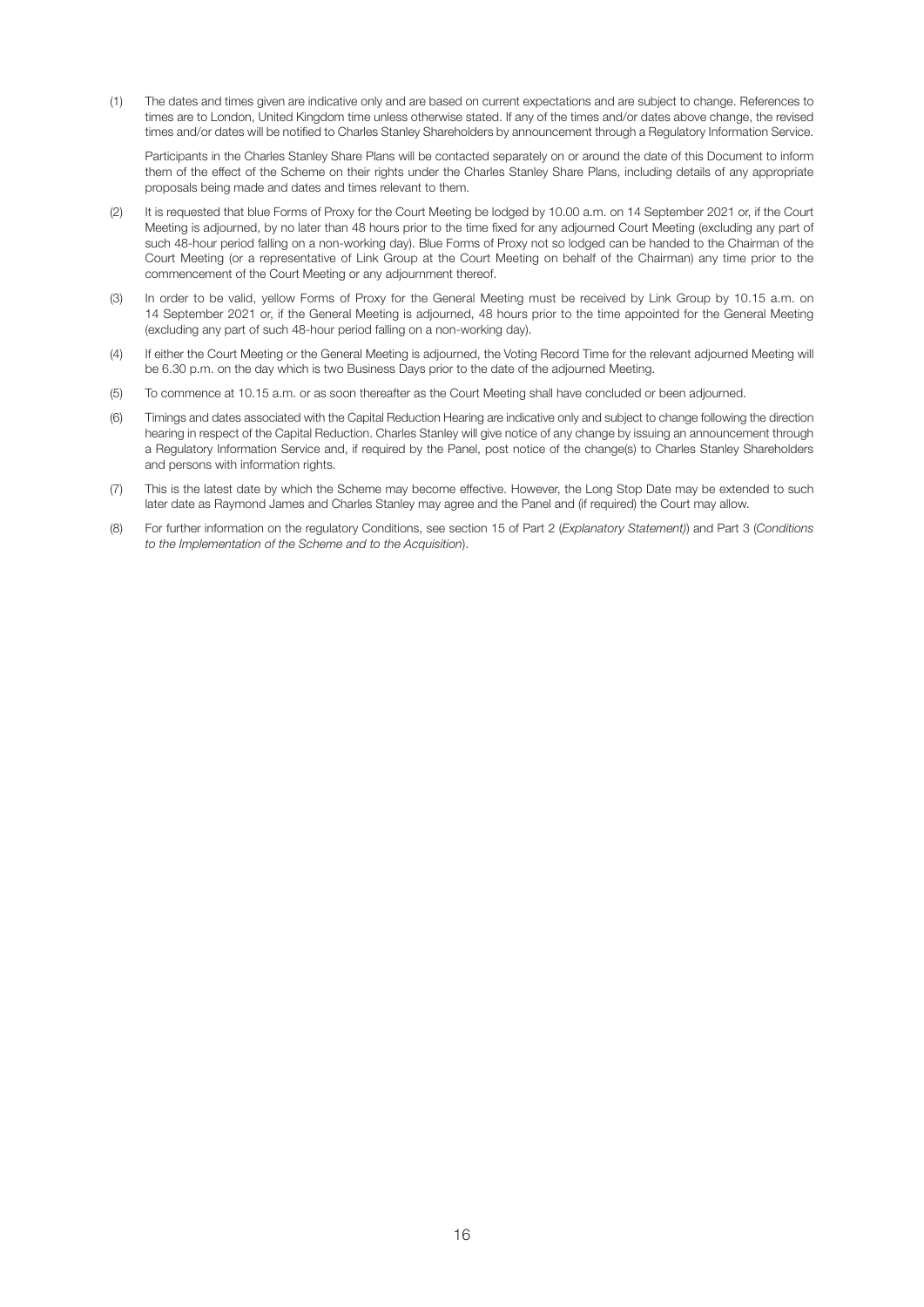## **PART 1**

## **LETTER FROM THE CHAIRMAN OF CHARLES STANLEY**

Charles Stanley Group PLC 55 Bishopsgate London EC2N 3AS

*Incorporated in England and Wales with registered number 48796*

*Directors:*

Sir David Howard Paul Abberley Marcia Campbell Andrew Didham Hugh Grootenhuis Benjamin Money-Coutts Anna Troup

25 August 2021

*To the holders of Charles Stanley Shares and, for information only, to participants in the Charles Stanley Share Schemes and persons with information rights.*

Dear Shareholder

## **RECOMMENDED CASH ACQUISITION OF CHARLES STANLEY GROUP PLC BY RAYMOND JAMES UK WEALTH MANAGEMENT HOLDINGS LIMITED A WHOLLY-OWNED SUBSIDIARY OF RAYMOND JAMES FINANCIAL, INC.**

#### **1. Introduction**

On 29 July 2021, the directors of Charles Stanley and Raymond James announced that they had reached agreement on the terms of a recommended acquisition by Bidco of the entire issued and to be issued share capital of Charles Stanley.

I am writing to you today, on behalf of the Charles Stanley Directors, to set out the background to the Acquisition and the reasons why the Charles Stanley Directors consider the terms of the Acquisition to be fair and reasonable and are unanimously recommending that you vote in favour of the Scheme at the Court Meeting and in favour of the special resolutions to be proposed at the General Meeting, as the Charles Stanley Directors have irrevocably undertaken to do in respect of their own beneficial holdings of Charles Stanley Shares, which amount to 7,648,192 Charles Stanley Shares representing, in aggregate, approximately 14.7 per cent. of the existing issued ordinary share capital of Charles Stanley, as at the Latest Practicable Date.

I draw your attention to the letter from Rothschild & Co set out in Part 2 (*Explanatory Statement*) of this document which gives details about the Acquisition and to the additional information set out in Part 10 (*Additional Information*) of this document. Further information relating to the irrevocable undertakings given by the Charles Stanley Directors and certain other Charles Stanley Shareholders, including the circumstances in which they may lapse, is set out at section 4 of this letter, and in section 8 of Part 10 (*Additional Information*) of this document.

In order to approve the terms of the Acquisition, the required majority of Scheme Shareholders will need to vote in favour of the resolution to be proposed at the Court Meeting and the required majority of Charles Stanley Shareholders will need to vote in favour of the Special Resolution relating to the Acquisition to be proposed at the General Meeting. The Court Meeting and the General Meeting are to be held at 55 Bishopsgate, London, EC2N 3AS on 16 September 2021. The Court Meeting will start at 10.00 a.m. on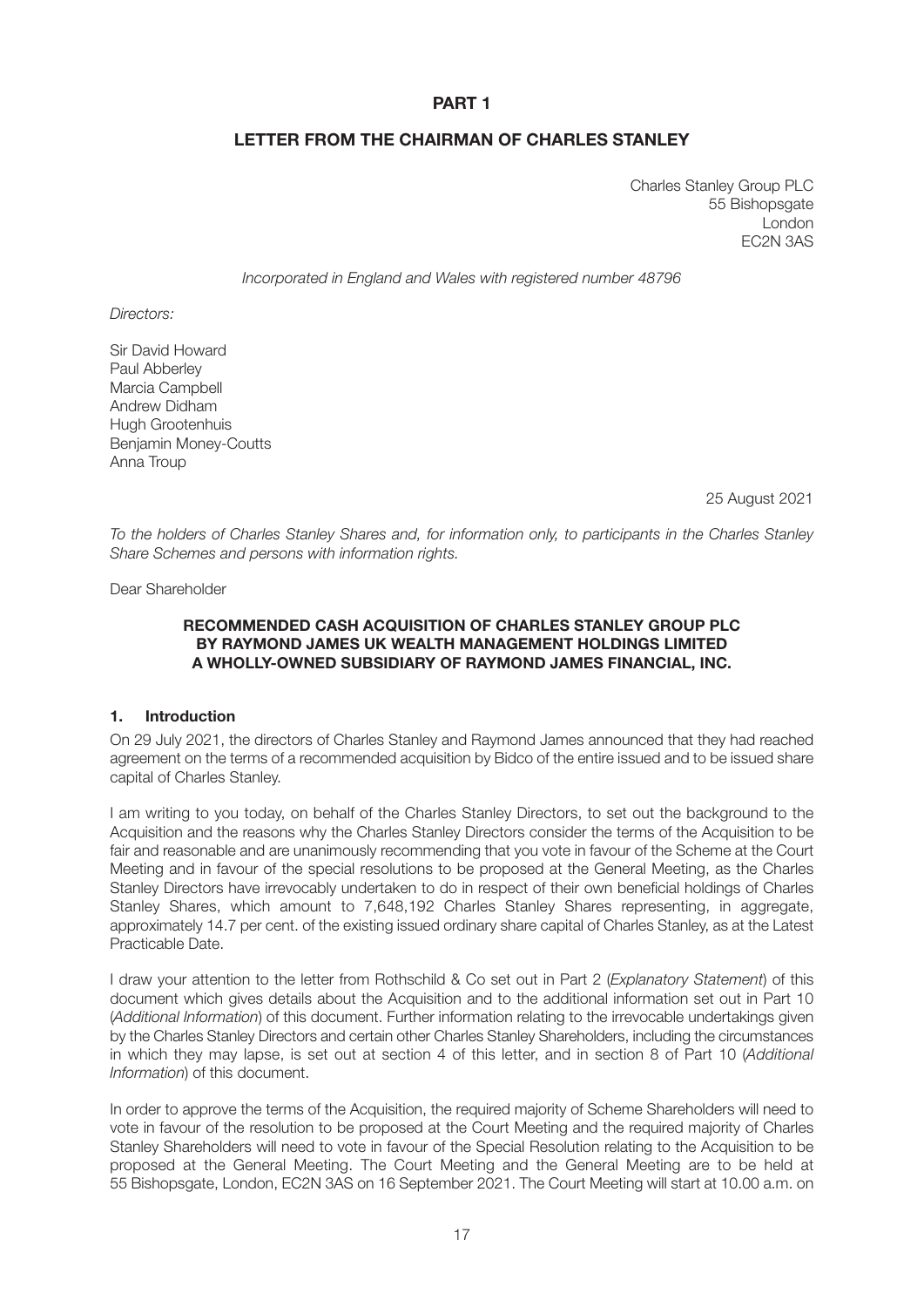that date and the General Meeting at 10.15 a.m. (or as soon thereafter as the Court Meeting is concluded or adjourned). Details of the actions you should take are set out in section 23 of Part 2 (*Explanatory Statement*) of this document. Your attention is drawn to the recommendation of the Charles Stanley Directors to Charles Stanley Shareholders to vote in favour of the Scheme and the special resolutions is set out in section 13 of this letter.

The Scheme is subject to a number of Conditions which are set out in Part 3 (*Conditions to the Implementation of the Scheme and to the Acquisition*) of this document. These Conditions include approval from the FCA for Raymond James to acquire control of the Charles Stanley UK Regulated Entities and that the CMA either does not open a CMA Merger Investigation in relation to the Acquisition or does not intend to make a CMA Phase 2 Reference in connection with the Acquisition. Further details on the current status of these conditions are set out in section 15 of Part 2 (*Explanatory Statement*) of this document. It is expected that the Scheme will become Effective during the fourth quarter of 2021 subject to the satisfaction or (where applicable) waiver of all the relevant Conditions and that despatch of the cash consideration and/or issue of certificates for any Loan Notes issued pursuant to the Loan Note Alternative (as detailed in section 2 of this letter) to Charles Stanley Shareholders will take place within 14 days of the Effective Date. Details relating to the de-listing of the Charles Stanley Shares and the settlement of the consideration offered by Bidco are included in sections 17 and 18 respectively of Part 2 (*Explanatory Statement*) of this document.

Charles Stanley Shareholders should read the whole of this document before deciding whether or not to vote in favour of the Scheme at the Court Meeting and the special resolutions to be proposed at the General Meeting.

## **2. Summary of the terms of the Acquisition**

The Acquisition will be implemented by the acquisition of Charles Stanley by Bidco pursuant to a scheme of arrangement between Charles Stanley and Scheme Shareholders under Part 26 of the Companies Act.

Under the terms of the Acquisition, Charles Stanley Shareholders will be entitled to receive:

## *for each Charles Stanley Share: 515 pence in cash*

The terms of the Acquisition value each Charles Stanley Share at 515 pence and Charles Stanley's issued and to be issued share capital at approximately £278.8 million.

The terms of the Acquisition represent a premium of approximately:

- l 43.5 per cent. to the Closing Price per Charles Stanley Share of 359 pence on 28 July 2021 (being the last practicable date prior to the commencement of the Offer Period);
- l 47.6 per cent. to the volume weighted average Closing Price per Charles Stanley Share of 349 pence for the three months ended on 28 July 2021 (being the last practicable date prior to the commencement of the Offer Period); and
- l 53.8 per cent. to the volume weighted average Closing Price per Charles Stanley Share of 334.8 pence for the six months ended on 28 July 2021 (being the last practicable date prior to the commencement of the Offer Period).

Under the terms of the Acquisition, a Loan Note Alternative is available to Charles Stanley Shareholders (other than Restricted Scheme Shareholders or persons acting on a non-discretionary basis on behalf of Restricted Scheme Shareholders) which enables eligible Charles Stanley Shareholders to elect to receive Loan Notes in lieu of part or all of the cash consideration to which they would otherwise be entitled under the terms of the Acquisition. Unless Bidco otherwise determines, Loan Notes shall only be issued if the aggregate valid Loan Note Elections received on or before the Loan Note Deadline require the issue of Loan Notes of, in aggregate nominal amount, at least £15 million. Further detail in relation to the Loan Note Alternative is set out in section 6 of this letter.

The Charles Stanley Shares will be acquired by Bidco with full title guarantee, fully paid and free from all liens, equitable interests, charges, encumbrances, rights of pre-emption and any other third party rights or interests whatsoever and together with all rights existing at the Effective Date or thereafter attaching thereto, including (without limitation) the right to receive and retain, in full, all dividends and other distributions (if any)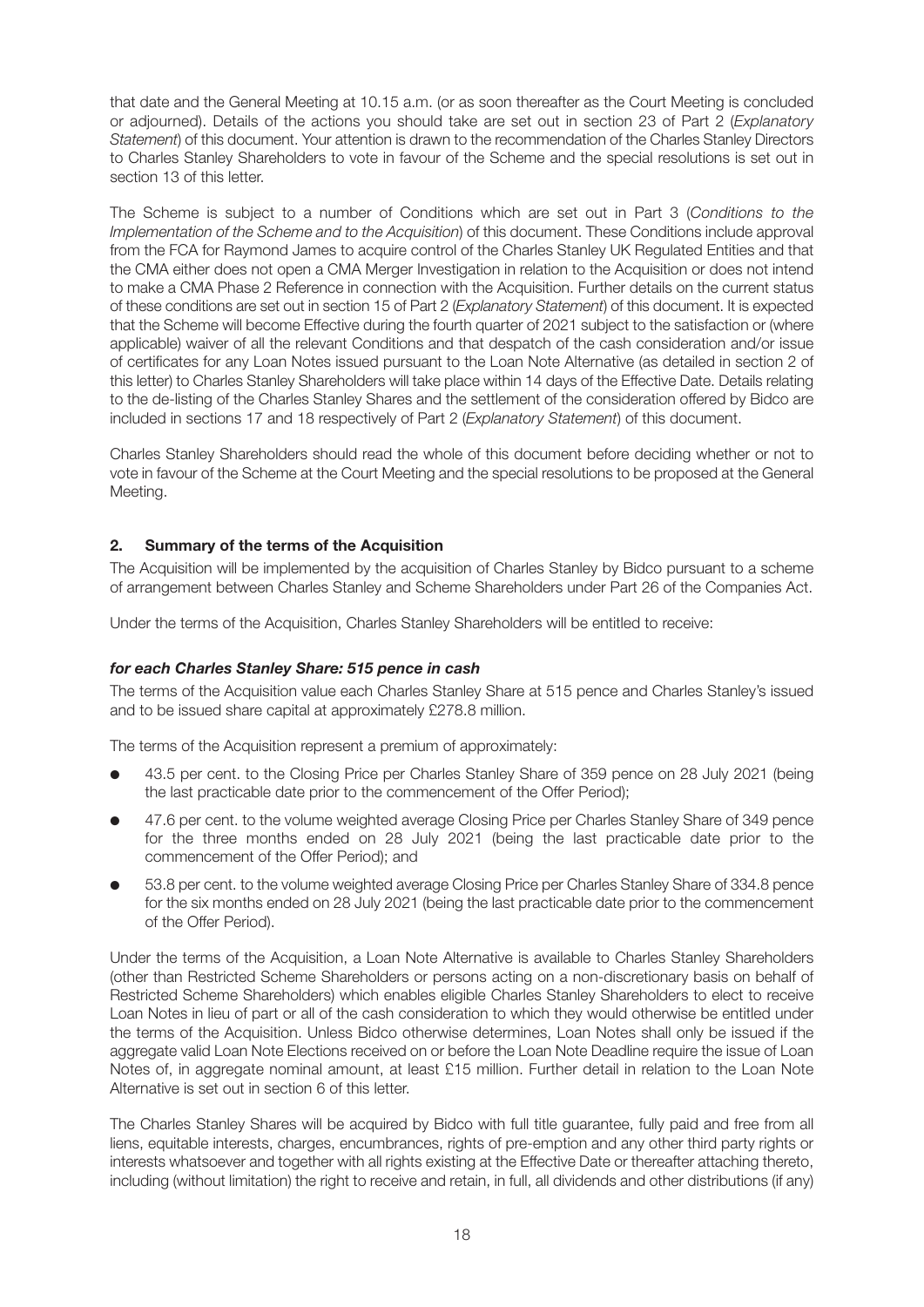declared, made or paid or any other return of capital (whether by way of reduction of share capital or share premium account or otherwise) made on or after the Effective Date in respect of the Charles Stanley Shares.

Raymond James has agreed that, if the Scheme has not been sanctioned by the Court by 10 December 2021 then Charles Stanley Shareholders on the register as at that date will be entitled to receive and retain an interim dividend of an amount up to 4 pence per Charles Stanley Share (without a corresponding reduction to the consideration payable for each Charles Stanley Share being made) (the **Permitted Dividend**).

Further information about the Acquisition is provided in Part 2 (*Explanatory Statement*) of this document. Details on the settlement of the consideration due under the Acquisition is set out at section 18 in Part 2 (*Explanatory Statement*) of this document.

## **3. Background to and reasons for the recommendation**

The Charles Stanley Board believes that Charles Stanley has a resilient business model, a strong position in the UK marketplace and a strategy to continue to grow the business. Nevertheless, it recognises the benefits of scale in a sector which continues to consolidate and the need for resources to invest in people and systems to deliver excellent client service. In this context, the Board considers that the cash offer from Bidco not only represents an attractive premium to the historic trading range of the Charles Stanley Shares, but will also bring together two businesses with compatible organisational structures and cultures and that Charles Stanley will benefit from being backed by the very substantial resources and wealth management expertise of Raymond James. Consequently, in reaching its unanimous decision to recommend the Acquisition, the Charles Stanley Board, in addition to the financial terms of the Acquisition, took account of the interests of all of its key stakeholders – clients, staff and shareholders alike.

## **4. Irrevocable undertakings**

Raymond James has received irrevocable undertakings to vote in favour of the Scheme at the Court Meeting and the special resolutions at the General Meeting from the Charles Stanley Directors, in respect of their entire beneficial holdings, amounting to 7,648,192 Charles Stanley Shares, in aggregate, representing approximately 14.7 per cent. of the issued share capital of Charles Stanley as at the Latest Practicable Date.

Raymond James has received irrevocable undertakings to vote in favour of the Scheme at the Court Meeting and the special resolutions at the General Meeting from certain members of the Howard Family in respect of 10,330,864 Charles Stanley Shares, representing approximately 19.8 per cent. of Charles Stanley's issued share capital as at the Latest Practicable Date. Queen Street Securities Limited, a company incorporated in Jersey through which Sir David Howard and his wife hold interests in certain Charles Stanley Shares, has also provided an irrevocable undertaking to Raymond James to vote in favour of the Scheme at the Court Meeting and the special resolutions at the General Meeting in respect of 2,102,500 Charles Stanley Shares, representing approximately 4.0 per cent. of Charles Stanley's issued share capital as at the Latest Practicable Date.

In aggregate, therefore, Raymond James has received irrevocable undertakings to vote in favour of the Scheme at the Court Meeting and the special resolutions at the General Meeting in respect of 20,081,556 Charles Stanley Shares, in aggregate, representing approximately 38.5 per cent. of Charles Stanley's issued share capital as at the Latest Practicable Date.

Further details of these irrevocable undertakings are set out in section 8 of Part 10 (*Additional Information*) of this document. Copies of the irrevocable undertakings are available on Charles Stanley's website at www.charles-stanley.co.uk/recommended-offer-for-charles-stanley and will remain on display until the end of the Offer Period.

#### **5. Charles Stanley Board's view on Raymond James' intentions with regard to management, employees, pensions and locations**

Your attention is drawn to Raymond James' strategic plans and intention statements for Charles Stanley following the Effective Date, as set out in section 13 of Part 2 (*Explanatory Statement*) of this document.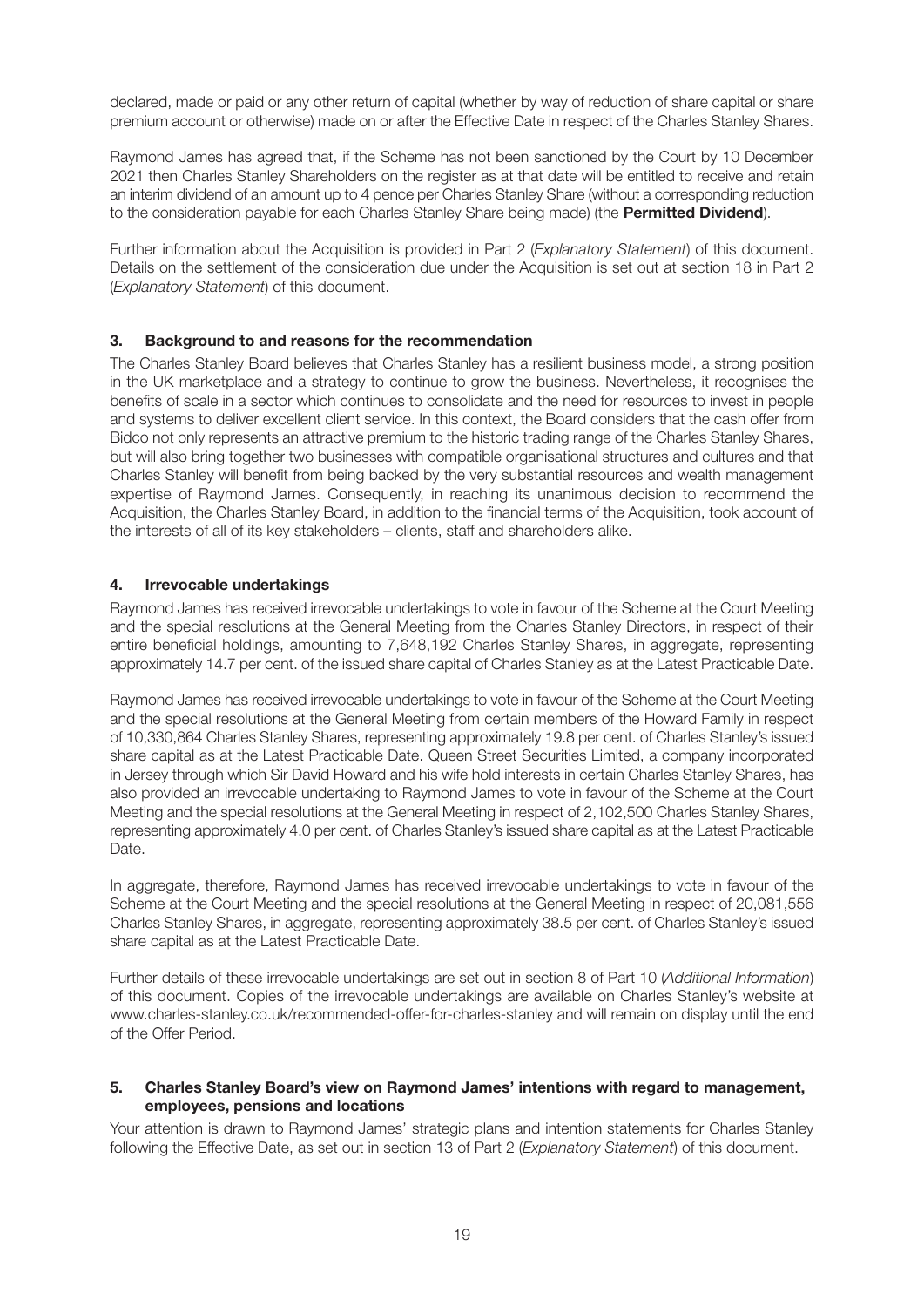In considering the recommendation of the Acquisition to Charles Stanley Shareholders, the Charles Stanley Directors have given due consideration to Bidco's intentions for the business, management, employees, pensions and locations of business of Charles Stanley.

The Charles Stanley Directors welcome Raymond James' intention that, following completion of the Acquisition, the existing contractual and statutory employment rights, including in relation to pensions, of all Charles Stanley management and employees will be fully safeguarded in accordance with applicable law. The Charles Stanley Directors also welcome the confirmation from Bidco that it intends to preserve the terms on which clients are serviced as well as Charles Stanley's employed and self-employed models, and that it does not intend to carry out any material restructurings or make any changes in location of Charles Stanley's headquarters or its functions, operations and places of business. Most importantly, the Charles Stanley Board is encouraged by Raymond James' commitment to Charles Stanley's client-centric approach and to investing in the business to propel growth.

## **6. Loan Note Alternative**

As an alternative to part or all of the cash consideration to which they would otherwise be entitled under the terms of the Acquisition, Charles Stanley Shareholders (other than Restricted Scheme Shareholders or persons acting on a non-discretionary basis on behalf of Restricted Scheme Shareholders) are able to elect to receive Loan Notes to be issued by Bidco. This Loan Note Alternative will not be made available to participants in the Charles Stanley Share Schemes as part of the proposals made to such participants in accordance with Rule 15 of the Code. The Loan Note Alternative is conditional upon the Scheme becoming effective in accordance with its terms.

The Loan Note Alternative is being made available on the basis of £1.00 nominal value for every £1.00 of cash to which a Charles Stanley Shareholder would otherwise be entitled. Unless Bidco otherwise determines, Loan Notes shall only be issued if the aggregate valid Loan Note Elections received on or before the Loan Note Deadline require the issue of Loan Notes of, in aggregate nominal amount, at least £15 million. If the Loan Notes are not issued for this reason, Charles Stanley Shareholders who elect for the Loan Note Alternative will instead receive cash in accordance with the terms of the Acquisition.

The Charles Stanley Directors do not give any advice to Charles Stanley Shareholders as to whether, or to what extent, they should elect for the Loan Note Alternative as its benefits will depend on each Charles Stanley Shareholder's individual tax and financial situation. Charles Stanley Shareholders should consider whether the Loan Notes are a suitable payment alternative in light of their own personal circumstances and investment objectives and are, therefore, strongly recommended to seek their own independent financial, tax and legal advice before deciding whether to elect for the Loan Note Alternative.

Full details of the Loan Note Alternative, including details of the interest payable on the Loan Notes and the Noteholders' rights of redemption and transfer, are set out in Part 2 (*Explanatory Statement*) and Part 5 (*Summary of the Loan Notes*) of this document. An estimate of the value of the Loan Notes by RJFIL for the purposes of Rule 24.11 of the Code is set out in section 3 of Part 2 (*Explanatory Statement*) of this document.

## **7. Dividend**

Raymond James has agreed that, if the Scheme has not been sanctioned by the Court by 10 December 2021 then Charles Stanley Shareholders on the register as at that date will be entitled to receive and retain the Permitted Dividend.

Save for the Permitted Dividend, if any dividend or other distribution in respect of the Charles Stanley Shares is announced, declared, payable or paid in respect of the Charles Stanley Shares prior to the Effective Date, Bidco reserves the right to reduce the consideration payable for each Charles Stanley Share by the amount of all or part of any such dividend or other distribution.

## **8. Employee Share Plans**

Further details of the arrangements for participants in the Charles Stanley Share Schemes are set out in section 11 of Part 2 (*Explanatory Statement*) of this Document.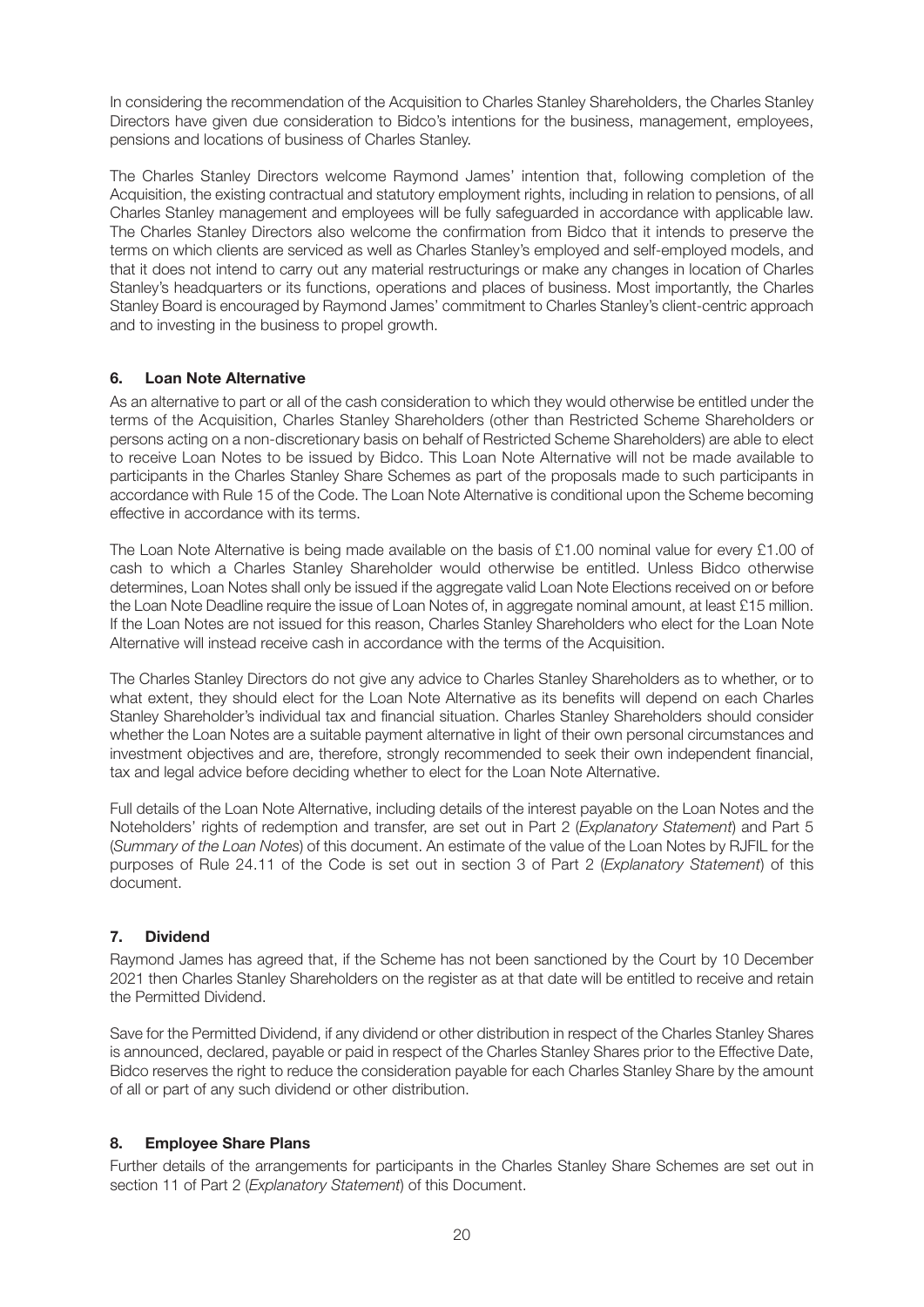## **9. Capital Reduction in respect of Bearer Shares**

As at the Latest Practicable Date, Charles Stanley's share register records the existence of the Bearer Shares (out of a total issued share capital of 52,132,834 ordinary shares of 25 pence each). In order to tidy up its share capital ahead of the Scheme Record Time, Charles Stanley intends to undertake a Court approved Capital Reduction to reduce its share capital by £21,247 by the cancellation of the Bearer Shares attributable to the Share Warrants in accordance with the procedure set out in sections 641 and 645 to 649 of the Companies Act.

Pursuant to paragraph 3(3) of Schedule 4 of the SBEEA, all rights attaching to bearer shares represented by share warrants were suspended with effect from 26 December 2015, including any voting rights and any right to receive a dividend or distribution. Subject to any arrangements required for the protection of creditors and any other directions given by the Court in confirming the Capital Reduction, the reserves arising as a result of the Capital Reduction will be retained by Charles Stanley.

The Capital Reduction will only become effective if the Capital Reduction Resolution is passed by the requisite majority of Charles Stanley Shareholders at the General Meeting and confirmed by the Court at the Capital Reduction Hearing. In the event that Charles Stanley Shareholders approve the Capital Reduction Resolution, the Company intends to make an application to the Court for the Capital Reduction Order as soon as possible following the General Meeting.

The Capital Reduction will not take effect until the Capital Reduction Order and a related statement of capital is registered by the Registrar of Companies. Subject to the approval of the Capital Reduction Resolution by Charles Stanley Shareholders, it is expected that the Capital Reduction Hearing will take place before the Sanction Hearing, with the Capital Reduction taking effect prior to the Effective Date.

No new share certificates will be issued to Charles Stanley Shareholders as a result of the Capital Reduction as the Capital Reduction only affects the cancellation of the Bearer Shares attributable to the Share Warrants.

Subject to approval by the requisite majority of Charles Stanley Shareholders at the General Meeting, upon the cancellation of the Bearer Shares pursuant to the Capital Reduction Order or, failing that, upon the granting of the Court Order, the Share Warrants will be cancelled pursuant to the Cancellation Resolution.

Notice of the General Meeting, including the form of the Capital Reduction Resolution and of the Cancellation Resolution, is set out in Part 13 (*Notice of General Meeting*) of this document.

## **10. Action to be taken by Charles Stanley Shareholders**

Details of the approvals being sought at the Court Meeting and the General Meeting and the action to be taken by Charles Stanley Shareholders in respect of the Scheme are set out in section 23 of Part 2 (*Explanatory Statement*) of this document.

## **Whether or not you intend to be present at either of the Meetings in person or remotely via the Virtual Meeting Platform, you are requested to complete, sign and return both the enclosed Forms of Proxy for the Court Meeting (blue form) and for the General Meeting (yellow form) in accordance with the instructions printed on the forms or, alternatively, appoint a proxy electronically or via CREST as soon as possible.**

Information for those Charles Stanley Shareholders who wish to attend either or both of the Meetings in person regarding prior registration and health and safety measures and information for those wishing to attend the Meetings remotely via the Virtual Meeting Platform regarding logging in to the Virtual Meeting Platform is set out in sections 14.4 and 23 of Part 2 (*Explanatory Statement*).

Instructions for Scheme Shareholders wishing to complete a Loan Note Form of Election in order to elect for the Loan Note Alternative are set out in Part 6 (*How to make a Loan Note Election*) of this document. The Loan Notes will not be issued to any Restricted Scheme Shareholders or persons acting on a non-discretionary basis on behalf of Restricted Scheme Shareholders.

Details relating to the de-listing of the Charles Stanley Shares and the settlement of the consideration offered by Bidco are included in sections 17 and 18 respectively of Part 2 (*Explanatory Statement*) of this document.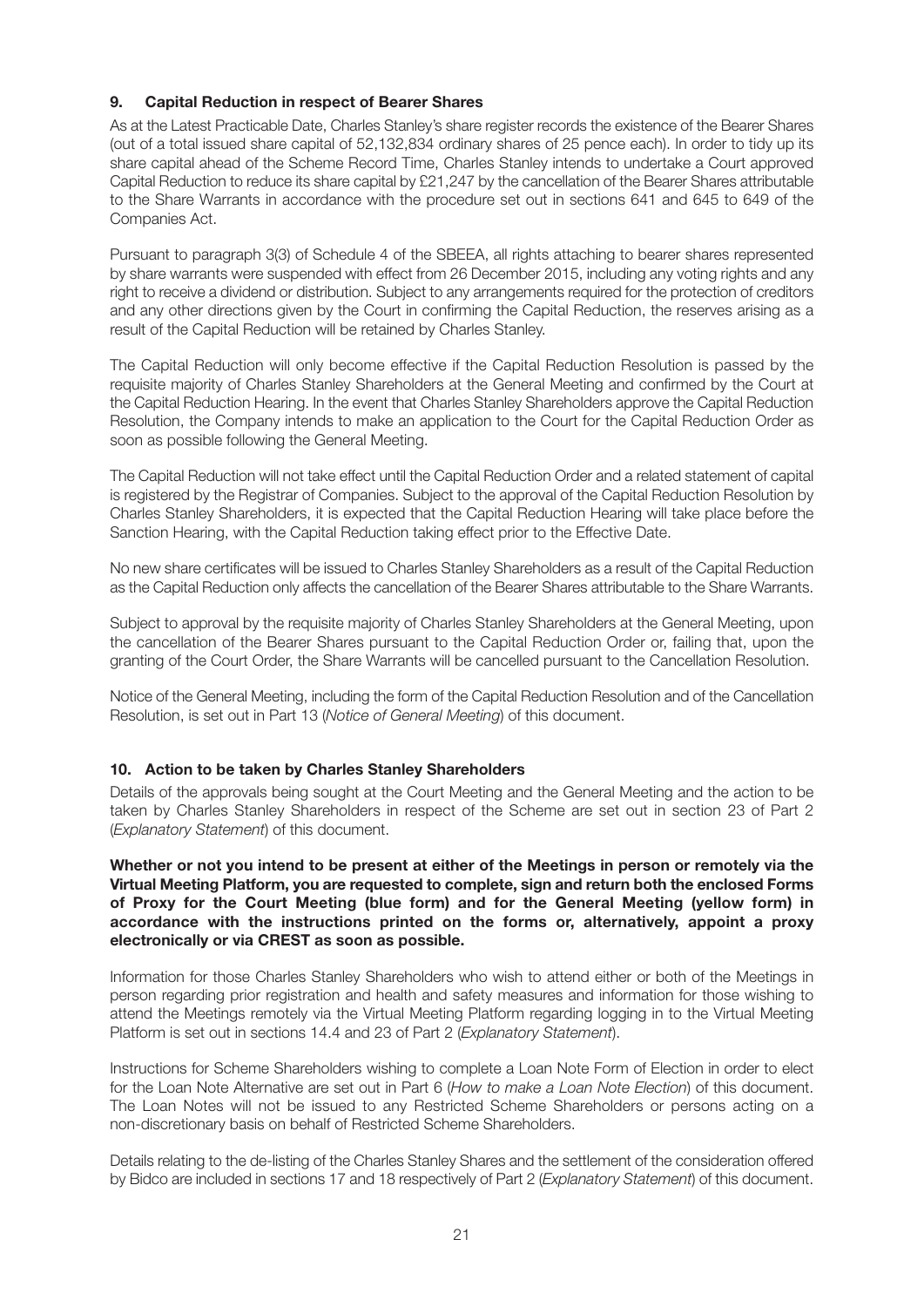## **11. Overseas Shareholders**

Overseas Shareholders should refer to Part 9 (*Additional Information for Overseas Shareholders*) of this document, which contains important information relevant to such holders.

## **12. United Kingdom taxation**

Your attention is drawn to Part 8 (*United Kingdom Taxation*) and Part 9 (*Additional Information for Overseas Shareholders*) of this document, which contain a summary of limited aspects of the UK tax treatment of the Scheme. This summary relates only to the position of certain categories of Charles Stanley Shareholders (as explained further in Part 8 (*United Kingdom Taxation*) and Part 9 (*Additional Information for Overseas Shareholders*) of this document), does not constitute tax advice and does not purport to be a complete analysis of all potential UK tax consequences of the Scheme.

You are strongly advised to contact an appropriate independent professional adviser immediately to discuss the tax consequences of the Scheme given your particular circumstances, in particular if you are in any doubt about your own taxation position or you are subject to taxation in a jurisdiction other than the United Kingdom.

## **13. Recommendation**

The Charles Stanley Directors, who have been so advised by Rothschild & Co as to the financial terms of the Acquisition, consider the terms of the Acquisition to be fair and reasonable. In providing advice to the Charles Stanley Directors, Rothschild & Co has taken into account the commercial assessments of the Charles Stanley Directors. Rothschild & Co is providing independent financial advice to the Charles Stanley Directors for the purposes of Rule 3 of the Code.

The Charles Stanley Directors believe that the terms of the Acquisition (including the Scheme) are in the best interests of Charles Stanley Shareholders as a whole and unanimously recommend that Charles Stanley Shareholders vote in favour of the resolutions to be proposed at the Court Meeting and the General Meeting, as they have irrevocably agreed to do in respect of their own beneficial holdings, which amount to 7,648,192 Charles Stanley Shares representing, in aggregate, approximately 14.7 per cent. of the existing issued ordinary share capital of Charles Stanley as at the Latest Practicable Date.

## **14. Further information**

Your attention is drawn to further information contained in Part 2 (*Explanatory Statement*), Part 3 (*Conditions to the Implementation of the Scheme and to the Acquisition*), Part 4 (*The Scheme of Arrangement*) and Part 10 (*Additional Information*) of this document which provides further details concerning the Scheme.

## **You are advised to read the whole of this document and not just rely on the summary information contained in this letter or the Explanatory Statement.**

Yours faithfully,

**Sir David Howard** Chairman Charles Stanley Group PLC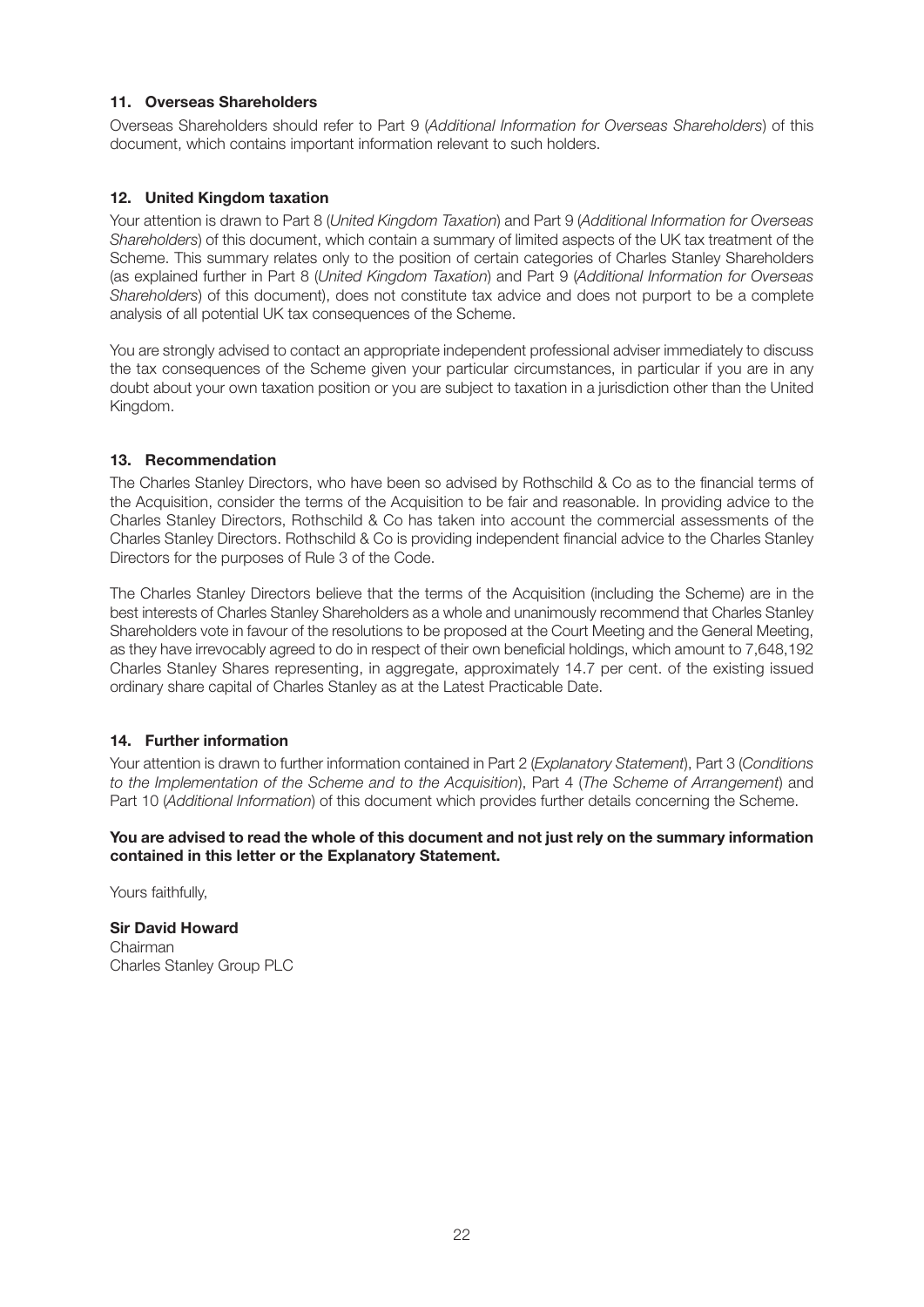## **PART 2**

## **EXPLANATORY STATEMENT**

*(in compliance with section 897 of the Companies Act 2006)*

N.M. Rothschild & Sons Limited New Court, St Swithin's Lane, London EC4N 8AL

25 August 2021

*To the holders of Charles Stanley Shares and, for information only, to participants in the Charles Stanley Share Schemes and persons with information rights*

Dear Shareholder

## **RECOMMENDED CASH ACQUISITION OF CHARLES STANLEY GROUP PLC BY RAYMOND JAMES UK WEALTH MANAGEMENT HOLDINGS LIMITED A WHOLLY-OWNED SUBSIDIARY OF RAYMOND JAMES FINANCIAL, INC.**

## **1. Introduction**

On 29 July 2021, the directors of Charles Stanley and Raymond James announced that they had reached agreement on the terms of a recommended acquisition by Bidco of the entire issued and to be issued share capital of Charles Stanley.

The Scheme requires, among other things, the approval of Scheme Shareholders at the Court Meeting and Charles Stanley Shareholders at the General Meeting as well as the sanction of the Court.

Your attention is drawn to the letter from the Chairman of Charles Stanley set out in Part 1 (*Letter from the Chairman of Charles Stanley)* of this document, which forms part of this Explanatory Statement. The letter contains, among other things (a) information on the background to and reasons for the Acquisition and (b) the unanimous recommendation by the Charles Stanley Directors to Charles Stanley Shareholders to vote in favour of the resolutions to be proposed at the Court Meeting and the General Meeting.

The Charles Stanley Directors have been advised by Rothschild & Co and Peel Hunt in connection with the Acquisition and the Scheme. Rothschild & Co is providing independent financial advice to the Charles Stanley Directors for the purposes of Rule 3 of the Code. We have been authorised by the Charles Stanley Directors to write to you to explain the terms of the Acquisition and the Scheme and to provide you with other relevant information.

The Scheme is set out in full in Part 4 (*The Scheme of Arrangement*) of this document. For overseas holders of Charles Stanley Shares, your attention is drawn to Part 9 (*Additional Information for Overseas Shareholders*) of this document, which forms part of this Explanatory Statement.

Statements made or referred to in this letter regarding Bidco's reasons for the Acquisition, information concerning the business of Bidco, the financial effects of the Acquisition on Bidco and/or intentions or expectations of or concerning Bidco reflect the views of the Bidco Directors, and the Raymond James Directors (whose names are set out in sections 2.2 and 2.3 of Part 10 (*Additional Information*) of this document, respectively).

Statements made or referred to in this letter regarding the background to and reasons for the recommendation of the Charles Stanley Directors, information concerning the business of the Charles Stanley Group and/or intentions or expectations of or concerning the Charles Stanley Group prior to completion of the Acquisition, reflect the views of the Charles Stanley Directors.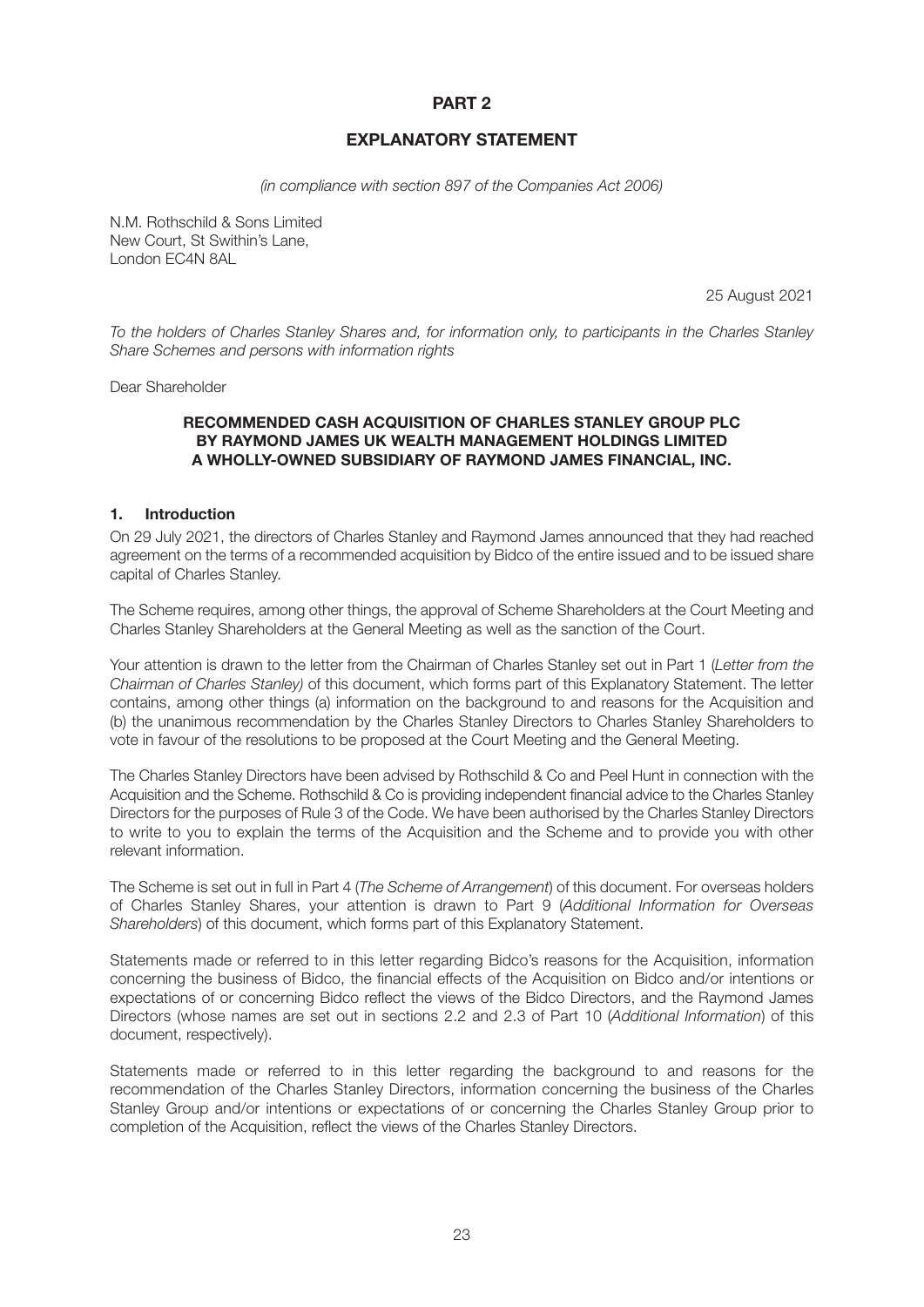## **2. Summary of the terms of the Acquisition and the Scheme**

The Acquisition will be implemented by the acquisition of Charles Stanley by Bidco pursuant to a scheme of arrangement between Charles Stanley and Scheme Shareholders under Part 26 of the Companies Act.

Under the terms of the Acquisition, Charles Stanley Shareholders will be entitled to receive:

## *for each Charles Stanley Share: 515 pence in cash*

The terms of the Acquisition value each Charles Stanley Share at 515 pence and Charles Stanley's issued and to be issued share capital at approximately £278.8 million.

The terms of the Acquisition represent a premium of approximately:

- l 43.5 per cent. to the Closing Price per Charles Stanley Share of 359 pence on 28 July 2021 (being the last practicable date prior to the commencement of the Offer Period);
- l 47.6 per cent. to the volume weighted average Closing Price per Charles Stanley Share of 349 pence for the three months ended on 28 July 2021 (being the last practicable date prior to the commencement of the Offer Period); and
- 53.8 per cent. to the volume weighted average Closing Price per Charles Stanley Share of 334.8 pence for the six months ended on 28 July 2021 (being the last practicable date prior to the commencement of the Offer Period).

Under the terms of the Acquisition, a Loan Note Alternative is available to Charles Stanley Shareholders (other than Restricted Scheme Shareholders or persons acting on a non-discretionary basis on behalf of Restricted Scheme Shareholders) which enables eligible Charles Stanley Shareholders to elect to receive Loan Notes in lieu of part or all of the cash consideration to which they would otherwise be entitled under the terms of the Acquisition. Further detail in relation to the Loan Note Alternative is set out in section 3 of this Part 2 (*Explanatory Statement*).

The Charles Stanley Shares will be acquired by Bidco with full title guarantee, fully paid and free from all liens, equitable interests, charges, encumbrances, rights of pre-emption and any other third party rights or interests whatsoever and together with all rights existing at the Effective Date or thereafter attaching thereto, including (without limitation) the right to receive and retain, in full, all dividends and other distributions (if any) declared, made or paid or any other return of capital (whether by way of reduction of share capital or share premium account or otherwise) made on or after the Effective Date in respect of the Charles Stanley Shares.

Save for the Permitted Dividend, if any dividend or other distribution in respect of the Charles Stanley Shares is announced, declared, payable or paid in respect of the Charles Stanley Shares prior to the Effective Date, Bidco reserves the right to reduce the consideration payable for each Charles Stanley Share by the amount of all or part of any such dividend or other distribution.

## **3. Summary of the Loan Note Alternative**

As an alternative to part or all of the cash consideration to which they would otherwise be entitled under the terms of the Acquisition, Charles Stanley Shareholders (other than Restricted Scheme Shareholders or persons acting on a non-discretionary basis on behalf of Restricted Scheme Shareholders) are able to elect to receive Loan Notes to be issued by Bidco.

The Loan Note Alternative is being made available on the basis of £1.00 nominal value for every £1.00 of cash to which a Charles Stanley Shareholder would otherwise be entitled. Unless Bidco otherwise determines, Loan Notes shall only be issued if the aggregate valid Loan Note Elections received on or before the Loan Note Deadline require the issue of Loan Notes of, in aggregate nominal amount, at least £15 million. If the Loan Notes are not issued for this reason, Charles Stanley Shareholders who elect for the Loan Note Alternative will instead receive cash in accordance with the terms of the Acquisition.

The Loan Notes are governed by English law and will be issued by Bidco, credited as fully paid, in amounts and integral multiples of £1.00 and any entitlement that is not a whole multiple of £1.00 will be disregarded and not issued.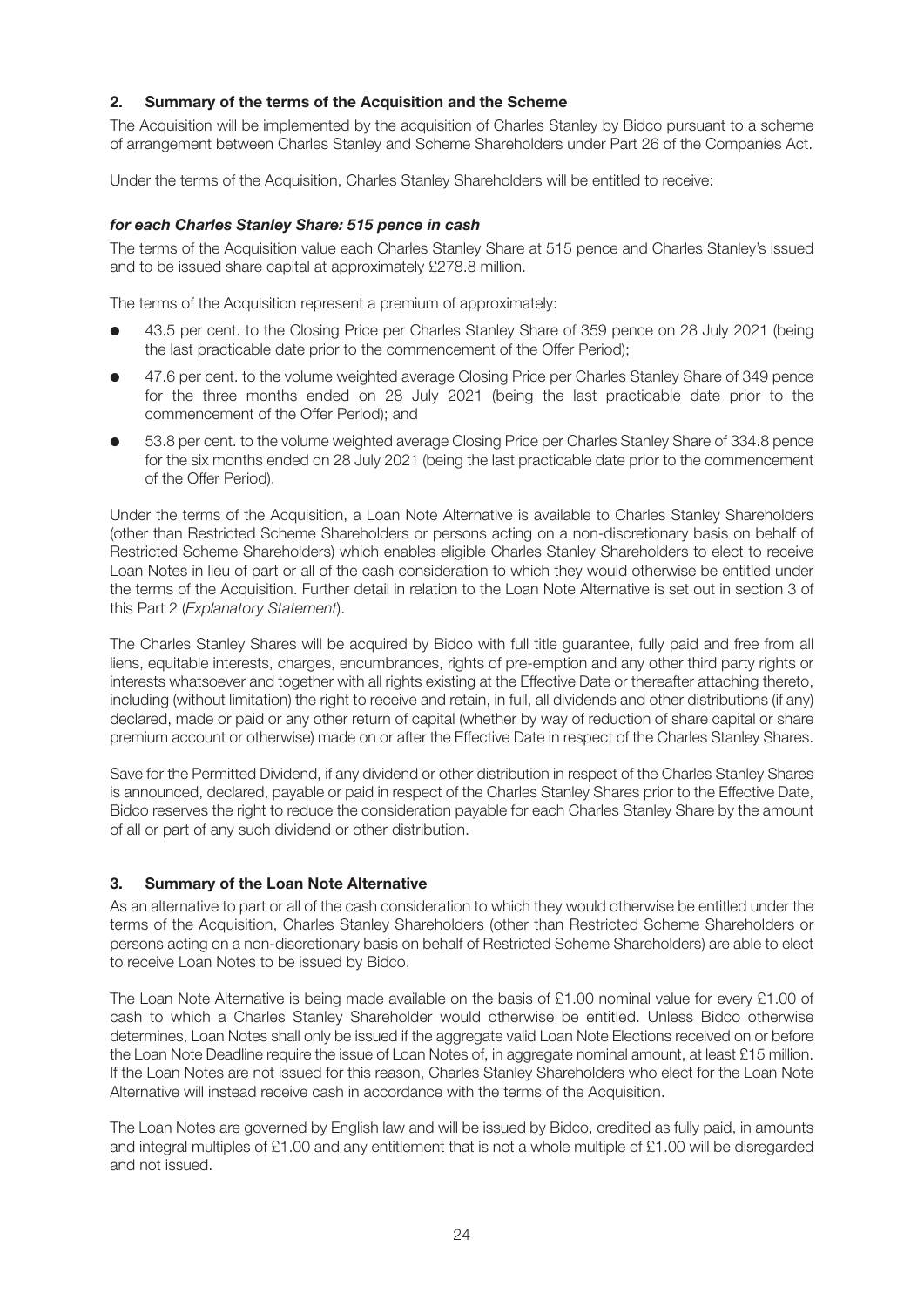The Loan Notes will constitute direct, unsecured and unsubordinated obligations of Bidco. The obligations of Bidco under the Loan Notes will be guaranteed by Raymond James.

The Loan Notes will bear interest payable twelve months in arrear at a rate equal to the aggregate of 0.1 per cent. per annum, plus an amount equal to 50 per cent. of the Base Rate Differential where the Reference Base Rate is higher than the Initial Base Rate, or less an amount equal to 50 per cent. of the Base Rate Differential where the Reference Base Rate is lower than the Initial Base Rate (the **Interest Rate**), provided that the Interest Rate in respect of any interest period shall not be less than zero nor greater than 1.5 per cent.

Holders of Loan Notes will have the right (subject to certain restrictions) to redeem them for cash at par on each anniversary of the date of issue of the Loan Notes. All or part of the Loan Notes held by an individual may be redeemed at par in the event of the death of the Noteholder. Any Loan Notes not previously repaid, redeemed or purchased will be repaid in full at their principal amount, together with all accrued and unpaid interest, on the fifteenth anniversary of their issue. With effect from the fifth anniversary of the date of issue of the Loan Notes, the Loan Notes may be redeemed by Bidco if the principal amount of Loan Notes outstanding is equal to or less than 50 per cent. of the nominal amount of the Loan Notes originally issued.

The Loan Notes are not being offered to persons in the United States or in, or to, or for the account or benefit of any person located in any other Restricted Jurisdiction. No application has been or will be made to any stock exchange for the Loan Notes to be listed or dealt in and the Loan Notes will only be transferable to certain permitted transferees.

The Loan Note Alternative is conditional upon the Scheme becoming effective in accordance with its terms and the aggregate valid Loan Note Elections received on or before the Loan Note Deadline requiring the issuance of Loan Notes of, in aggregate nominal amount, at least £15 million.

Further details on the terms of the Loan Notes are set out in Part 5 (*Summary of the Loan Notes*) of this document and details on how to make an election under the Loan Note Alternative are set out in Part 6 (*How to make a Loan Note Election*) of this document.

For the purposes of Rule 24.11 of the Code, RJFIL has advised that, in its opinion, based on market conditions on the Latest Practicable Date, the value of the Loan Notes (had they been issued that day) would have been no less than 99 pence per £1 in nominal value of the Loan Notes.

The Charles Stanley Directors do not give any advice to Charles Stanley Shareholders as to whether, or to what extent, they should elect for the Loan Note Alternative as its benefits will depend on each Charles Stanley Shareholder's individual tax and financial situation. Charles Stanley Shareholders should consider whether the Loan Notes are a suitable payment alternative in light of their own personal circumstances and investment objectives and are, therefore, strongly recommended to seek their own independent financial, tax and legal advice before deciding whether to elect for the Loan Note Alternative.

Further details of the tax treatment that may apply to Charles Stanley Shareholders are referred to in Part 8 (*United Kingdom Taxation*) of this document, which includes certain statements about the UK tax consequences for certain UK resident Charles Stanley Shareholders if electing to receive Loan Notes.

## **4. Background to and reasons for the recommendation**

Information relating to the background to and reasons for the Charles Stanley Directors' recommendation of the Acquisition is set out in section 3 of Part 1 (*Letter from the Chairman of Charles Stanley*) of this document.

Bidco has received irrevocable undertakings to vote (or, where applicable, procure voting) in favour of the resolutions relating to the Acquisition at the Meetings from the Charles Stanley Directors (in their capacity as Charles Stanley Shareholders), in respect of their own beneficial holdings totalling 7,648,192 Charles Stanley Shares (representing, in aggregate, approximately 14.7 per cent. of the existing issued ordinary share capital of Charles Stanley as at the Latest Practicable Date).

Further details of these irrevocable undertakings are set out in section 8 of Part 10 (*Additional Information*) of this document.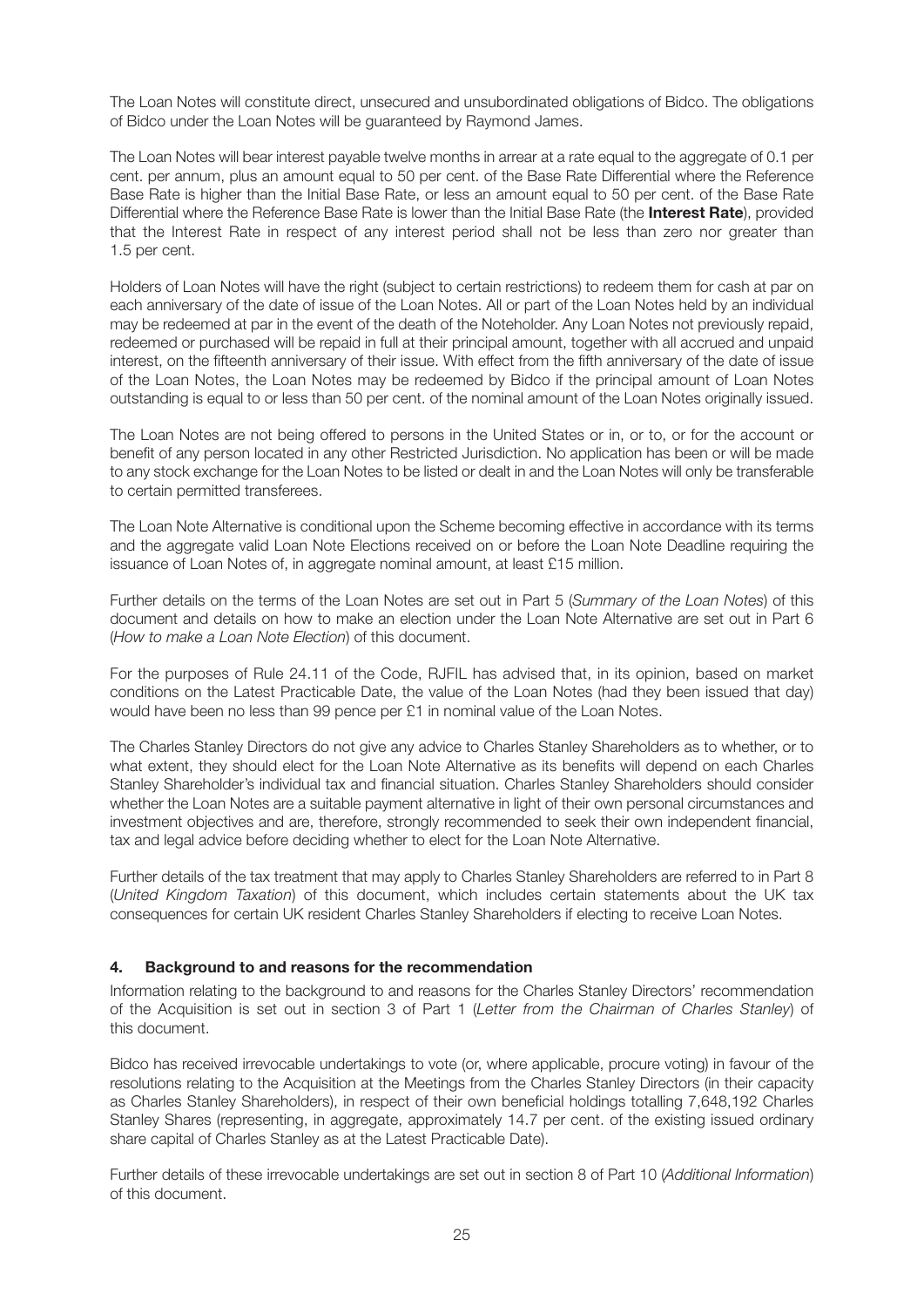## **5. Information on Charles Stanley**

Charles Stanley provides holistic wealth management services to private clients, charities, trusts and institutions in the UK. Its origins trace back to 1792 and it is one of the oldest firms on the London Stock Exchange. Charles Stanley has a national presence, with 26 locations and over 800 professionals. Its wealth management services are provided direct to clients and to intermediaries.

Charles Stanley operates through three client facing divisions: Investment Management Services (**IMS**), Financial Planning and Central Financial Services (**CFS**). IMS offers bespoke discretionary, advisory and execution only investment management and stock broking services to over 52,000 clients. Financial Planning provides tailored advice to approximately 2,100 clients, helping them plan and structure their wealth. The CFS division comprises Charles Stanley's centrally managed products and services offered to some 71,000 clients. These include Charles Stanley Direct, which provides online execution only services, asset management products for the retail and institutional intermediary markets, and Foundation Planning, a simplified advice and guidance service.

For the year ended 31 March 2021 Charles Stanley reported audited revenues of £171.2 million (financial year 2020: £173.0 million) and profit before tax of £13.4 million (financial year 2020: £17.3 million). As at 31 March 2021, it had net assets of £123.3 million, including £105.4 million of cash, and £25.6 billion funds under management and administration.

## **6. Charles Stanley current trading and prospects**

On 12 July 2021, Charles Stanley announced its trading update for the three months ended 30 June 2021. As set out in that statement, total funds under management and administration increased by 5.9 per cent. over the quarter to £27.1 billion (31 March 2021: £25.6 billion) and total revenues for the quarter rose by 8.1 per cent. to £45.6 million (Q1 2021: £42.2 million). Fee income increased significantly to £35.5 million (Q1 2021: £30.4 million), a rise of 16.8 per cent. but was offset by a 5.8 per cent. reduction in commission income to £9.7 million (Q1 2021: £10.3 million) and a 73.3 per cent. contraction in interest income to £0.4 million (Q1 2021: £1.5 million), which reflected lower base rates. The Charles Stanley Group continues to display good forward momentum across all areas, with especially strong growth from the Financial Planning and Central Financial Services divisions.

## **7. Information on Raymond James and Bidco**

## *Raymond James*

Raymond James is a US company with its headquarters located in St. Petersburg, Florida. Public since 1983, the firm has been listed on the New York Stock Exchange since 1986 under the symbol RJF. Raymond James is a multinational independent investment bank and financial services company providing financial services to individuals, corporations, and municipalities through its subsidiary companies that engage primarily in investment and financial planning, in addition to capital markets, banking and asset management services.

Raymond James has approximately 8,400 financial advisers and total client assets of \$1.17 trillion.

## *Bidco*

Bidco is a newly-incorporated Jersey private limited company and a direct subsidiary of Raymond James. Bidco has been formed at the direction of Raymond James for the purposes of implementing the Acquisition. Bidco has not traded since its date of incorporation, nor has it entered into any obligations other than in connection with the Acquisition.

## **8. Financial effects of the Acquisition on Bidco**

Bidco has no material assets or liabilities other than those described in this document in connection with its incorporation and the Acquisition. With effect from the Effective Date, the earnings, assets and liabilities in the consolidated Bidco accounts will comprise the consolidated earnings, assets and liabilities of the Charles Stanley Group.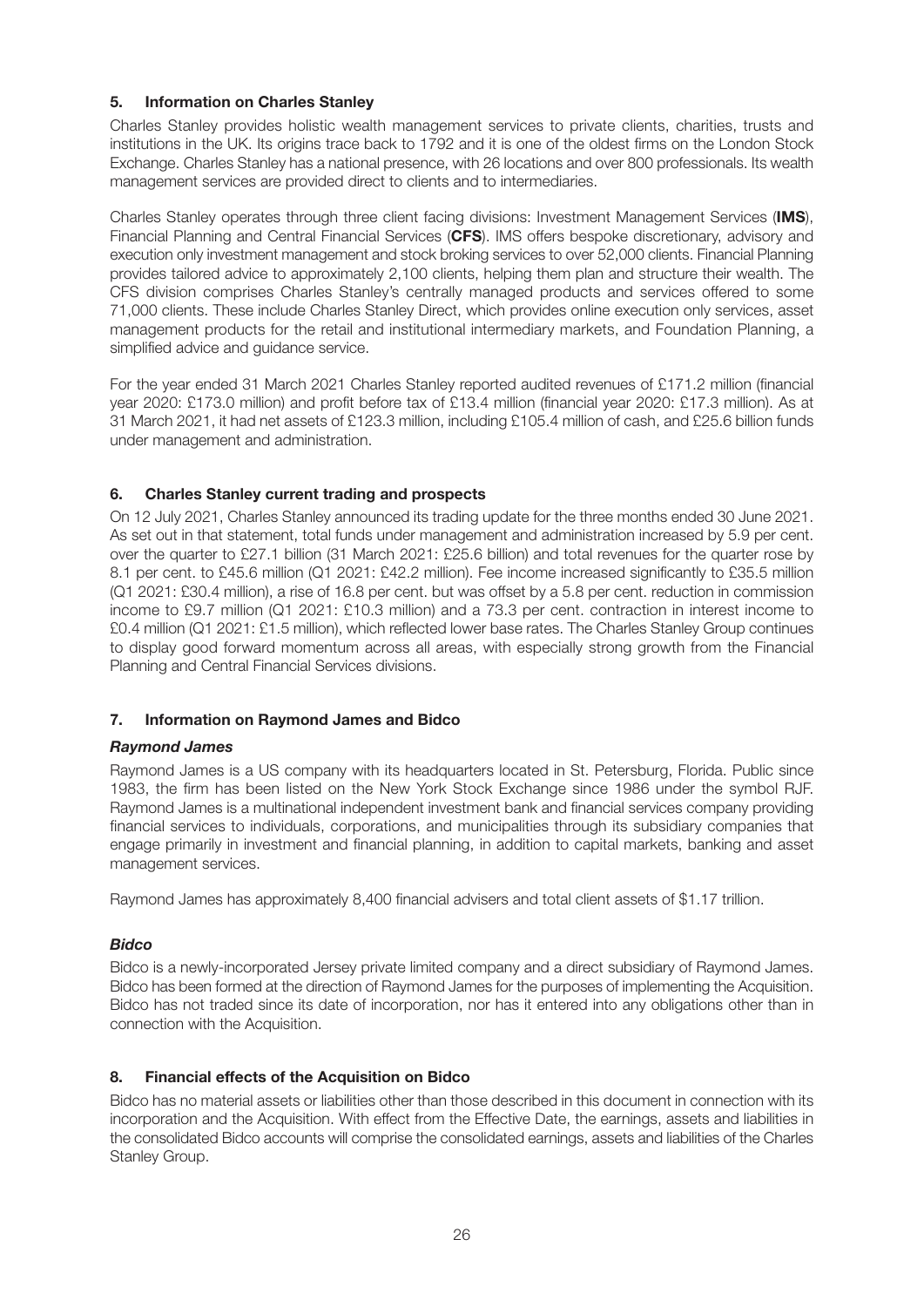## **9. Financing of the Acquisition**

Raymond James will finance the cash consideration payable to Charles Stanley Shareholders pursuant to the Acquisition from existing cash resources on its balance sheet.

RJFIL, as financial adviser to Raymond James, is satisfied that sufficient cash resources are available to Bidco to enable it to satisfy in full the cash consideration payable to Charles Stanley Shareholders under the terms of the Acquisition.

## **10. Background to and reasons for the Acquisition**

Raymond James has long admired Charles Stanley's reputation, heritage and its talented pool of investment managers, financial planners (collectively referred to as wealth managers) and professionals. The two firms share a common client-centric approach and both offer employed and self-employed affiliation models, while Raymond James also provides platform services, enabling the flexibility that wealth managers value. Charles Stanley meets Raymond James' historical acquisition criteria, in particular as an excellent strategic fit with a complementary culture.

The Acquisition would provide both Raymond James and Charles Stanley with the opportunity to accelerate the growth of their respective current UK wealth management businesses, creating operations with the scale to support expansion and flourish in a highly competitive and consolidating UK marketplace. Charles Stanley would allow Raymond James to benefit from the contributions of approximately 200 additional wealth managers, many of whom are located in key geographic areas across the United Kingdom that Raymond James has targeted for expansion. Charles Stanley would add approximately £27.1 billion in client assets, bringing Raymond James' total client assets in the UK to over £40 billion. Raymond James shares Charles Stanley's vision of a broad holistic wealth proposition offering discretionary, advisory and execution services delivered from bespoke through to digitally-supported formats.

Raymond James is confident that the Acquisition would provide major benefits to all stakeholders, and that, with further investment, it would strengthen and enhance the range of services available to clients of both RJIS, Raymond James' UK wealth management business, and Charles Stanley and their respective wealth managers.

## **11. Charles Stanley Share Schemes**

Participants in the Charles Stanley Share Schemes will be contacted separately around the date of this document regarding the effect of the Scheme on their rights under the Charles Stanley Share Schemes, and appropriate proposals will be made to such participants in accordance with Rule 15 of the Code. The Loan Note Alternative will not be made available to participants in the Charles Stanley Share Schemes as part of these proposals.

All unvested awards under the Charles Stanley Share Schemes will vest (where relevant, to the extent applicable performance conditions are satisfied, and subject to time pro-rating if applicable), and all awards (except for SAYE options) structured as options will be automatically exercised upon the Scheme being sanctioned by the Court at the Sanction Hearing. Options under the Charles Stanley Save-as You Earn Plan which are unvested immediately prior to the Court sanction of the Scheme will become exercisable on the Court Sanction Date, and remain exercisable for a period of six months following such date.

Charles Stanley Shares held under the Charles Stanley Share Incentive Plan will be subject to the terms of the Scheme.

The Acquisition will extend to any Charles Stanley Shares which are unconditionally allotted, issued or transferred to satisfy the exercise of options under the Charles Stanley Share Schemes prior to the Scheme Record Time. Any Charles Stanley Shares to which participants become entitled on any subsequent exercise of options will be automatically acquired by Bidco for the same consideration as payable under the Scheme under the amendment to the Charles Stanley articles of association to be proposed at the General Meeting.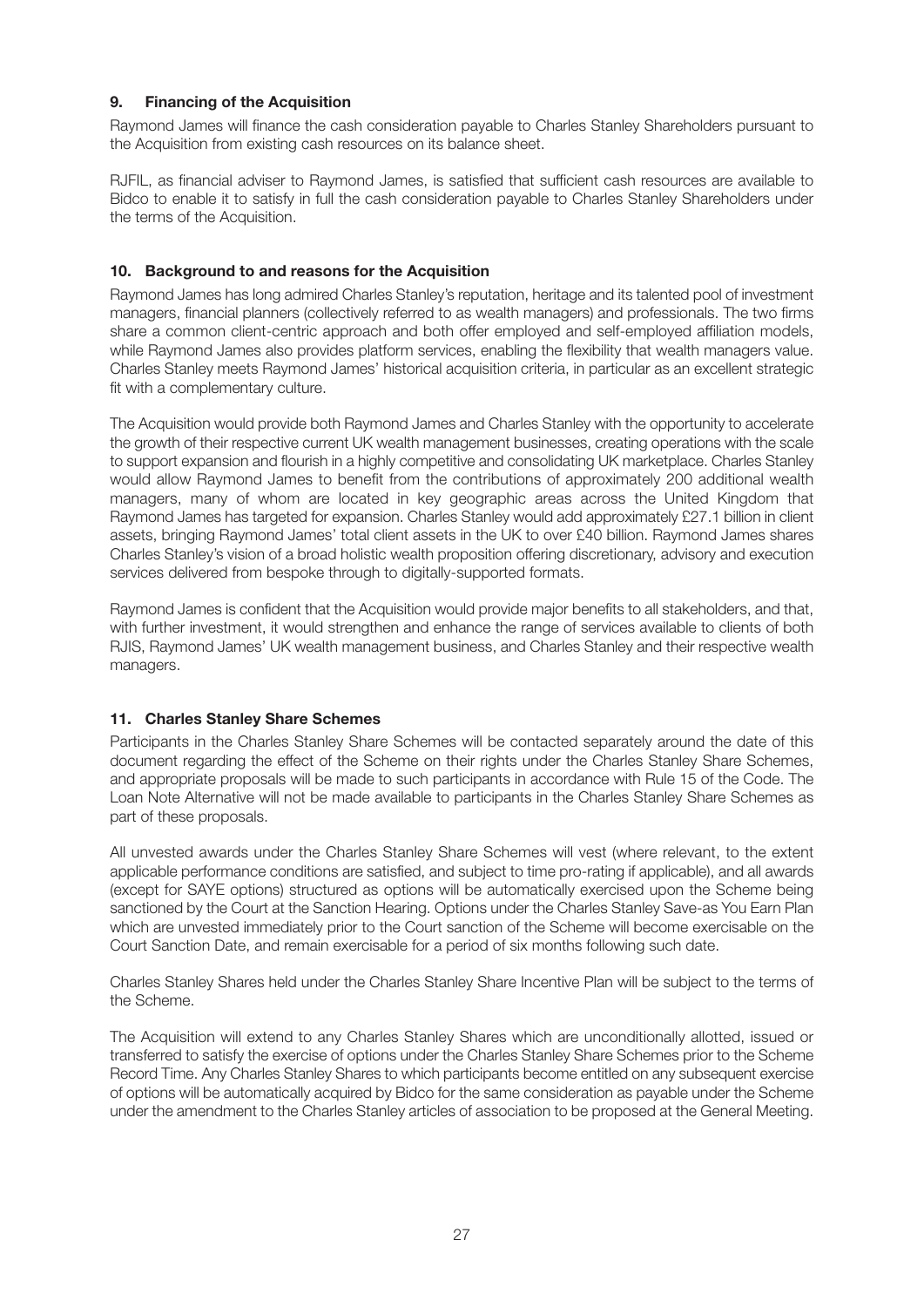## **12. The Charles Stanley Directors and the effect of the Scheme on their interests**

Details of the interests of the Charles Stanley Directors in the ordinary share capital of Charles Stanley and awards in respect of such ordinary share capital, are set out in section 3 of Part 10 (*Additional Information*) of this document. Scheme Shares held by the Charles Stanley Directors at the Scheme Record Time will be subject to the Scheme.

The Charles Stanley Directors have irrevocably undertaken to vote in favour of the Scheme at the Court Meeting and the special resolutions at the General Meeting in respect of their own beneficial holdings which are under their control of, in aggregate, 7,648,192 Charles Stanley Shares. These irrevocable undertakings also extend to any shares acquired by the Charles Stanley Directors as a result of the exercise of options under the Charles Stanley Share Schemes. The undertakings will remain binding in the event that a higher competing offer for Charles Stanley is made. Queen Street Securities Limited, a company incorporated in Jersey through which Sir David Howard and his wife hold interests in certain Charles Stanley Shares, has also provided an irrevocable undertaking to Raymond James to vote in favour of the Scheme at the Court Meeting and the special resolutions at the General Meeting in respect of 2,102,500 Charles Stanley Shares, representing approximately 4.0 per cent. of Charles Stanley's issued share capital as at the Latest Practicable Date.

The undertakings from the Charles Stanley Directors and from Queen Street Securities Limited will cease to be binding only if: (i) the Scheme lapses or is withdrawn in accordance with its terms and no new, revised or replacement scheme is announced by Bidco in accordance with Rule 2.7 of the Code at the same time; or (ii) the Scheme has not become effective by 23.59 p.m. on the Long Stop Date.

Particulars of the service agreements (including termination provisions) and letters of appointment of the Charles Stanley Directors are set out in section 5 of Part 10 (*Additional Information*) of this document.

In common with the other participants in the Charles Stanley Share Schemes, the Charles Stanley Directors who hold options will be able to receive Charles Stanley Shares under such options, to the extent that such options become exercisable.

Save as set out above, the effect of the Scheme on the interests of Charles Stanley Directors does not differ from its effect on the like interests of any other Charles Stanley Shareholder.

## **13. Management, employees, pensions and locations**

## *Intentions and Plans*

Given its long held admiration for Charles Stanley, Raymond James' priority will be to preserve and cultivate the unique strengths it sees in Charles Stanley, particularly its culture, heritage, brand and approach to managing clients. Accordingly, Raymond James intends to preserve the terms on which clients are serviced as well as Charles Stanley's employed and self-employed models. More generally, Raymond James does not intend to make any changes to the conditions of employment within the Charles Stanley Group (including the balance of skills and functions).

Raymond James envisages that Charles Stanley will continue to operate as a separately branded firm, doing business as Charles Stanley, a division of Raymond James, and will operate as a stand-alone division and subsidiary of the Raymond James Group. Sir David Howard, Charles Stanley's former Chief Executive and current Chairman, will remain Chairman of Charles Stanley. Paul Abberley and Ben Money-Coutts will continue as CSC's Chief Executive Officer and Chief Financial Officer, respectively. Peter Moores, the Chief Executive Officer of Raymond James' UK operations, will serve as the non-executive chairman of CSC and have overall responsibility for the respective UK businesses of Raymond James and Charles Stanley.

Following completion of the Acquisition, once Charles Stanley ceases to be a listed company, certain listed company-related functions may be reduced in scope or become unnecessary. Therefore, it is intended that, other than Sir David Howard, each of Charles Stanley's other Non-Executive Directors shall resign from his or her office as a director of Charles Stanley, although Anna Troup will remain as an independent non-executive director of CSC, the Charles Stanley Group's principal trading company.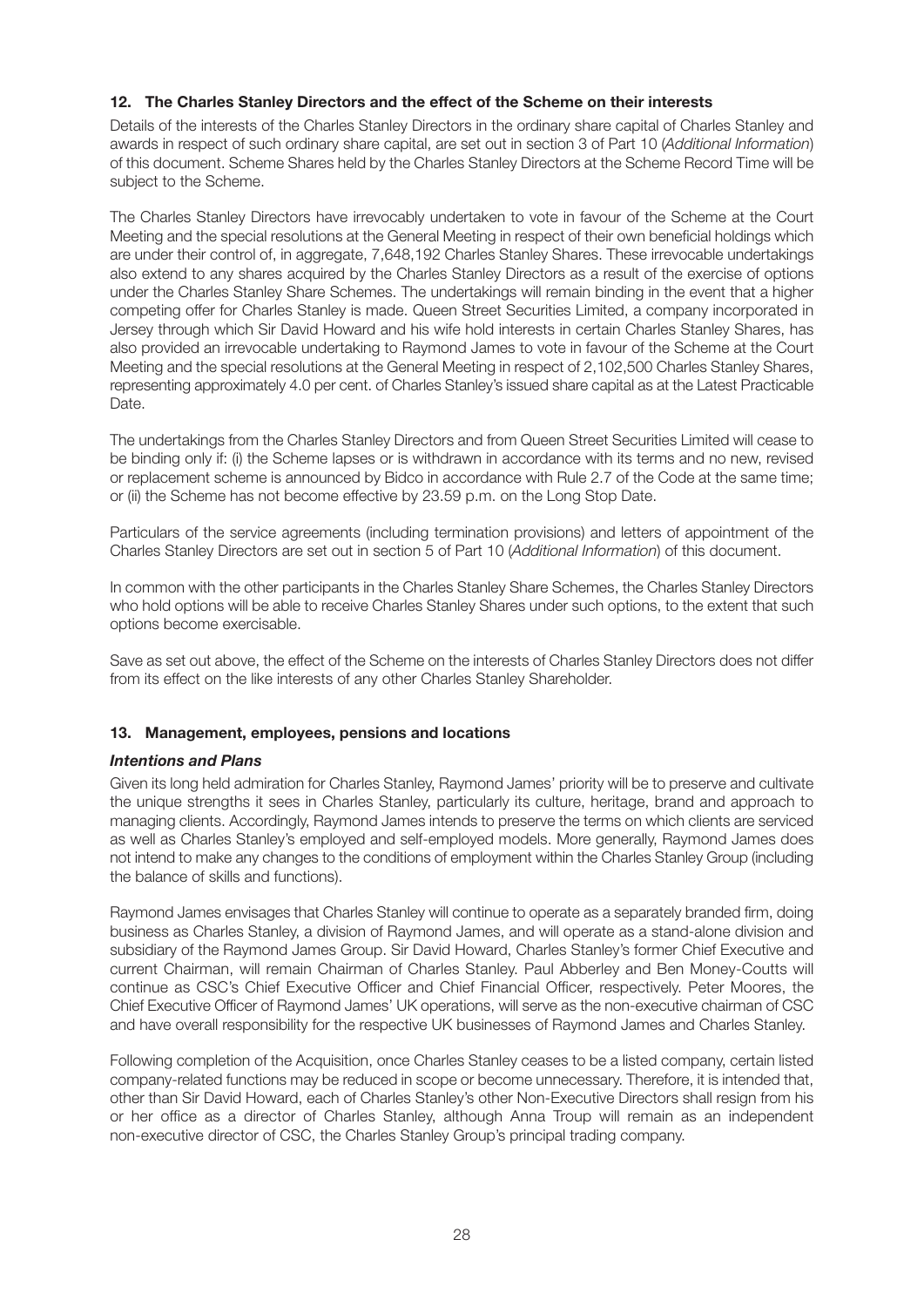RJIS will continue to operate in the UK as a separately branded and managed subsidiary of Raymond James. Raymond James will seek to leverage the respective strengths of Charles Stanley and Raymond James through further investment in technology, infrastructure and back office partnerships to further enhance the firms' already strong offering in wealth management. This will accelerate growth and create benefits for clients, wealth managers and employees through scale, broadened expertise and enhanced solutions.

Raymond James' goal is to deliver outstanding wealth management services to all clients and their wealth managers, whether wealth managers affiliate as employed or self-employed or use Raymond James' platform services. Charles Stanley and RJIS personnel should, given the combined business' profile, scale, and market leading position, benefit from increased career growth opportunities.

Other areas which are likely to benefit from enhanced scale and investment include accelerating the recruitment of new wealth managers, sales and marketing, and investment research.

## *Employees and Pensions*

Raymond James recognises that Charles Stanley's strong brand and culture are largely a reflection of its staff. Accordingly, Raymond James attaches significant importance to the continued commitment of these individuals. Charles Stanley and Raymond James' staff should benefit from enhanced career growth opportunities arising from the greater scale and profile of what will be Raymond James' UK wealth management operations. Given the intention to maintain the Charles Stanley Group as a separate division and to invest further in both the Charles Stanley Group and RJIS to propel growth, Raymond James does not expect the Acquisition to result in significant job overlap, or in the need for staff reductions in either the Charles Stanley Group or the Raymond James Group.

Furthermore, following completion of the Acquisition, Raymond James will ensure that the existing employment and pension rights of Charles Stanley employees are safeguarded and that Charles Stanley continues to comply with its defined benefit and defined contribution pension scheme funding obligations.

The Charles Stanley Group sponsors the Charles Stanley Retirement Benefits Scheme (the **Charles Stanley Pension Scheme**) in the UK, which is a funded defined benefit arrangement and is fully funded on a self-sufficiency basis. The Charles Stanley Pension Scheme was closed to new members in 1988 and closed to further benefit accruals in 2016. Raymond James currently has no intention of re-opening the Charles Stanley Pension Scheme to benefit accrual or new entrants and envisages no change in the rate of contribution made to Charles Stanley's defined contribution pension schemes following the Acquisition.

Given how important Charles Stanley and Raymond James' personnel will be to the ultimate success of the Acquisition, Raymond James intends to put in place retention and reward arrangements following the Acquisition completing. As at this time, discussions have not taken place regarding such awards and Raymond James intends to initiate these discussions shortly following the Effective Date.

Raymond James intends to maintain Charles Stanley's existing offices throughout the UK and its corporate headquarters (including headquarters functions) in London. Raymond James does not expect the Acquisition to have an impact on its own places of business, including the location of its headquarters (including headquarters functions).

#### *De-listing and cancellation of trading of Charles Stanley Shares*

Prior to the Scheme becoming Effective, it is intended that applications will be made to the FCA for the cancellation of trading of the Charles Stanley Shares on the Main Market of the London Stock Exchange for listed securities, and for the cancellation of the listing of the Charles Stanley Shares on the Official List. Bidco intends to re-register Charles Stanley as a private company following the Effective Date.

#### *Other items*

Raymond James does not intend to make any changes to the research and development functions of Charles Stanley. Raymond James also does not intend to redeploy any of Charles Stanley's fixed assets.

No statements in this section 13 (*Management, employees, pensions and locations*) constitute "post-offer undertakings" for the purposes of Rule 19.5 of the Code.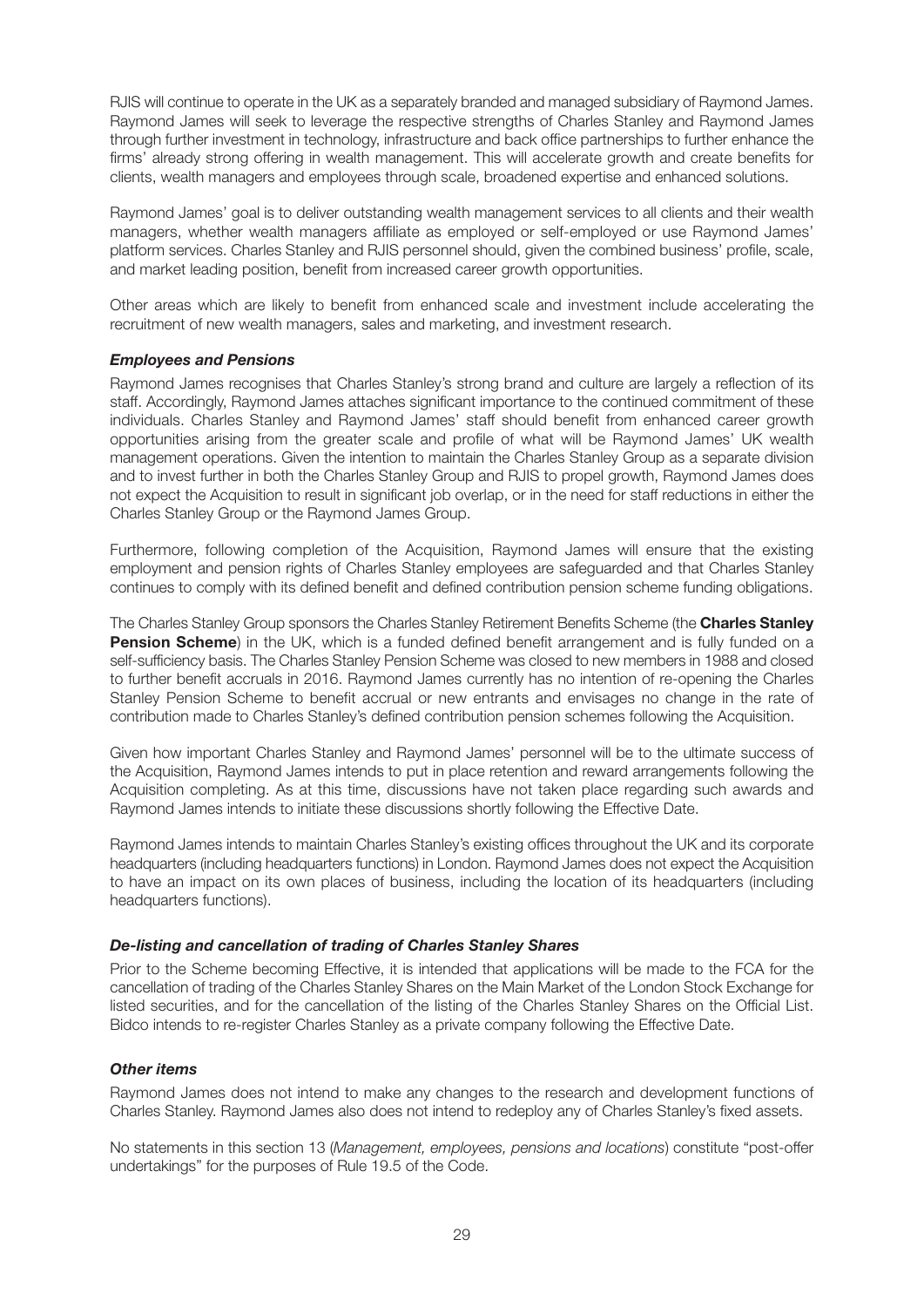## **14. Description of the Scheme and Meetings**

## 14.1 *The Scheme*

 The Acquisition is to be implemented by means of a Court-sanctioned scheme of arrangement between Charles Stanley and the Scheme Shareholders, under Part 26 of the Companies Act. The procedure requires approval by the requisite majority of Scheme Shareholders of the resolution to be proposed at the Court Meeting and by the requisite majority of Charles Stanley Shareholders of the Special Resolution relating to the Acquisition at the General Meeting, and sanction of the Scheme by the Court. The Scheme is set out in full in Part 4 (*The Scheme of Arrangement*) of this document.

 The purpose of the Scheme is to provide for Bidco to become the holder of the entire issued and to be issued share capital of Charles Stanley not already directly or indirectly held by the Bidco Group (if any). This is to be achieved by transferring the Scheme Shares held by Scheme Shareholders as at the Scheme Record Time to Bidco, in consideration for which Bidco will pay cash or, to the extent that a valid Loan Note Election has been made (and subject to certain terms and conditions) Loan Notes, on the basis set out in this Part 2 (*Explanatory Statement*) of this document.

## 14.2 *Meetings*

 Before the Court's sanction can be sought for the Scheme, the Scheme requires the approval by the requisite majority of Scheme Shareholders of the resolution to be proposed at the Court Meeting and by the requisite majority of Charles Stanley Shareholders of the Special Resolution relating to the Acquisition at the separate General Meeting. The Court Meeting and the General Meeting are to be held at 55 Bishopsgate, London, EC2N 3AS on 16 September 2021. The Court Meeting will start at 10.00 a.m. and the General Meeting at 10.15 a.m. (or as soon thereafter as the Court Meeting is concluded or adjourned). The Court Meeting is being held with the permission of the Court to seek the approval of Scheme Shareholders for the Scheme. The General Meeting is being convened to seek the approval of Charles Stanley Shareholders to enable the Charles Stanley Directors to implement the Scheme, to amend the articles of association of Charles Stanley as described in section 14.3 of this Part 2 (*Explanatory Statement*) of this document and to seek the approval of the Charles Stanley Shareholders of the Capital Reduction Resolution and the Cancellation Resolution.

 Notices of both the Court Meeting and the General Meeting are set out in Part 12 (*Notice of Court Meeting*) and Part 13 (*Notice of General Meeting*) of this document. Entitlement to attend and vote at the Meetings (whether in person, by proxy or remotely via the Virtual Meeting Platform) and the number of votes which may be cast thereat will be determined by reference to the register of members of Charles Stanley at the Voting Record Time. Any changes to the arrangements for the Court Meeting and the General Meeting will be communicated to Charles Stanley Shareholders and Scheme Shareholders before the Meetings through our website www.charles-stanley.co.uk/recommendedoffer-for-charles-stanley and by announcement through a Regulatory Information Service.

 Whilst Charles Stanley Shareholders are being given the opportunity to attend the relevant Meeting in person (subject to any COVID-19 Restrictions in force at the time), Charles Stanley Shareholders are encouraged to appoint the Chairman of the relevant Meeting as proxy. Shareholders are also being provided with the opportunity to participate in the Meetings remotely using the Virtual Meeting Platform, as described in the opening pages of this document, the Virtual Meeting Guide and in the notices of the Court Meeting and the General Meeting (see Part 12 (*Notice of Court Meeting*) and Part 13 (*Notice of General Meeting*) respectively of this document. If a Charles Stanley Shareholder chooses to attend the Court Meeting and/or the General Meeting in person or remotely via the Virtual Meeting Platform and vote, any vote(s) submitted by his/her proxy(ies) in respect of the same Charles Stanley Shares will be invalid. Any changes to the arrangements for the Court Meeting and the General Meeting will be communicated to Charles Stanley Shareholders before the Meetings through our website www.charles-stanley.co.uk/recommended-offer-for-charles-stanley and by announcement through a Regulatory Information Service.

 Information for those Charles Stanley Shareholders who wish to attend the Meetings in person regarding prior registration and health and safety measures is set out in section 14.4(A) of this Part 2 (*Explanatory Statement*) and information for those wishing to attend the Meetings remotely via the Virtual Meeting Platform regarding logging in to the Virtual Meeting Platform is set out in section 14.4(B) of this Part 2 (*Explanatory Statement*).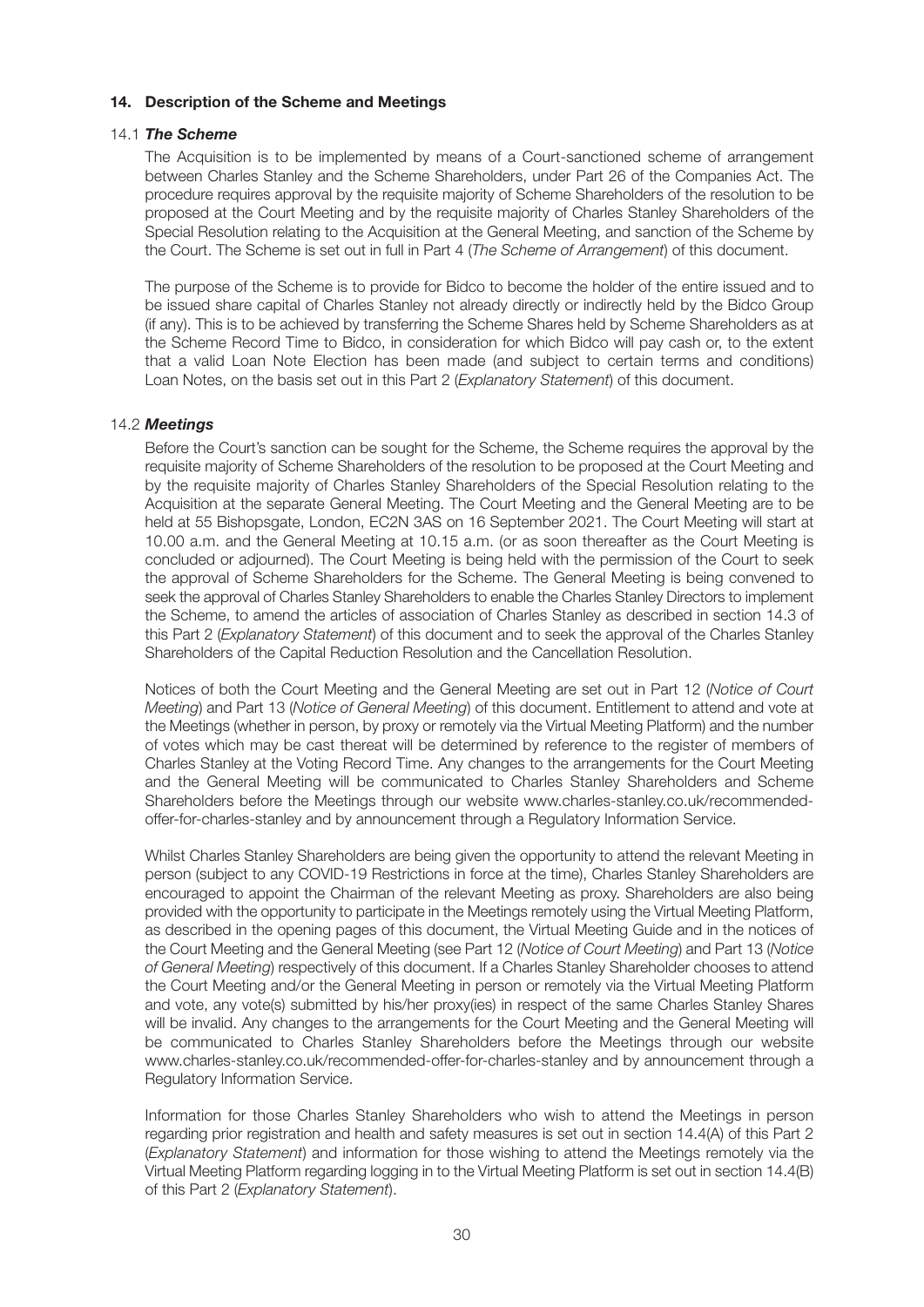## **If the Scheme becomes Effective, it will be binding on all Scheme Shareholders holding Scheme Shares at the Scheme Record Time, irrespective of whether or not they attended or voted in favour of, or against, the Scheme at the Court Meeting or in favour of or against, or abstained from voting on the Special Resolution relating to the Acquisition at the General Meeting.**

 Any Charles Stanley Shares which Bidco may acquire prior to the Court Meeting or the General Meeting (and any Charles Stanley Shares which any member of the Bidco Group (or their nominees) holds at the date of the Court Meeting or General Meeting) are not Scheme Shares and therefore no member of the Bidco Group (or their nominees) is entitled to vote at the Court Meeting in respect of the Charles Stanley Shares held or acquired by it and will not exercise the voting rights attaching to these Charles Stanley Shares at the General Meeting. Bidco will undertake to be bound by the Scheme.

 Charles Stanley will announce the details of the votes at the Meetings as required under the Code through a Regulatory Information Service as soon as practicable after the conclusion of the Meetings and, in any event, by no later than 8.00 a.m. on the Business Day following the Meetings.

## (A) *Court Meeting*

 The Court Meeting has been convened for 10.00 a.m. on 16 September 2021 to enable the Charles Stanley Shareholders who are registered as members of Charles Stanley at the Voting Record Time to consider and, if thought fit, approve the Scheme. At the Court Meeting, voting will be by poll and each Scheme Shareholder present either in person, remotely via the Virtual Meeting Platform or by proxy will be entitled to one vote for each Scheme Share held as at the Voting Record Time. The approval required at the Court Meeting is a majority in number of those Scheme Shareholders present and voting (and entitled to vote) in person, remotely or by proxy, representing 75 per cent. or more in value of the Charles Stanley Shares voted by such Scheme Shareholders present and voting in person, remotely via the Virtual Meeting Platform or by proxy.

 **It is important that, for the Court Meeting, as many votes as possible are cast so that the Court may be satisfied that there is a fair representation of opinion of Scheme Shareholders. You are therefore strongly urged to complete and return your blue Form of Proxy as soon as possible. Whether or not you intend to attend and/or vote at the Court Meeting (either in person or remotely), you are strongly advised to transmit a proxy appointment and voting instruction (online or electronically through CREST) or sign and return your blue Form of Proxy by post for the Court Meeting as soon as possible.**

 **Scheme Shareholders are also strongly encouraged to appoint the Chairman of the Court Meeting as their proxy rather than any other named person. This will ensure that your vote will be counted if you (or any other proxy you might otherwise appoint) are not able to attend the Court Meeting, whether in person or remotely via the Virtual Meeting Platform.**

 **The return of a completed Form of Proxy, the online appointment of a proxy or the submission of a proxy electronically via CREST will not prevent you from attending, speaking and voting at the Court Meeting, or any adjournment thereof, in person or remotely via the Virtual Meeting Platform if you are entitled to do so (subject to any COVID-19 Restrictions in force at the time). If you choose to attend the Court Meeting and/or the General Meeting in person or remotely via the Virtual Meeting Platform and vote, any vote(s) submitted by your proxy(ies) in respect of the same Charles Stanley Shares will be invalid.**

 Information for those Charles Stanley Shareholders who wish to attend the Court Meeting in person regarding prior registration and health and safety measures is set out in section 14.4(A) of this Part 2 (*Explanatory Statement*) and information for those wishing to attend remotely via the Virtual Meeting Platform regarding logging in to the Virtual Meeting Platform is set out in section 14.4(B) of this Part 2 (*Explanatory Statement*).

You will find the notice of Court Meeting in Part 12 (*Notice of Court Meeting*) of this document.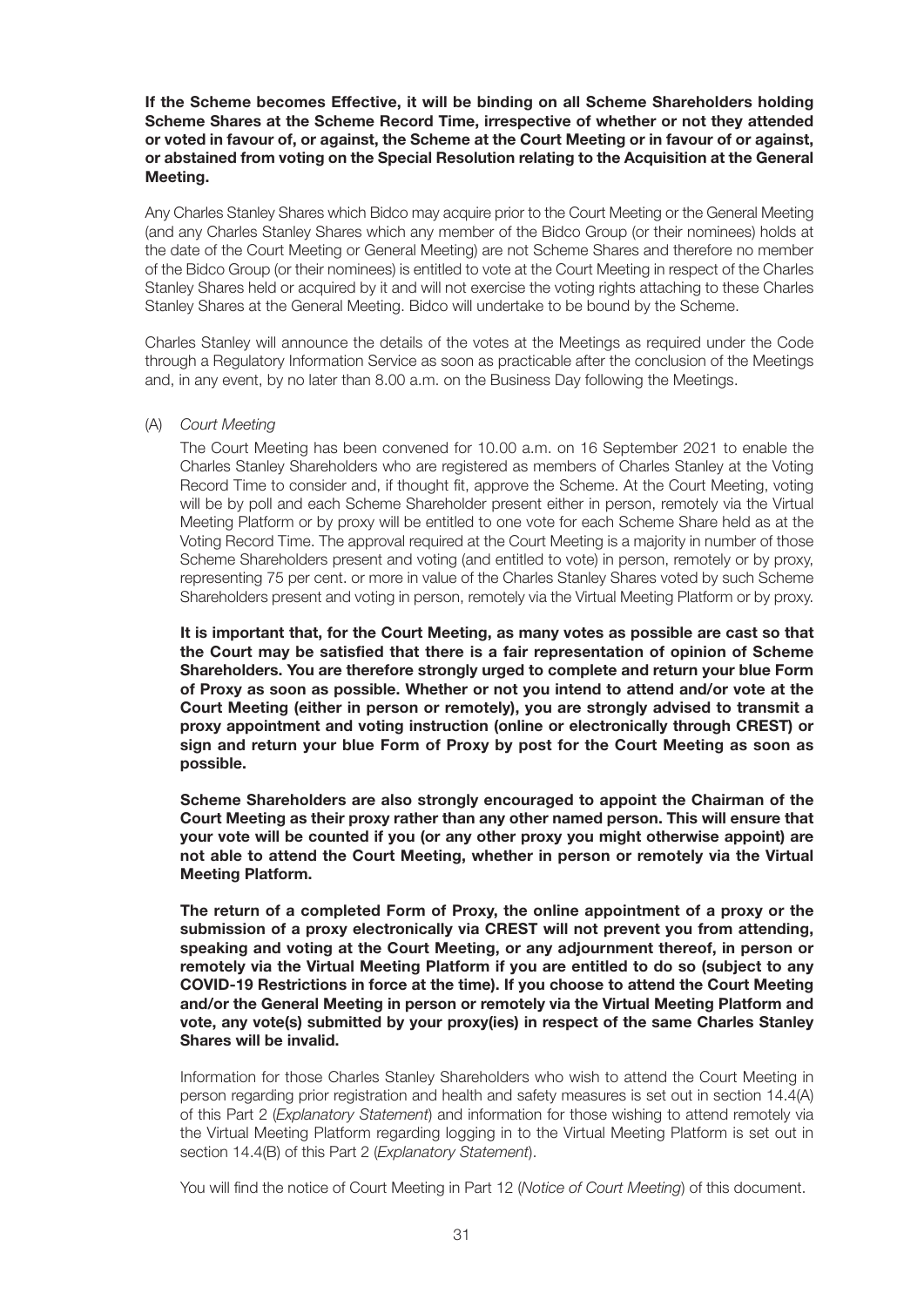(B) *General Meeting*

 In addition, the General Meeting has been convened for the same date (to be held immediately after the Court Meeting) to consider and, if thought fit, pass the Special Resolution to:

- (i) authorise the Charles Stanley Directors to take all such actions as are necessary or appropriate for implementing the Scheme; and
- (ii) amend the articles of association of Charles Stanley in the manner described in section 14.3 of this Part 2 (*Explanatory Statement*) of this document.

 Further the General Meeting has been convened to consider and, if thought fit, pass the Capital Reduction Resolution and the Cancellation Resolution.

 Voting at the General Meeting will be by poll and each Charles Stanley Shareholder present in person, remotely via the Virtual Meeting Platform or by proxy will be entitled to one vote for each Charles Stanley Share held as at the Voting Record Time. The approval required for each of the Special Resolution, the Capital Reduction Resolution and the Cancellation Resolution to be passed is at least 75 per cent. of the votes cast on such resolution (in person, remotely or by proxy).

 **Charles Stanley Shareholders are strongly urged to complete and return their yellow Form of Proxy as soon as possible. Whether or not you intend to attend and/or vote at the General Meeting (either in person or remotely), you are strongly advised to transmit a proxy appointment and voting instruction (online or electronically through CREST) or sign and return your yellow Form of Proxy by post for the General Meeting as soon as possible.**

 **Charles Stanley Shareholders are also strongly encouraged to appoint the Chairman of the General Meeting as your proxy rather than any other named person. This will ensure that your vote will be counted if you (or any other proxy you might otherwise appoint) are not able to attend the General Meeting, whether in person or remotely via the Virtual Meeting Platform.**

 **The return of a completed Form of Proxy, the online appointment of a proxy or the submission of a proxy electronically via CREST will not prevent you from attending, speaking and voting at the General Meeting, or any adjournment thereof, in person or remotely via the Virtual Meeting Platform if you are entitled to do so (subject to any COVID-19 Restrictions in force at the time). If you choose to attend the Court Meeting and/or the General Meeting in person or remotely via the Virtual Meeting Platform and vote, any vote(s) submitted by your proxy(ies) in respect of the same Charles Stanley Shares will be invalid.**

 Information for those Charles Stanley Shareholders who wish to attend the General Meeting in person regarding prior registration and health and safety measures is set out in section 14.4(A) of this Part 2 (*Explanatory Statement*) and information for those wishing to attend remotely via the Virtual Meeting Platform regarding logging in to the Virtual Meeting Platform is set out in section 14.4(B) of this Part 2 (*Explanatory Statement*).

You will find the notice of General Meeting in Part 13 (*Notice of General Meeting*) of this document.

(C) *Sanction Hearing*

 Under the Companies Act, the Scheme requires the sanction of the Court. The Scheme shall lapse if:

- (i) the Court Meeting and the General Meeting are not held by the 22nd day after the expected date of the Court Meeting and the General Meeting on 16 September 2021 (or such later date as may be agreed between Bidco and Charles Stanley);
- (ii) the Sanction Hearing to approve the Scheme is not held by the 22nd day after the expected date of the Sanction Hearing, which is currently expected to occur during the fourth quarter of 2021 (or such later date as may be agreed between Bidco and Charles Stanley); or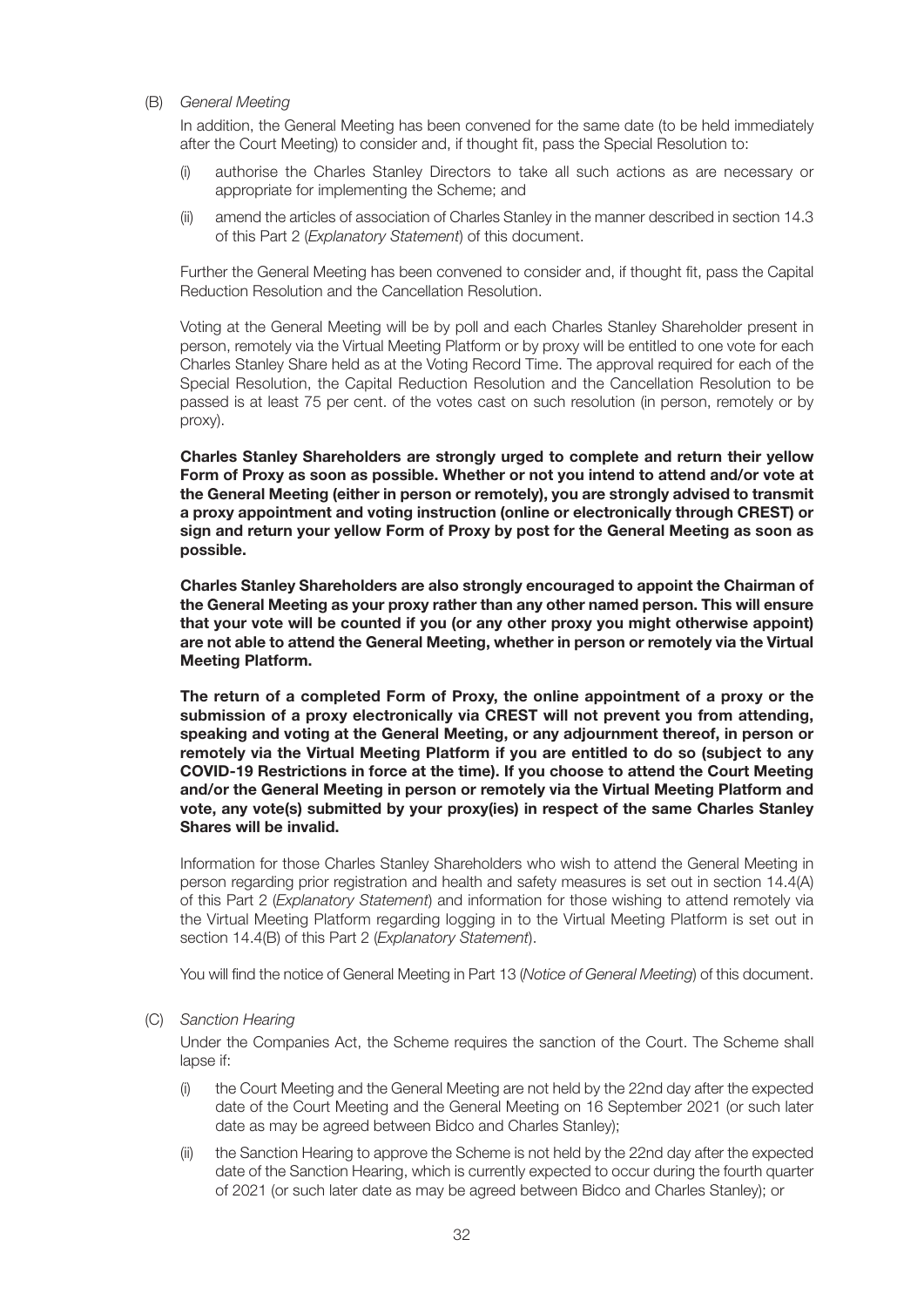(iii) the Scheme does not become Effective by 11.59 p.m. on the Long Stop Date,

 provided however that the deadlines for the timing of the Court Meeting, the General Meeting and the Sanction Hearing as set out above may be waived by Bidco, and the deadline for the Scheme to become Effective may be extended by agreement between Bidco and Charles Stanley, with the consent of the Panel and (if required) the Court.

 The Sanction Hearing to sanction the Scheme is currently expected to take place during the fourth quarter of 2021, subject to obtaining relevant competition and regulatory clearances.

 The Sanction Hearing will be held at The Royal Courts of Justice, the Rolls Building, Fetter Lane, London, EC4A 1NL. All Scheme Shareholders are entitled to attend the Sanction Hearing should they wish to do so, in person or through legal representatives. The current expectation is that the Sanction Hearing will be held in person. If it is to be held remotely or as a hybrid hearing (in person and with remote attendance), which would be a decision for the Court, Charles Stanley will make an announcement through a Regulatory Information Service.

 Following sanction of the Scheme by the Court, the Scheme will become Effective in accordance with its terms upon a copy of the Court Order being delivered to the Registrar of Companies. This is presently expected to occur two Business Days after the date of the Sanction Hearing, subject to the satisfaction (or, where applicable, waiver) of the Conditions.

 Charles Stanley and/or Bidco will make an announcement through a Regulatory Information Service as soon as practicable following the Scheme becoming Effective.

## **Upon the Scheme becoming Effective, it will be binding on all Scheme Shareholders holding Scheme Shares at the Scheme Record Time, irrespective of whether or not they attended or voted in favour of, or against, the Scheme at the Court Meeting or in favour of, or against, or abstained from voting on the Special Resolution relating to the Acquisition at the General Meeting.**

 If the Scheme does not become Effective by the Long Stop Date, the Scheme will never become Effective.

(D) *Forms of Proxy*

 Information on the procedure for appointing proxies and giving voting instructions is set out in section 23 of this Part 2 (*Explanatory Statement*) of this document.

#### 14.3 *Amendments to Charles Stanley's articles of association*

 It is proposed, in the Special Resolution, to amend Charles Stanley's articles of association to ensure that any Charles Stanley Shares issued (or registered in the name of any bearer of Share Warrants upon the surrender of such Share Warrants) between the time at which the Special Resolution is passed and the Scheme Record Time will be subject to the Scheme and the holders of such Charles Stanley Shares will be bound by the terms of the Scheme. It is also proposed to amend Charles Stanley's articles of association so that, subject to the Scheme becoming Effective, any Charles Stanley Shares issued to any person other than Bidco or its nominee(s) (or registered in the name of any bearer of Share Warrants upon the surrender of such Share Warrants) at or after the Scheme Record Time will be automatically acquired by Bidco on the same terms as under the Scheme (other than terms as to timing and formalities). This will avoid any person (other than Bidco or its nominee(s)) being left with Charles Stanley Shares after dealings in such shares have ceased on the Scheme becoming Effective. The Special Resolution set out in the notice of General Meeting on pages 102 to 107 of this document seeks the approval of Charles Stanley Shareholders for such amendment.

#### 14.4 *Entitlement to attend and vote at the Meetings*

 Each Charles Stanley Shareholder who is entered in Charles Stanley's register of members at the Voting Record Time (expected to be 6.30 p.m. on 14 September 2021) will be entitled to attend, speak and vote (whether in person, by appointing a proxy or remotely via the Virtual Meeting Platform) on all resolutions to be put to the General Meeting and Court Meeting respectively. If either Meeting is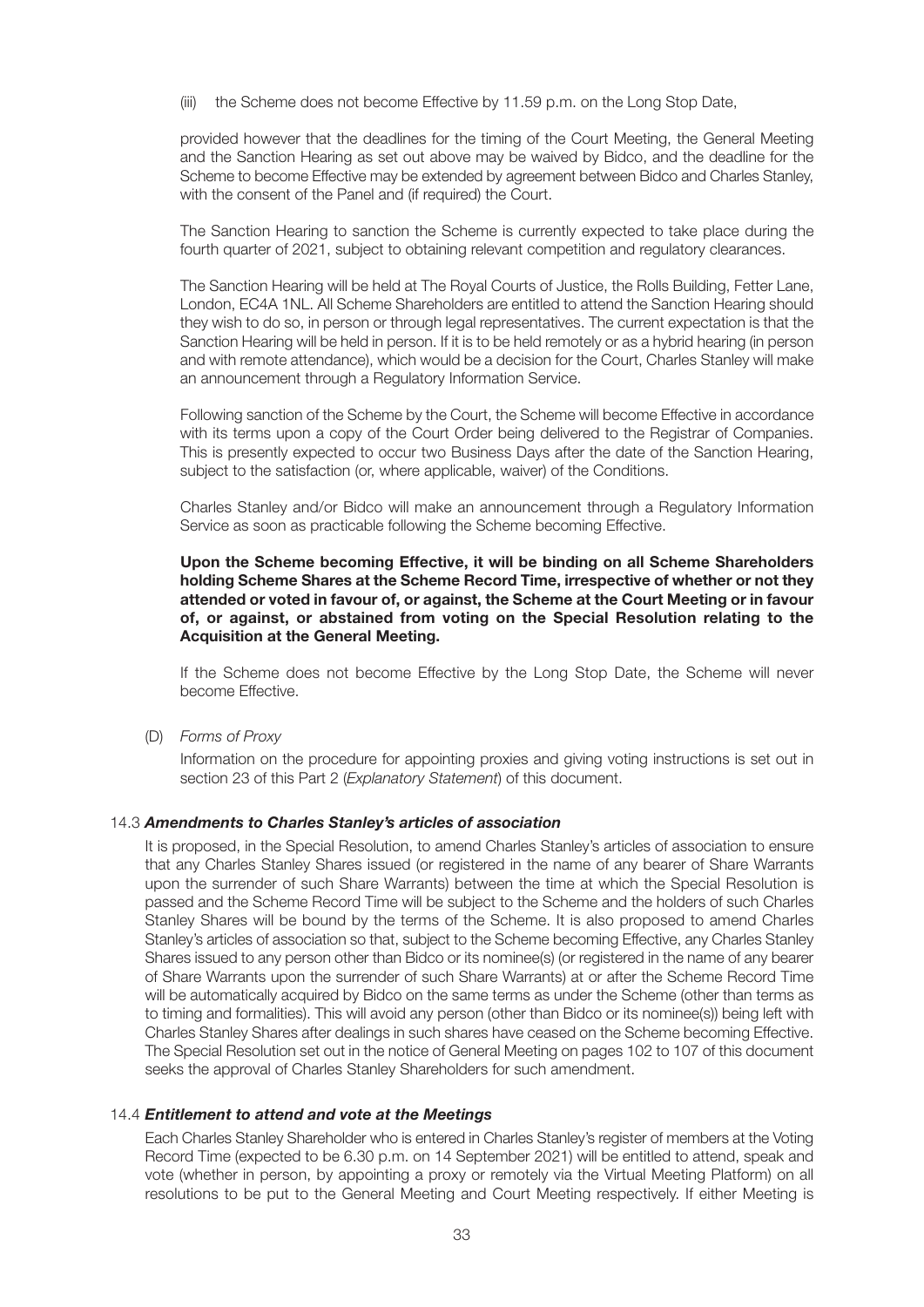adjourned, only those Charles Stanley Shareholders on the register of members at 6:30 p.m. on the day which is two Business Days before the adjourned Meeting will be entitled to attend, speak and vote. Each eligible Charles Stanley Shareholder is entitled to appoint a proxy or proxies to attend (whether in person or remotely via the Virtual Meeting Platform) and, on a poll, to vote, instead of him or her. A proxy need not be a Charles Stanley Shareholder. Eligible Charles Stanley Shareholders who return completed Forms of Proxy or appoint a proxy online or electronically through CREST may still attend the Meetings instead of their proxies and vote in person (whether in person or remotely via the Virtual Meeting Platform), if they wish and are entitled to do so (subject to any COVID-19 Restrictions in force at the time). If you choose to attend the Court Meeting and/or the General Meeting in person or remotely via the Virtual Meeting Platform and vote, any vote(s) submitted by your proxy(ies) in respect of the same Charles Stanley Shares will be invalid.

 If you are in any doubt as to whether or not you are permitted to vote at the Meetings (either in person, by appointing a proxy or remotely via the Virtual Meeting Platform), please call Charles Stanley's registrars, Link Group, on +44 (0) 371 664 0321. Calls are charged at the standard geographic rate and will vary by provider. Calls from outside the United Kingdom will be charged at the applicable international rate. Lines are open between 9.00 a.m. and 5.30 p.m. (London time), Monday to Friday (excluding public holidays in England and Wales). Please note that calls may be monitored or recorded and Link Group cannot provide advice on the merits of the Acquisition or the Scheme or give any financial, legal or tax advice.

#### (A) *Attendance at the Meetings in person*

 Charles Stanley Shareholders who wish to attend the Meetings in person will be able to do so, subject to any COVID-19 Restrictions in force at the time, but are asked to register their intention to attend in person as soon as possible, by emailing LegalandCoSec@charles-stanley.co.uk. Whilst failure by a Charles Stanley Shareholder to register an intention to attend the Meetings in person will not preclude entry or attendance on the day, registration will assist Charles Stanley in preparing the venue in advance of the Meetings in line with any site guidelines in place at the time in relation to health, safety and security. If a Charles Stanley Shareholder is attending either or both of the Meetings in person, they will be required to adhere to the site guidelines in place at the time. For the safety of others, in line with COVID-19 Restrictions, please do not attend either of the Meetings in person if you are experiencing any of the symptoms connected with COVID-19 or are otherwise required to isolate or quarantine. All Charles Stanley Shareholders are strongly encouraged to vote in advance by submitting both Forms of Proxy (or alternatively appointing a proxy online or electronically through CREST) as soon as possible and to appoint the Chairman of the relevant Meeting as their proxy rather than any other named person. This will ensure that their vote will be counted if they (or any other proxy they might otherwise appoint) are not able to attend the Meetings whether in person or remotely via the Virtual Meeting Platform. Further information on action to be taken to appoint a proxy is set out above and in the notices of the Court Meeting and the General Meeting at the end of this document. Please be advised that Charles Stanley is continually monitoring the impact of COVID-19, including the latest COVID-19 Restrictions, and how this may affect the arrangements for the Meetings. Any changes to the arrangements of the Meetings will be posted on www.charles-stanley.co.uk/recommendedoffer-for-charles-stanley. Each Charles Stanley Shareholder is asked to keep this under review.

#### (B) *Ability to join the Virtual Meeting Platform*

#### Logging in

 In order to join the Meetings virtually and ask questions and vote via the Virtual Meeting Platform, Charles Stanley Shareholders will need to connect to the following site https://web.lumiagm.com. Lumi is available as a mobile web client, compatible with the latest browser versions of Chrome, Firefox, Edge and Safari and can be accessed using any web browser, on a PC or smartphone device.

 Once you have accessed https://web.lumiagm.com from your web browser on a PC or equivalent thereof or smartphone device, you will be asked to enter the Lumi Meeting ID which is 111-670-037. You will then be prompted to enter your unique 11 digit IVC including any leading zeros and 'PIN'. Your PIN is the last 4 digits of your IVC. This will authenticate you as a Charles Stanley Shareholder.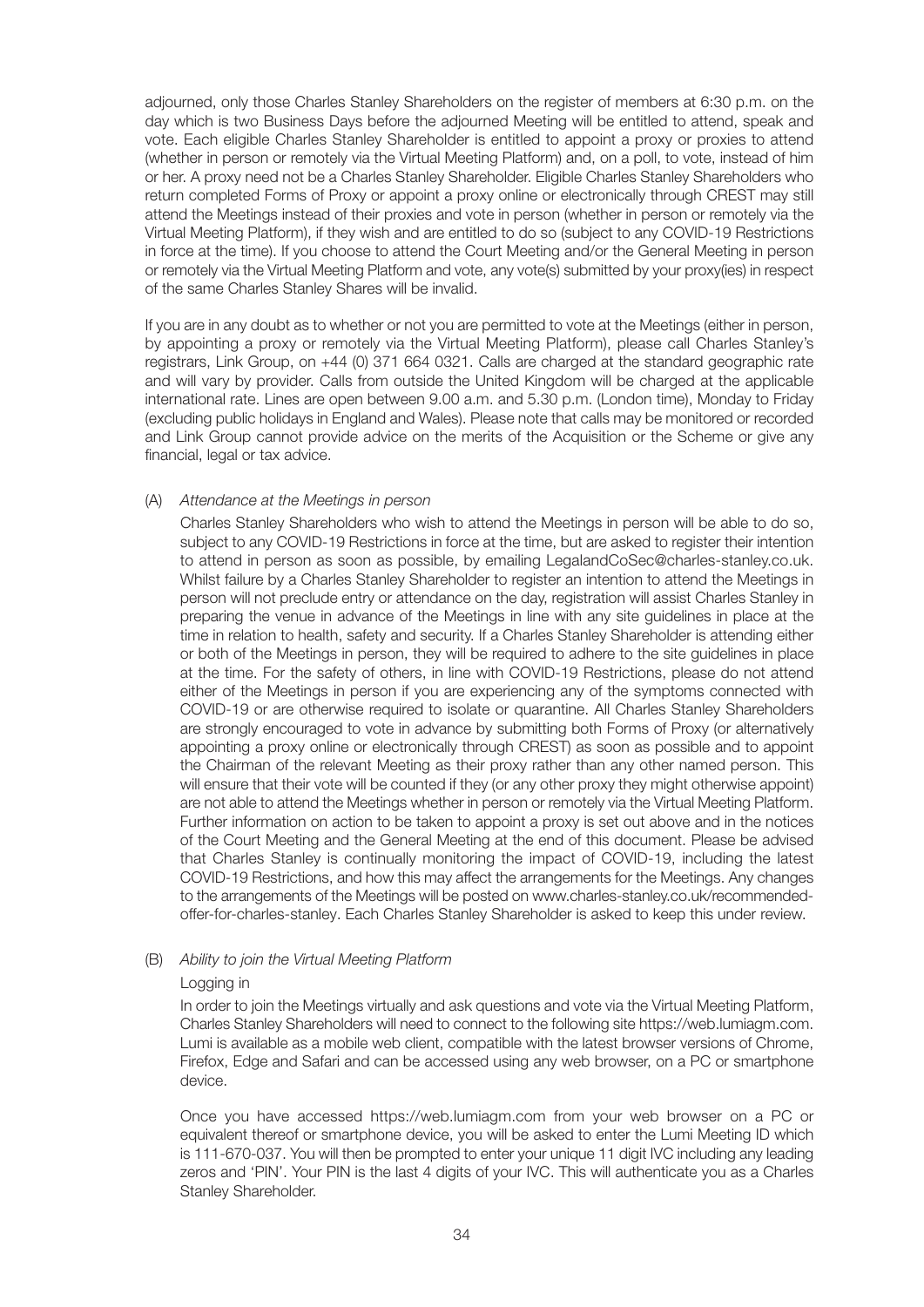Your IVC can be found on your Forms of Proxy or share certificate, or a Signal Shares user (www.signalshares.com) will find this under 'Manage your account' when logged in to the Signal Shares portal. You can also obtain this by contacting Charles Stanley's registrar, Link Group, on +44 (0) 371 277 1020\*

 Access to the Meetings via the Virtual Meeting Platform will be available from 9.30 a.m. on 16 September 2021, although the voting functionality will not be enabled until the Chairman of the relevant Meeting declares the poll open. During the Meetings, you must ensure you are connected to the internet at all times in order to vote when the Chairman commences polling on the relevant resolutions. Therefore, it is your responsibility to ensure connectivity for the duration of the meeting via your Wi-Fi. A user guide to the Virtual Meeting Platform is available on Charles Stanley's website at www.charles-stanley.co.uk/recommended-offer-for-charles-stanley.

 If you wish to appoint a proxy other than the Chairman of the relevant Meeting and for them to attend and vote remotely via the Virtual Meeting Platform on your behalf, please submit your proxy appointment in the usual way before contacting Link Group on +44 (0) 371 277 1020\* in order to obtain their IVC and PIN. It is suggested that you do this as soon as possible and at least 48 hours (excluding non-business days) before the relevant Meeting.

 If your Charles Stanley Shares are held by a nominee and you wish to attend and vote remotely via the Virtual Meeting Platform, you will need to contact your nominee as soon as possible. Your nominee will need to present a corporate letter of representation to Link Group as soon as possible and at least 72 hours (excluding non-business days) before the relevant Meeting, in order that they can obtain for you your unique IVC and PIN to enable you to attend and vote remotely via the Virtual Meeting Platform.

 \*Lines are open between 9.00 a.m. and 5.30 p.m. (London time) Monday to Friday (excluding public holidays in England and Wales), calls are charged at the standard geographic rate and will vary by provider. Calls outside the UK will be charged at the applicable international rate. Please note that calls may be monitored or recorded and Link Group cannot provide advice on the merits of the Acquisition or the Scheme or give any financial, legal or tax advice.

 Further information on the actions to be taken is set out in section 23 of this Part 2 (*Explanatory Statement*) of this document.

#### 14.5 *Modifications to the Scheme*

 The Scheme contains a provision for Charles Stanley and Bidco jointly to consent (on behalf of all persons concerned) to any modification of, or addition to, the Scheme or to any condition which the Court may approve or impose. The Court would be unlikely to approve or impose any modification of, or addition or condition to, the Scheme which might be material to the interests of Scheme Shareholders unless Scheme Shareholders were informed of any such modification, addition or condition. It would be for the Court to decide, in its discretion, whether or not a further meeting of Scheme Shareholders should be held in those circumstances for the purpose of approving any such modification, addition or condition.

 In accordance with the Code, modifications or revisions to the Scheme may only be made: (a) 14 days or more prior to the date of the Meetings (or any such later date to which such Meetings are adjourned); or (b) at a later date, with the consent of the Panel.

#### 14.6 *Implementation by way of an Offer*

 Subject to obtaining the prior written consent of both Charles Stanley (such consent not to be unreasonably withheld) and the Panel in accordance with the terms of the Co-Operation Agreement, Bidco reserves the right at any time to elect to implement the Acquisition by way of an Offer as an alternative to the Scheme. In such event, the acceptance condition will be determined by Bidco after (to the extent necessary) consultation with the Panel (being in any case more than 50 per cent of the Charles Stanley Shares to which the Acquisition relates) and such Offer will otherwise be implemented on substantially the same terms and conditions, so far as applicable, as those which would apply to the Scheme subject to appropriate amendments including to reflect the change in method of effecting the Offer. Further, if the Offer becomes or is declared unconditional and sufficient acceptances of such Offer are received and/or sufficient Charles Stanley Shares are otherwise acquired, it is the intention of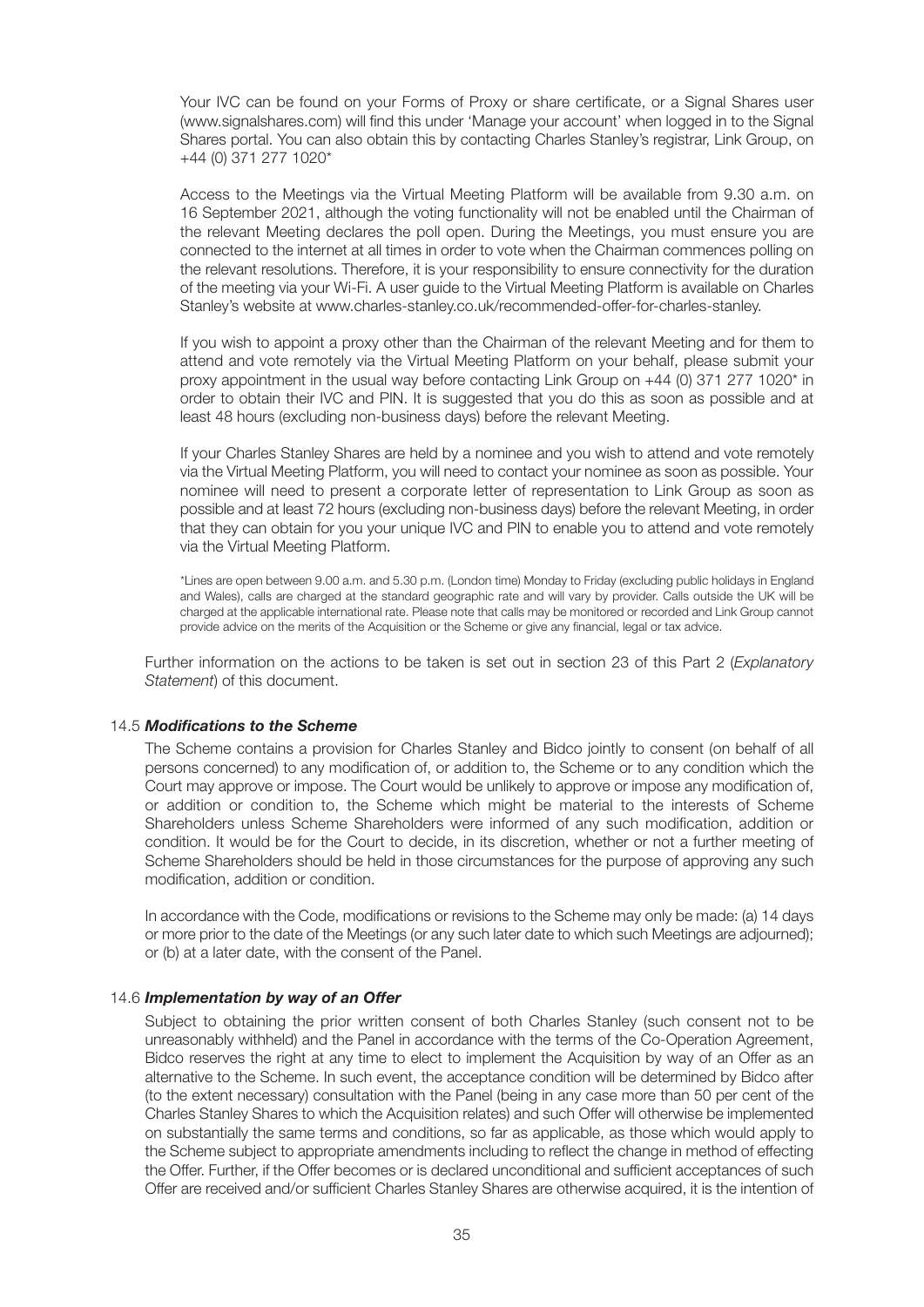Bidco to exercise its rights to apply the provisions of Chapter 3 of Part 28 of the Companies Act to acquire compulsorily the remaining Charles Stanley Shares in respect of which such Offer has not been accepted.

## **15. Conditions to the Acquisition**

The Acquisition and, accordingly, the Scheme is subject to a number of conditions set out in full in Part 3 (*Conditions to the Implementation of the Scheme and to the Acquisition*) of this document, including:

- approval of the resolution proposed at the Court Meeting by the requisite majority of the Scheme Shareholders at the Court Meeting;
- approval of the Special Resolution by the requisite majority of the Charles Stanley Shareholders at the General Meeting;
- the FCA having notified Raymond James in writing of its approval of the change of control of the Charles Stanley UK Regulated Entities as a result of the Acquisition (or the requisite assessment period for such approval to be provided having elapsed without the FCA having objected to the Acquisition);
- the CMA either having not opened a CMA Merger Investigation in relation to the Acquisition or any matters arising therefrom or, having opened a CMA Merger Investigation, the CMA having indicated in terms satisfactory to Bidco (acting reasonably) that the CMA does not intend to make a CMA Phase 2 Reference in connection with the Acquisition or any matters arising therefrom;
- the sanction of the Scheme by the Court; and
- the delivery of a copy of the Court Order to the Registrar of Companies.

The Scheme can only become Effective if all Conditions to the Scheme, including shareholder approvals and the sanction of the Court, have been satisfied (unless, where applicable, the relevant Condition is waived). The Scheme will become Effective upon a copy of the Court Order being delivered to the Registrar of Companies for registration. Subject to the sanction of the Scheme by the Court, this is expected to occur during the fourth quarter of 2021. Unless the Scheme becomes Effective by the Long Stop Date, the Acquisition will not proceed.

As at the date of this document, Raymond James has submitted its change of control application to the FCA seeking approval from the FCA to acquire control of the Charles Stanley UK Regulated Entities. Provided that the FCA has notified Raymond James and/or Charles Stanley in writing of its approval of Raymond James, and any other relevant person's, acquisition of control of the Charles Stanley UK Regulated Entities as a result of the Acquisition or the requisite assessment period for such approval having elapsed without the FCA objecting to the Acquisition such that the FCA is treated as having given its approval, and all other Conditions (including the CMA condition referred to below and with the exception of sanction of the Scheme by the Court pursuant to the Condition at paragraph (c) of section 2 of Part 3 (*Conditions to the Implementation of the Scheme and to the Acquisition*) of this document) are satisfied or waived, Bidco and Charles Stanley propose to proceed with the Sanction Hearing, which is currently expected to take place during the fourth quarter of 2021. Bidco is not aware of any fact or circumstance, as at the date of this document, that would result in any delay in the satisfaction of the FCA condition set out in paragraph (a) of section 3 of Part 3 (*Conditions to the Implementation of the Scheme and to the Acquisition*) of this document.

As at the date of this document, Bidco has submitted a briefing paper to the CMA in respect of the Acquisition and received confirmation from the CMA that it requires no further information on the Acquisition at this stage, noting that this does not preclude further questions at a later stage and, if new information comes to light, the CMA may open a CMA Merger Investigation at any point until the expiry of the relevant statutory period. Provided that the CMA has not opened a CMA Merger Investigation in relation to the Acquisition or any matter arising therefrom or, having opened a CMA Merger Investigation, the CMA having indicated in terms satisfactory to Bidco (acting reasonably) that the CMA does not intend to make a CMA Phase 2 Reference in connection with the Acquisition or any matters arising therefrom by the proposed date of the Sanction Hearing (currently expected to be during the fourth quarter of 2021) and all other Conditions (including the FCA condition referred to above and with the exception of sanction of the Scheme by the Court pursuant to the Condition at paragraph (c) of section 2 of Part 3 (*Conditions to the Implementation of the Scheme and to the Acquisition*) of this document) are satisfied or waived, Bidco and Charles Stanley propose to proceed with the Sanction Hearing, which is currently expected to take place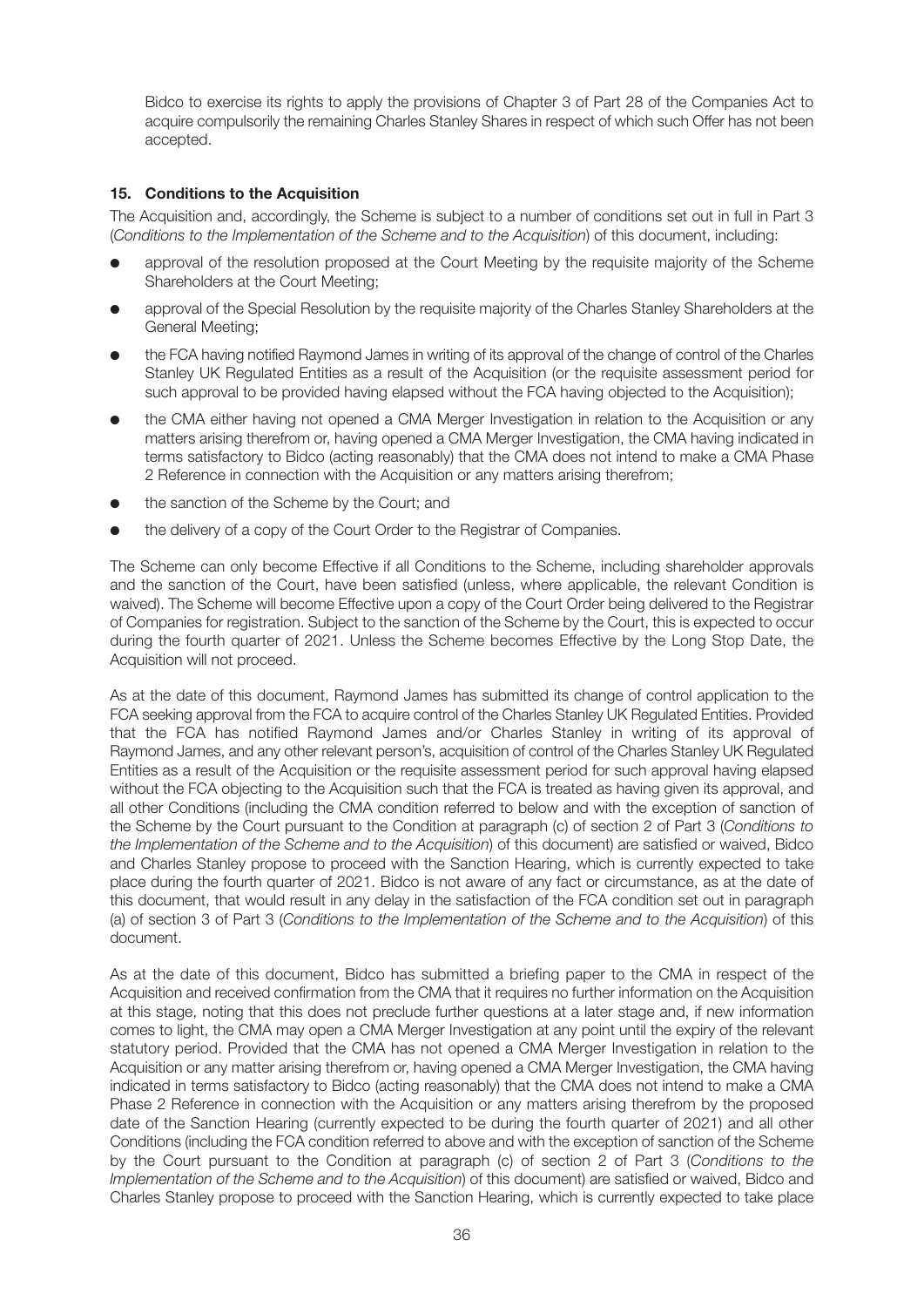during the fourth quarter of 2021. Bidco is not aware of any fact or circumstance, as at the date of this document, that would result in any delay in the satisfaction of the CMA condition set out in paragraph (b) of section 3 of Part 3 of (*Conditions to the Implementation of the Scheme and to the Acquisition*) of this document.

Should any of these dates change, Charles Stanley will give adequate notice by issuing an announcement through a Regulatory Information Service, with such announcement being made available on Charles Stanley's website at www.charles-stanley.co.uk/recommended-offer-for-charles-stanley.

## **16. Offer-related arrangements**

Summaries of the offer-related arrangements entered into in connection with the Acquisition are set out in section 9 of Part 10 (*Additional Information*) of this document. These agreements have been made available on Charles Stanley's website, www.charles-stanley.co.uk/recommended-offer-for-charles-stanley and Raymond James' website, raymondjames.com/offer-for-charles-stanley.

## **17. De-listing and cancellation of trading of Charles Stanley Shares**

Prior to the Scheme becoming Effective, Charles Stanley will make an application to the FCA for the cancellation of trading of the Charles Stanley Shares on the Main Market of the London Stock Exchange for listed securities, and for the cancellation of the listing of the Charles Stanley Shares on the Official List.

The last day of dealings in Charles Stanley Shares on the Main Market of the London Stock Exchange is expected to be the Business Day immediately prior to the Effective Date.

On the Effective Date, share certificates in respect of Charles Stanley Shares will cease to be valid and entitlements to Charles Stanley Shares held within the CREST system will be cancelled.

Bidco intends to re-register Charles Stanley as a private company under the relevant provisions of the Companies Act following the Effective Date.

#### **18. Settlement of consideration**

Subject to the Acquisition becoming Effective (and except as provided in Part 9 (*Additional Information for Overseas Shareholders*) of this document in relation to certain Overseas Shareholders), settlement of the cash consideration to which any Charles Stanley Shareholder is entitled under the Scheme will be effected in the following manner:

#### 18.1 *Charles Stanley Shares held in uncertificated form (that is, in CREST)*

 Where, at the Scheme Record Time, a Scheme Shareholder holds Charles Stanley Shares in uncertificated form, the cash consideration to which such Scheme Shareholder is entitled will be transferred to such person through CREST by Bidco instructing or procuring the instruction of Euroclear to create an assured payment obligation in favour of the appropriate CREST account through which the Scheme Shareholder holds such uncertificated Charles Stanley Shares in respect of the cash consideration due to such Scheme Shareholder not later than the 14th day following the Effective Date.

 At the Scheme Record Time, each holding of Charles Stanley Shares credited to any stock account in CREST will be disabled and all Charles Stanley Shares will be removed from CREST in due course. Bidco reserves the right to pay all, or any part of, the cash consideration referred to above to all or any Scheme Shareholder(s) who hold Charles Stanley Shares in uncertificated form in the manner referred to in section 18.4 below if, for reasons outside its reasonable control, it is not able to effect settlement in accordance with this section 18.1 or to do so would incur material additional costs.

## 18.2 *Charles Stanley Shares held in certificated form*

 Where, at the Scheme Record Time, a Scheme Shareholder holds Charles Stanley Shares in certificated form, settlement of the cash consideration due under the Scheme in respect of the Scheme Shares will be by a cheque in Pounds Sterling drawn on a branch of a clearing bank in the United Kingdom, despatched by first class post (or by such other method as may be approved by the Panel).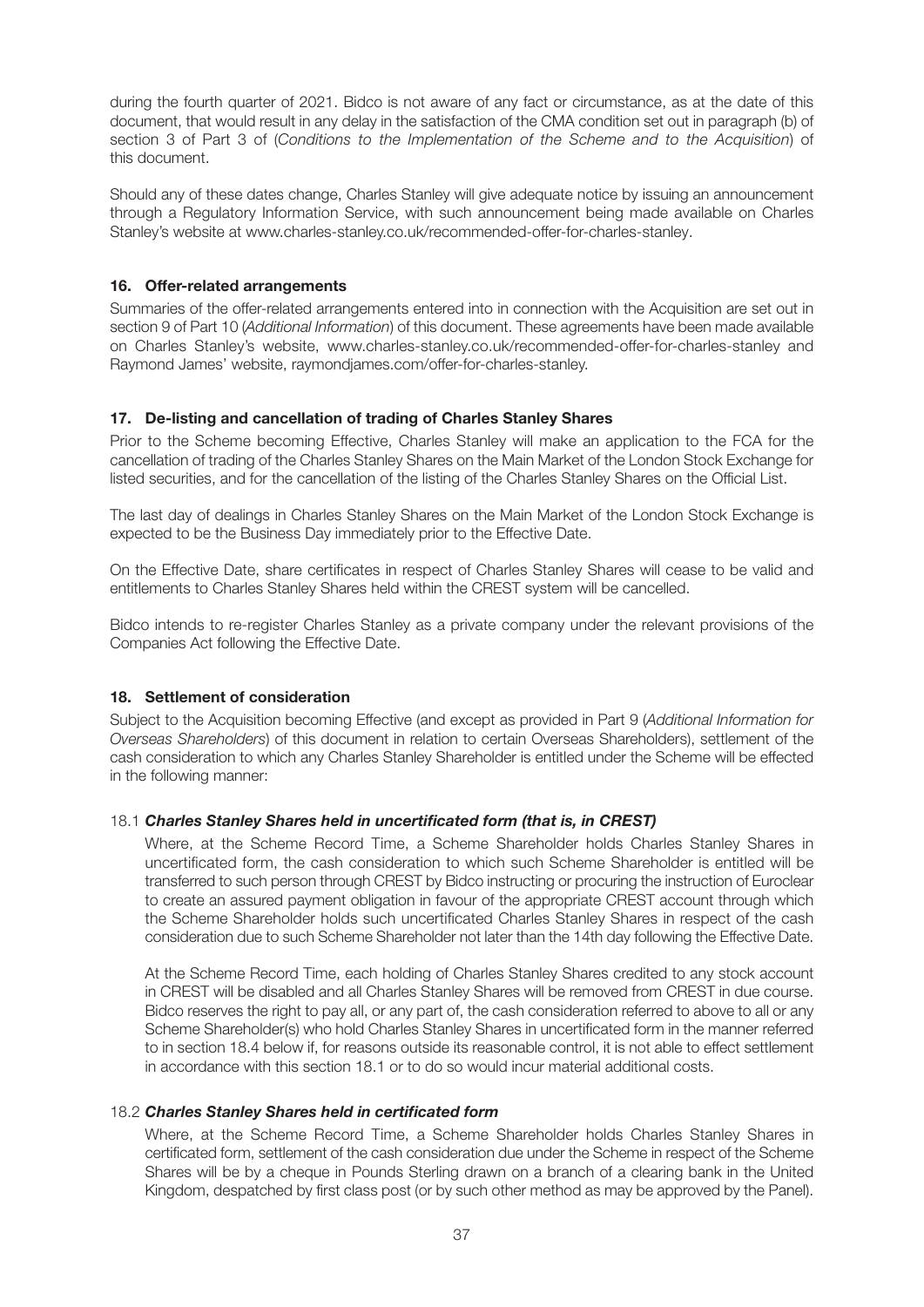Such payment made by cheque will be payable to the Scheme Shareholder(s) concerned and the encashment of any such cheque shall be a complete discharge of Bidco's obligations under the Scheme to pay the monies represented thereby. Bidco shall despatch or procure the despatch of cheques within 14 days of the Effective Date to the person entitled thereto at the address as appearing in the register of members of Charles Stanley at the Scheme Record Time. None of Charles Stanley, Bidco, Raymond James, any nominee(s) of Bidco or any of their respective agents shall be responsible for any loss or delay in the transmission of cheques sent in this way, and such cheques shall be sent at the risk of the person or persons entitled thereto.

 On the Effective Date each certificate representing Scheme Shares will cease to be a valid document of title and should be destroyed or, at the request of Charles Stanley, delivered up to Charles Stanley, or to any person appointed by Charles Stanley to receive the same.

#### 18.3 *Loan Notes*

 Where Loan Notes are issued to Charles Stanley Shareholders, certificates for the Loan Notes (in the form contained in the Loan Note Instrument) will be despatched by first class post (or international standard post if overseas or by such other method as may be approved by the Panel) as soon as practicable after the Effective Date and in any event within 14 calendar days thereafter to Charles Stanley Shareholders at the address appearing on Charles Stanley's register of members at the Scheme Record time (or such other address as is notified by the Charles Stanley Shareholder in the completed Loan Note Form of Election) or, in the case of joint holders, to the holder whose name appears first in the register in respect of the joint holding concerned. Each such Charles Stanley Shareholder's aggregate entitlement to Loan Notes will be rounded down to the nearest multiple of £1.00 and, in the event that the Charles Stanley Shareholder has validly elected (or is deemed to have validly elected pursuant to the Scheme) to receive Loan Notes in lieu of all the cash consideration to which the Charles Stanley shareholder would otherwise be entitled, the balance of the cash consideration will be disregarded and not paid to such holder.

#### 18.4 *General*

 All documents and remittances sent to Charles Stanley Shareholders will be sent at the risk of the person(s) entitled thereto.

 On the Effective Date each certificate representing Scheme Shares will cease to be valid documents of title and should be destroyed or, at the request of Charles Stanley, delivered up to Charles Stanley, or to any person appointed by Charles Stanley to receive the same.

 In accordance with the Scheme, as from the Scheme Record Time, Charles Stanley will procure that entitlements to Scheme Shares credited to any stock account in CREST shall be disabled. With effect from, or as soon as practicable after, the Effective Date, Charles Stanley will procure that Euroclear is instructed to cancel or transfer the entitlements to Scheme Shares of holders of Scheme Shares in uncertificated form. Following cancellation or transfer of the entitlements to Scheme Shares of holders of Scheme Shares in uncertificated form, Charles Stanley will procure that such entitlements to Scheme Shares are rematerialised.

 Subject to the completion of the relevant forms of transfer or other instruments or instructions of transfer as may be required in accordance with the Scheme and the payment of any UK stamp duty thereon, Charles Stanley will make or procure to be made, the appropriate entries in its register of members to reflect the transfer of the Scheme Shares to Bidco and/or its nominee(s).

 Except with the consent of the Panel, settlement of the cash consideration to which any Charles Stanley Shareholder is entitled under the Scheme will be implemented in full in accordance with the terms of the Scheme free of any lien, right of set-off, counterclaim or other analogous right to which Bidco might otherwise be, or claim to be, entitled against such Charles Stanley Shareholder.

 Save as required in relation to the settlement of cash consideration pursuant to the terms of the Scheme, all mandates and other instructions given to Charles Stanley by Scheme Shareholders in force at the Scheme Record Time relating to Scheme Shares will, as from the Effective Date, cease to be valid.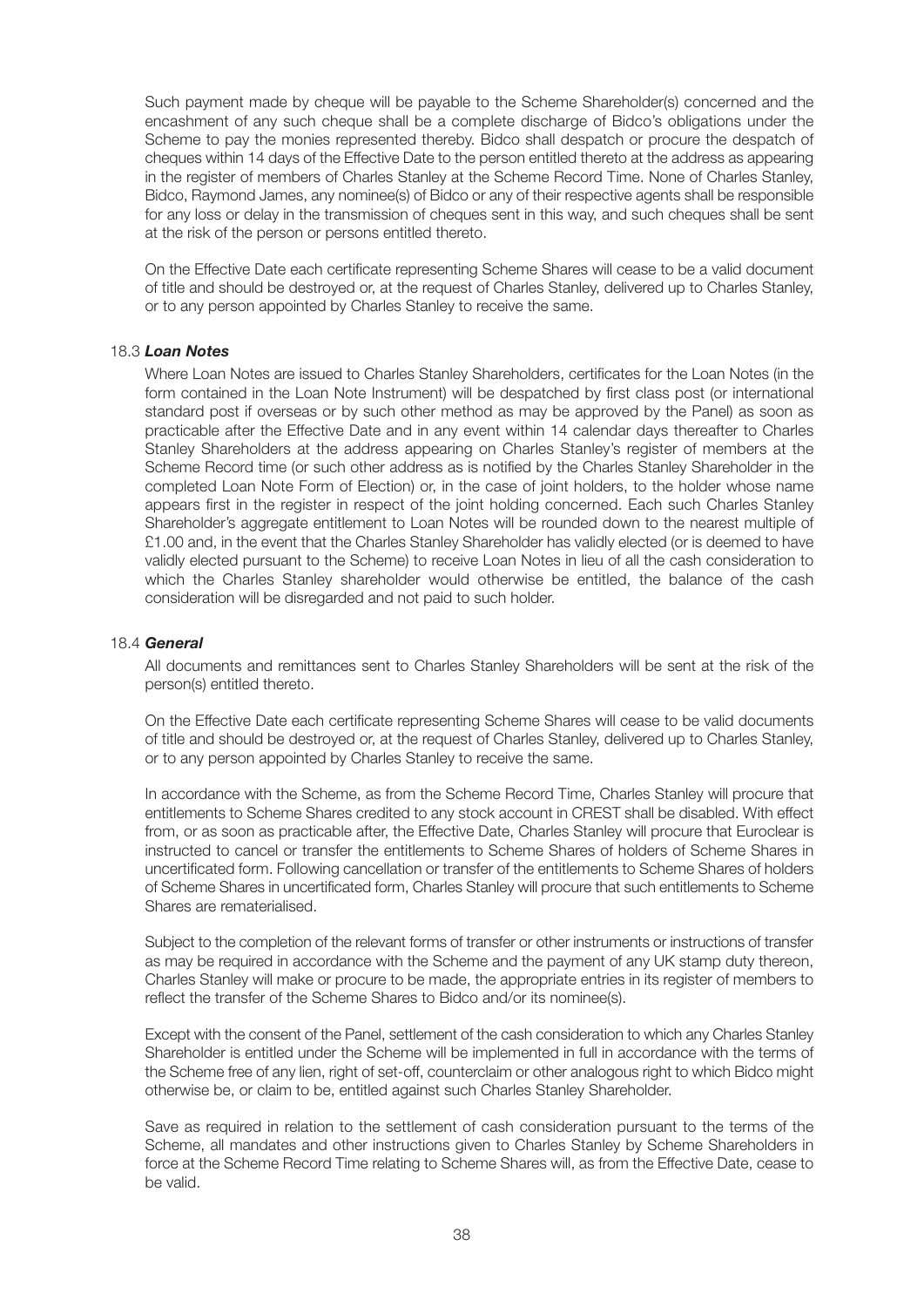### 18.5 *Charles Stanley Share Schemes*

 In the case of Scheme Shares issued or transferred to satisfy the exercise of options under the Charles Stanley Share Schemes after the making of the Court Order and prior to the Scheme Record Time, the cash consideration due under the Scheme will be settled by such method as shall be determined by Charles Stanley (including, but not limited to, procuring that payments are made to the relevant employees or directors through payroll as soon as practicable subject to the deduction of any applicable exercise price, income taxes and social security contributions). Any Charles Stanley Shares to which participants become entitled on any subsequent exercise of options will be automatically acquired by Bidco for the same consideration as payable under the Scheme under the amendment to the Charles Stanley articles of association to be proposed at the General Meeting.

 Awards granted under the Charles Stanley Save-as You Earn Plan which are unvested immediately prior to the Court sanction of the Scheme will become exercisable on the Court Sanction Date, and remain exercisable for a period of six months following such date.

### 18.6 *Dividends*

 Save for the Permitted Dividend, if any dividend or other distribution in respect of the Charles Stanley Shares is announced, declared, payable or paid in respect of the Charles Stanley Shares prior to the Effective Date, Bidco reserves the right to reduce the cash consideration payable for each Charles Stanley Share by the amount of all or part of any such dividend or other distribution.

 If any such dividend or other distribution, other than the Permitted Dividend, is declared, paid or made or becomes payable by Charles Stanley prior to the Effective Date and Bidco exercises its right described above, any reference to the cash consideration payable under the Scheme shall be deemed to be a reference to the consideration as so reduced. Any exercise by Bidco of its right referred to in this paragraph shall be the subject of an announcement and, for the avoidance of doubt, shall not be regarded as constituting any revision or variation of the terms of the Scheme.

## **19. United Kingdom taxation**

Your attention is drawn to Part 8 (*United Kingdom Taxation*) and Part 9 (*Additional Information for Overseas Shareholders*) of this document, which contain a summary of limited aspects of the UK tax treatment of the Scheme. This summary relates only to the position of certain categories of Charles Stanley Shareholders (as explained further in Part 8 (*United Kingdom Taxation*) and Part 9 (*Additional Information for Overseas Shareholders*) of this document), does not constitute tax advice and does not purport to be a complete analysis of all potential UK tax consequences of the Scheme.

You are strongly advised to contact an appropriate independent professional adviser immediately to discuss the tax consequences of the Scheme given your particular circumstances, in particular if you are in any doubt about your own taxation position or you are subject to taxation in a jurisdiction other than the United Kingdom

#### **20. Overseas holders**

Overseas Shareholders should refer to Part 9 (*Additional Information for Overseas Shareholders*) of this document which contains important information relevant to such Overseas Shareholders.

## **21. Further information**

The terms of the Scheme are set out in full in Part 4 (*The Scheme of Arrangement*) of this document. Further information regarding Charles Stanley and Bidco is set out in Part 10 (*Additional Information*) of this document. Documents published and available for inspection are listed in section 14 of Part 10 (*Additional Information*) of this document.

## **22. Capital Reduction**

Charles Stanley intends to undertake a Court approved Capital Reduction to reduce its capital by £21,247 through the cancellation of the Bearer Shares attributable to the Share Warrants in accordance with the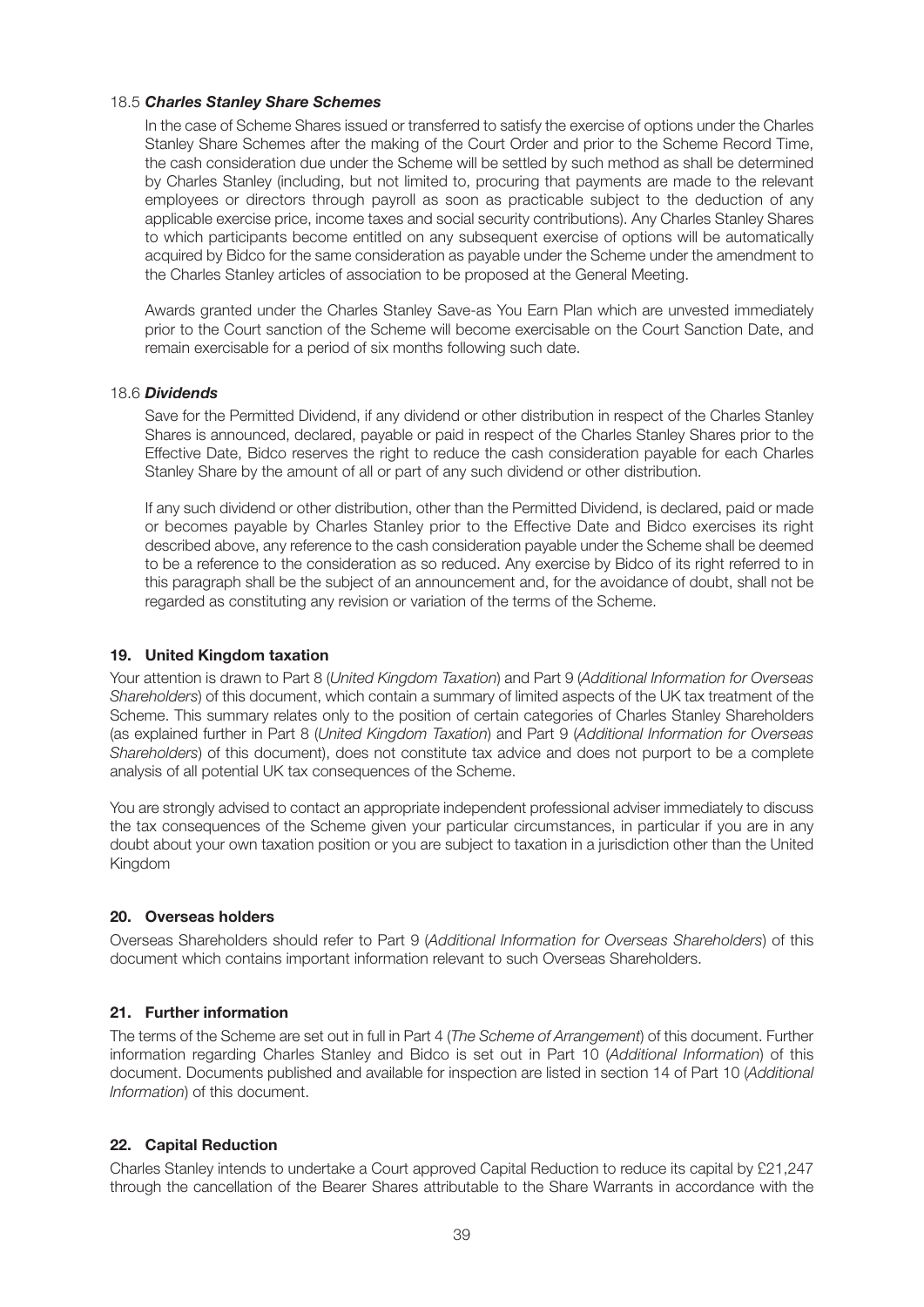Companies Act. For further information on the Capital Reduction and cancellation of the Bearer Shares, please refer to section 9 of Part 1 (*Letter from the Chairman of Charles Stanley*) of this document.

## **23. Actions to be taken**

# *Documents*

Please check that you have received the following with this document:

- a blue Attendance Card and Form of Proxy for use in respect of the Court Meeting on 16 September 2021;
- a yellow Attendance Card and Form of Proxy for use in respect of the General Meeting on 16 September 2021;
- a green Loan Note Form of Election for use in respect of the Loan Note Alternative (Scheme Shareholders, other than Restricted Scheme Shareholders or persons acting on a non-discretionary basis on behalf of Restricted Scheme Shareholders, only);
- a pre-paid envelope for use in the UK only for the return of the blue Form of Proxy and the yellow Form of Proxy marked 'PXS1 Forms of Proxy';
- a pre-paid envelope for use in the UK only for the return of the green Loan Note Form of Election marked 'CAG1 Loan Note Form of Election'.

If you are a Charles Stanley Shareholder and you have not received all of these documents, please contact the shareholder helpline on the number indicated below.

**Please note that Charles Stanley Shareholders who hold their Charles Stanley Shares in uncertificated form through CREST have not been sent a hard copy Loan Note Form of Election but should refer to the instructions for electing to receive the Loan Note Alternative in section 1.2 of Part 6 (***How to make a Loan Note Election***).**

## *Voting at the Court Meeting and General Meeting*

**IT IS IMPORTANT THAT, FOR THE COURT MEETING, AS MANY VOTES AS POSSIBLE ARE CAST SO THAT THE COURT MAY BE SATISFIED THAT THERE IS A FAIR REPRESENTATION OF SHAREHOLDER OPINION. YOU ARE THEREFORE STRONGLY URGED TO COMPLETE, SIGN AND RETURN BOTH FORMS OF PROXY OR, ALTERNATIVELY, APPOINT A PROXY ONLINE OR ELECTRONICALLY THROUGH CREST AS SOON AS POSSIBLE.**

Therefore, whether or not you plan to attend the Meetings (either in person or remotely via the Virtual Meeting Platform), please complete and sign both the enclosed blue and yellow Forms of Proxy and return them in accordance with the instructions provided thereon as soon as possible, but in any event so as to be received by:

- no later than 10.00 a.m. on 14 September 2021 in the case of the Court Meeting (blue form); and
- no later than 10.15 a.m. on 14 September 2021 in the case of the General Meeting (yellow form),

or, in the case of any adjournment, not later than 48 hours (excluding any part of such 48-hour period falling on a non-working day) before the time fixed for the holding of the adjourned Meeting.

If the blue Form of Proxy for the Court Meeting is not lodged by the relevant time, it may be handed to the Chairman of the Court Meeting (or a representative of Link Group at the Court Meeting on behalf of the Chairman) any time prior to the commencement of the Court Meeting or any adjournment thereof. However, if the yellow Form of Proxy for the General Meeting is not lodged by the relevant time, it will be invalid.

The Scheme will require approval at a meeting of Scheme Shareholders convened with the permission of the Court to be held at 10.00 a.m. on 16 September 2021 at 55 Bishopsgate, London, EC2N 3AS. Implementation of the Scheme will also require approval of the Special Resolution to be proposed at the General Meeting. The General Meeting will be held at the same place as the Court Meeting on 16 September 2021 at 10.15 a.m. (or as soon thereafter as the Court Meeting concludes or is adjourned).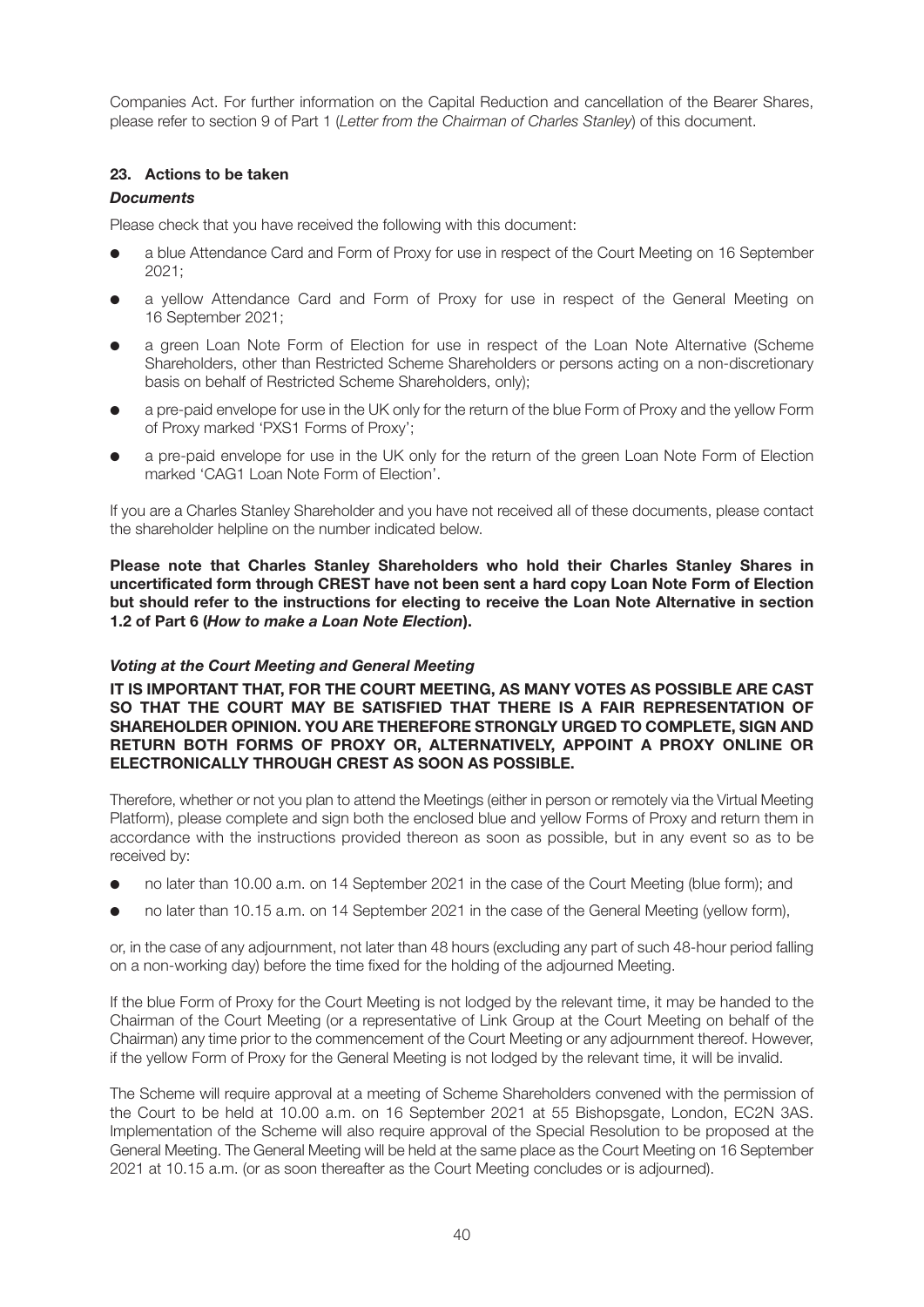For those Charles Stanley Shareholders who wish to attend either or both of the Meetings in person, please see the additional information below under the heading 'Registration for Meetings' regarding registration of your intention to attend the Meetings in person and protective health and safety measures. As set out in the opening pages of this document and in Part 12 (*Notice of Court Meeting*) and Part 13 (*Notice of General Meeting*) of this document, Scheme Shareholders and Charles Stanley Shareholders are given the opportunity to remotely attend, submit questions and vote at the Meetings via the Virtual Meeting Platform, as described in the opening pages of this document and the Virtual Meeting Guide.

## *Submission of Forms of Proxy*

Scheme Shareholders and Charles Stanley Shareholders are strongly encouraged to submit proxy appointments and instructions for the Court Meeting and the General Meeting as soon as possible, using any of the methods (online, electronically through CREST, by post or by hand) set out below. Scheme Shareholders and Charles Stanley Shareholders are also strongly encouraged to appoint the Chairman of the relevant Meeting as their proxy rather than any other named person. This will ensure that their vote will be counted if they (or any other proxy they might otherwise appoint) are not able to attend the Meeting, whether in person or remotely via the Virtual Meeting Platform.

Scheme Shareholders and Charles Stanley Shareholders are required to cast or amend proxy voting instructions in respect of the relevant Meeting not later than 48 hours before the relevant Meeting (excluding any part of such 48-hour period falling on a non-working day) (or in the case of any adjournment, not later than 48 hours before the time fixed for the adjourned Meeting). In the case of the Court Meeting only, Scheme Shareholders who have not cast or amended their proxy voting instructions by this time may hand a copy of the blue Form of Proxy to the Chairman of the Court Meeting (or a representative of Link Group at the Court Meeting on behalf of the Chairman) any time prior to the commencement of the Court Meeting or any adjournment thereof.

Charles Stanley Shareholders are entitled to appoint a proxy in respect of some or all of their Charles Stanley Shares and may also appoint more than one proxy, provided that each proxy is appointed to exercise the rights attached to a different share or shares held by such holder. A proxy need not be a Charles Stanley Shareholder.

The return of a completed Form of Proxy, the online appointment of a proxy or the submission of a proxy electronically via CREST will not prevent you from attending, speaking and voting at the General Meeting, or any adjournment thereof, in person or remotely via the Virtual Meeting Platform (as described in the opening pages of this document) if you are entitled to do so (subject to any COVID-19 Restrictions in force at the time). If you choose to attend the Court Meeting and/or the General Meeting in person or remotely via the Virtual Meeting Platform and vote, any vote(s) submitted by your proxy(ies) in respect of the same Charles Stanley Shares will be invalid.

## 23.1 *Online appointment of proxies*

 Proxies may be appointed online by logging on to the following website: www.signalshares.com and following the instructions therein. If you have not previously registered for electronic communications you will first be asked to register as a new user, for which you will require your IVC which can be found on your Forms of Proxy or share certificate. For an electronic proxy appointment to be valid, the appointment must be received by Link Group not later than 48 hours (excluding any part of such 48 hour period falling on a non-working day) before the time fixed for the relevant Meeting or any adjournment thereof. Full details of the procedure to be followed to appoint a proxy online are given on the website.

 If you are unable to locate your IVC or if you prefer, you may request a hard copy proxy form directly by calling Charles Stanley's registrars, Link Group on +44 (0) 371 664 0321 or by writing to Link Group, 10th Floor, Central Square, 29 Wellington Street, Leeds, LS1 4DL stating your name, and the address to which the hard copy should be sent. Calls are charged at the standard geographic rate and will vary by provider. Calls from outside the United Kingdom will be charged at the applicable international rate. Lines are open between 9.00 a.m. and 5.30 p.m. (London time), Monday to Friday (excluding public holidays in England and Wales). Please note that calls may be monitored or recorded and Link Group cannot provide advice on the merits of the Acquisition or the Scheme or give any financial, legal or tax advice.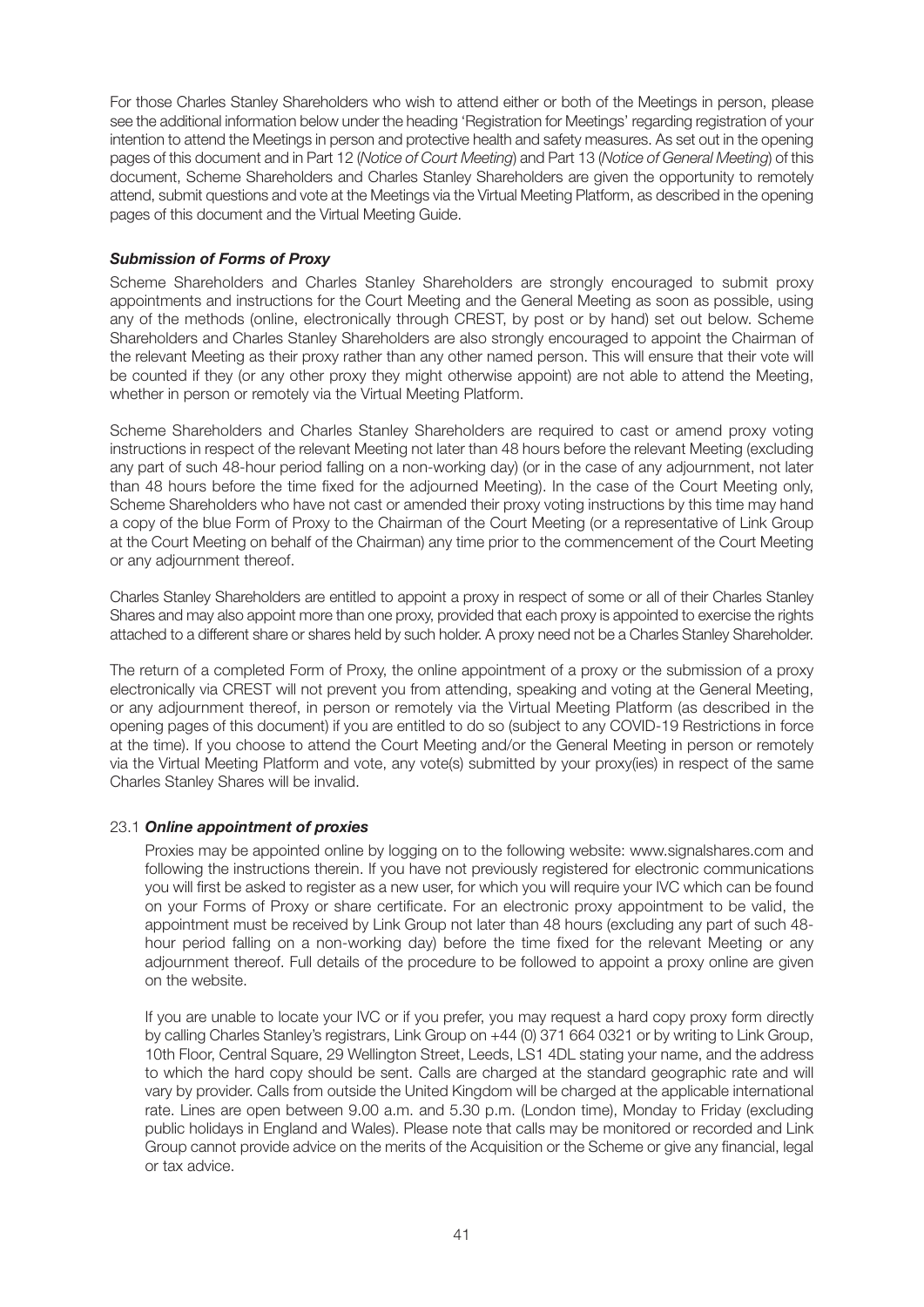## 23.2 *Electronic appointment of proxies through CREST*

 If you hold Charles Stanley Shares in uncertificated form through CREST and wish to appoint a proxy or proxies for the Court Meeting or the General Meeting (or any adjourned Meeting) by using the CREST electronic proxy appointment service, you may do so by using the procedures described in the CREST Manual (please also refer to the accompanying notes to the notices of the Meetings set out in Part 12 (*Notice of Court Meeting*) and Part 13 (*Notice of General Meeting*) of this document). CREST personal members or other CREST sponsored members, and those CREST members who have appointed any voting service provider(s), should refer to their CREST sponsor or voting service provider(s), who will be able to take the appropriate action on their behalf.

 In order for a proxy appointment or instruction made using the CREST service to be valid, the appropriate CREST message (a **CREST Proxy Instruction**) must be properly authenticated in accordance with the specifications of Euroclear and must contain the information required for such instructions as described in the CREST Manual. The message (regardless of whether it constitutes the appointment of a proxy or an amendment to the instructions given to a previously appointed proxy) must, in order to be valid, be transmitted so as to be received by Link Group (ID: RA10) not later than 48 hours (excluding any part of such 48-hour period falling on a non-working day) before the time fixed for the relevant Meeting or any adjournment thereof. For this purpose, the time of receipt will be taken to be the time (as determined by the timestamp applied to the message by the CREST Applications Host) from which Link Group is able to retrieve the message by enquiry to CREST in the manner prescribed by CREST. In the case of the Court Meeting only, if the CREST proxy appointment or instruction is not received by this time, the blue Form of Proxy may be handed to the Chairman of the Court Meeting (or a representative of Link Group at the Court Meeting on behalf of the Chairman) any time prior to the commencement of the Court Meeting or any adjournment thereof.

 CREST members and, where applicable, their CREST sponsors or voting service providers should note that Euroclear does not make available special procedures in CREST for any particular messages. Normal system timings and limitations will therefore apply in relation to the input of CREST Proxy Instructions. It is the responsibility of the CREST member concerned to take (or, if the CREST member is a CREST personal member or sponsored member or has appointed any voting service provider(s), to procure that his/her CREST sponsor or voting service provider(s) take(s)) such action as shall be necessary to ensure that a message is transmitted by means of the CREST system by any particular time. For further information on the logistics of submitting messages in CREST, CREST members and, where applicable, their CREST sponsors or voting service providers are referred, in particular, to those sections of the CREST Manual concerning practical limitations of the CREST system and timings.

 Charles Stanley may treat as invalid a CREST Proxy Instruction in the circumstances set out in Regulation 35(5)(a) of the CREST Regulations.

## 23.3 *Sending Forms of Proxy by post or by hand*

 As an alternative to appointing proxies online or electronically through CREST, Charles Stanley Shareholders may elect to receive a blue Form of Proxy for the Court Meeting and a yellow Form of Proxy for the General Meeting. Please complete and sign the Forms of Proxy in accordance with the instructions printed on them and return them to Charles Stanley's registrars, Link Group either by post or (during normal business hours only) by hand to Link Group, PXS 1, Central Square, 29 Wellington Street, Leeds, LS1 4DL, so as to be received as soon as possible and in any event not later than the relevant times set out below:

| Blue Form of Proxy for the Court Meeting | 10.00 a.m. on 14 September 2021 |
|------------------------------------------|---------------------------------|
|------------------------------------------|---------------------------------|

l Yellow Form of Proxy for the General Meeting 10.15 a.m. on 14 September 2021

 or, in the case of any adjournment, not later than 48 hours (excluding any part of such 48-hour period falling on a non-working day) before the time fixed for the adjourned Meeting.

 If the blue Form of Proxy for the Court Meeting is not lodged by the relevant time, it may handed to the Chairman of the Court Meeting (or a representative of Link Group at the Court Meeting on behalf of the Chairman) at any time prior to commencement of the Court Meeting prior or any adjournment thereof. However, if the yellow Form of Proxy for the General Meeting is not lodged by the relevant time, it will be invalid.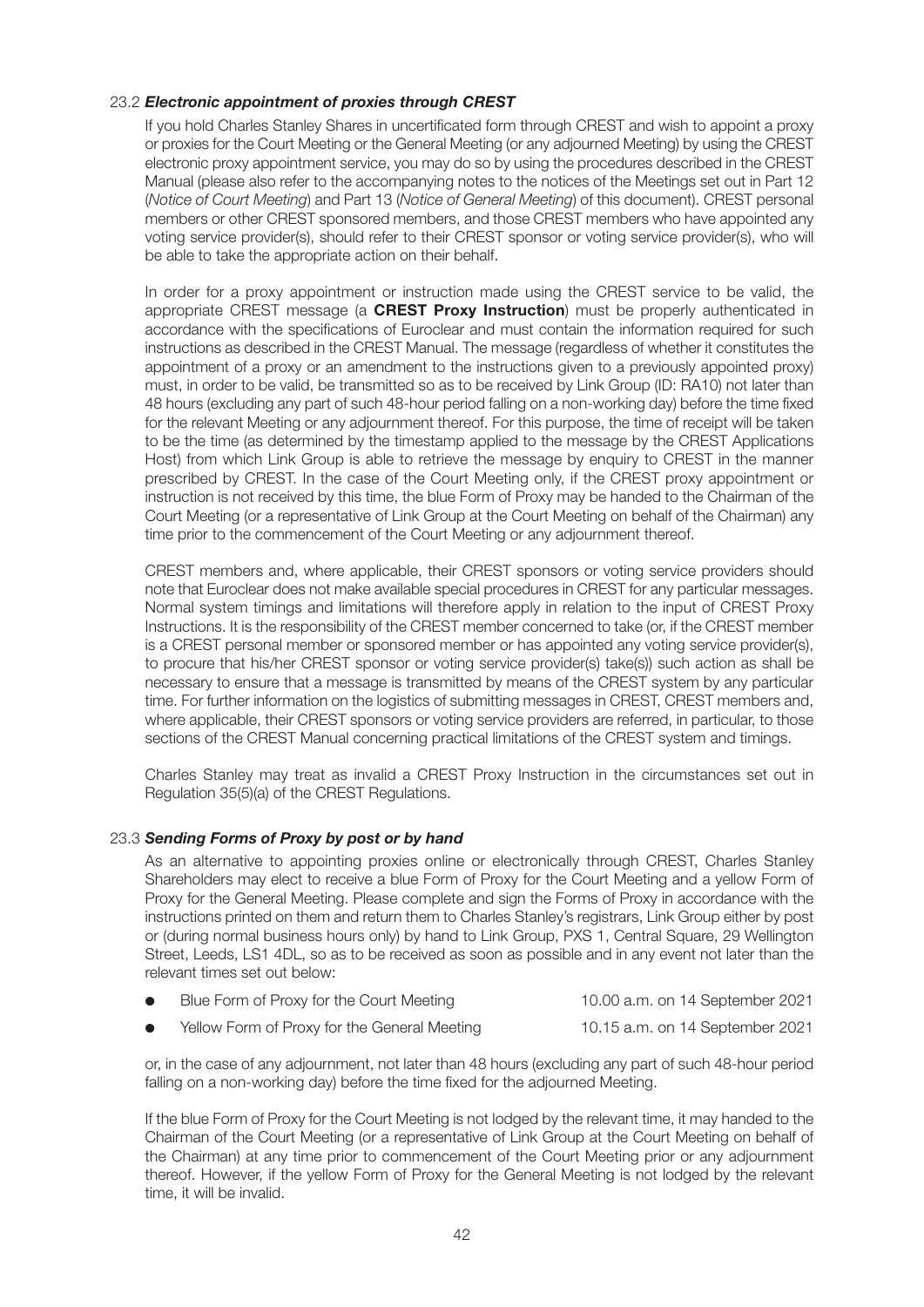## *Registration for attendance at the Meetings in person*

Charles Stanley Shareholders who wish to attend the Meetings in person will be able to do so, subject to any COVID-19 Restrictions in force at the time, but are asked to register their intention to attend as soon as possible, by emailing LegalandCoSec@charles-stanley.co.uk. Whilst failure by a Charles Stanley Shareholder to register an intention to attend the Meetings in person will not preclude entry or attendance on the day, registration will assist Charles Stanley in preparing the venue in advance of the Meetings in line with any site guidelines in place at the time in relation to health, safety and security. If a Charles Stanley Shareholder is attending either or both of the Meetings in person, Charles Stanley will require them to adhere to the site guidelines in place at the time. For the safety of others, in line with COVID-19 Restrictions, please do not attend either of the Meetings in person if you are experiencing any of the symptoms connected with COVID-19 or are otherwise required to isolate or quarantine. All Charles Stanley Shareholders are strongly encouraged to vote in advance by submitting both Forms of Proxy (or alternatively appointing a proxy online or electronically through CREST) as soon as possible and to appoint the Chairman of the relevant Meeting as their proxy rather than any other named person. This will ensure that their vote will be counted if they (or any other proxy they might otherwise appoint) are not able to attend the Meetings, whether in person or remotely via the Virtual Meeting Platform. Further information on action to be taken to appoint a proxy is set out above and in section 23 of Part 2 (*Explanatory Statement*) of this document and the notices of the Court Meeting and the General Meeting at the end of this document. Appointing a proxy will not prevent you from attending the Court Meeting and/or the General Meeting and voting and speaking at the relevant Meeting in person or remotely via the Virtual Meeting Platform if you so wish and are entitled to do so (subject to any COVID-19 Restrictions in force at the time). If you choose to attend the Court Meeting and/or the General Meeting in person or remotely via the Virtual Meeting Platform and vote, any vote(s) submitted by your proxy(ies) in respect of the same Charles Stanley Shares will be invalid. Please be advised that Charles Stanley is continually monitoring the impact of COVID-19, including the latest COVID-19 Restrictions, and how this may affect the arrangements for the Meetings. Any changes to the arrangements of the Meetings will be posted on www.charles-stanley.co.uk/recommended-offer-for-charles-stanley. Please ensure that you keep this under review.

## *Ability to join the Virtual Meeting Platform*

In order to join the Meetings virtually and ask questions and vote via the Virtual Meeting Platform, Charles Stanley Shareholders will need to connect to the following site https://web.lumiagm.com. Lumi is available as a mobile web client, compatible with the latest browser versions of Chrome, Firefox, Edge and Safari and can be accessed using any web browser, on a PC or smartphone device.

Once you have accessed https://web.lumiagm.com from your web browser on a PC or equivalent thereof or smartphone device, you will be asked to enter the Lumi Meeting ID which is 111-670-037. You will then be prompted to enter your unique 11 digit IVC including any leading zeros and 'PIN'. Your PIN is the last 4 digits of your IVC. This will authenticate you as a Charles Stanley Shareholder.

Your IVC can be found on your Forms of Proxy or share certificate, or a Signal Shares user (www.signalshares.com) will find this under 'Manage your account' when logged in to the Signal Shares portal. You can also obtain this by contacting Charles Stanley's registrar, Link Group, on +44 (0) 371 277 1020\*

Access to the Meetings via the Virtual Meeting Platform will be available from 9.30 a.m. on 16 September 2021, although the voting functionality will not be enabled until the Chairman of the relevant Meeting declares the poll open. During the Meetings, you must ensure you are connected to the internet at all times in order to vote when the Chairman commences polling on the relevant resolutions. Therefore, it is your responsibility to ensure connectivity for the duration of the meeting via your Wi-Fi. A user guide to the Virtual Meeting Platform is available on Charles Stanley's website at www.charles-stanley.co.uk/recommended-offer-forcharles-stanley.

If you wish to appoint a proxy other than the Chairman of the relevant Meeting and for them to attend and vote remotely via the Virtual Meeting Platform on your behalf, please submit your proxy appointment in the usual way before contacting Link Group on +44 (0) 371 277 1020<sup>\*</sup> in order to obtain their IVC and PIN. It is suggested that you do this as soon as possible and at least 48 hours (excluding non-business days) before the relevant Meeting.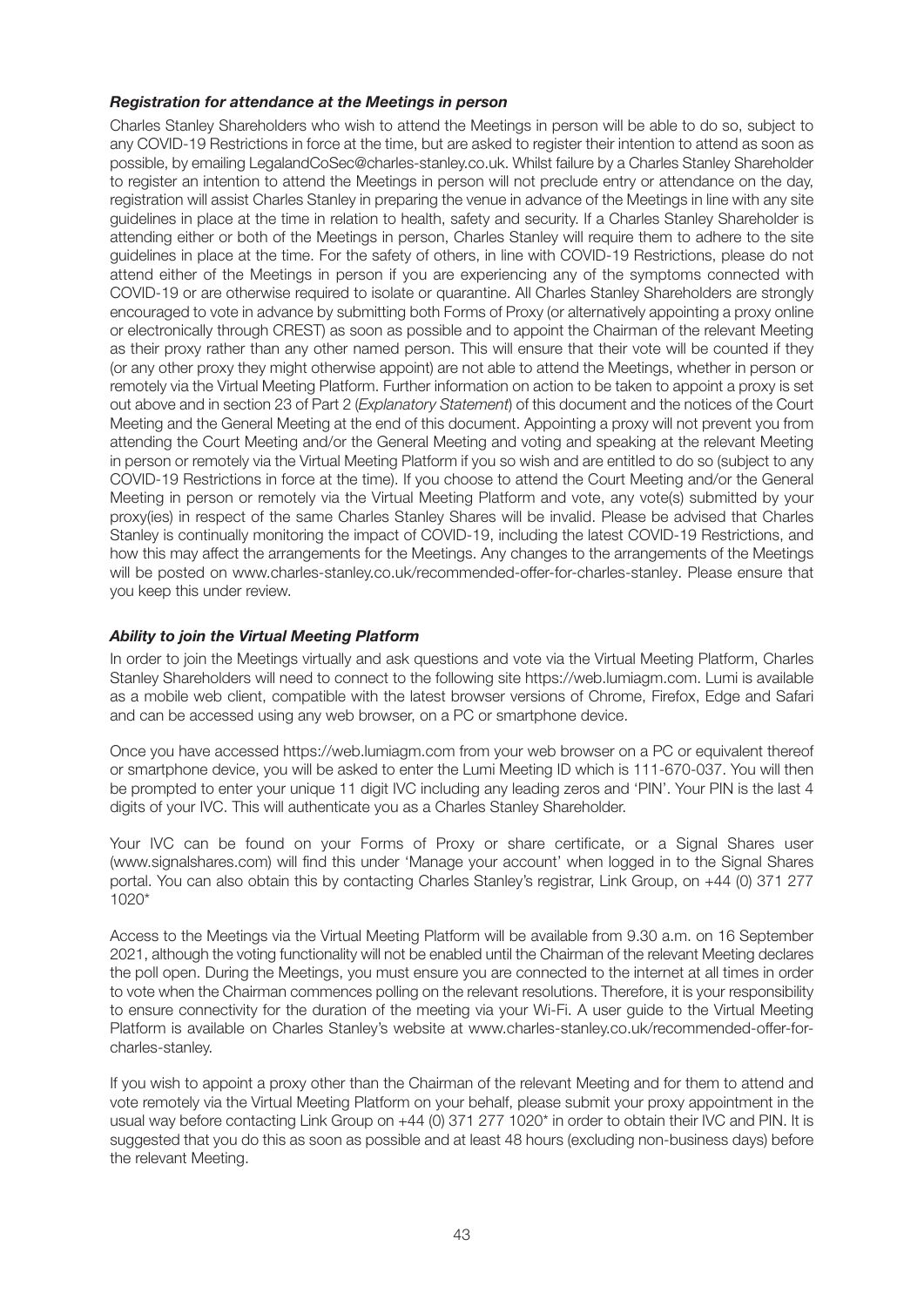If your Charles Stanley Shares are held by a nominee and you wish to attend and vote remotely via the Virtual Meeting Platform, you will need to contact your nominee as soon as possible. Your nominee will need to present a corporate letter of representation to Link Group as soon as possible and at least 72 hours (excluding non-business days) before the relevant Meeting, in order that they can obtain for you your unique IVC and PIN to enable you to attend and vote remotely via the Virtual Meeting Platform.

\*Lines are open between 9.00 a.m. and 5.30 p.m. (London time) Monday to Friday (excluding public holidays in England and Wales), calls are charged at the standard geographic rate and will vary by provider. Calls outside the UK will be charged at the applicable international rate. Please note that calls may be monitored or recorded and Link Group cannot provide advice on the merits of the Acquisition or the Scheme or give any financial, legal or tax advice.

### *Shareholder Helpline*

If you have any questions about this document, the Court Meeting, the General Meeting, how to submit your proxies online or how to complete the Forms of Proxy or Loan Note Election Form, please call Charles Stanley's registrars, Link Group on +44 (0) 371 664 0321. Calls are charged at the standard geographic rate and will vary by provider. Calls from outside the United Kingdom will be charged at the applicable international rate. Lines are open between 9.00 a.m. and 5.30 p.m. (London time), Monday to Friday (excluding public holiday in England and Wales). Please note that calls may be monitored or recorded and Link Group cannot provide advice on the merits of the Acquisition or the Scheme or give any financial, legal or tax advice.

Yours faithfully,

### **Jonathan Eddis**

For and on behalf of N.M. Rothschild & Sons Limited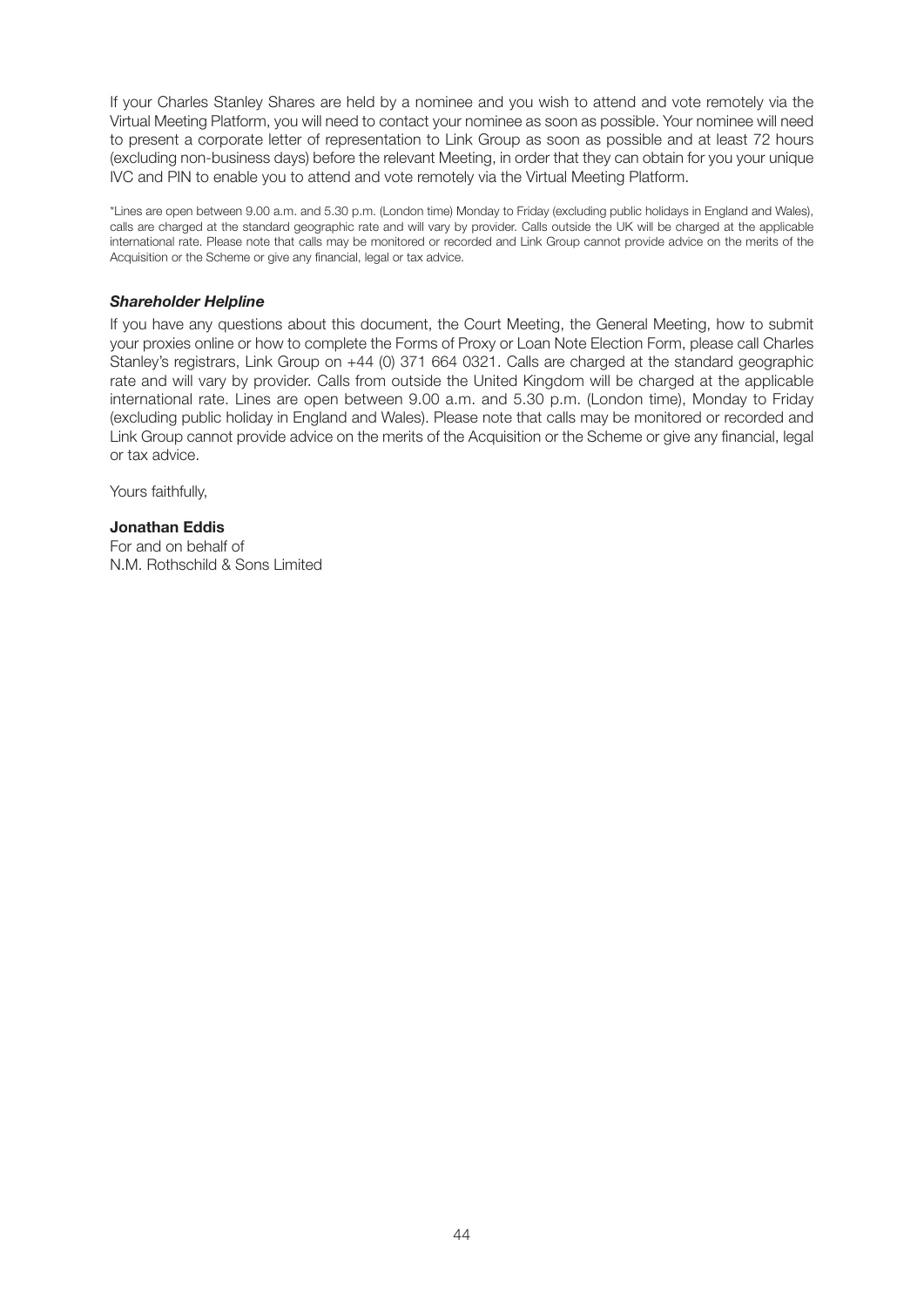# **PART 3**

# **CONDITIONS TO THE IMPLEMENTATION OF THE SCHEME AND TO THE ACQUISITION**

#### **Part A: Conditions to the Scheme and Acquisition**

1 The Acquisition is conditional upon the Scheme becoming unconditional and Effective, subject to the Code, by no later than 11.59 p.m. on the Long Stop Date.

#### **Scheme approval**

2 The Scheme is conditional upon:

(a)

- (i) its approval by a majority in number representing not less than 75 per cent. in value of the Charles Stanley Shareholders (or the relevant class or classes thereof, if applicable) in each case present, entitled to vote and voting, either in person or by proxy, at the Court Meeting and at any separate class meeting which may be required by the Court or at any adjournment of any such meeting; and
- (ii) the Court Meeting and any separate class meeting which may be required by the Court or any adjournment of any such meeting being held on or before the 22nd day after the expected date of the Court Meeting (or such later date, if any, as Raymond James and Charles Stanley may agree and the Court may allow);

(b)

- (i) all resolutions necessary to approve and implement the Scheme being duly passed by the requisite majority or majorities at the General Meeting or at any adjournment of that meeting; and
- (ii) the General Meeting or any adjournment of that meeting being held on or before the 22nd day after the expected date of the General Meeting (or such later date, if any, as Raymond James and Charles Stanley may agree and the Court may allow); and

(c)

- (i) the sanction of the Scheme by the Court (with or without modification (but subject to any such modification being acceptable to Raymond James and Charles Stanley)) and the delivery of a copy of the Court Order to the Registrar of Companies; and
- (ii) the Sanction Hearing being held on or before the 22nd day after the expected date of the Sanction Hearing (or such later date, if any, as Raymond James and Charles Stanley may agree and the Court may allow).

## **Other Conditions**

3 The Acquisition is also conditional upon the following Conditions and, accordingly, the necessary actions to make the Scheme Effective will not be taken unless the following Conditions (as amended if appropriate) have been satisfied or, where capable of waiver, waived:

## **Competition law and regulatory approvals**

## *FCA change in control*

- (a) the FCA:
	- (i) giving written notice in accordance with section 189(4) or 189(7) of FSMA of its approval of Bidco and Raymond James acquiring control (within the meaning of section 181 of FSMA) of the Charles Stanley UK Regulated Entities; or
	- (ii) being treated as having given such approval pursuant to section 189(6) of FSMA;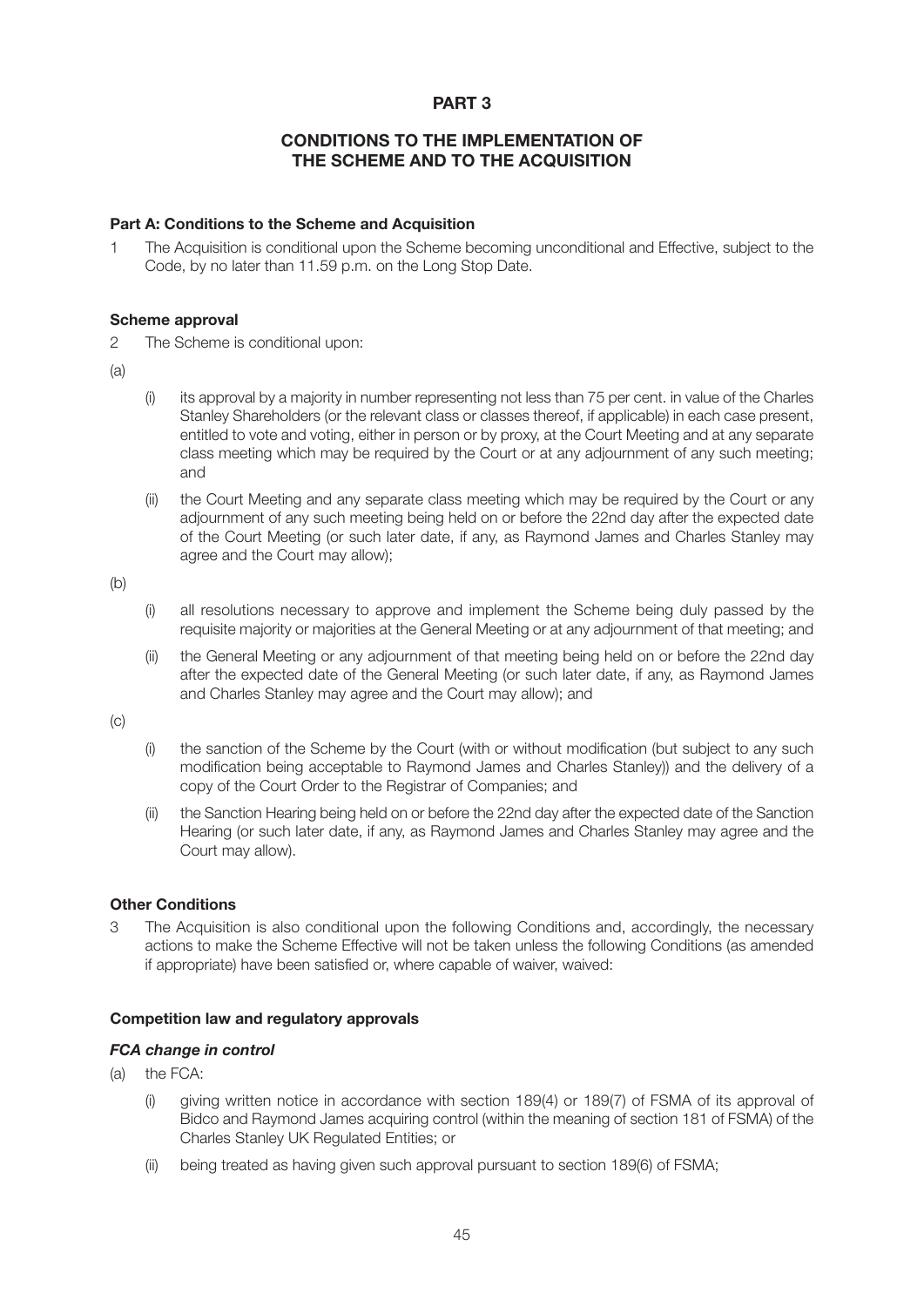## *United Kingdom*

- (b) by the time of the Court Sanction Hearing, and following Bidco having submitted a briefing note to the CMA in relation to the Acquisition, the CMA either:
	- (i) having not opened a CMA Merger Investigation in relation to the Acquisition or any matters arising therefrom; or
	- (ii) having opened a CMA Merger Investigation, the CMA having indicated in terms satisfactory to Bidco (acting reasonably) that the CMA does not intend to make a CMA Phase 2 Reference in connection with the Acquisition or any matters arising therefrom;

#### *General third party clearances*

- (c) the waiver (or non-exercise within any applicable time limits) by any relevant government or governmental, quasi-governmental, supranational, statutory, regulatory, environmental or investigative body, court, trade agency, association, institution, any entity owned or controlled by any relevant government or state, or any other body or person whatsoever in any jurisdiction (each a "**Third Party**") of any termination right, right of pre-emption, first refusal or similar right (which is material in the context of the Wider Charles Stanley Group or the Wider Raymond James Group taken as a whole) arising as a result of or in connection with the Acquisition including, without limitation, its implementation or the proposed direct or indirect acquisition of any shares or other securities in, or control of, Charles Stanley by Raymond James or any member of the Raymond James Group;
- (d) no Third Party having given notice of a decision to take, institute, implement or threaten any action, proceeding, suit, investigation, enquiry or reference, or enacted, made or proposed any statute, regulation, decision or order, or having taken any other steps which would or might reasonably be expected to:
	- (i) require, prevent or materially delay the divestiture, or materially alter the terms envisaged for any proposed divestiture by any member of the Wider Raymond James Group or any member of the Wider Charles Stanley Group of all or any portion of their respective businesses, assets or property or impose any limitation on the ability of any of them to conduct their respective businesses (or any of them) or to own any of their respective assets or properties or any part thereof which in any such case would be material in the context of the Wider Charles Stanley Group or Wider Raymond James Group taken as a whole;
	- (ii) require, prevent or materially delay, or materially alter the terms envisaged for, any proposed divestiture by any member of the Wider Raymond James Group of any shares or other securities in Charles Stanley;
	- (iii) impose any material limitation on, or result in a delay in, the ability of any member of the Wider Raymond James Group directly or indirectly to acquire or to hold or to exercise effectively, directly or indirectly, all or any rights of ownership in respect of shares or loans or securities convertible into shares or any other securities (or the equivalent) in any member of the Wider Charles Stanley Group or the Wider Raymond James Group or to exercise management control over any such member, in each case, to an extent which is material in the context of the Wider Charles Stanley Group or the Wider Raymond James Group;
	- (iv) otherwise adversely affect the business, assets, profits or prospects of any member of the Wider Raymond James Group or of any member of the Wider Charles Stanley Group to an extent which is material in the context of the Wider Raymond James Group or the Wider Charles Stanley Group, in either case taken as a whole;
	- (v) make the Acquisition or its implementation or the acquisition or proposed acquisition by Raymond James or any member of the Wider Raymond James Group of any shares or other securities in, or control of Charles Stanley void, illegal, or unenforceable under the laws of any relevant jurisdiction, or otherwise, directly or indirectly, materially restrain, restrict, prohibit, delay or otherwise interfere with the same, or impose material additional conditions or obligations with respect thereto, or otherwise challenge or interfere therewith;
	- (vi) save as envisaged by the Acquisition or pursuant to sections 974 to 991 of the Companies Act, require any member of the Wider Raymond James Group or the Wider Charles Stanley Group to offer to acquire any shares or other securities (or the equivalent) or interest in any member of the Wider Charles Stanley Group or the Wider Raymond James Group owned by any third party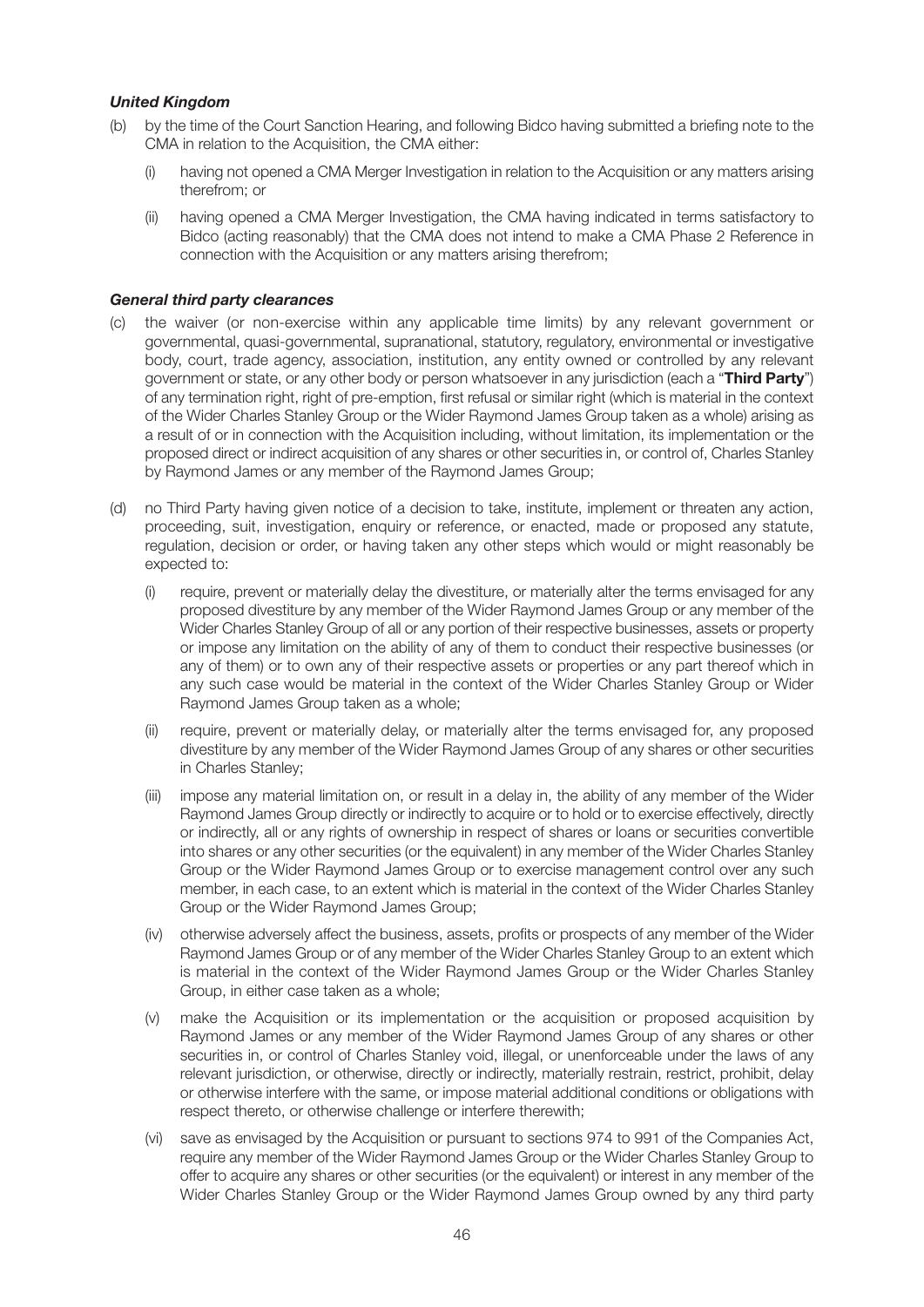where such acquisition would be material in the context of the Wider Charles Stanley Group taken as a whole or, as the case may be, the Wider Raymond James Group taken as a whole;

- (vii) impose any limitation on the ability of any member of the Wider Raymond James Group to integrate or co-ordinate its business, or any part of it, with the businesses or any part of the businesses of any other member of the Wider Charles Stanley Group which is adverse to and material in the context of the Wider Charles Stanley Group or the Wider Raymond James Group, in each case taken as a whole; or
- (viii) result in any member of the Wider Charles Stanley Group ceasing to be able to carry on business under any name under which it presently does so to an extent that is material in the context of the Wider Charles Stanley Group taken as a whole,

 and all applicable waiting and other time periods during which any such Third Party could institute, implement or threaten any action, proceeding, suit, investigation, enquiry or reference or any other step under the laws of any jurisdiction in respect of the Acquisition or the acquisition or proposed acquisition of any Charles Stanley Shares having expired, lapsed or been terminated;

(e) in addition to the competition law and regulatory approvals referred to in Conditions 3(a) and 3(b) above, all necessary filings or applications having been made in connection with the Acquisition and all necessary statutory or regulatory obligations in any jurisdiction having been complied with in connection with the Acquisition or the acquisition by any member of the Wider Raymond James Group of any shares or other securities in, or control of, Charles Stanley and all authorisations, orders, recognitions, grants, consents, licences, confirmations, clearances, permissions and approvals or the proposed acquisition of any shares or other securities in, or control of, Charles Stanley by any member of the Wider Raymond James Group having been obtained in terms and in a form reasonably satisfactory to Raymond James from all appropriate Third Parties or persons with whom any member of the Wider Charles Stanley Group has entered into contractual arrangements and all such authorisations, orders, recognitions, grants, consents, licences, confirmations, clearances, permissions and approvals together with all authorisations orders, recognitions, grants, licences, confirmations, clearances, permissions and approvals necessary or appropriate to carry on the business of any member of the Wider Charles Stanley Group, in each case which is material in the context of the Wider Raymond James Group or the Wider Charles Stanley Group as a whole, remaining in full force and effect and all material filings necessary for such purpose have been made and there being no notice or intimation of any intention to revoke or not to renew any of the same at the time at which the Acquisition becomes otherwise unconditional and all necessary statutory or regulatory obligations in any jurisdiction having been complied with;

## *Certain matters arising as a result of any arrangement, agreement etc.*

- except as Disclosed, there being no provision of any agreement, arrangement, licence, permit or other instrument to which any member of the Wider Charles Stanley Group is a party or by or to which any such member or any of its assets are or may be bound, entitled or subject, which, in each case as a consequence of the Acquisition would or could reasonably be expected to result in (in each case to an extent which is material in the context of the Wider Charles Stanley Group taken as a whole):
	- (i) any monies borrowed by or any other indebtedness or liabilities (actual or contingent) of, or grant available to any such member, being or becoming repayable or capable of being declared repayable immediately or earlier than their or its stated maturity date or repayment date or the ability of any such member to borrow monies or incur any indebtedness being withdrawn or inhibited or being capable of becoming or being withdrawn or inhibited;
	- (ii) any such agreement, arrangement, licence, permit or instrument or the rights, liabilities, obligations or interests of any such member thereunder being terminated or adversely affected or any onerous obligation or liability arising or any adverse action being taken or arising thereunder;
	- (iii) any assets or interests of any such member being or falling to be disposed of or charged or ceasing to be available to any such member or any right arising under which any such asset or interest could be required to be disposed of or charged or could cease to be available to any such member other than in the ordinary course of business;
	- (iv) the creation or enforcement of any mortgage, charge or other security interest over the whole or any part of the business, property or assets of any such member;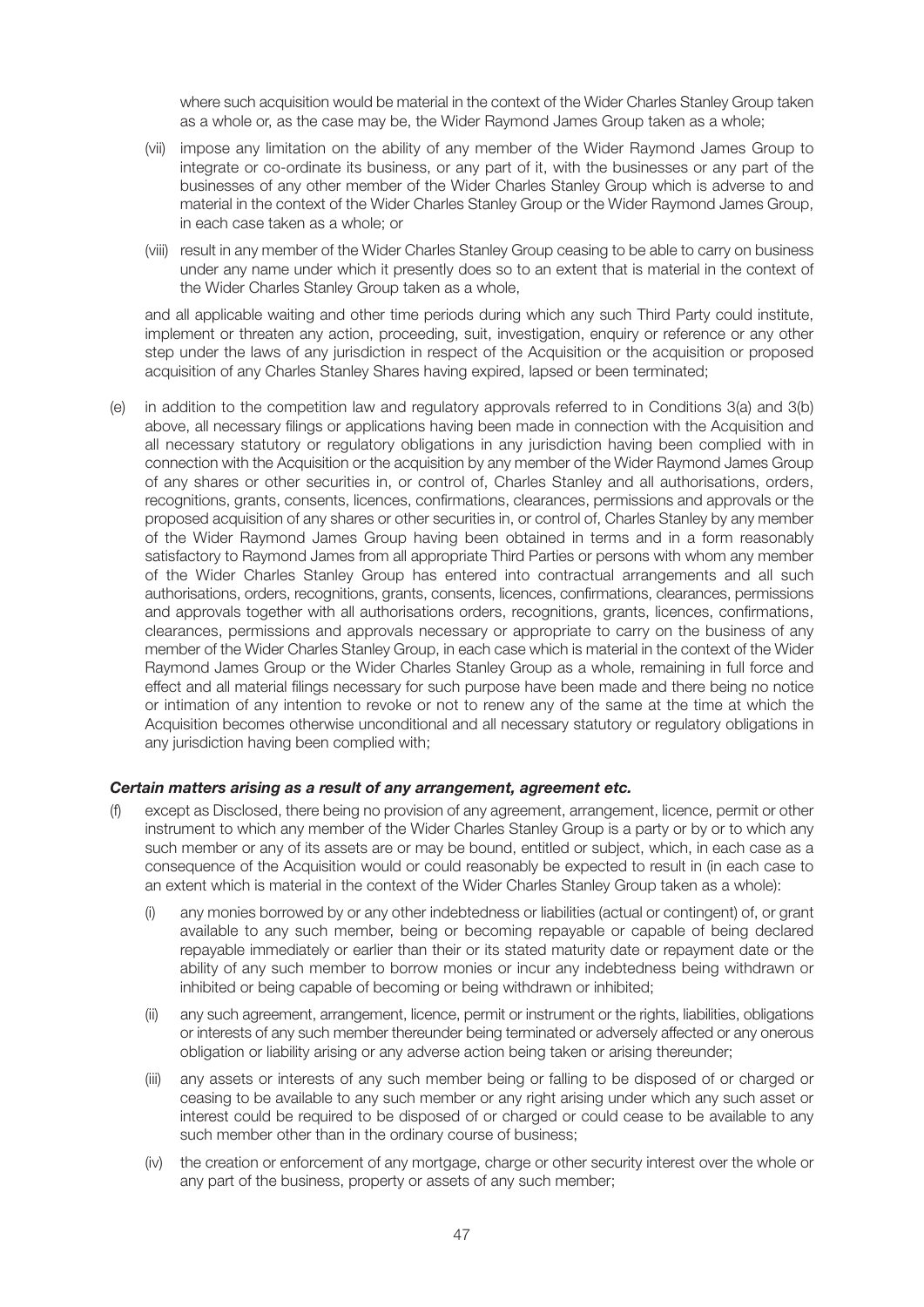- (v) the rights, liabilities, obligations or interests of any such member in, or the business of any such member with, any person, firm or body (or any arrangement or arrangements relating to any such interest or business) being terminated, adversely modified or affected;
- (vi) the value of any such member or its financial or trading position or prospects being prejudiced or adversely affected;
- (vii) any such member ceasing to be able to carry on business under any name under which it presently does so;
- (viii) the creation of any liability, actual or contingent, by any such member, other than trade creditors or other liabilities incurred in the ordinary course of business; or
- (ix) any liability of any such member to make any severance, termination, bonus or other payment to any of its directors or other officers,

 and no event having occurred which, under any provision of any agreement, arrangement, licence, permit or other instrument to which any member of the Wider Charles Stanley Group is a party or by or to which any such member or any of its assets may be bound, entitled or subject, would or might reasonably be expected to result in any of the events or circumstances as are referred to in subparagraphs (i) to (ix) of this Condition 3(f), in each case which is or would be material in the context of the Wider Charles Stanley Group taken as a whole;

### *No material transactions, claims or changes in the conduct of the business of the Charles Stanley Group*

- (g) except as Disclosed, no member of the Wider Charles Stanley Group having, since 31 March 2021:
	- (i) save as between Charles Stanley and wholly-owned subsidiaries of Charles Stanley or for Charles Stanley Shares issued pursuant to the exercise of options or vesting of awards granted under the Charles Stanley Share Schemes, issued, authorised or proposed the issue of additional shares of any class;
	- (ii) save as between Charles Stanley and wholly-owned subsidiaries of Charles Stanley or for the grant of options and awards under the Charles Stanley Share Schemes, issued or agreed to issue, authorised or proposed the issue of securities convertible into shares of any class or rights, warrants or options to subscribe for, or acquire, any such shares or convertible securities;
	- (iii) other than to another member of the Charles Stanley Group, recommended, declared, paid or made or proposed to recommend, declare, pay or make any bonus, dividend or other distribution whether payable in cash or otherwise, save for the Permitted Dividend;
	- (iv) save for intra-Charles Stanley Group transactions, merged or demerged with any body corporate or acquired or disposed of or transferred, mortgaged or charged or created any security interest over any material assets or any right, title or interest in any material asset (including shares and trade investments) or authorised or proposed or announced any intention to propose any merger, demerger, acquisition or disposal, transfer, mortgage, charge or security interest, in each case, other than in the ordinary course of business and which, in any such case, is material in the context of the Wider Charles Stanley Group taken as a whole;
	- (v) save for intra-Charles Stanley Group transactions, made or authorised or proposed or announced an intention to propose any material change in its loan capital;
	- (vi) issued, authorised or proposed the issue of any debentures or (save for intra-Charles Stanley Group transactions or in the ordinary course of business) incurred or increased any indebtedness or become subject to any liability (actual or contingent) and which, in any such case, is material in the context of the Wider Charles Stanley Group taken as a whole;
	- (vii) purchased, redeemed or repaid or announced any proposal to purchase, redeem or repay any of its own shares or other securities or reduced or, save in respect to the matters mentioned in sub-paragraph 3(g)(i) above, made any other change to any part of its share capital;
	- (viii) implemented, or authorised, proposed or announced its intention to implement, any reconstruction, amalgamation, scheme, commitment or other transaction or arrangement (other than the Acquisition) otherwise than in the ordinary course of business;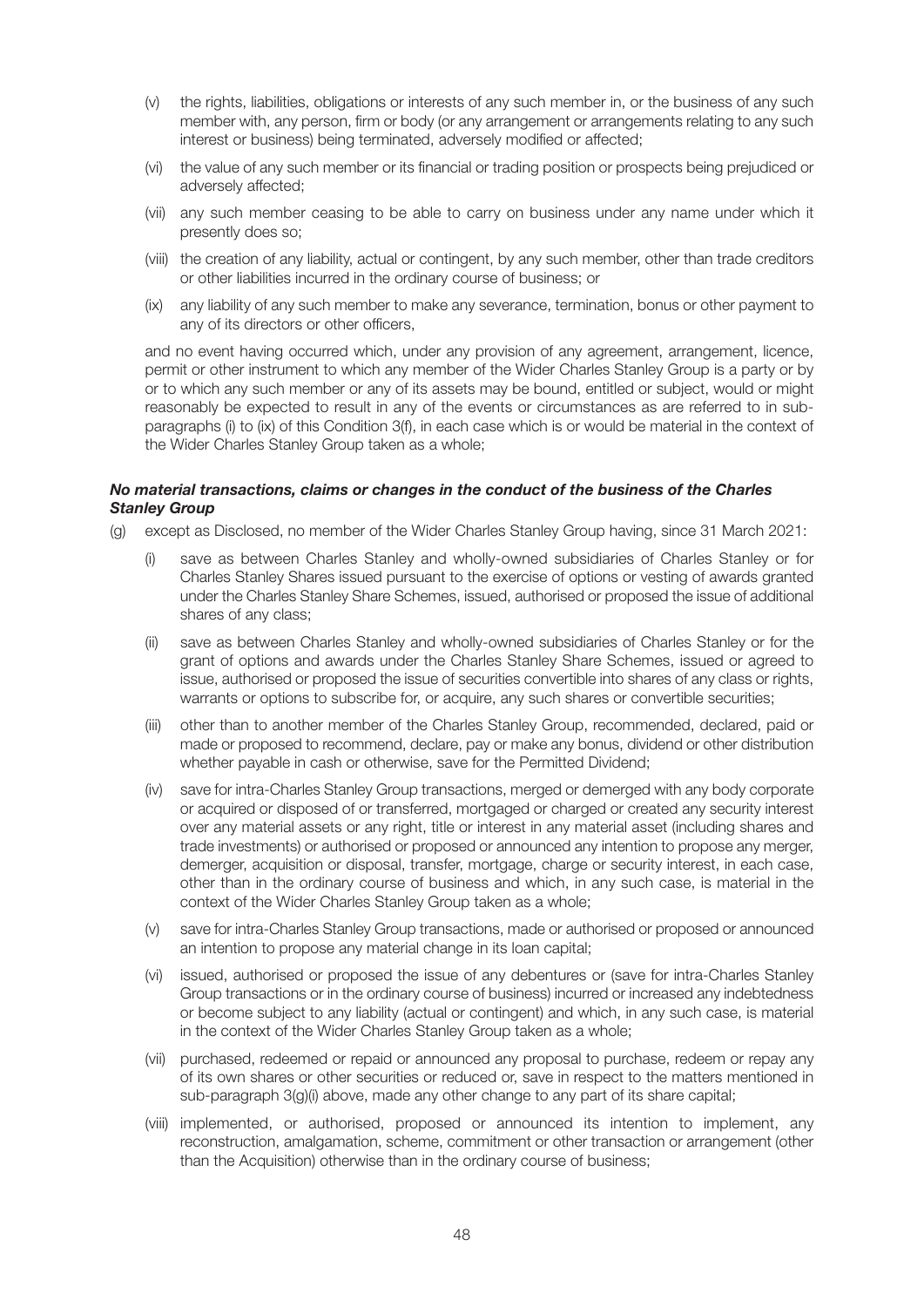- (ix) entered into or varied the terms of any contract with any director or senior executive otherwise than in the ordinary course of business;
- (x) entered into or varied or authorised, proposed or announced its intention to enter into or vary any contract, transaction or commitment (whether in respect of capital expenditure or otherwise) which is of a long term, onerous or unusual nature or magnitude or which is or could reasonably be expected to be restrictive on the businesses of any member of the Wider Charles Stanley Group or the Wider Raymond James Group or which involves an obligation of such a nature or magnitude or which is other than in the ordinary course of business and which, in any such case, is material in the context of the Wider Charles Stanley Group or the Wider Raymond James Group taken as a whole;
- (xi) (other than in respect of a member of the Wider Charles Stanley Group which is dormant and was solvent at the relevant time) taken any corporate action or had any legal proceedings started or threatened against it for its winding-up, dissolution or reorganisation or for the appointment of a receiver, administrative receiver, administrator, trustee or similar officer of all or any material part of its assets or revenues or any analogous proceedings in any jurisdiction or had any such person appointed;
- (xii) waived or compromised any claim otherwise than in the ordinary course of business and which is material in the context of the Wider Charles Stanley Group taken as a whole;
- (xiii) entered into any contract, commitment, arrangement or agreement otherwise than in the ordinary course of business or passed any resolution or made any offer (which remains open for acceptance) with respect to or announced any intention to, or to propose to, effect any of the transactions, matters or events referred to in this Condition (g) and which is material in the context of the Wider Charles Stanley Group taken as a whole;
- (xiv) except in relation to changes made or agreed as a result of, or arising from, changes to legislation, having made or agreed or consented to any significant change to:
	- (A) the terms of the trust deeds constituting the Charles Stanley Pension Scheme;
	- (B) the contributions payable to the Charles Stanley Pension Scheme or to the benefits which accrue or to the pensions which are payable thereunder;
	- (C) the basis on which qualification for, or accrual or entitlement to, such benefits or pensions under the Charles Stanley Pension Scheme are calculated or determined; or
	- (D) the basis upon which the liabilities (including pensions) of the Charles Stanley Pension Scheme are funded, valued or made,

 in each case, to the extent which is material in the context of the Wider Charles Stanley Group taken as a whole;

- (xv) proposed, agreed to provide or modified the terms of any share option scheme, incentive scheme or other benefit relating to the employment or termination of employment of any person employed by the Wider Charles Stanley Group and in each case which is material in the context of the Wider Charles Stanley Group taken as a whole; or
- (xvi) having taken (or agreed or proposed to take) any action which requires, or would require, the consent of the Panel or the approval of Charles Stanley Shareholders in a general meeting in accordance with, or as contemplated by, Rule 21.1 of the Code;

## *No adverse change, litigation or regulatory enquiry*

- (h) except as Disclosed, since 31 March 2021:
	- no adverse change or deterioration having occurred in the business, assets, financial or trading position or profits or prospects of any member of the Wider Charles Stanley Group which is material in the context of the Wider Charles Stanley Group taken as a whole;
	- (ii) no litigation, arbitration proceedings, prosecution or other legal or regulatory proceedings to which any member of the Wider Charles Stanley Group is or is reasonably likely to become a party (whether as a plaintiff, defendant or otherwise) and no investigation by any Third Party against or in respect of any member of the Wider Charles Stanley Group having been instituted, announced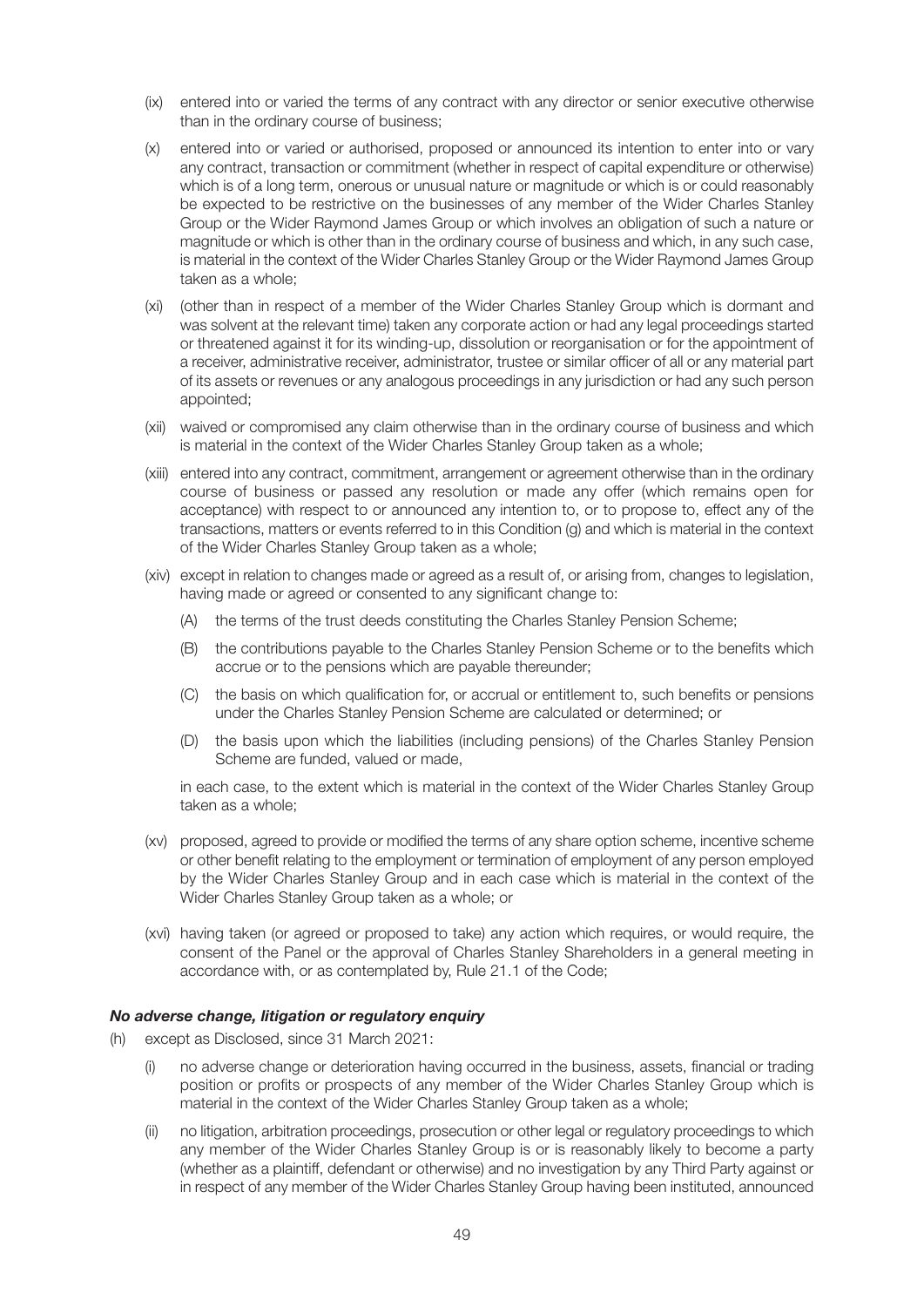or threatened by or against or remaining outstanding in respect of any member of the Wider Charles Stanley Group, in each case which has or might reasonably be expected to have a material adverse effect on the Wider Charles Stanley Group taken as a whole;

- (iii) no contingent or other liability of any member of the Wider Charles Stanley Group having arisen or become apparent to Raymond James which has or could be reasonably likely to have a material adverse effect on the business, assets, financial or trading position or profits of the Wider Charles Stanley Group taken as a whole;
- (iv) no steps having been taken which result or are reasonably likely to result in the withdrawal, cancellation, termination or modification of any licence held by any member of the Wider Charles Stanley Group which is necessary for the proper carrying on of its business; and
- (v) no member of the Wider Charles Stanley Group having conducted its business in material breach of any applicable laws and regulations which in any case is material in the context of the Wider Charles Stanley Group taken as a whole;

## *No discovery of certain matters*

- (i) except as Disclosed, Raymond James not having discovered:
	- (i) that any financial, business or other information concerning the Wider Charles Stanley Group as contained in the information publicly disclosed at any time prior to the date of the Announcement by or on behalf of any member of the Wider Charles Stanley Group is misleading, contains a material misrepresentation of fact or omits to state a material fact necessary to make that information not misleading; or
	- (ii) that any member of the Wider Charles Stanley Group is subject to any liability (actual or contingent) which is not disclosed in the annual report and accounts of Charles Stanley for the financial year ended 31 March 2021,

 in each case, to the extent which is material in the context of the Wider Charles Stanley Group taken as a whole;

- (j) except as Disclosed, Raymond James not having discovered that:
	- (i) any past or present member of the Wider Charles Stanley Group has failed to comply in any material respect with any applicable legislation or regulations, of any jurisdiction with regard to the use, storage, carriage, disposal, spillage, release, discharge, leak or emission of any waste or hazardous substance or any substance likely to impair materially the environment (including property) or harm human health or animal health or otherwise relating to environmental matters or the health and safety of humans, which non-compliance has or would be likely to give rise to any material liability (actual or contingent) on the part of any member of the Wider Charles Stanley Group; or
	- (ii) there is, or is reasonably likely to be, for that or any other reason whatsoever, any material liability (actual or contingent) to make good, repair, reinstate or clean up any property now or previously owned, occupied, operated or made use of or controlled by any past or present member of the Wider Charles Stanley Group, under any environmental legislation, regulation, notice, circular or order of any government, governmental, quasi-governmental, state or local government, supranational, statutory or other regulatory body, agency, court, association or any other person or body in any jurisdiction; or

# *Anti-corruption, sanctions and criminal property*

- (k) save as Disclosed, Raymond James not having discovered that:
	- (i) any past or present member, director, officer or employee of the Wider Charles Stanley Group is or has at any time engaged in any activity, practice or conduct which would constitute an offence under the Bribery Act 2010, the US Foreign Corrupt Practices Act of 1977 or any other applicable anti-corruption legislation or any person that performs or has performed services for or on behalf of the Wider Charles Stanley Group is or has at any time engaged in any activity, practice or conduct in connection with the performance of such services which has or would constitute an offence under the Bribery Act 2010, the US Foreign Corrupt Practices Act of 1977 or any other applicable anti-corruption legislation; or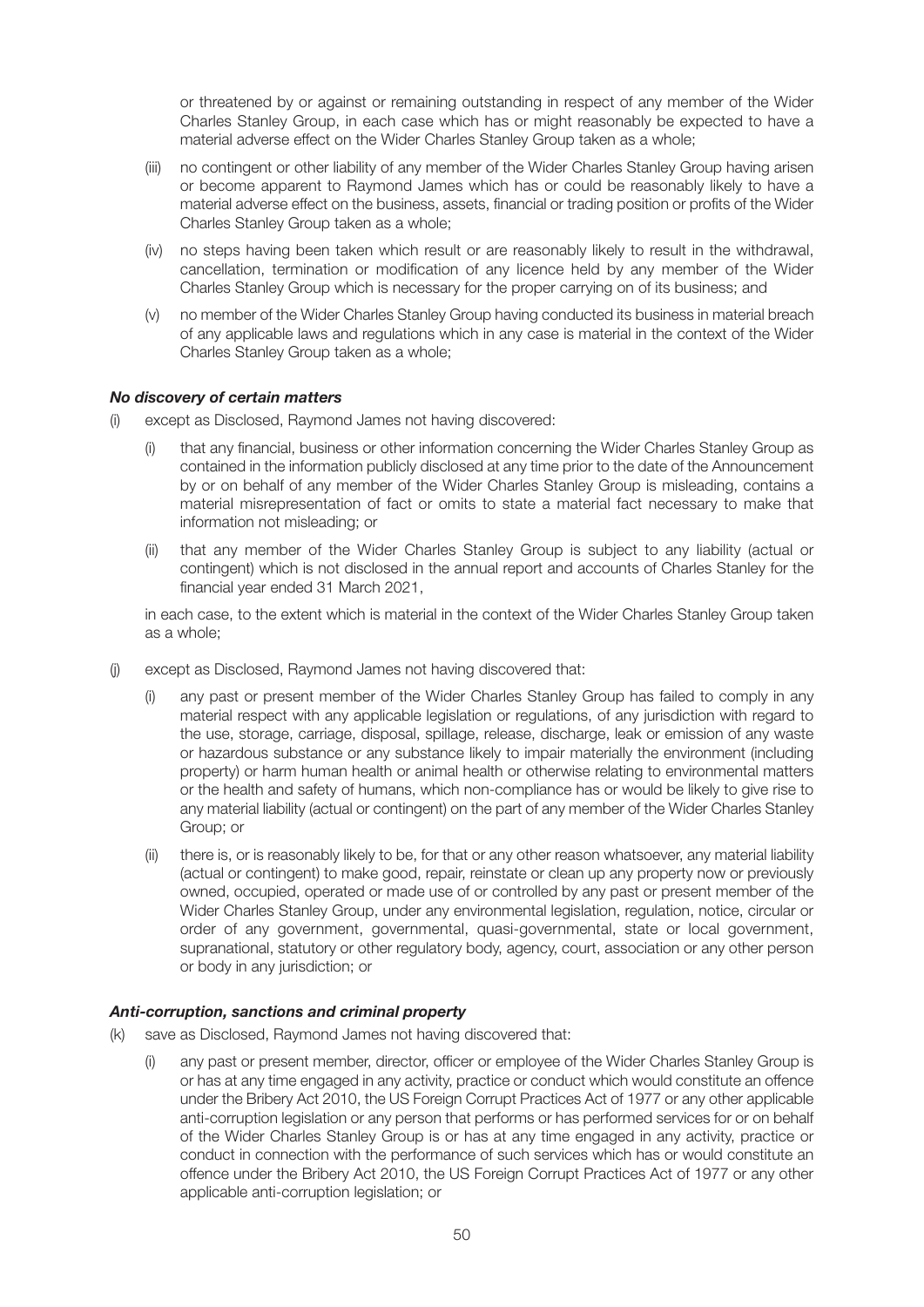- (ii) any asset of any member of the Wider Charles Stanley Group constitutes criminal property as defined by section 340(3) of the Proceeds of Crime Act 2002 (but disregarding paragraph (b) of that definition); or
- (iii) any past or present member, director, officer or employee of the Charles Stanley Group, or any other person for whom any such person may be liable or responsible, has engaged in any business with, made any investments in, made any funds or assets available to or received any funds or assets from: (a) any government, entity or individual in respect of which US, UK or European Union persons, or persons operating in those territories, are prohibited from engaging in activities or doing business, or from receiving or making available funds or economic resources, by US, UK or European Union laws or regulations, including the economic sanctions administered by the US Office of Foreign Assets Control, or HM Treasury in the UK; or (b) any government, entity or individual targeted by any of the economic sanctions of the United Nations, the US, the UK, the European Union or any of its member states; or
- (iv) no member of the Charles Stanley Group being engaged in any transaction which has or would cause Raymond James to be in breach of any law or regulation upon its acquisition of Charles Stanley, including the economic sanctions of the US Office of Foreign Assets Control, or HM Treasury & Customs in the UK, or any government, entity or individual targeted by any of the economic sanctions of the United Nations, the US, the UK, the European Union or any of its member states,

 in each case, to the extent which is material in the context of the Wider Charles Stanley Group taken as a whole.

## **Part B: Waiver and invocation of the Conditions**

- 1. Subject to the requirements of the Panel in accordance with the Code, Raymond James reserves the right to waive, in whole or in part, all or any of the Conditions in Part A above, except for Condition 2(a)(i), 2(b)(i) and 2(c)(i) (*Scheme approval*), which cannot be waived.
- 2. The Acquisition is subject to the satisfaction (or waiver, if permitted) of the Conditions in Part A above, and to certain further terms set out in Part D below.
- 3. Conditions 2(a)(i), 2(b)(i) and 3(a) to (k) (inclusive) must be fulfilled, determined by Raymond James to be or to remain satisfied or (if capable of waiver) waived, by no later than 11.59 p.m. on the date immediately preceding the date of the Sanction Hearing, failing which the Acquisition will, with the consent of the Panel, lapse. Raymond James shall be under no obligation to waive or treat as satisfied any of Conditions 3(a) to (k) (inclusive) by a date earlier than the latest date specified above for the fulfilment or waiver thereof, notwithstanding that the other Conditions to the Acquisition may at such earlier date have been waived or fulfilled and that there are at such earlier date no circumstances indicating that any of such Conditions may not be capable of fulfilment.
- 4. Under Rule 13.5(a) of the Code, Bidco may not invoke a Condition so as to cause the Acquisition not to proceed, to lapse or be withdrawn, unless the circumstances which give rise to the right to invoke the Condition are of material significance to Bidco in the context of the Acquisition. Whether or not such Condition can be invoked would be determined by the Panel. Any Condition that is subject to Rule 13.5(a) may be waived by Bidco. Conditions 1 and 2 of Part A (and, if applicable, any acceptance condition adopted on the basis specified in paragraph 2 of Part C below in relation to any Offer) are not subject to this provision of the Code.

## **Part C: Implementation by way of an Offer**

- 1. Raymond James reserves the right to elect (with the prior written consent of both Charles Stanley, such consent not to be unreasonably withheld, and the Panel in accordance with the terms of the Co-Operation Agreement) to implement the Acquisition by way of an Offer as an alternative to the Scheme.
- 2. In such event, such Offer will be implemented on the same terms and conditions, so far as applicable, as those which would apply to the Scheme subject to appropriate amendments to reflect the change in method of effecting the Offer, including (without limitation) the inclusion of an acceptance condition set at such percentage of the Charles Stanley Shares to which the Offer relates as Raymond James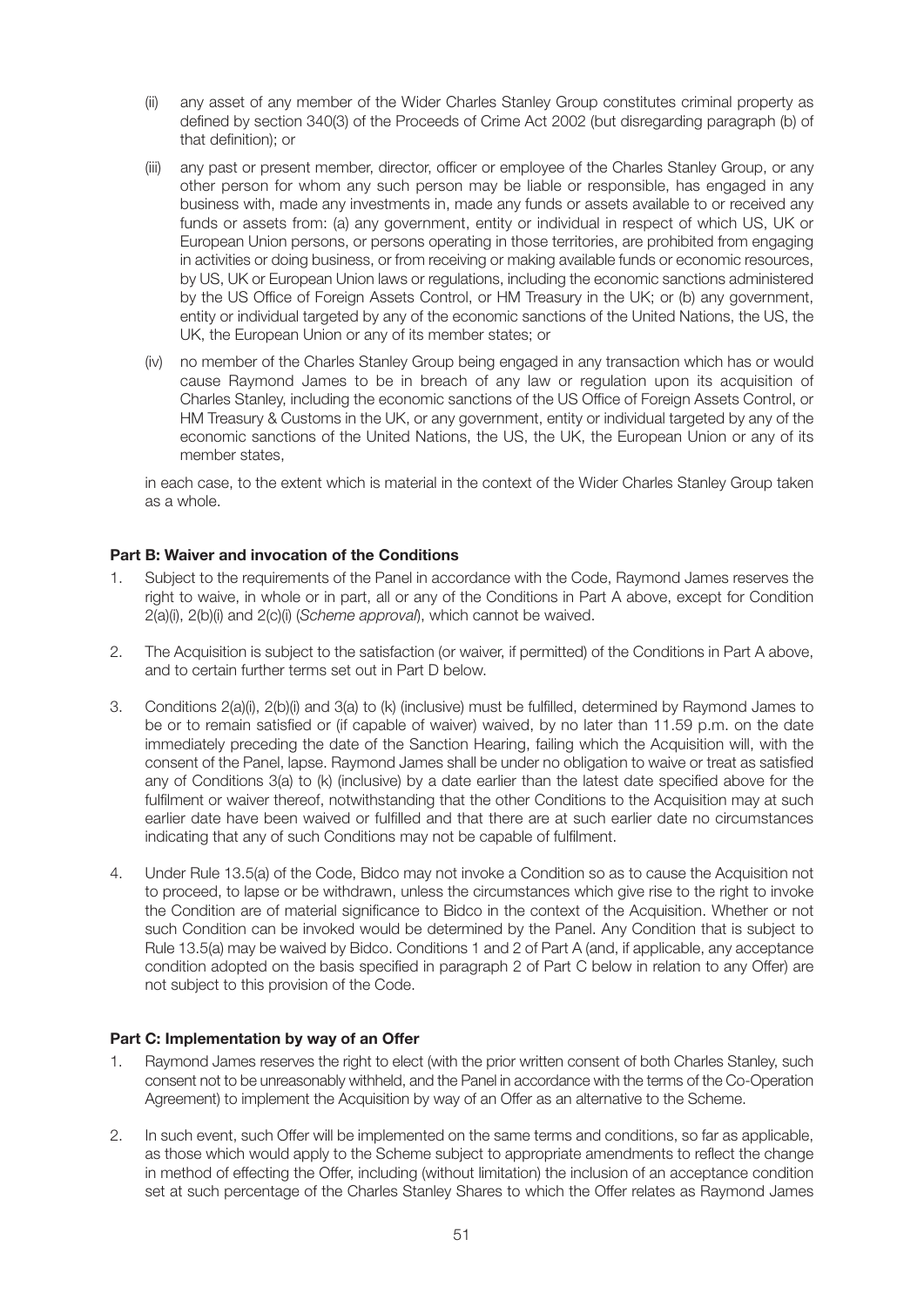may, subject to the rules of the Code and the terms of the Cooperation Agreement and with the consent of the Panel, decide.

## **Part D: Certain further terms of the Acquisition**

- 1. The Acquisition will lapse if the Scheme does not become effective by 11.59 p.m. on the Long Stop Date.
- 2. The availability of the Acquisition to persons not resident in the UK may be affected by the laws of the relevant jurisdictions. Persons who are not resident in the UK should inform themselves about, and observe, any applicable requirements. Charles Stanley Shareholders who are in any doubt about such matters should consult an appropriate independent professional adviser in the relevant jurisdiction without delay and observe any applicable requirements.
- 3. The Acquisition, the Scheme and any proxies will be governed by English law and be subject to the jurisdiction of the English courts. The Acquisition will be subject to applicable requirements of the FCA, the London Stock Exchange, the Code and the Panel.
- 4. Each of the Conditions shall be regarded as a separate Condition and shall not be limited by reference to any other Condition.
- 5. The Charles Stanley Shares will be acquired by Bidco with full title guarantee, fully paid and free from all liens, equitable interests, charges, encumbrances, rights of pre-emption and any other third party rights or interests whatsoever and together with all rights existing at the Effective Date or thereafter attaching thereto, including (without limitation) the right to receive and retain, in full, all dividends and other distributions (if any) declared, made or paid or any other return of capital (whether by way of reduction of share capital or share premium account or otherwise) made on or after the Effective Date in respect of the Charles Stanley Shares.
- 6. Save for the Permitted Dividend, if any dividend or other distribution is announced, declared, made or paid in respect of the Charles Stanley Shares on or after the date of the Announcement and prior to the Effective Date, Raymond James reserves the right to reduce the consideration payable in respect of each Charles Stanley Share by the amount of all or part of any such dividend or other distribution.
- 7. If Raymond James is required by the Panel to make an offer for Charles Stanley pursuant to Rule 9 of the Code, Raymond James may make such alterations to any of the above Conditions and terms of the Acquisition as are necessary to comply with the provisions of the Code.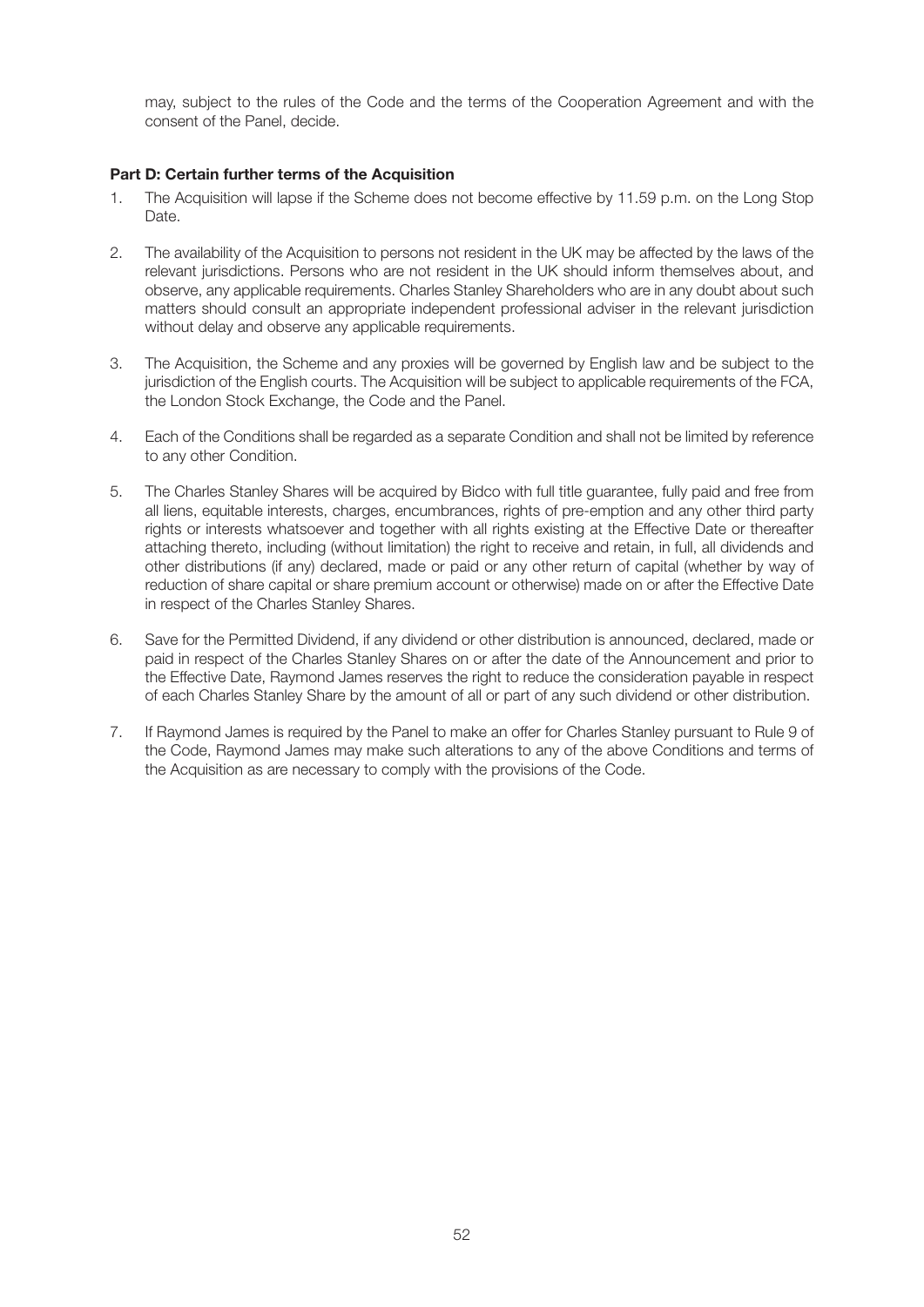# **PART 4**

# **THE SCHEME OF ARRANGEMENT**

# **IN THE HIGH COURT OF JUSTICE CR-2021-001321 BUSINESS AND PROPERTY COURTS OF ENGLAND AND WALES COMPANIES COURT (ChD)**

IN THE MATTER OF CHARLES STANLEY GROUP PLC (*Registered in England and Wales with registered number 48796*)

and

## IN THE MATTER OF THE COMPANIES ACT 2006 SCHEME OF ARRANGEMENT

(under Part 26 of the Companies Act 2006)

between

CHARI FS STANLEY GROUP PLC

and

### THE HOLDERS OF THE SCHEME SHARES

(as hereinafter defined)

### **PRELIMINARY**

(A) In this Scheme, unless inconsistent with the subject or context, the following expressions bear the following meanings:

| "Acquisition"                   | the proposed acquisition by Bidco of the entire issued and to be<br>issued share capital of Charles Stanley, to be effected by means of<br>the Scheme and, where the context admits, any subsequent<br>revision, variation, extension or renewal thereof; |
|---------------------------------|-----------------------------------------------------------------------------------------------------------------------------------------------------------------------------------------------------------------------------------------------------------|
| "Bearer Shares"                 | 84,988 shares in the capital of Charles Stanley represented by Share<br>Warrants;                                                                                                                                                                         |
| "Bidco"                         | Raymond James UK Wealth Management Holdings Limited, a<br>private company incorporated in Jersey with registered number<br>136827, which is a wholly-owned subsidiary of Raymond James;                                                                   |
| "Bidco Group"                   | Bidco and its direct and indirect subsidiary undertakings including,<br>following completion of the Acquisition, the Charles Stanley Group;                                                                                                               |
| "Business Day"                  | any day (other than a Saturday, Sunday or public or bank holiday)<br>on which clearing banks in London are generally open for normal<br>business;                                                                                                         |
| "Cash Consideration"            | the cash consideration due under the Scheme;                                                                                                                                                                                                              |
| "Charles Stanley" or "Company"  | Charles Stanley Group PLC, a company incorporated in England<br>and Wales with registered number 48796;                                                                                                                                                   |
| "Charles Stanley Group"         | Charles Stanley and its subsidiary undertakings and associated<br>undertakings and where the context permits, each of them;                                                                                                                               |
| "Charles Stanley Share Schemes" | each of the following share incentive plans operated by<br>Charles Stanley: (i) the Long Term Incentive Plan (Malvern); (ii) the                                                                                                                          |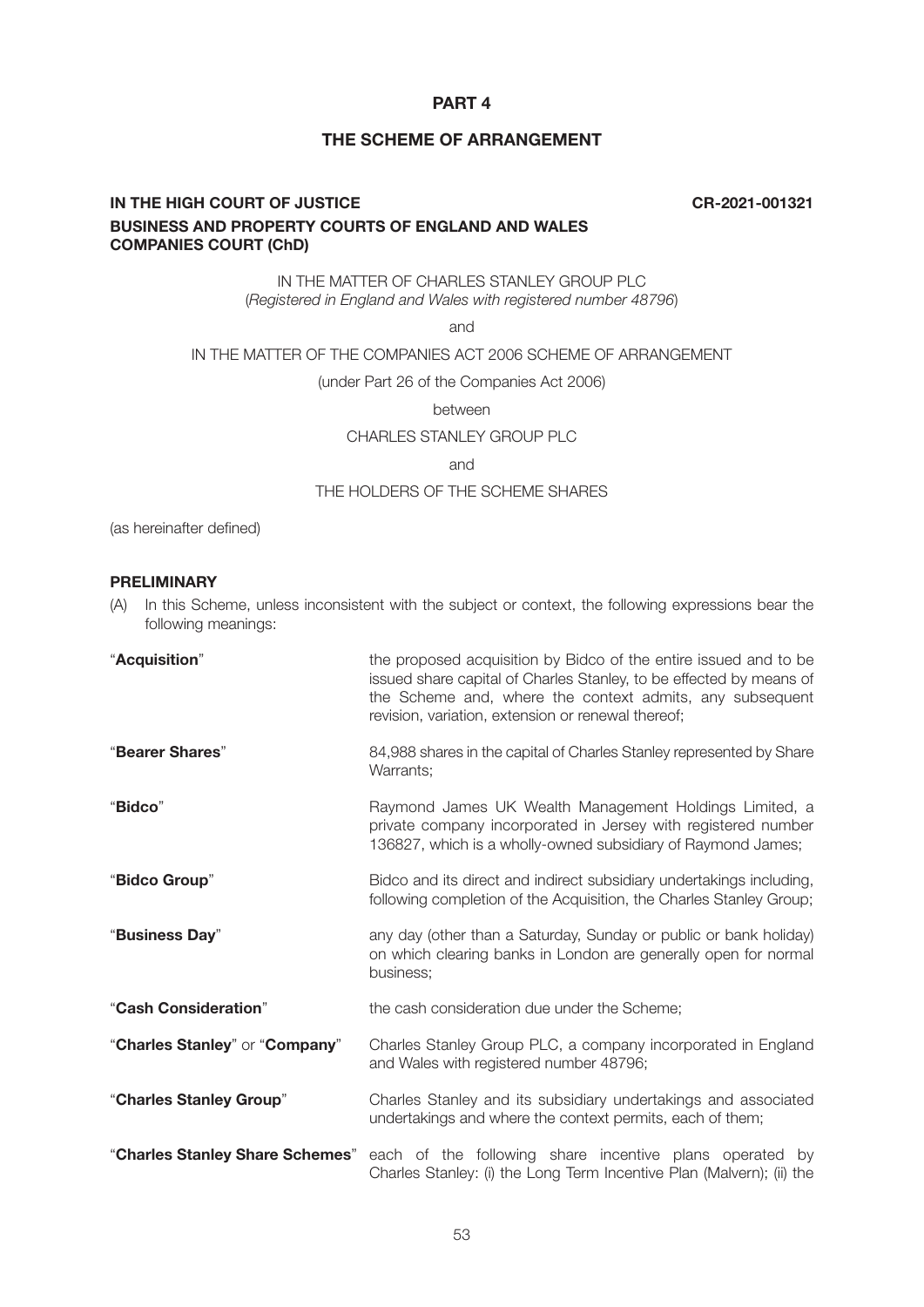|                                  | Deferred Share Awards; (iii) the Performance Share Plan; (iv) the RSU<br>Plan; (v) the Save-as You Earn Plan; and (vi) the Share Incentive Plan;                                                                                                                                                                                                       |
|----------------------------------|--------------------------------------------------------------------------------------------------------------------------------------------------------------------------------------------------------------------------------------------------------------------------------------------------------------------------------------------------------|
| "Charles Stanley Shareholder(s)" | the holders of Charles Stanley Shares from time to time;                                                                                                                                                                                                                                                                                               |
| "Charles Stanley Share(s)"       | the existing unconditionally allotted or issued and fully paid ordinary<br>shares of 25 pence each in the capital of Charles Stanley and any<br>further such ordinary shares which are unconditionally allotted or<br>issued before the Scheme becomes Effective but excluding in both<br>cases any such shares held or which become held in treasury; |
| "Code"                           | The City Code on Takeovers and Mergers issued by the Panel, as<br>amended from time to time;                                                                                                                                                                                                                                                           |
| "Companies Act"                  | the Companies Act 2006, as amended from time to time;                                                                                                                                                                                                                                                                                                  |
| "Conditions"                     | the conditions to the Acquisition and to the implementation of the<br>Scheme set out in Part 3 (Conditions to the Implementation of the<br>Scheme and to the Acquisition) of the Document;                                                                                                                                                             |
| "Court"                          | the High Court of Justice in England and Wales;                                                                                                                                                                                                                                                                                                        |
| "Court Meeting"                  | the meeting of Scheme Shareholders (and any adjournment thereof)<br>convened pursuant to an order of the Court pursuant to section 896<br>of the Companies Act for the purpose of considering and, if thought<br>fit, approving (with or without modification) the Scheme;                                                                             |
| "Court Order"                    | the order of the Court sanctioning this Scheme under section 899<br>of the Companies Act;                                                                                                                                                                                                                                                              |
| "Court Sanction Date"            | the date on which the Court grants the Court Order;                                                                                                                                                                                                                                                                                                    |
| <b>"CREST"</b>                   | the system for the paperless settlement of trades in securities and<br>the holding of uncertificated securities operated by Euroclear in<br>accordance with the relevant system (as defined in the CREST<br>Regulations) of which Euroclear is the Operator (as defined in the<br><b>CREST Regulations);</b>                                           |
| "CREST Regulations"              | the Uncertificated Securities Regulations 2001 (SI 2001/3755), as<br>amended;                                                                                                                                                                                                                                                                          |
| "Document"                       | the circular dated 25 August 2021 addressed to Charles Stanley<br>Shareholders of which this Scheme forms part;                                                                                                                                                                                                                                        |
| "Effective Date"                 | the date on which this Scheme becomes <b>Effective</b> in accordance<br>with its terms;                                                                                                                                                                                                                                                                |
| "Euroclear"                      | Euroclear UK & Ireland Limited;                                                                                                                                                                                                                                                                                                                        |
| "Excluded Shares"                | (i) any Charles Stanley Shares which are registered in the name of,<br>or beneficially owned by, any member of the Bidco Group (or their<br>nominees) immediately prior to the Scheme Record Time; and                                                                                                                                                 |
|                                  | (ii) any Charles Stanley Shares held in treasury;                                                                                                                                                                                                                                                                                                      |
| "General Meeting"                | the general meeting of the Company convened by the notice set out<br>in Part 13 (Notice of General Meeting) of the Document, including<br>any adjournment thereof;                                                                                                                                                                                     |
| "holder"                         | a registered holder and includes any person(s) entitled by<br>transmission;                                                                                                                                                                                                                                                                            |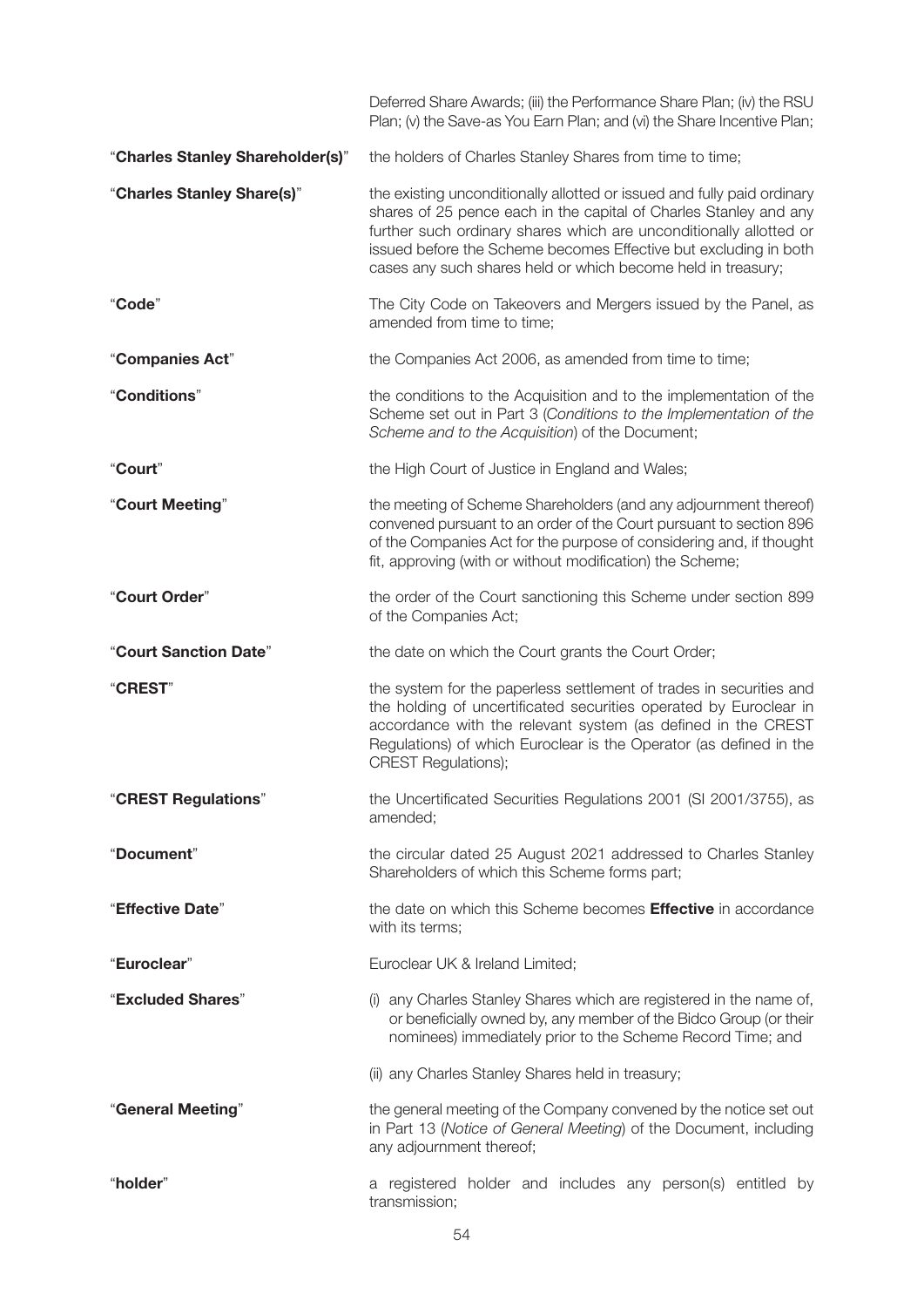| "Latest Practicable Date"                  | close of business on 23 August 2021, being the latest practicable<br>date before publication of the Document;                                                                                                                                                                                                                                                |
|--------------------------------------------|--------------------------------------------------------------------------------------------------------------------------------------------------------------------------------------------------------------------------------------------------------------------------------------------------------------------------------------------------------------|
| "Link Group"                               | Link Group, being the trading name of Link Market Services Limited;                                                                                                                                                                                                                                                                                          |
| "Loan Note"                                | the interest bearing unsecured guaranteed loan notes to be issued<br>by Bidco pursuant to the Loan Note Alternative;                                                                                                                                                                                                                                         |
| "Loan Note Alternative"                    | the alternative whereby Charles Stanley Shareholders (other than<br>Restricted Scheme Shareholders or persons acting on a<br>non-discretionary basis on behalf of Restricted Scheme<br>Shareholders) may elect to receive Loan Notes in lieu of part or all<br>of the Cash Consideration to which they would otherwise be entitled<br>under the Acquisition; |
| "Loan Note Deadline"                       | 11.00 a.m. on the Business Day prior to the date of the Sanction<br>Hearing (or such later time (if any) to which the right to make an<br>election may be extended);                                                                                                                                                                                         |
| "Loan Note Elected Shares"                 | Scheme Shares in respect of which the holder has validly elected to<br>participate in the Loan Note Alternative;                                                                                                                                                                                                                                             |
| "Loan Note Election"                       | an election under the Loan Note Alternative;                                                                                                                                                                                                                                                                                                                 |
| "Loan Note Form of Election"               | the green Loan Note Form of Election relating to the Loan Note<br>Alternative which accompanies the Document;                                                                                                                                                                                                                                                |
| "Loan Note Instrument"                     | the instrument constituting the Loan Notes;                                                                                                                                                                                                                                                                                                                  |
| "Long Stop Date"                           | 31 January 2022 or such later date as Raymond James and<br>Charles Stanley may agree and the Panel and (if required) the Court<br>may allow;                                                                                                                                                                                                                 |
| "Panel"                                    | the UK Panel on Takeovers and Mergers;                                                                                                                                                                                                                                                                                                                       |
| "Permitted Dividend"                       | an interim dividend of an amount up to 4 pence per Charles Stanley<br>Share which Charles Stanley Shareholders on the Company's<br>register on 10 December 2021 will be entitled to receive and retain<br>in circumstances where the Scheme has not been sanctioned by<br>the Court before that date;                                                        |
| "Raymond James"                            | Raymond James Financial, Inc., a company incorporated in Florida,<br>USA with its registered office at 880 Carillon Parkway,<br>St. Petersburg, FL 33716;                                                                                                                                                                                                    |
| "Restricted Jurisdiction"                  | any jurisdiction where local laws or regulations may result in a<br>significant risk of civil, regulatory or criminal exposure if information<br>concerning the Acquisition is sent or made available to<br>Charles Stanley Shareholders in that jurisdiction, including without<br>limitation, the United States, Japan, South Africa and Australia;        |
| <b>"Restricted Scheme</b><br>Shareholders" | a Scheme Shareholder who is (i) a citizen, resident or national of any<br>Restricted Jurisdiction or (ii) located in the United States;                                                                                                                                                                                                                      |
| "Sanction Hearing"                         | the hearing of the Court at which Charles Stanley will seek the Court<br>Order and, if such hearing is adjourned, reference to<br>commencement of any such hearing shall<br>mean<br>the<br>commencement of the final adjournment thereof;                                                                                                                    |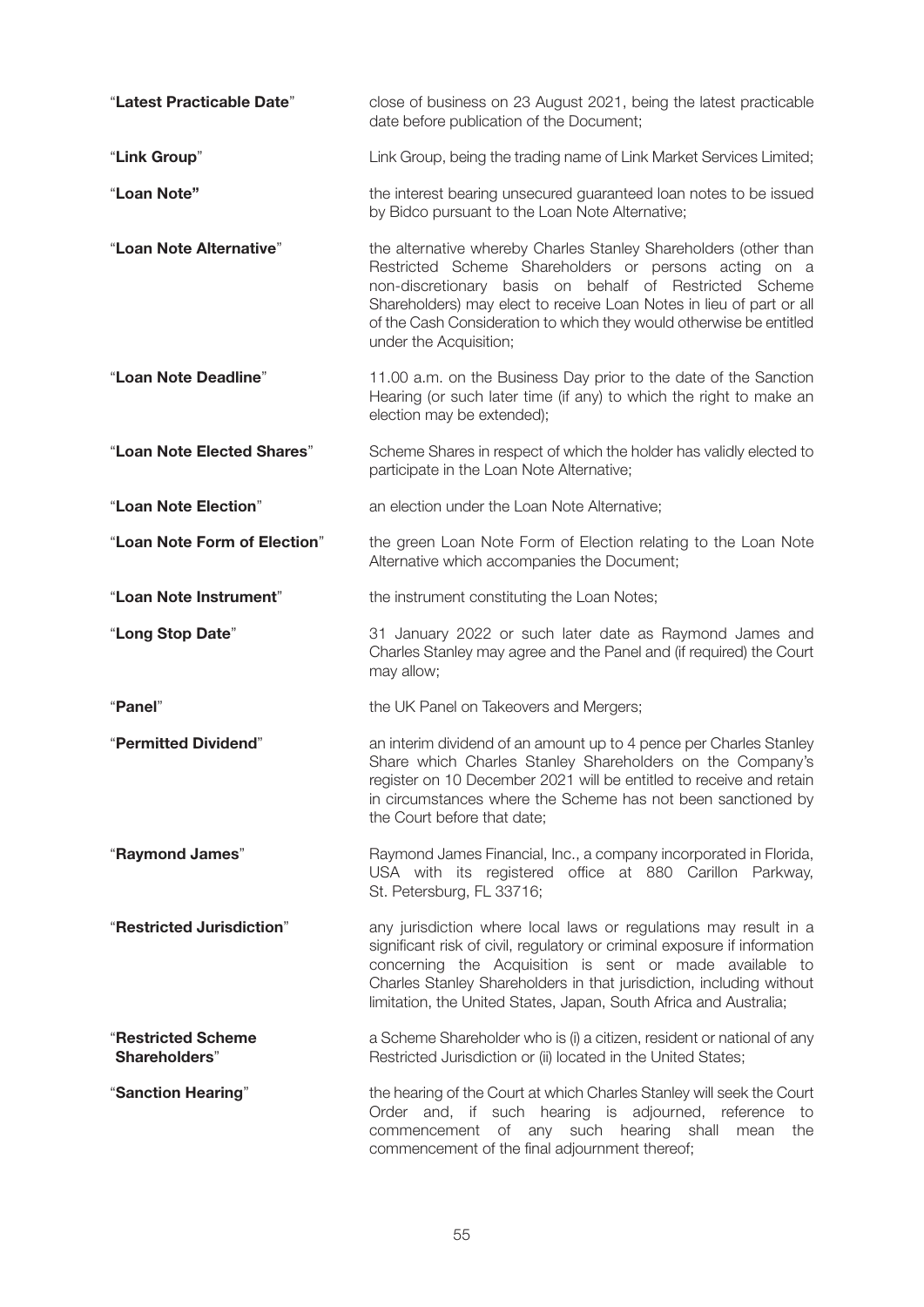| "Scheme"                                        | this scheme of arrangement under Part 26 of the Companies Act<br>between Charles Stanley and Scheme Shareholders, with or subject<br>to any modification, addition or condition approved or imposed by<br>the Court and agreed by Charles Stanley and Bidco;                                                                                                                                                                                                                                                                                                                                                                                                                                                                                                                                                                   |
|-------------------------------------------------|--------------------------------------------------------------------------------------------------------------------------------------------------------------------------------------------------------------------------------------------------------------------------------------------------------------------------------------------------------------------------------------------------------------------------------------------------------------------------------------------------------------------------------------------------------------------------------------------------------------------------------------------------------------------------------------------------------------------------------------------------------------------------------------------------------------------------------|
| "Scheme Record Time"                            | 6.00 p.m. on the Business Day immediately after the Sanction<br>Hearing;                                                                                                                                                                                                                                                                                                                                                                                                                                                                                                                                                                                                                                                                                                                                                       |
| "Scheme Shareholders"                           | holders of Scheme Shares;                                                                                                                                                                                                                                                                                                                                                                                                                                                                                                                                                                                                                                                                                                                                                                                                      |
| "Scheme Shares"                                 | the Charles Stanley Shares: (A) (i) in issue at the date of the<br>Document and which remain in issue at the Scheme Record Time;<br>(ii) (if any) issued after the date of the Document but before the Voting<br>Record Time and which remain in issue at the Scheme Record Time;<br>and (iii) (if any) issued at or after the Voting Record Time but at or<br>before the Scheme Record Time on terms that the holder thereof<br>shall be bound by this Scheme or in respect of which the original or<br>any subsequent holders thereof are, or shall have agreed in writing<br>to be, bound by this Scheme which remain in issue at the Scheme<br>Record Time, and in each case other than the Excluded Shares; and<br>(B) which are registered in the name of any person pursuant to the<br>surrender of any Share Warrants; |
| "Share Warrants"                                | share warrants representing the Bearer Shares                                                                                                                                                                                                                                                                                                                                                                                                                                                                                                                                                                                                                                                                                                                                                                                  |
| "subsidiary undertaking"                        | has the meaning given in section 1162 of the Companies Act;                                                                                                                                                                                                                                                                                                                                                                                                                                                                                                                                                                                                                                                                                                                                                                    |
| "UK" or "United Kingdom"                        | the United Kingdom of Great Britain and Northern Ireland;                                                                                                                                                                                                                                                                                                                                                                                                                                                                                                                                                                                                                                                                                                                                                                      |
| "uncertificated" or<br>"in uncertificated form" | a share or other security recorded on the relevant register as being<br>held in uncertificated form in CREST and title to which, by virtue of<br>the CREST Regulations, may be transferred by means of CREST;                                                                                                                                                                                                                                                                                                                                                                                                                                                                                                                                                                                                                  |
| "US" or "United States"                         | the United States of America, its territories and possessions, any<br>state of the United States of America and the District of Columbia                                                                                                                                                                                                                                                                                                                                                                                                                                                                                                                                                                                                                                                                                       |
| "Voting Record Time"                            | 6.30 p.m. on the day which is two Business Days prior to the date<br>of the Court Meeting and the General Meeting or, if the Court<br>Meeting and/or the General Meeting is adjourned, 6.30 p.m. on the<br>day which is two Business Days before the date of such adjourned<br>meeting; and                                                                                                                                                                                                                                                                                                                                                                                                                                                                                                                                    |
| "£" or "GBP"                                    | Pounds sterling, the lawful currency for the time being of the UK and<br>references to "pence" and "p" shall be construed accordingly.                                                                                                                                                                                                                                                                                                                                                                                                                                                                                                                                                                                                                                                                                         |

- (B) As at the Latest Practicable Date, the issued ordinary share capital of the Company was divided into 52,132,834 ordinary shares of 25 pence each, all of which are credited as fully paid up. As at the Latest Practicable Date no shares were held in treasury. As at the Latest Practicable Date, the Company's share register records the existence of 84,988 Bearer Shares.
- (C) As at the Latest Practicable Date, a maximum of 2,011,163 Charles Stanley Shares may be issued on or after the date of the Document to satisfy the exercise of options pursuant to the Charles Stanley Share Schemes.
- (D) Bidco was incorporated on 12 July 2021 under the laws of Jersey as a private company limited by shares for the purpose of carrying out the Acquisition. Bidco is a wholly-owned subsidiary of Raymond James.
- (E) As at the Latest Practicable Date, no member of the Bidco Group or Raymond James Group is the registered holder of, or beneficially owns, any Charles Stanley shares.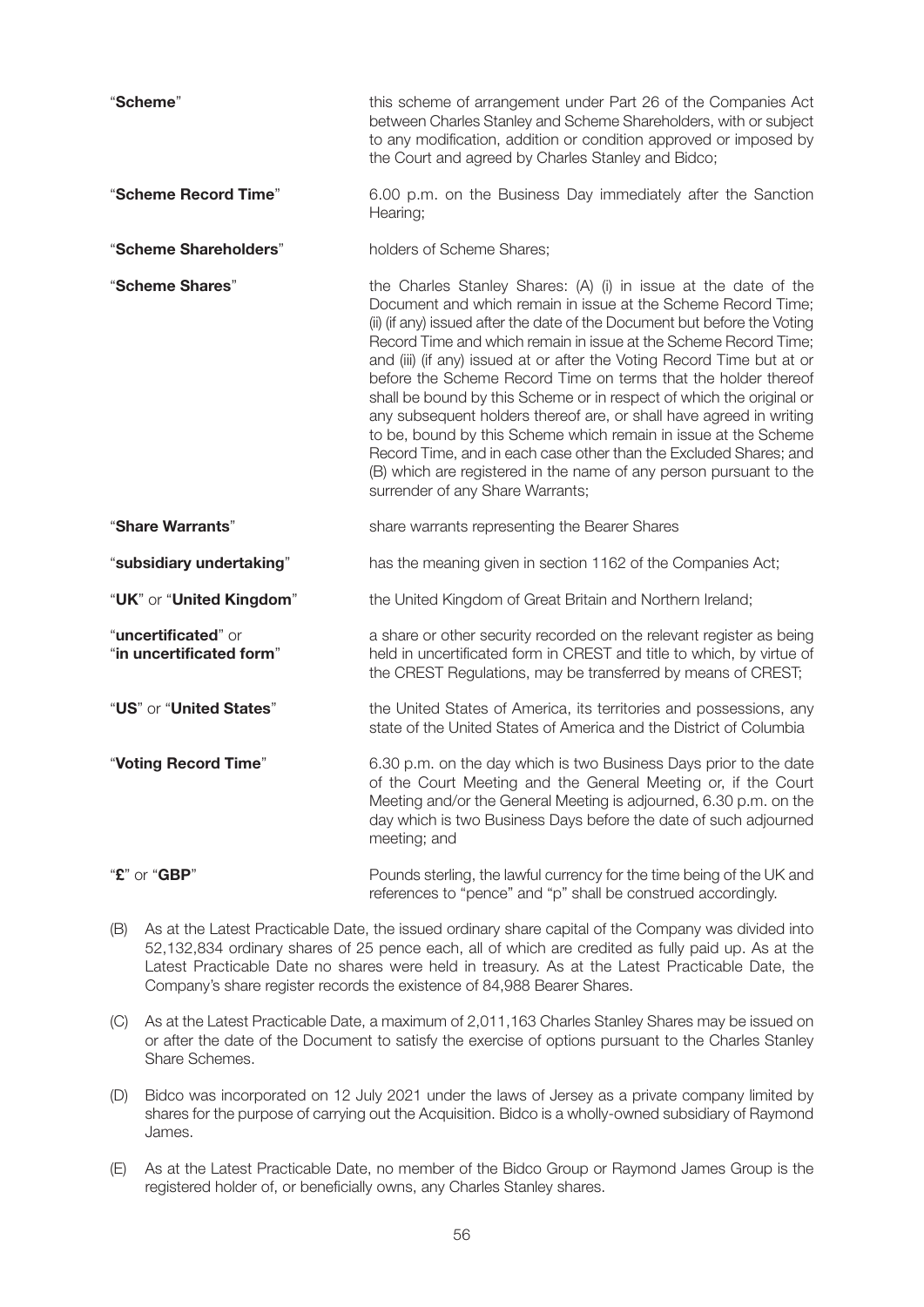- (F) Bidco has agreed, subject to the satisfaction or (where applicable) waiver of the Conditions set out in the Document, to appear by Counsel at the hearing to sanction this Scheme and to undertake to the Court to be bound by the provisions of this Scheme in so far as it relates to Bidco and to execute and do or procure to be executed and done all such documents, acts and things as may be necessary or desirable to be executed or done by it to give effect to this Scheme.
- (G) Subject to the Court approving the proposed reduction of the Company's share capital in accordance with sections 641 and 645 to 649 of the Companies Act, the Company's share capital will be reduced and the Bearer Shares will be cancelled with effect from the date on which the Court order confirming the capital reduction is registered by the Registrar of Companies. Pursuant to paragraph 3(3) of Schedule 4 of the Small Business, Enterprise and Employment Act 2015, all rights attaching to bearer shares represented by share warrants were suspended with effect from 26 December 2015, including any voting rights and any right to receive a dividend or distribution. Upon the cancellation of the Bearer Shares pursuant to the Court approved reduction of capital or, failing that, upon the granting of the Court Order, the Share Warrants will be cancelled.

# **THE SCHEME**

# **1. Transfer of Scheme Shares**

- (A) Upon and with effect from the Effective Date, Bidco (and/or its nominee(s)) shall acquire all the Scheme Shares fully paid up with full title guarantee, free from all liens, equities, charges, encumbrances, options, rights of pre-emption and any other third party rights or interests of any nature, and together with all rights at the Effective Date or thereafter attached thereto, including voting rights and the right to receive and retain all dividends and other distributions (if any) and any return of capital (whether by reduction of share capital or share premium account or otherwise) proposed, announced, authorised, declared, made or paid in respect of the Scheme Shares made on or after the Effective Date.
- (B) For the purposes of such acquisition, the Scheme Shares shall be transferred to Bidco (and/or its nominee(s)) and such transfer shall be effected by means of a form of transfer or other instrument or instruction of transfer, or by means of CREST, and to give effect to such transfer(s) any person may be appointed by Bidco as attorney and/or agent and shall be authorised as such attorney and/or agent on behalf of the relevant Scheme Shareholder to execute and deliver as transferor a form of transfer or other instrument of transfer (whether as a deed or otherwise) of, or give any instruction to transfer or procure the transfer by means of CREST of, such Scheme Shares and every form, instrument or instruction of transfer so executed or instruction given shall be as effective as if it had been executed or given by the holder or holders of the Scheme Shares thereby transferred.
- (C) With effect from the Effective Date and pending the transfer of the Scheme Shares on the Effective Date and the updating of the register of members of the Company to reflect such transfer, each Scheme Shareholder irrevocably:
	- (i) appoints Bidco (and/or its nominee(s)) as its attorney and/or agent to exercise on its behalf (in place of and to the exclusion of the relevant Scheme Shareholder) any voting rights attached to its Scheme Shares and any or all rights and privileges (including the right to requisition the convening of a general meeting of Charles Stanley) attaching to its Scheme Shares;
	- (ii) appoints Bidco (and/or its nominee(s)) and any one or more of its directors or agents to sign on behalf of such Scheme Shareholder any such documents, and do such things, as may in the opinion of Bidco and/or any one or more of its directors or agents be necessary or desirable in connection with the exercise of any votes or any other rights or privileges attaching to its Scheme Shares (including, without limitation, an authority to sign any consent to short notice of any general meeting of Charles Stanley as attorney or agent for, and on behalf of, such Scheme Shareholder and/or to attend and/or to execute a form of proxy in respect of its Scheme Shares appointing any person nominated by Bidco and/or any one or more of its directors or agents to attend any general and separate class meetings of Charles Stanley (or any adjournment thereof) and to exercise or refrain from exercising the votes attaching to the Scheme Shares on such Scheme Shareholder's behalf); and
	- (iii) authorises Charles Stanley and/or its agents to send to Bidco (and/or its nominee(s)) any notice, circular, warrant or other document or communication which may be required to be sent to them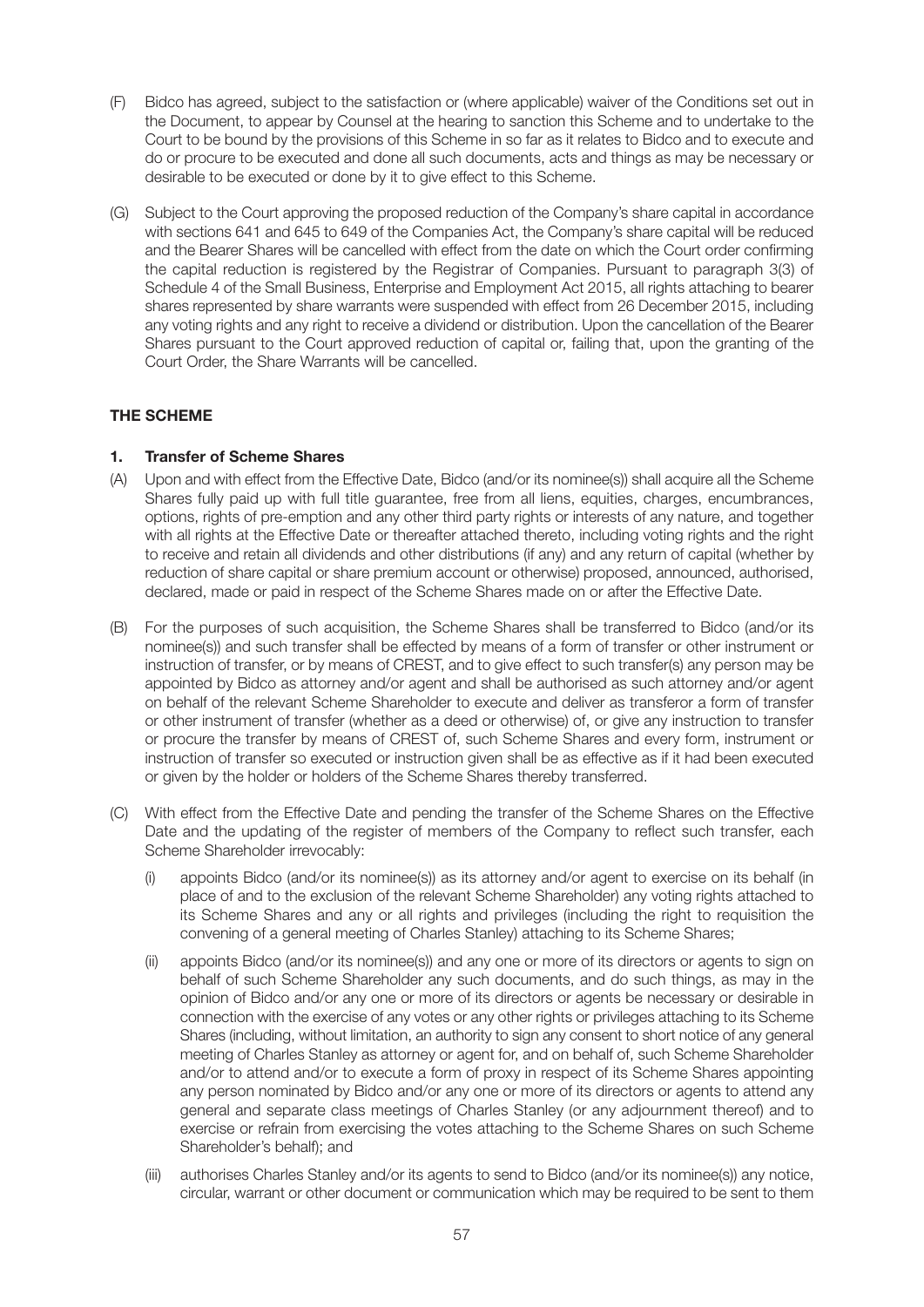as a member of Charles Stanley in respect of such Scheme Shares (including any share certificate(s) or other document(s) of title issued as a result of conversion of their Scheme Shares into certificated form), such that from the Effective Date, no Scheme Shareholder shall be entitled to exercise any voting rights attached to the Scheme Shares or any other rights or privileges attaching to the Scheme Shares.

# **2. Consideration for the transfer of Scheme Shares**

(A) In consideration for the transfer of the Scheme Shares to Bidco and/or its nominee(s) referred to in sub-clauses 1(A) and 1(B) of this Scheme, Bidco shall, subject as hereinafter provided, pay or procure that there shall be paid to or for the account of each Scheme Shareholder (as appearing on the register of members of Charles Stanley at the Scheme Record Time):

## *for each Scheme Share: 515 pence in cash*

- (B) Save for the Permitted Dividend, if prior to the Effective Date, any dividend and/or other distribution and/or other return of capital is declared, made or paid or becomes payable in respect of the Scheme Shares, Bidco will reduce the consideration payable for each Scheme Share by an amount up to the amount of such dividend and/or distribution and/or return of capital so declared, made or paid or payable per Scheme Share.
- (C) Upon any reduction of the consideration payable for each Scheme Share as referred to in sub-clause 2(B) of this Scheme:
	- (i) Scheme Shareholders shall be entitled to receive and retain that dividend and/or other distribution and/or other return of capital in respect of the Scheme Share they hold;
	- (ii) any reference in this Scheme and the Document to the consideration payable under the Scheme shall be deemed a reference to the consideration as so reduced; and
	- (iii) the exercise of such rights shall not be regarded as constituting any revision or modification of the terms of this Scheme.
- (D) To the extent that any such dividend and/or distribution and/or other return of capital is proposed, announced, authorised, declared, made or paid and: (i) the Scheme Shares are transferred pursuant to the Acquisition on a basis which entitles Bidco to receive the dividend and/or distribution and/or return of capital and to retain it; or (ii) such dividend and/or distribution and/or other return of capital is cancelled, the consideration shall not be subject to change in accordance with this clause 2 of this Scheme.

## *Loan Note Alternative*

(E) Conditional on and subject to the remainder of this clause 2 of this Scheme, to the extent that any Scheme Shareholder (other than a Restricted Scheme Shareholder or persons acting on a non-discretionary basis on behalf of Restricted Scheme Shareholders) validly elects for the Loan Note Alternative in respect of all or some of his Scheme Shares, Bidco shall, in consideration for the transfer of his Scheme Shares, and subject as herein provided, allot and issue Loan Notes to such Scheme Shareholder (as appearing in the register of members of the Company at the Scheme Record Time) on the following basis:

#### **for every £1 of Cash Consideration to which the Scheme Shareholder would otherwise have been entitled under sub-clauses 2(A) to 2(D) of this Scheme and has made a valid Loan Note Election, £1 in nominal value of Loan Notes.**

- (F) Where a holder is allotted and issued Loan Notes in consideration for his Loan Note Elected Shares, such holder will not be entitled to any Cash Consideration in respect of such Loan Note Elected Shares.
- (G) If a Scheme Shareholder elects to receive the Loan Note Alternative, any fractional entitlements will be disregarded.
- (H) Elections made by Scheme Shareholders under the Loan Note Alternative will not affect the entitlements of Scheme Shareholders who do not make any such election.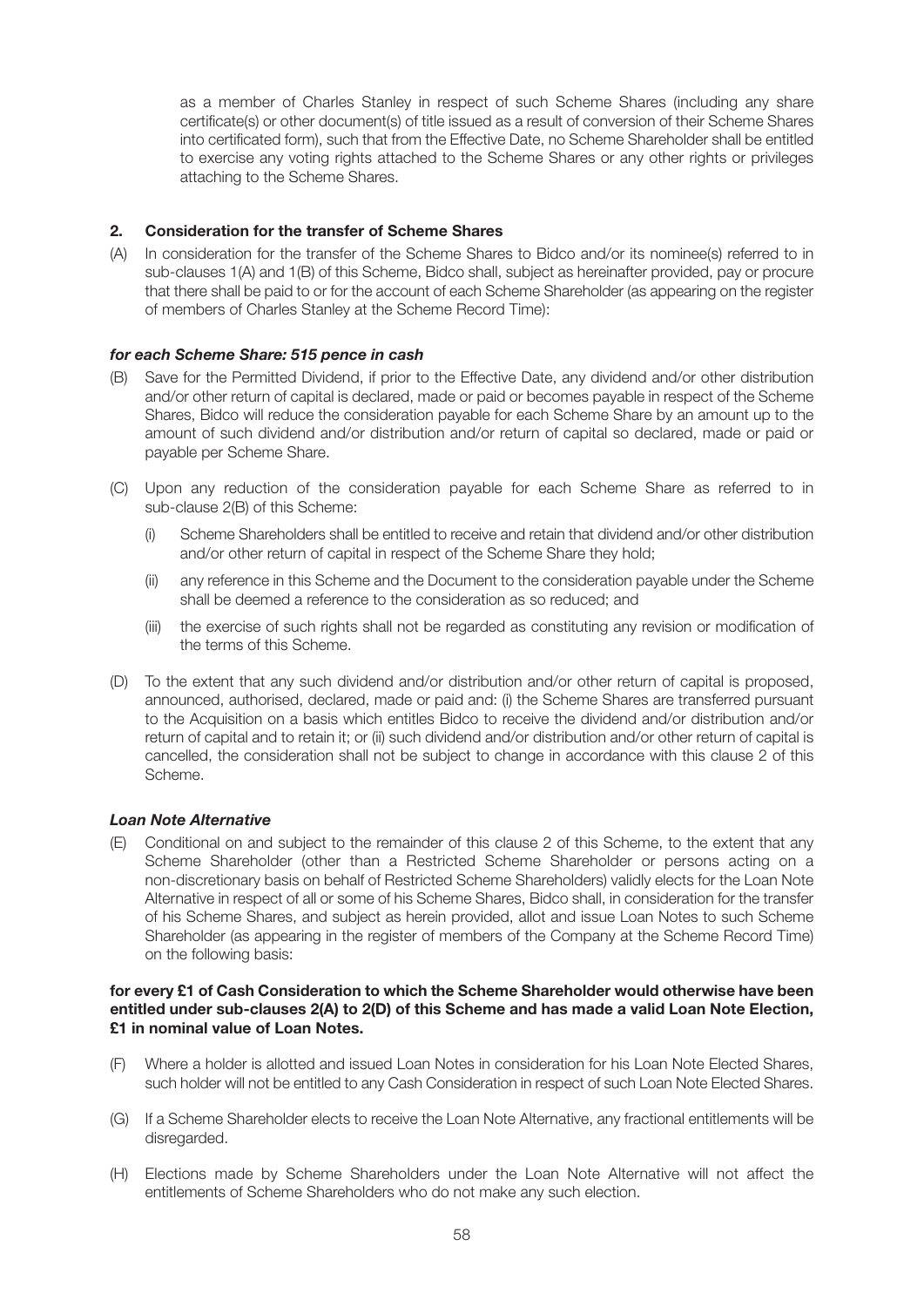- $(I)$  If:
	- (i) a Scheme Shareholder makes a valid Loan Note Election to receive an amount of Loan Notes in respect of a greater number of Scheme Shares than he holds at the Scheme Record Time, such Scheme Shareholder will be deemed to have made a valid Loan Note Election to receive Loan Notes in respect of all such Scheme Shares held at the Scheme Record Time; or
	- (ii) a Scheme Shareholder makes a valid Loan Note Election to receive an amount of Loan Notes in lieu of Cash Consideration which is less than the amount of Cash Consideration to which the Scheme Shareholder would otherwise be entitled in respect of his Scheme Shares, the amount of the Cash Consideration payable by Bidco to such Scheme Shareholder in accordance with sub-clauses 2(A) to (D) of this Scheme for the Scheme Shares held by such Scheme Shareholder shall be reduced by the nominal value of the Loan Notes issued by Bidco to such Scheme Shareholder in accordance with this clause 2.
- (J) Subject to sub-clause 2(I) above, Loan Notes issued to Scheme Shareholders who have made a valid Loan Note Election will be issued in amounts and integral multiples of £1 in nominal amount for every £1 of Cash Consideration (rounded down to the nearest £1) to which such Scheme Shareholder would otherwise be entitled. Accordingly, where a Scheme Shareholder makes a valid Loan Note Election to receive all Loan Notes, or is deemed under sub-clause 2(I)(i) of this Scheme above to have made a valid Loan Note Election to receive all Loan Notes, the aggregate Cash Consideration to which he would otherwise have been entitled will be disregarded and will not be paid to such Scheme Shareholder.
- (K) In the case of Scheme Shareholders who hold Scheme Shares in certificated form, a Loan Note Election shall be made by completion of a Loan Note Form of Election which shall be signed by the Scheme Shareholder or his duly authorised attorney, and in the case of joint holders by or on behalf of all such holders. To be effective, the Loan Note Form of Election must be completed and returned, in accordance with the instructions printed thereon so as to arrive by no later than the Loan Note Deadline at Link Group, 10th Floor, Central Square, 29 Wellington Street, Leeds, LS1 4DL. In the case of Scheme Shareholders who hold Scheme Shares in uncertificated form, a Loan Note Election shall be made by delivery of a TTE Instruction validly electing for the Loan Note Alternative by the Loan Note Deadline.
- (L) If a Loan Note Form of Election or TTE Instruction is received after the Loan Note Deadline or is received before such time but is not, or is deemed not to be, valid or complete in all respects at such time, then such election shall be void unless Bidco, in its absolute discretion, elects to treat as valid in whole or in part any such election.
- (M) The Loan Notes shall be constituted by the Loan Note Instrument.
- (N) If a holder of Scheme Shares has elected for the Loan Note Alternative, or is deemed under sub-clause 2(I)(i) of this Scheme above to have made a valid Loan Note Election to receive all Loan Notes, in lieu of all of the Cash Consideration to which the Scheme Shareholder would otherwise be entitled in respect of his Scheme Shares, then:
	- (i) the validity of the election shall not be affected by any alteration in the number of Scheme Shares held by such holder at any time prior to the Scheme Record Time; and
	- (ii) accordingly, the election shall apply in respect of all of the Cash Consideration to which the Scheme Shareholder would otherwise be entitled in respect of the Scheme Shares held by such holder at the Scheme Record Time.
- (O) Restricted Scheme Shareholders will only be eligible to receive Cash Consideration and may not participate in the Loan Note Alternative. If any Restricted Scheme Shareholder purports to make an election, in full or in part, pursuant to the Loan Note Alternative, then the Restricted Scheme Shareholder will be deemed to have elected to receive, and will be entitled to receive, only Cash Consideration in accordance with sub-clause 2(A) to (D) of this Scheme.
- (P) The provisions of this clause 2 of this Scheme shall be subject to any prohibition or condition imposed by law. Without prejudice to the generality of the foregoing, if in the case of any Scheme Shareholder having a registered address outside the United Kingdom or who is a citizen, resident or national of a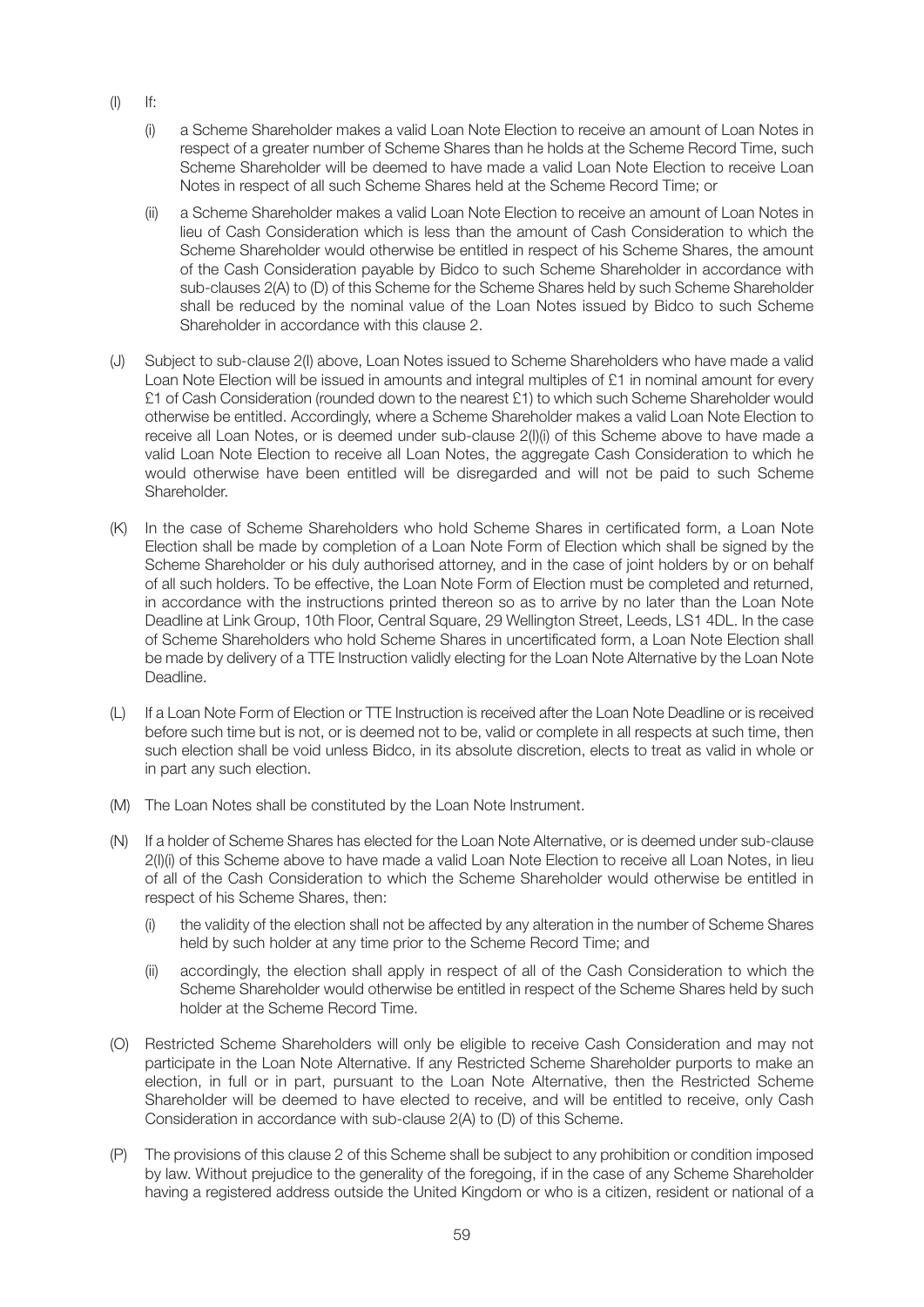jurisdiction outside the United Kingdom, Bidco is advised that the issue of Loan Notes pursuant to this clause 2 would or may infringe the law of any such country or jurisdiction or would or may require compliance by Charles Stanley or Bidco (as the case may be) with any governmental or other consent or any registration, filing or other formality with which Charles Stanley or Bidco (as the case may be) in its absolute discretion regards as unduly onerous, then the Loan Note Election made by such Scheme Shareholder shall not be of any effect and the omission to send a Loan Note Form of Election to such Scheme Shareholder shall not constitute a breach by Charles Stanley or Bidco (as the case may be) of any of their respective obligations under this Scheme.

# **3. Settlement and despatch of consideration**

- (A) Not more than 14 days after the Effective Date (unless the Panel consents otherwise), Bidco shall:
	- in the case of the Scheme Shares which at the Scheme Record Time are in certificated form, despatch, or procure the despatch of, cheques for the sums payable to the Scheme Shareholder to the persons entitled thereto in accordance with clause 2 of this Scheme;
	- (ii) in the case of the Scheme Shares which at the Scheme Record Time are in uncertificated form, instruct, or procure the instruction of, Euroclear to create an assured payment obligation in respect of the sums payable to the Scheme Shareholder in accordance with the CREST assured payment arrangements, provided that Bidco reserves the right to make payment of the said consideration by cheque as aforesaid in sub-clause 3(A)(i) of this Scheme if, for reasons outside its reasonable control, it is not able to effect settlement in accordance with this sub-clause 3(A)(ii) or to do so would incur material additional costs;
	- (iii) in the case of Scheme Shares issued or transferred to satisfy the exercise of options under the Charles Stanley Share Schemes after the making of the Court Order and prior to the Scheme Record Time, procure that the sums payable to the relevant employees or directors in respect of those Scheme Shares are settled by such method as shall be determined by Charles Stanley (including, but not limited to, procuring that payments are made through payroll as soon as practicable subject to the deduction of any applicable exercise price, income taxes and social security contributions). Awards granted under the Charles Stanley Save-as You Earn Plan which are unvested immediately prior to the Court sanction of the Scheme will become exercisable on the Court Sanction Date, and remain exercisable for a period of six months following such date; or
	- (iv) in the case of Loan Notes to be issued by Bidco in respect of Scheme Shares, on any day falling within the period starting on the Effective Date and ending 14 calendar days thereafter, issue the Loan Notes which it is required to issue pursuant to clause 2 and despatch, or procure the despatch of, the Loan Note certificates to the relevant Scheme Shareholders so entitled in accordance with sub-clause 3(C).
- (B) As from the Scheme Record Time, each holding of Scheme Shares credited to any stock account in CREST shall be disabled and all Scheme Shares shall be removed from CREST in due course.
- (C) All deliveries of notices, cheques, statements of entitlement or certificates required to be made pursuant to this Scheme shall be effected by sending the same by first class post in pre-paid envelopes or by international standard post if overseas (or by such method as may be approved by the Panel) addressed to the persons entitled thereto at their respective addresses as appearing in the register of members of Charles Stanley at the Scheme Record Time or, in the case of joint holders, to the address of the holder whose name stands first in such register in respect of the joint holding concerned at such time, and none of Charles Stanley, Bidco or their respective agents or nominees shall be responsible for any loss or delay in the transmission of any notices, cheques, statements of entitlement or certificates sent in accordance with this sub-clause 3(C), which shall be sent at the risk of the person or persons entitled thereto.
- (D) All cheques shall be in Pounds Sterling and drawn on a United Kingdom clearing bank and shall be made payable to the Scheme Shareholder(s) concerned and the encashment of any such cheque shall be a complete discharge of Bidco's obligation under this Scheme to pay the monies represented thereby. Bidco shall despatch or procure the despatch of cheques within 14 days of the Effective Date.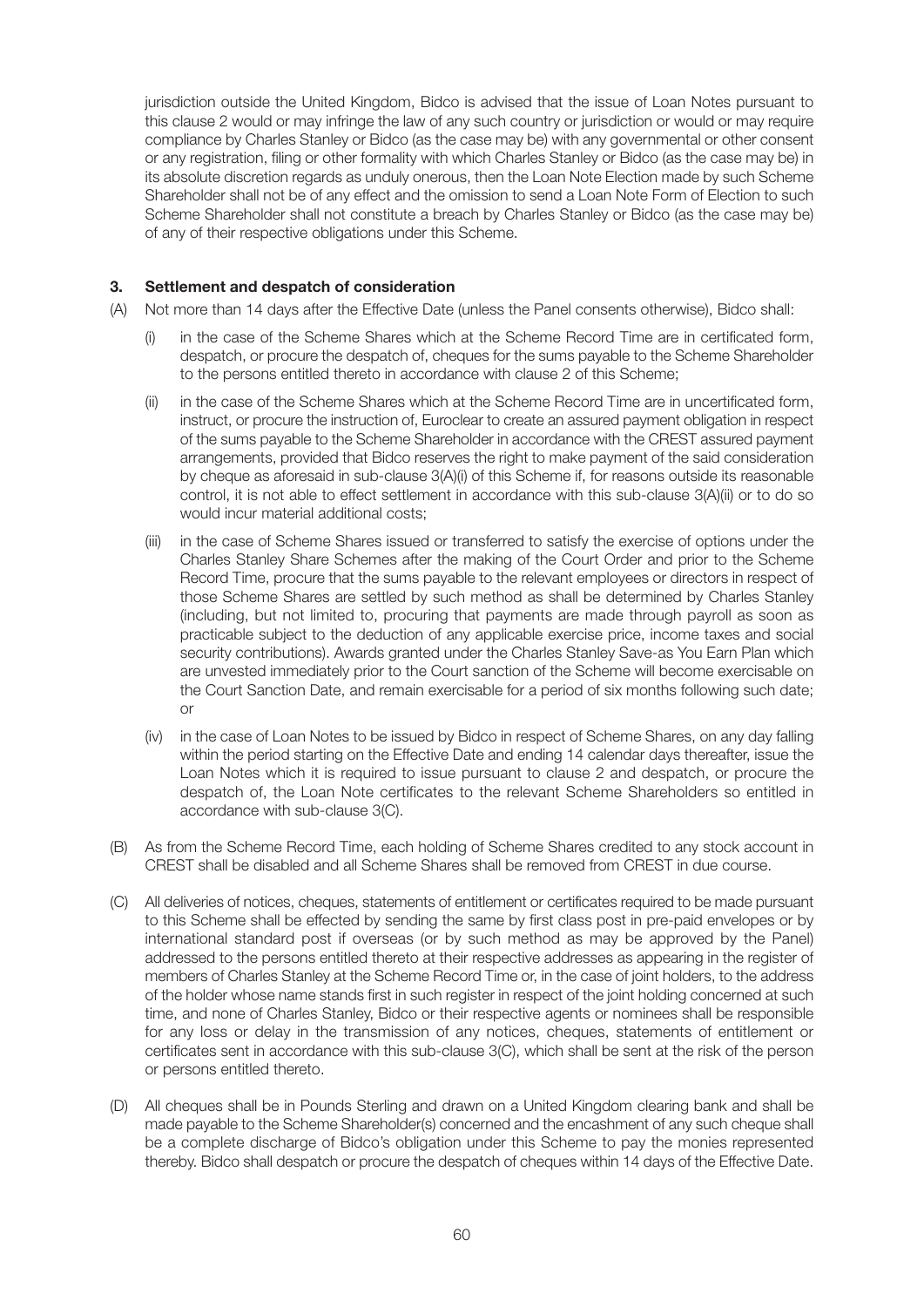- (E) In the case of Scheme Shareholders who have not encashed cheques sent to them under this clause 3 within six months of the date of such cheques, the Cash Consideration due to such Scheme Shareholders under this Scheme shall be held by Link Group for a period of 12 years from the Effective Date, in a separate, UK bank account established solely for that purpose, and such Scheme Shareholders may claim the consideration due to them by written notice to Link Group at any time during the period of 12 years from the Effective Date.
- (F) In respect of payments made through CREST, Bidco shall instruct, or procure the instruction of, Euroclear to create an assured payment obligation in accordance with the CREST assured payment arrangements within 14 days of the Effective Date. The instruction of Euroclear shall be a complete discharge of Bidco's obligations under this Scheme in relation to payments made through CREST.
- (G) None of Charles Stanley, Bidco, Raymond James or their respective agents or nominees shall be responsible for any loss or delay in the transmission of any notices, cheques, statements of entitlement or certificates sent in accordance with this clause 3, which shall be sent at the risk of the person or persons entitled thereto.
- (H) The preceding sub-clauses of this clause 3 of this Scheme shall take effect subject to any prohibition or condition imposed by law.

## **4. Certificates in respect of Scheme Shares and cancellation of CREST entitlements**

With effect from, or as soon as practicable after, the Effective Date:

- (A) all certificates representing Scheme Shares shall cease to be valid as documents of title to the shares represented thereby and every holder of Scheme Shares shall be bound at the request of Charles Stanley to deliver up the same to Charles Stanley (or any person appointed by Charles Stanley to receive such certificates), or, as it may direct, to destroy the same;
- (B) Euroclear shall be instructed to cancel or transfer the entitlements to Scheme Shares of holders of Scheme Shares in uncertificated form;
- (C) following cancellation of the entitlements to Scheme Shares of holders of Scheme Shares in uncertificated form, Charles Stanley will procure that such entitlements to Scheme Shares are rematerialised; and
- (D) subject to the completion of such forms of transfer or other instruments or instructions of transfer as may be required in accordance with clause 1 of this Scheme and the payment of any UK stamp duty thereon, Charles Stanley will make or procure to be made, the appropriate entries in its register of members to reflect the transfer of the Scheme Shares to Bidco and/or its nominee(s).

## **5. Mandates**

Save as required in relation to the settlement of consideration pursuant to the terms of the Scheme, all mandates and other instructions (including communications preferences) given to Charles Stanley by Scheme Shareholders in force at the Scheme Record Time relating to Scheme Shares shall, as from the Effective Date, cease to be valid.

## **6. Operation of this Scheme**

- (A) This Scheme shall become effective as soon as a copy of the Court Order shall have been delivered to the Registrar of Companies for England and Wales.
- (B) Unless this Scheme has become effective on or before the Long Stop Date, this Scheme shall never become effective.

## **7. Modification**

Charles Stanley and Bidco may jointly consent on behalf of all persons concerned to any modification of or addition to this Scheme or to any condition which the Court may approve or impose. Any such modification or addition may require the consent of the Panel.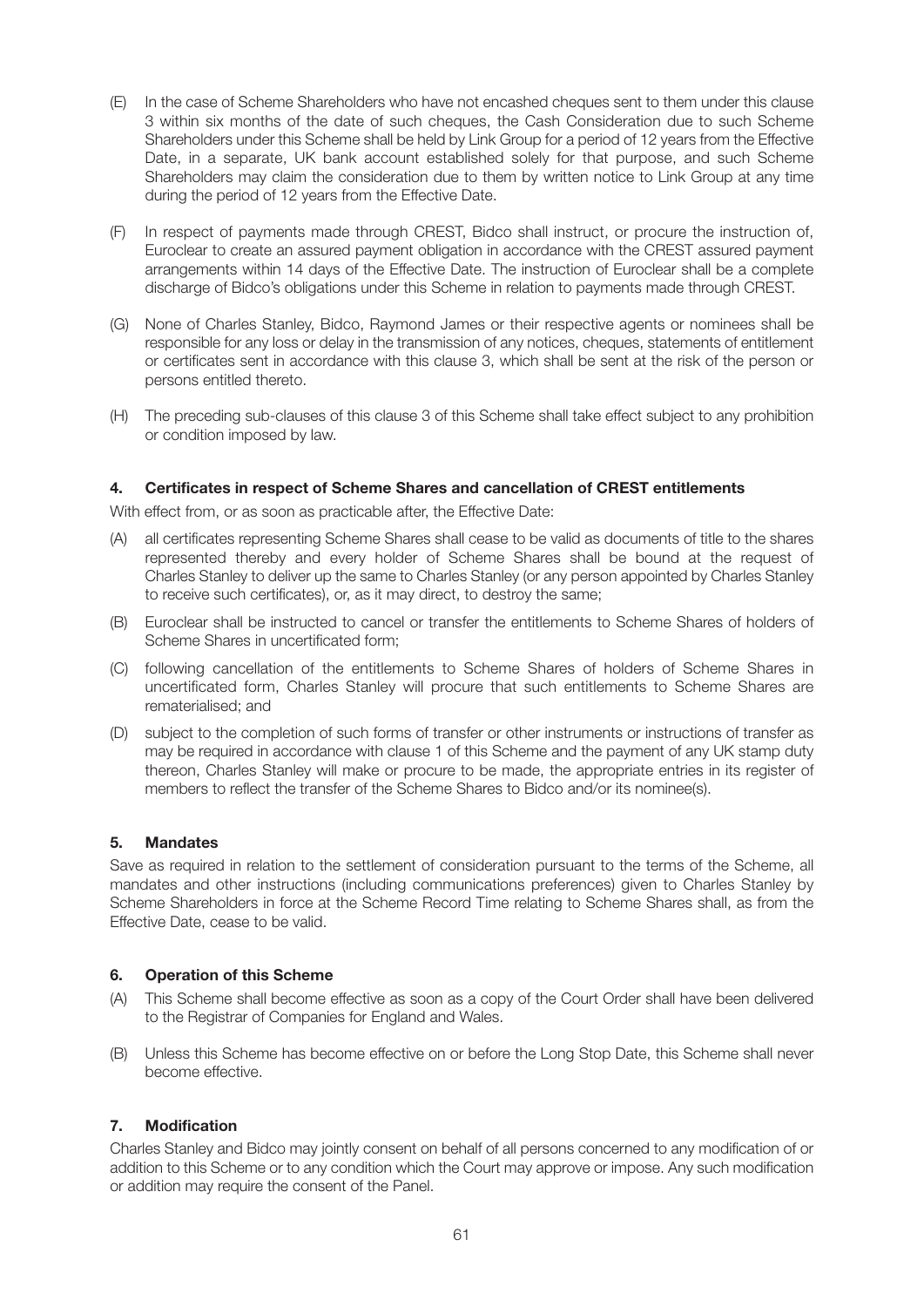# **8. Governing law**

This Scheme is governed by English law and is subject to the exclusive jurisdiction of English courts. The rules of the Code apply to this Scheme.

Dated 25 August 2021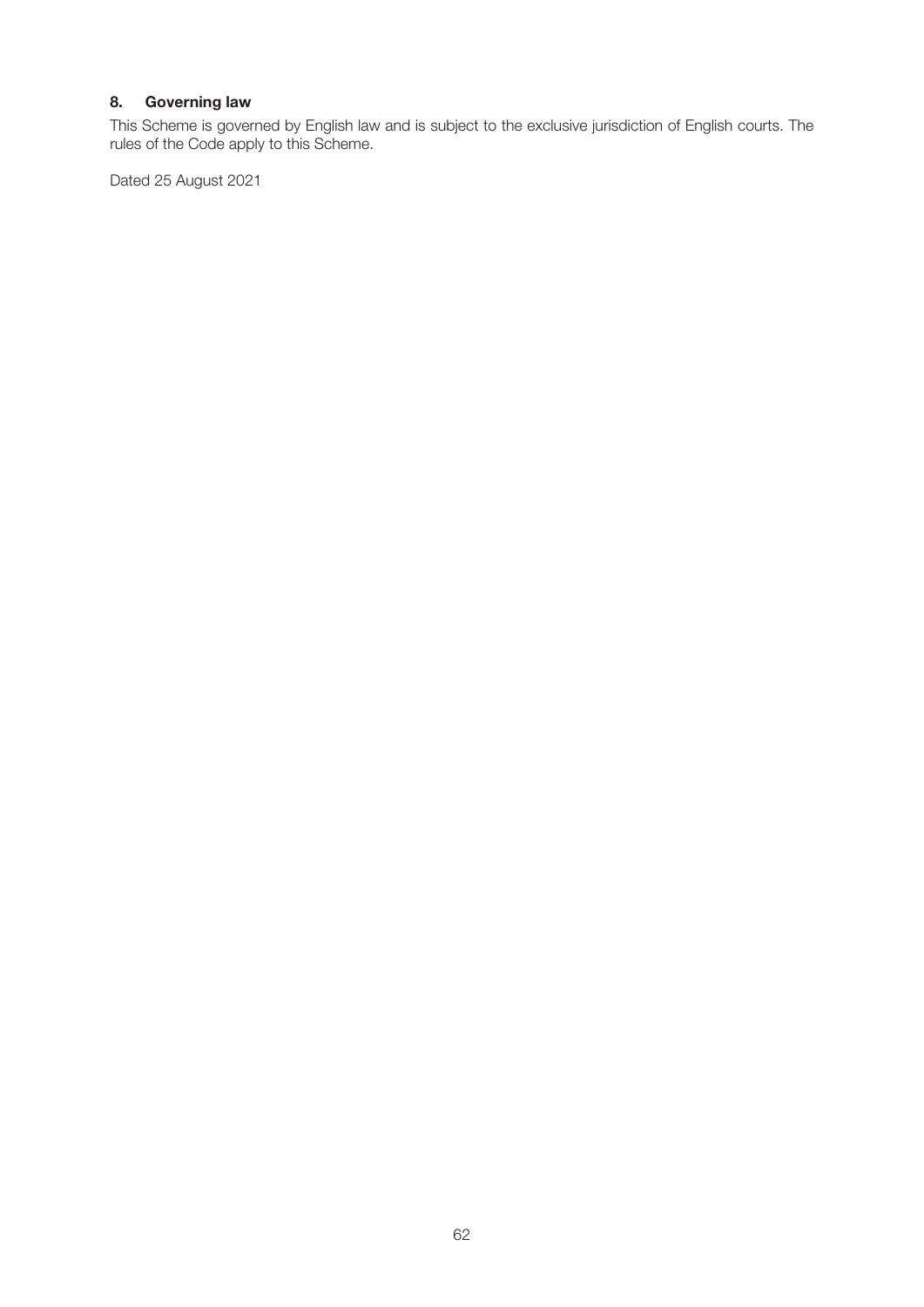# **PART 5**

# **SUMMARY OF THE LOAN NOTES**

### **1. Introduction**

- 1.1 As an alternative to all or part of the cash consideration which would otherwise be received pursuant to the Offer, Scheme Shareholders (other than Restricted Scheme Shareholders or persons acting on a non-discretionary basis on behalf of Restricted Scheme Shareholders) will, subject to the conditions and further terms set out below and on the Loan Note Form of Election and the provisions of the Loan Note Instrument, be able to elect to receive Loan Notes to be issued by Bidco. Scheme Shareholders are referred to Part 8 (*United Kingdom Taxation*) of this document which includes certain statements about the UK tax consequences of the Loan Note Alternative for certain UK tax resident Scheme Shareholders.
- 1.2 The Loan Notes will be constituted by the Loan Note Instrument which will contain, *inter alia*, provisions to the effect set out below and will be created by a board resolution of Bidco.
- 1.3 The Loan Notes will be issued with the benefit of a guarantee from Raymond James in favour of the holders of the Loan Notes.

### **2. Loan Note Instrument**

- 2.1 The rights and obligations attaching to the Loan Notes are set out in the Loan Note Instrument.
- 2.2 The issue of the Loan Notes is conditional on:
	- (a) the Scheme becoming effective; and
	- (b) aggregate valid Loan Note Elections received on or before the Loan Note Deadline requiring the issue of Loan Notes of, in aggregate nominal amount, at least £15 million. If the Loan Notes are not issued for this reason, Charles Stanley Shareholders who elect for the Loan Note Alternative will instead receive cash in accordance with the terms of the Offer.
- 2.3 The Loan Note Instrument will contain provisions, among other things, to the effect set out below.

## **3. Form and status**

- 3.1 The Loan Notes may be issued by Bidco in amounts and integral multiples of £1.00 and any entitlement that is not a whole multiple of £1.00 will be disregarded and not issued. Unless Bidco otherwise determines, Loan Notes shall only be issued if the aggregate valid Loan Note Elections received on or before the Loan Note Deadline require the issue of Loan Notes of, in aggregate nominal amount, at least £15 million. If the Loan Notes are not issued for this reason, Charles Stanley Shareholders who elect for the Loan Note Alternative will instead receive cash in accordance with the terms of the Acquisition.
- 3.2 Each Noteholder will be entitled without charge to one loan note certificate (the **Loan Note Certificate(s)**) for the total principal amount of Loan Notes registered in his name in the Loan Note Register. Loan Note Certificates will be delivered to Noteholders as evidence of registration. Title to the Loan Notes arises only on due registration in the Loan Note Register and any payment of principal due on the Loan Notes will be made only to the duly registered Noteholder.

## **4. Interest**

4.1 The Loan Notes will bear interest payable twelve months in arrear at the Interest Rate, provided that the Interest Rate in respect of any interest period shall not be less than zero nor greater than 1.5 per cent. Interest is calculated on the basis of a 360 day year and twelve 30-day months.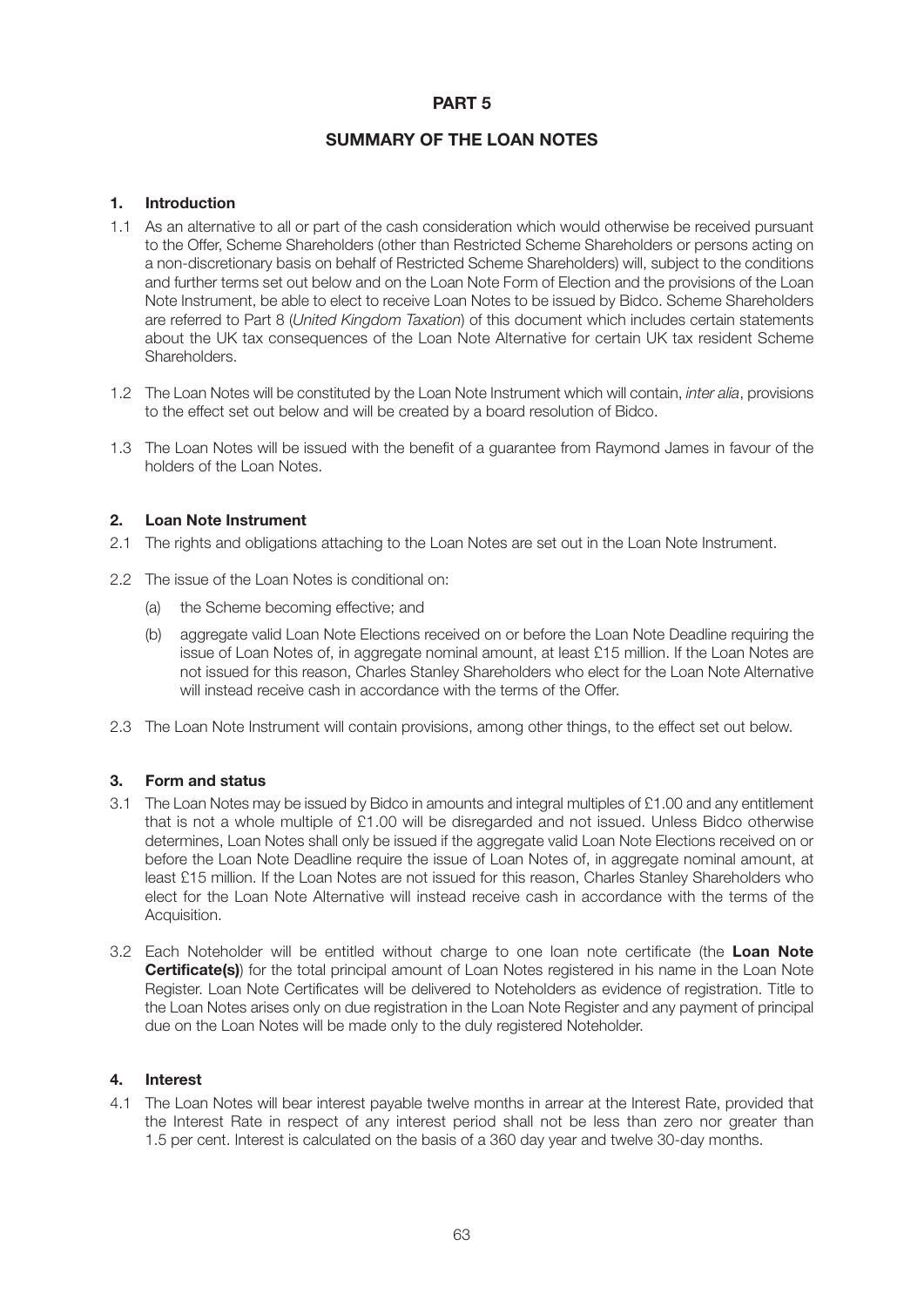- 4.2 The first payment of interest on the Loan Notes will be made on the date falling one year after the date of issue of the Loan Notes or, if such a day is not a Business Day, on the immediately preceding Business Day.
- 4.3 Interest will be paid subject to deduction or withholding in respect of tax imposed by the United Kingdom.

### **5. Repayment, Purchase and Redemption**

- 5.1 Save to the extent previously repaid, redeemed or purchased and cancelled by Bidco, the Loan Notes will be redeemed in cash at par together with all accrued and unpaid interest on the fifteenth anniversary of the date of issue of the Loan Notes.
- 5.2 Bidco, or any other subsidiary of Raymond James, may at any time purchase any Loan Notes at any price by tender (available to all Noteholders on a *pro rata* basis), private treaty or otherwise by agreement with the relevant Noteholder(s).
- 5.3 With effect from the expiry of six months from the date of issue of the Loan Notes, a Noteholder may, by completing and signing the redemption notice set out on the reverse of their Loan Note certificate and delivering the same (together with their Loan Note Certificate) to Bidco not less than 30 days prior to an interest payment date (also referred to as a redemption date), require Bidco to redeem for cash at par together with accrued but unpaid interest the whole or a part of their holding of the Loan Notes (less any tax which is required by law imposed by the United Kingdom to be deducted or withheld), in the latter case only in amounts or integral multiples of £1.00, on the redemption date.
- 5.4 Any person becoming entitled to Loan Notes in consequence of the death of a Noteholder may, by delivering a redemption notice (together with the Loan Note certificate of the deceased Noteholder) in accordance with the instructions thereon, require Bidco to redeem for cash at par together with accrued but unpaid interest up to but excluding the redemption date (less any tax which is required by law imposed by the United Kingdom to be deducted or withheld) the whole or a part of their holding of Loan Notes.
- 5.5 A Noteholder may elect that the principal amount of the Loan Notes to be redeemed pursuant to a redemption notice shall be redeemed in US dollars. In the event that a Noteholder so elects, Bidco shall, on the relevant redemption date, pay to the Noteholder an amount in US dollars obtained by converting the principal amount outstanding of such Loan Notes into US dollars (at the spot rate for the purchase of US dollars with sterling certified by Bidco as prevailing at 11.00 a.m. London time on the date which is 21 days before the date of redemption). If the amount so payable in US dollars would otherwise exceed the amount in US dollars obtained by converting 100.25 per cent. of the principal amount outstanding of such Notes into US dollars at the spot rate for the purchase of US dollars with sterling certified by Bidco as prevailing at 11.00 a.m. (London time) on the date of redemption, the latter amount will be substituted therefor.
- 5.6 On or after the fifth anniversary of the date of issue of the Loan Notes, the Loan Notes may be redeemed by Bidco if the principal amount of Loan Notes outstanding is equal to or less than 50 per cent. of the nominal amount of all of the Loan Notes originally issued.

## **6. Unsecured obligation**

The Loan Notes will be unsecured and will rank *pari passu* amongst themselves and with all other unsecured and unsubordinated obligations of Bidco.

## **7. No Listing**

- 7.1 No application has been or will be made for the Loan Notes to be admitted to listing or to be dealt with in any stock exchange or other trading facility.
- 7.2 The Loan Notes will not be issued to any Restricted Scheme Shareholders or persons acting on a non-discretionary basis on behalf of Restricted Scheme Shareholders.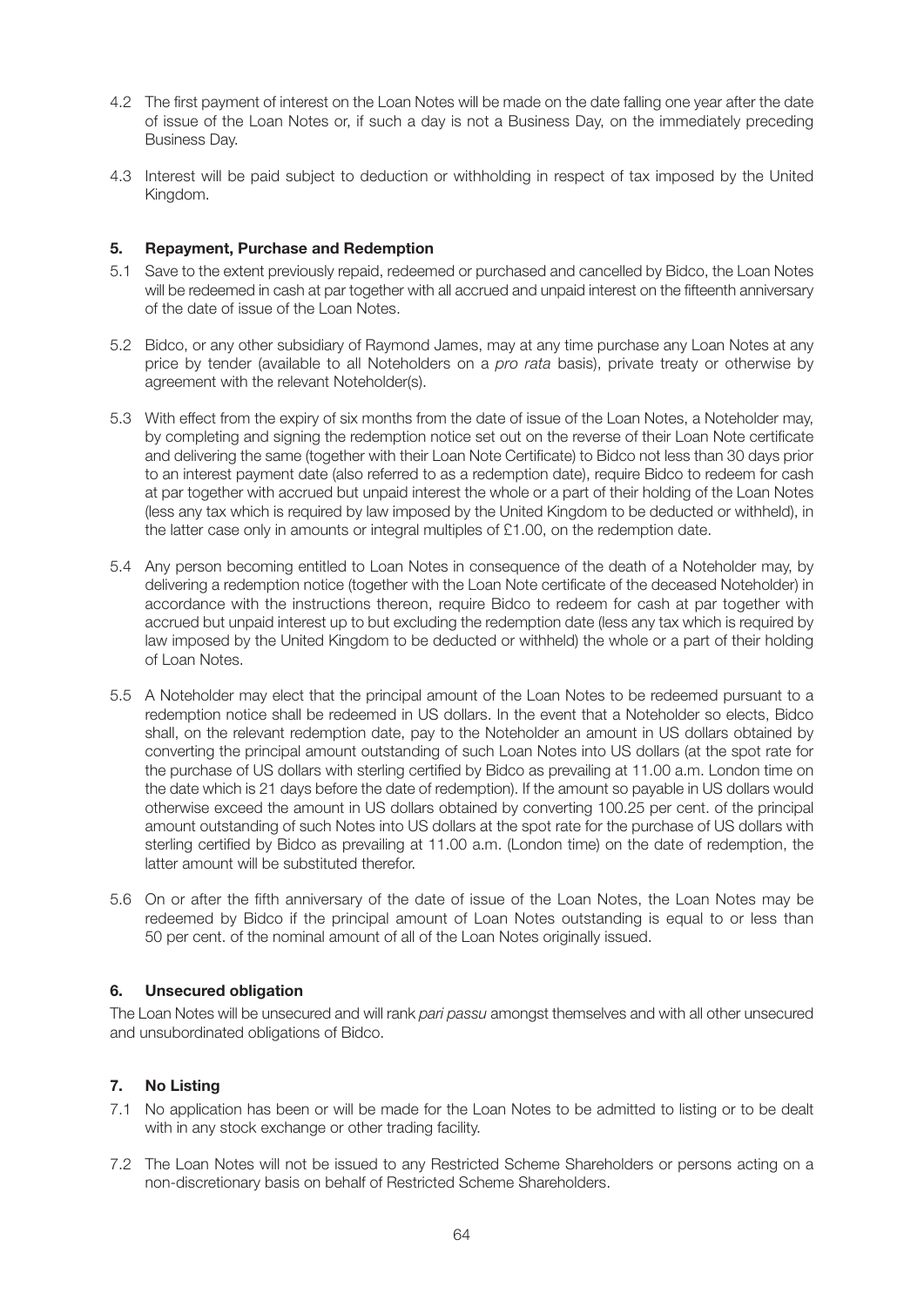- 7.3 The Loan Notes will not be registered under the US Securities Act or under any laws of any state, district or other jurisdiction of the United States. Accordingly, Loan Notes may not be offered or sold in the United States.
- 7.4 No steps have been taken, nor will any steps be taken, to enable the Loan Notes to be offered in compliance with the applicable securities laws of any Restricted Jurisdiction and no regulatory clearances in respect of the Loan Notes have been, or will be, applied for in any other jurisdiction. Accordingly, unless an exemption under relevant securities laws is available, the Loan Notes are not being and may not be offered, sold, resold, delivered, distributed or otherwise transferred, directly or indirectly, in or into the United States, or to, or for the account or benefit of, any Restricted Scheme Shareholder or into a jurisdiction in which an offer of Loan Notes would constitute a violation of the relevant laws of, or require registration of the Loan Notes, in that jurisdiction or require the filing, registration or publication of a prospectus pursuant to the applicable securities laws of that jurisdiction.

## **8. Transfer**

- 8.1 A Noteholder may only transfer the Loan Notes held by it to permitted transferees. The Loan Notes are transferable only in nominal amounts or integral multiples of £1.00. For the purpose of the Loan Notes, "permitted transferee" means as regards any Noteholder or deceased Noteholder: (i) certain close relative(s) of that Noteholder or deceased Noteholder; (ii) the trustees of a family trust of that Noteholder or deceased Noteholder; or (iii) the trustees of a family trust of a relative of that Noteholder or deceased Noteholder.
- 8.2 There will not be included in any instrument of transfer any securities other than the Loan Notes constituted by the Loan Note Instrument.

## **9. Modification, Substitution and Exchange**

- 9.1 Bidco may from time to time modify, abrogate or vary the provisions of the Loan Note Instrument on terms previously sanctioned by an extraordinary resolution. An extraordinary resolution is a resolution passed at a meeting of the Noteholders duly convened and held in accordance with the provisions of the Loan Note Instrument by a majority consisting of not less than three fourths of the persons voting thereat upon a show of hands or if a poll is demanded on the resolution then by majority consisting of not less than three fourths of the votes given on such poll. Each Noteholder shall be entitled to one vote for every £1.00 in nominal amount of Loan Notes of which he or she is the holder.
- 9.2 Bidco may from time to time modify, abrogate or vary the provisions of the Loan Note Instrument without the sanction of an extraordinary resolution or the consent of the Noteholders if (in the opinion of the Directors, acting reasonably) such change is of a formal, minor or technical nature or is made to correct a manifest error in its terms and provided that no such change is prejudicial to the interests of the Noteholders.
- 9.3 The Loan Note Instrument allows the substitution of Bidco as the principal debtor under the Loan Notes by any member of the Bidco Group (the **Substituted Debtor**) at any time after the fifth anniversary of the date of issue of the Loan Notes without the consent of the Noteholders (and with the consent of the Noteholders pursuant to an extraordinary resolution prior to the fifth anniversary of the date of issue of the Loan Notes) if Bidco and the Substituted Debtor execute a supplemental deed providing, amongst other things, that the Substituted Debtor agrees to perform and be bound by the terms of the Loan Note Instrument, all instruments supplemental to the Loan Note Instrument and all documents issued under the Loan Note Instrument from the date of execution of the supplemental deed as if the Substituted Debtor had originally been named in those instruments and documents as the Bidco. This power of substitution is only exercisable if such substitution would not, under the laws or published practices of HMRC in force at the time it is to be effected, itself constitute a disposal of the Loan Notes for the purposes of United Kingdom taxation of chargeable gains.
- 9.4 The Loan Note Instrument also provides that at any time after the fifth anniversary of the date of issue of the Loan Notes, Bidco may without the consent of any of the Noteholders (and with the consent of the Noteholders pursuant to an extraordinary resolution prior to the fifth anniversary of the date of issue of the Loan Notes) require all or any of the Noteholders to exchange their Loan Notes for loan notes of the same principal value issued on the same terms by another member of the Bidco Group, provided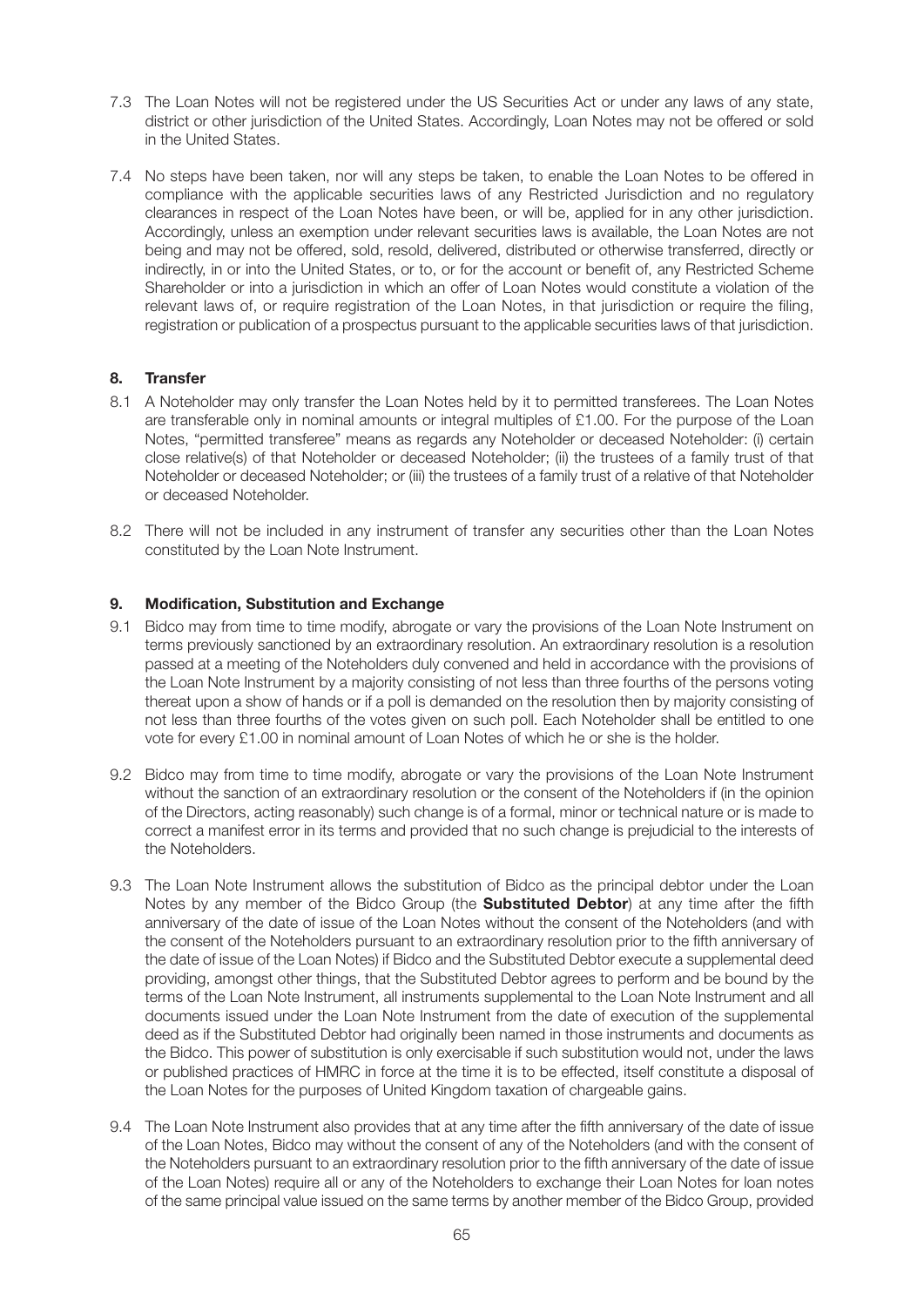that, if any Noteholder so required to exchange his/her Loan Notes is resident in the United Kingdom for taxation purposes, such exchange will fall within the provisions of section 135 of the Taxation of Chargeable Gains Act 1992 and prior clearance has been received from the HMRC under section 138 of the Taxation Chargeable Gains Act 1992 in respect of such exchange.

## **10. Guarantee**

- 10.1 Raymond James has agreed to unconditionally and irrevocably guarantee to each Noteholder the due and punctual payment by Bidco of all amounts of principal or interest payable to the Noteholder by Bidco in respect of the Loan Notes.
- 10.2 If and whenever Bidco is in default in payment of any amounts of principal or interest to a Noteholder, Raymond James will on receipt of: (i) a demand by such Noteholder; and (ii) written confirmation from Bidco that the Noteholder appears on the Register as the holder of the Loan Note to which the default relates as at the date of receipt of the demand by the guarantor (which such confirmation shall be requested by the guarantor from and supplied by Bidco on receipt of a demand), pay to such Noteholder the amount payable by Bidco to the Noteholder under the Loan Note Instrument without set-off or counterclaim and free and clear of any restrictions or conditions.
- 10.3 Raymond James will be deemed to be a principal debtor in respect of its obligations in relation to the Loan Notes and its obligations in relation thereto may be enforced by any Noteholder without the Noteholder being obliged first to make demand of or to take steps to recover from Bidco any sums due and payable to them.
- 10.4 Raymond James' liability to the Noteholders will not be discharged, impaired or affected by reason of: any defect in the obligations of Bidco; any time, waiver or other indulgence given to Bidco by any Noteholder; the liquidation of, or the appointment of any administrator, receiver or administrative receiver in respect of Bidco or its assets or any similar insolvency proceedings; any incapacity, lack of power, authority or legal personality of, or dissolution or change in the members or status of Bidco; any invalidity or enforceability of the obligations of Bidco under the Loan Notes; the substitution of Bidco as principal debtor under the Loan Notes; any act or omission of Bidco; or any other circumstance which would otherwise discharge the guarantor.

## **11. Governing law and jurisdiction**

- 11.1 The Loan Note Instrument, the Loan Notes and any dispute or claim arising out of, or in connection with, any of them (whether contractual or non-contractual in nature) will be governed by and construed in accordance with English law.
- 11.2 The courts of England are to have exclusive jurisdiction in relation to any claim, dispute or difference concerning the Loan Note Instrument and the Loan Notes.

## **12. Tax**

Part 8 (*United Kingdom Taxation*) of this Document contains information about the UK tax treatment of the Loan Notes.

## **13. General**

The above represents a summary of the terms of the Loan Notes and is subject to the detailed provisions of the Loan Note Instrument which will govern the rights and obligations of Bidco and the Noteholders with respect to the Loan Notes.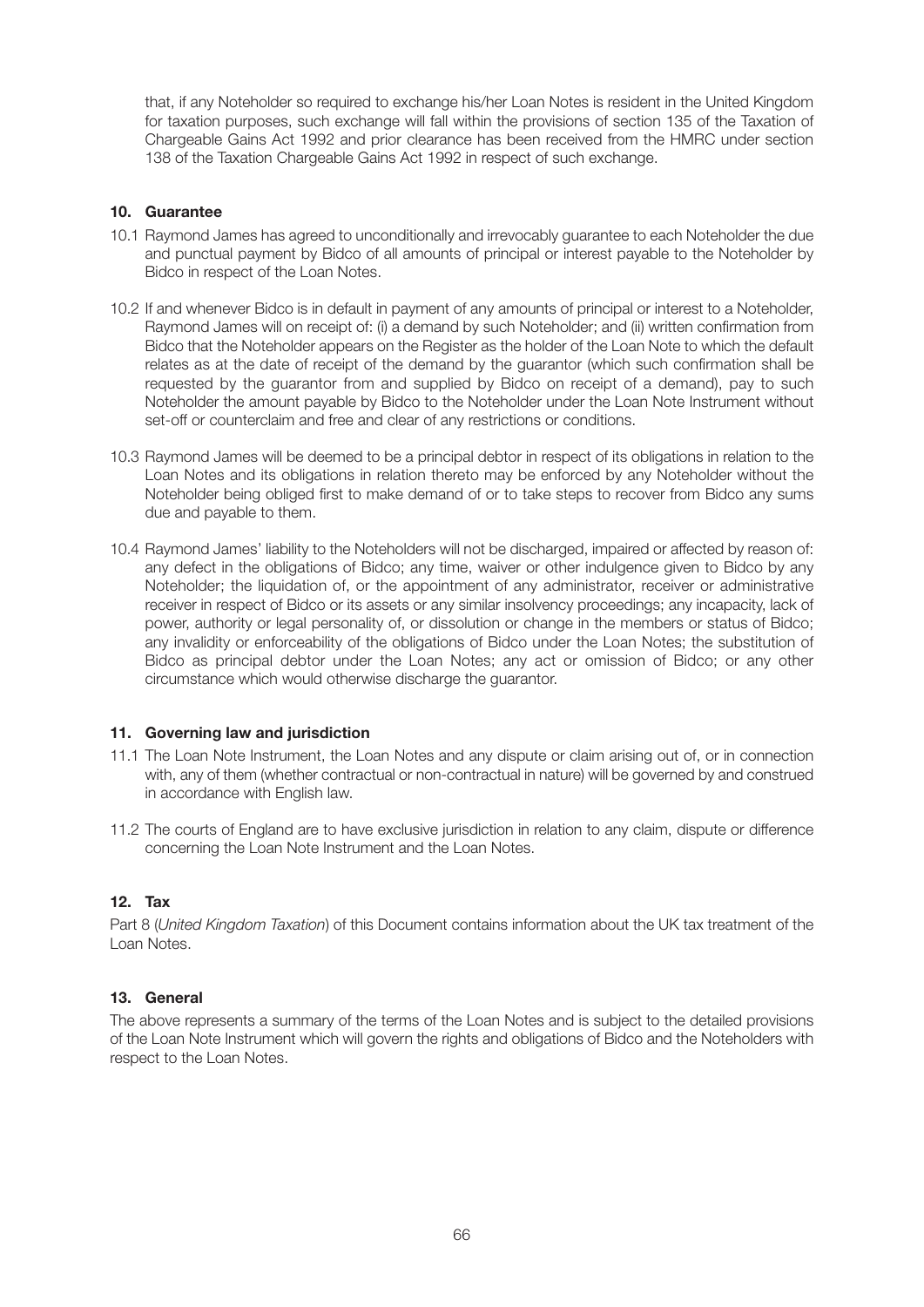### **PART 6**

## **HOW TO MAKE A LOAN NOTE ELECTION**

## **1. Making an Election**

### **IF YOU ARE A RESTRICTED SCHEME SHAREHOLDER, OR ACTING ON A NON-DISCRETIONARY BASIS ON BEHALF OF A RESTRICTED SCHEME SHAREHOLDER YOU ARE NOT ELIGIBLE TO PARTICIPATE IN THE LOAN NOTE ALTERNATIVE AND SHOULD NOT COMPLETE OR RETURN THE LOAN NOTE FORM OF ELECTION.**

#### 1.1 *Shares held in certificated form*

 If you hold Scheme Shares in certificated form and are not a Restricted Scheme Shareholder and you wish to make an election under the Loan Note Alternative you must complete and sign the Loan Note Form of Election in accordance with the instructions printed thereon and return it to Link Group, Corporate Actions, 10th Floor, Central Square, 29 Wellington Street, Leeds, LS1 4DL, so as to be received by no later than the Loan Note Deadline. A reply-paid envelope, for use in the UK only, is enclosed for your convenience. The instructions printed on, or deemed to be incorporated in, the Loan Note Form of Election constitute part of the terms of the Scheme.

### **If you wish to receive cash for all the Scheme Shares that you hold and do not wish to make an election under the Loan Note Alternative, do not return the Loan Note Form of Election.**

 Overseas Shareholders should inform themselves about and observe any applicable legal or regulatory requirements. If you are in any doubt about your position, you should consult your professional adviser. The Loan Note Alternative is not being offered, and will not be offered, directly or indirectly in or into, or by use of the mails of, or by any means or instrumentality of interstate or foreign commerce of or of any facilities of a national securities exchange of, the United States. Any purported election for the Loan Note Alternative made by a person located in the United States or any agent, fiduciary or other intermediary acting on a non-discretionary basis for a principal giving instructions from within the United States will be invalid and will not be accepted.

 You should complete a separate Loan Note Form of Election for Scheme Shares held in certificated form, but under different designations, if you wish to make an election under the Loan Note Alternative in respect of cash consideration to which you would otherwise be entitled in respect of some or all of your Scheme Shares.

 If you need further copies of the Loan Note Form of Election, please call Charles Stanley's registrars, Link Group on +44 (0) 371 664 0321. Calls are charged at the standard geographic rate and will vary by provider. Calls from outside the United Kingdom will be charged at the applicable international rate. Lines are open between 9.00 a.m. and 5.30 p.m. (London time), Monday to Friday (excluding public holiday in England and Wales). Please note that calls may be monitored or recorded and Link Group cannot provide advice on the merits of the Acquisition or the Scheme or give any financial, legal or tax advice.

## 1.2 *Shares held in uncertificated form (CREST)*

 If your Scheme Shares are in uncertificated form and you are not a Restricted Scheme Shareholder and you wish to elect for the Loan Note Alternative you should NOT complete a Loan Note Form of Election but instead take (or procure to be taken) the actions set out below to transfer the Scheme Shares in respect of which you wish to elect for the Loan Note Alternative to the relevant escrow account using a TTE Instruction specifying Link Group (in its capacity as a CREST participant under the participant ID: RA10) as the escrow agent (**Escrow Agent**), as soon as possible and in any event so that the TTE Instruction settles no later than the Loan Note Deadline.

 If you are a CREST personal member or other CREST sponsored member, you should refer to your CREST sponsor before taking any action. Your CREST sponsor will be able to confirm details of your participation ID and the member account ID under which your Scheme Shares are held. In addition, only your CREST sponsor will be able to send the TTE Instruction to Euroclear in relation to your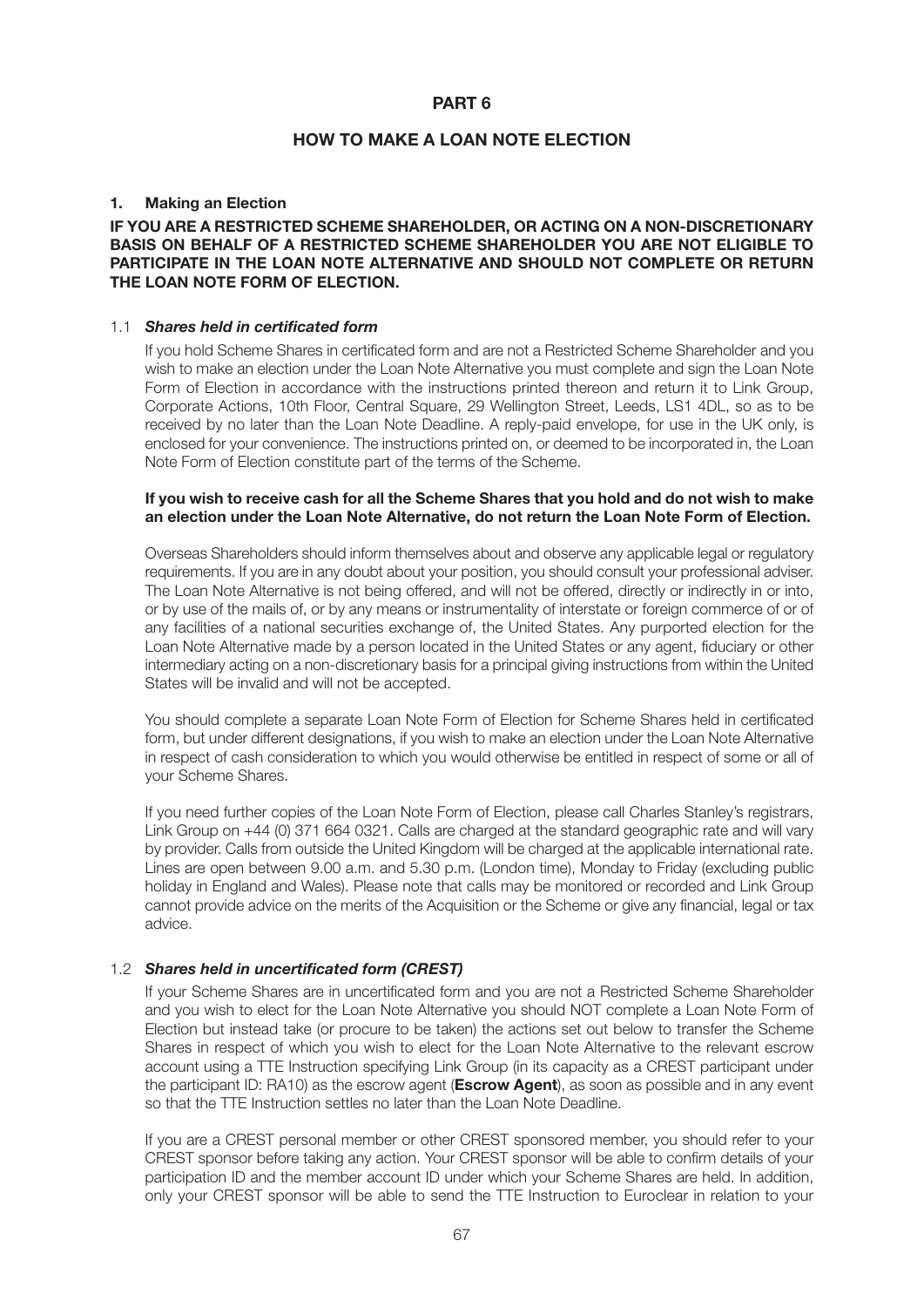Scheme Shares. You should send (or, if you are a CREST personal member or other CREST sponsored member, procure that your CREST sponsor sends) a TTE Instruction to Euroclear which must be properly authenticated in accordance with Euroclear's specifications and which must contain, in addition to the other information that is required for a TTE Instruction to settle in CREST, the following details:

- (a) the number of Scheme Shares to be transferred to escrow in respect of the Loan Note Election;
- (b) your member account ID;
- (c) your participant ID;
- (d) the participant ID of the Escrow Agent. This is RA10;
- (e) the member account ID of the Escrow Agent. This is RJFCSG01;
- (f) the ISIN number of the Scheme Shares. This is GB0006556046;
- (g) the intended settlement date. This should be as soon as possible and in any event by the Loan Note Deadline;
- (h) the corporate action number for the transaction. This is allocated by Euroclear and can be found by viewing the relevant corporate action details on screen in CREST;
- (i) CREST standard delivery instructions priority of 80; and
- (j) a contact name and telephone number (in the shared note file of the TTE Instruction).

 To elect for the Loan Note Alternative in the field relating to the number of Scheme Shares to be transferred to escrow, you should insert the number of Scheme Shares in respect of which you wish to make an election for the Loan Note Alternative.

 After settlement of the TTE Instruction, you will not be able to access the Scheme Shares in CREST for any transaction or for charging purposes. If the Scheme becomes Effective, the Escrow Agent will transfer the Scheme Shares to Bidco or its nominees. You are recommended to refer to the CREST Manual published by Euroclear for further information on the CREST procedure outlined above.

 You should note that Euroclear does not make available special procedures in CREST for any particular corporate action. Normal system timings and limitations will therefore apply in connection with a TTE Instruction and its settlement. You should therefore ensure that all necessary action is taken by you (or by your CREST sponsor) to enable a TTE Instruction relating to your Scheme Shares to settle prior to the Loan Note Deadline. In this regard you are referred in particular to those sections of the CREST Manual concerning practical limitations of the CREST system and timings.

 Please note that, if: (i) you elect for the Loan Note Alternative in respect of Scheme Shares which are held in CREST; and (ii) you fail to give the TTE Instructions to settle prior to the Loan Note Deadline in accordance with the instructions set out above, your election for the Loan Note Alternative will to that extent be invalid and you will receive cash as if you had not elected for the Loan Note Alternative.

# **2. Other Provisions relating to the Loan Note Alternative**

The Loan Note Alternative is made available on the basis of £1 nominal value of Loan Notes for every £1 in cash to which a Scheme Shareholder would otherwise be entitled to under the Offer. Each Scheme Shareholder's aggregate entitlement to Loan Notes will be rounded down to the nearest £1 and, in the event that the Scheme Shareholder has validly elected (or is deemed to have validly elected pursuant to the terms of the Scheme) to receive Loan Notes in lieu of all of the cash consideration to which the Scheme Shareholder would otherwise be entitled, the balance of the consideration will be disregarded and not paid to such holder.

Charles Stanley and Bidco reserve the right at their sole discretion to determine that any Scheme Shareholder electing for the Loan Note Alternative is a Restricted Scheme Shareholder and to refuse to issue Loan Notes to that Scheme Shareholder. In such event, the relevant Scheme Shareholder shall only be entitled to receive cash consideration as set out in this document.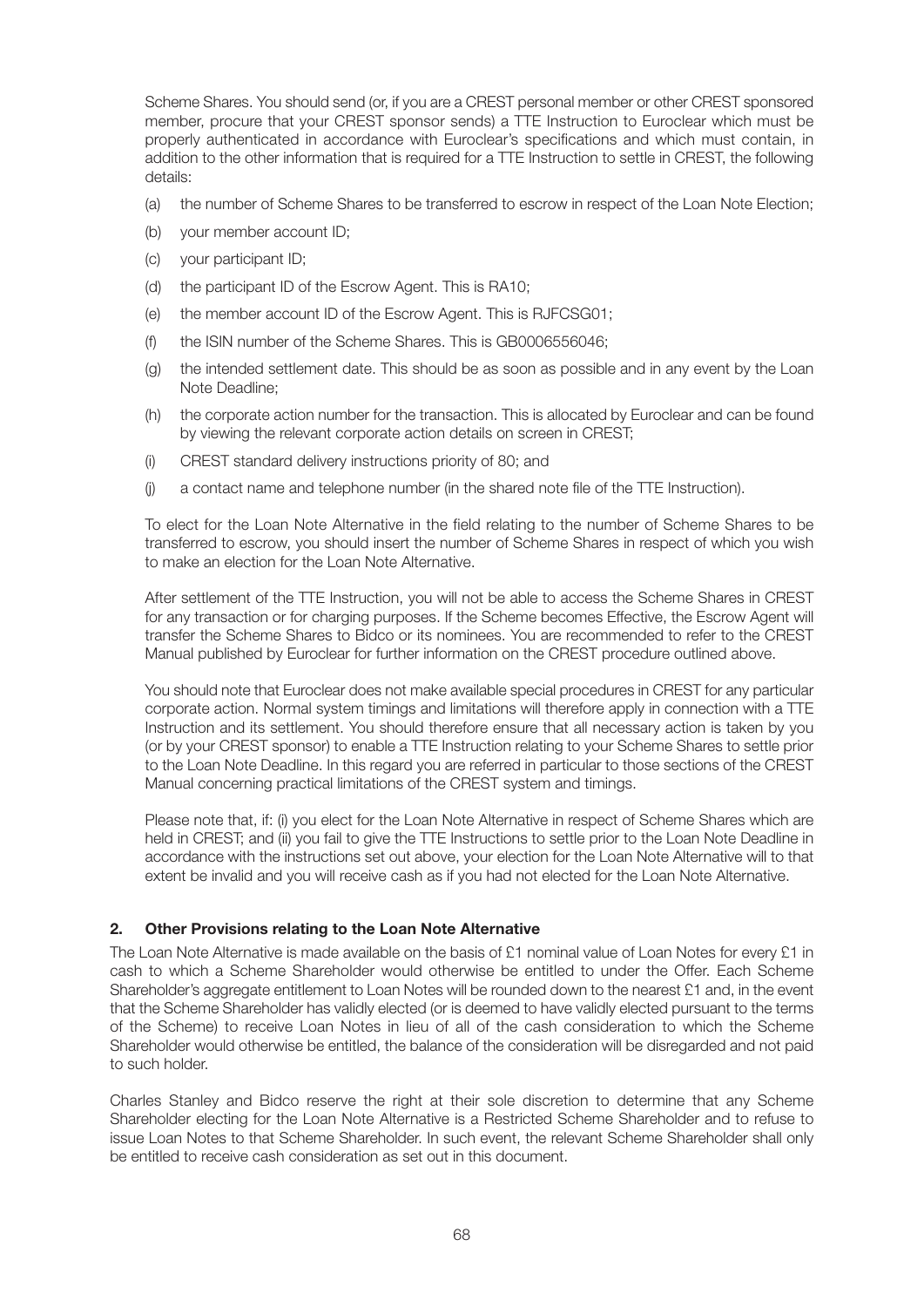Neither Charles Stanley nor Bidco will be liable to any Scheme Shareholder for making any such determination.

A summary of the terms of the Loan Note Alternative is in Part 5 (*Summary of the Loan Notes*) of this document.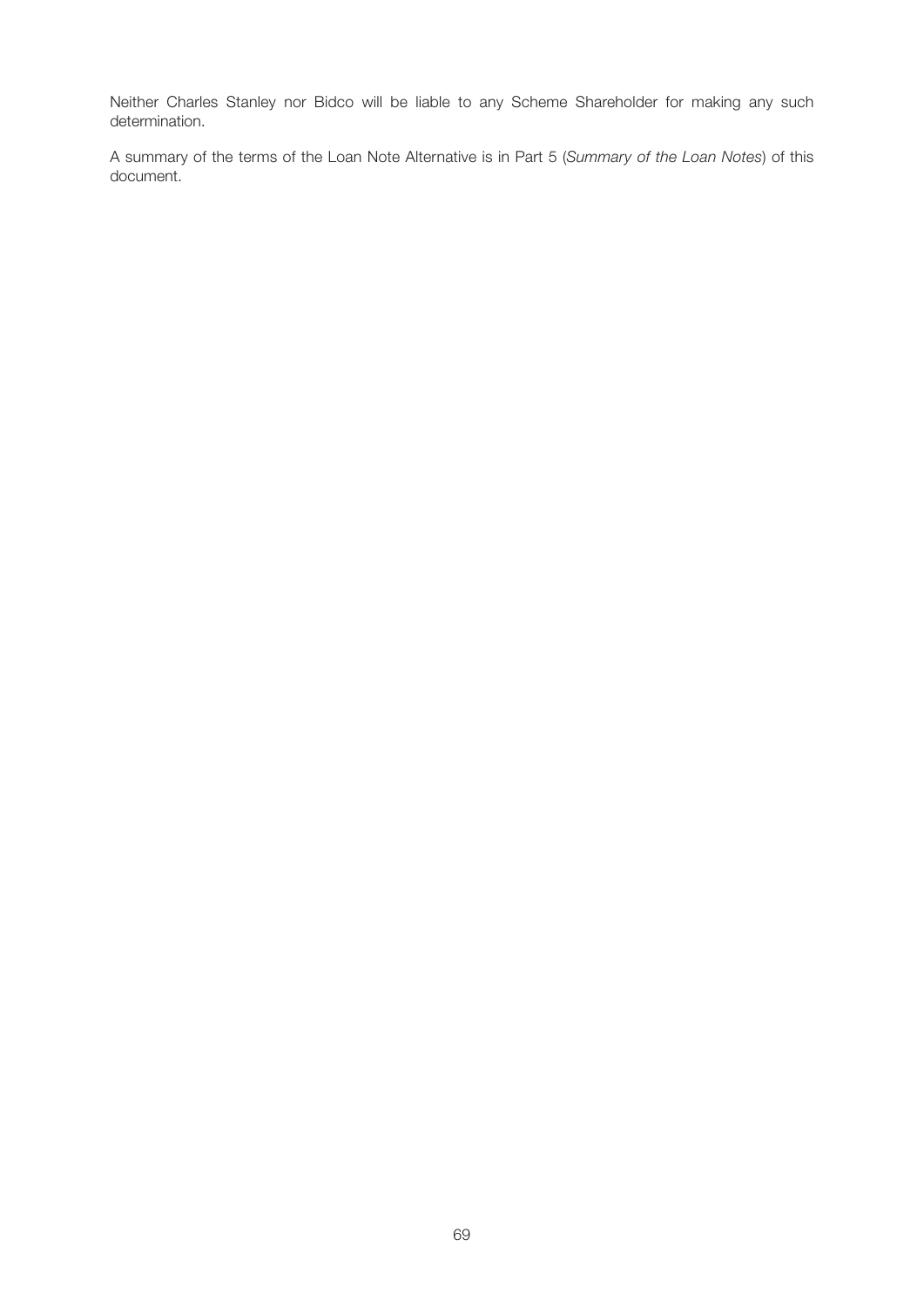# **PART 7**

# **FINANCIAL AND RATINGS INFORMATION**

## **Part A: Financial information relating to Charles Stanley**

The following sets out financial information in respect of Charles Stanley as required by Rule 24.3 of the Code. The documents referred to below, the contents of which have previously been announced through a Regulatory Information Service, are incorporated into this document by reference pursuant to Rule 24.15 of the Code:

- l the audited financial statements of Charles Stanley for the financial year ended 31 March 2021 are set out on pages 110-163 (both inclusive) of Charles Stanley's Annual Report and Accounts 2021 available from Charles Stanley's website at www.charles-stanley.co.uk/recommended-offer-for-charles-stanley
- the audited accounts of Charles Stanley for the financial year ended 31 March 2020 are set out on pages 104-161 (both inclusive) of Charles Stanley's Annual Report and Accounts 2020 available from Charles Stanley's website at www.charles-stanley.co.uk/recommended-offer-for-charles-stanley
- l the trading update for the three months ended 30 June 2021 available from Charles Stanley's website at www.charles-stanley.co.uk/recommended-offer-for-charles-stanley

### **Part B: Charles Stanley ratings information**

There are no current ratings or outlooks publicly accorded to Charles Stanley by ratings agencies.

### **Part C: Financial Information relating to Bidco**

Bidco was incorporated on 12 July 2021 and has not traded or paid any dividends since its date of incorporation. Accordingly, no financial information is available or has been published in respect of it. Bidco has no material assets or liabilities, in each case other than those described in this document in connection with the Acquisition.

From the Effective Date, the earnings, assets and liabilities of Bidco will include the consolidated earnings, assets and liabilities of the Charles Stanley Group.

### **Part D: Bidco ratings information**

As Bidco was incorporated on 12 July 2021 and has not traded since the date of incorporation and is being utilised for the sole purpose of carrying out the Acquisition, there are no current ratings or outlooks publicly accorded to Bidco by ratings agencies.

## **Part E: Financial Information relating to Raymond James**

The following sets out financial information in respect of Raymond James as required by Rule 24.3 of the Code. The documents referred to below, the contents of which have previously been disclosed, as set out below, are incorporated into this document by reference pursuant to Rule 24.15 of the Code:

- l Copies of Raymond James' Annual Reports for the previous five years, quarterly earnings releases, presentations and financial supplements, as well as Monthly Operating Results are available on Raymond James' Investor Relations website at: www.raymondjames.com/investor-relations.
- Additionally, copies of financial results and other disclosures are also accessible through the website of the SEC at: www.sec.gov.

#### **Part F: Raymond James ratings information**

Raymond James' issuer and senior long-term debt ratings as of the most current report are detailed in the table below. Additional information about credit ratings is available in Raymond James' most recent quarterly report and accessible via the Investor Relations or SEC websites referenced above.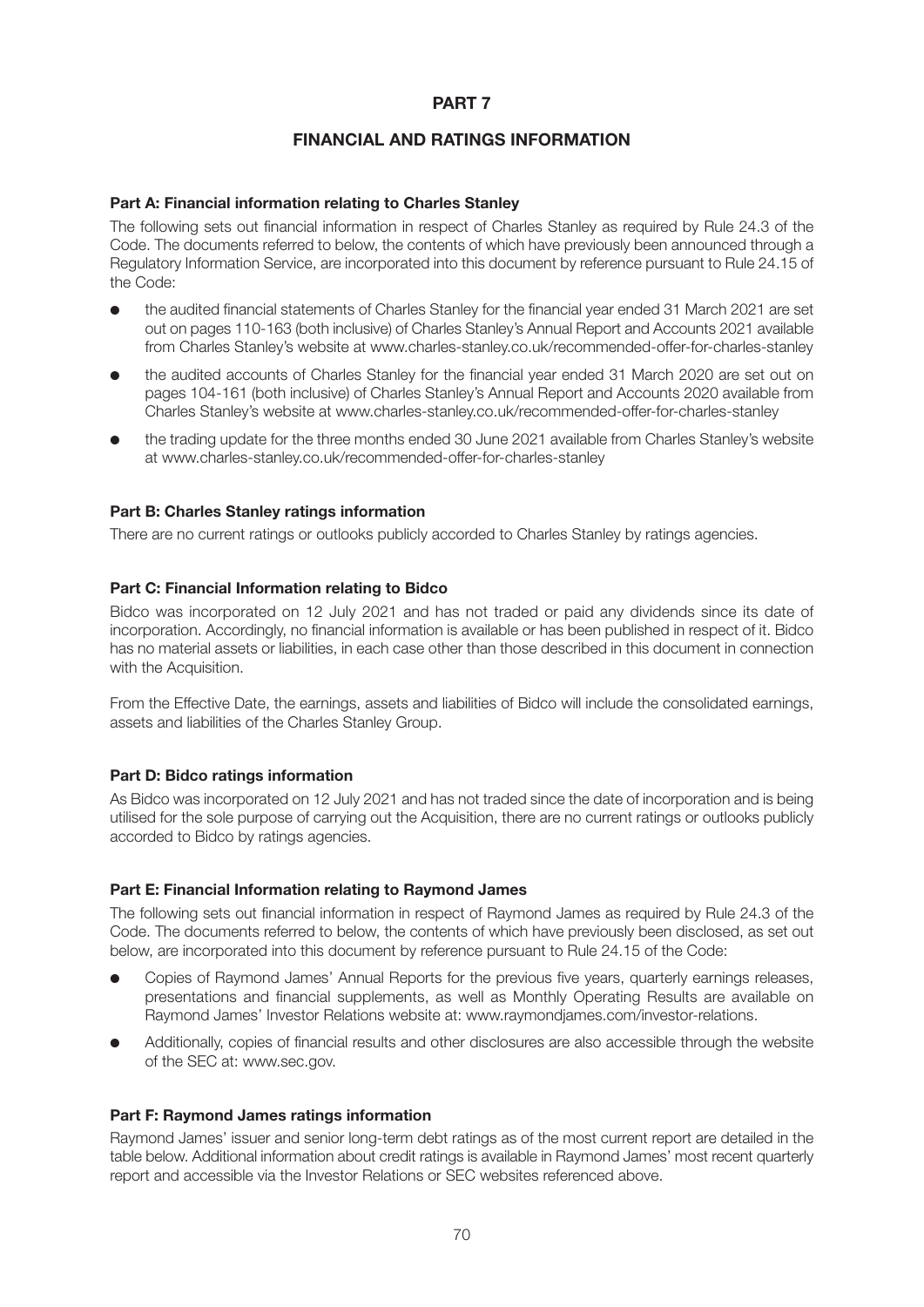| Rating Agency                     | Ratina | Outlook |
|-----------------------------------|--------|---------|
| Fitch Ratings, Inc.               | $A -$  | Stable  |
| Moody's Investor Services         | Baa1   | Stable  |
| Standard & Poor's Rating Services | BBB+   | Stable  |

### **Part G: No incorporation of website information**

Save as expressly referred to herein, neither the content of Charles Stanley's or Raymond James' websites, nor the content of any website accessible from hyperlinks on Charles Stanley's or Raymond James' websites is incorporated into, or forms part of, this document.

## **Part H: Availability of hard copies**

Charles Stanley will provide, without charge to each person to whom a copy of this document has been delivered, upon the oral or written request of such person, a hard copy of any or all of the documents which are incorporated by reference herein within two Business Days of the receipt of such request. Copies of any documents or information incorporated by reference into this document will not be provided unless such a request is made.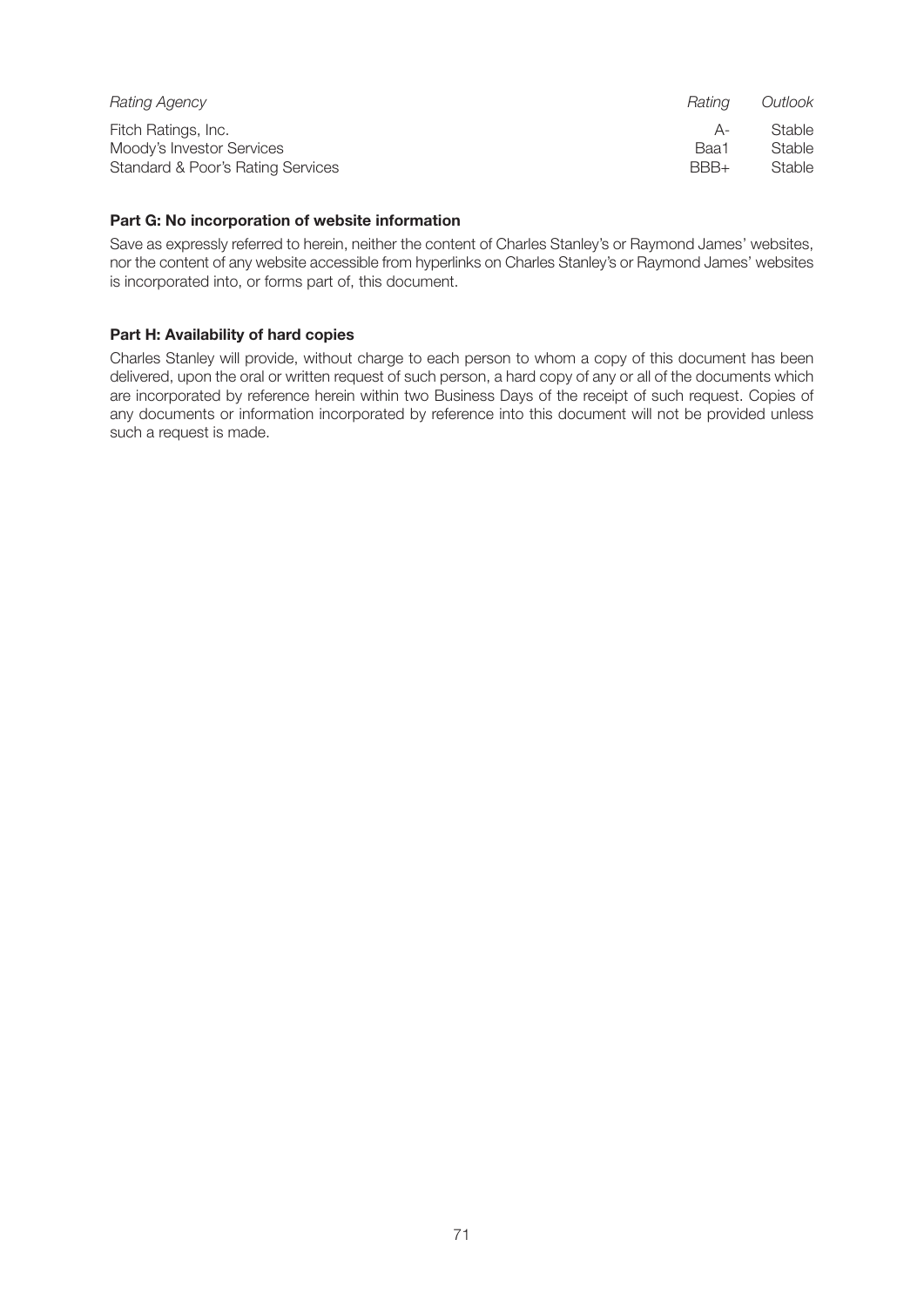### **PART 8**

### **UNITED KINGDOM TAXATION**

The comments set out below and in Part 9 (*Additional Information for Overseas Shareholders*) of this document summarise certain limited aspects of the UK taxation treatment of certain Charles Stanley Shareholders under the Scheme and do not purport to be a complete analysis of all tax considerations relating to the Scheme. They are based on current UK tax legislation and what is understood to be current HMRC practice (which may not be binding on HMRC), in each case as at the Latest Practicable Date, both of which are subject to change, possibly with retrospective effect.

The comments are intended as a general guide and do not deal with certain types of Charles Stanley Shareholder such as charities, trustees, market makers, brokers, dealers in securities, persons who have or could be treated for tax purposes as having acquired their Charles Stanley Shares by reason of an office or their employment or as carried interest, collective investment schemes, persons subject to UK tax on the remittance basis and insurance companies.

References below to "UK holders" or "Charles Stanley Shareholders" are to Charles Stanley Shareholders who are resident (and, in the case of individuals, domiciled) for tax purposes in, and only in, the United Kingdom (and to whom split-year treatment does not apply), who hold their Charles Stanley Shares as a capital investment (other than under a self-invested personal pension plan or individual savings account) and who are the absolute beneficial owners of their Charles Stanley Shares.

Overseas holders of Charles Stanley Shares are referred to in Part 9 (*Additional Information for Overseas Shareholders*) of this document, which summarises certain UK tax consequences of the Scheme for such holders.

### **IF YOU ARE IN ANY DOUBT ABOUT YOUR TAX POSITION OR YOU ARE SUBJECT TO TAXATION IN ANY JURISDICTION OTHER THAN THE UNITED KINGDOM, YOU SHOULD CONSULT AN APPROPRIATELY QUALIFIED INDEPENDENT PROFESSIONAL ADVISER IMMEDIATELY.**

#### **UK taxation of chargeable gains**

The transfer of Charles Stanley Shares under the Scheme in return for cash should be treated as a disposal of the UK holder's Charles Stanley Shares for the purposes of UK capital gains tax (**CGT**) or corporation tax on chargeable gains (as applicable) and therefore may, depending on the UK holder's particular circumstances (including the UK holder's base cost in their Charles Stanley Shares, and the availability of exemptions, reliefs and/or allowable losses), give rise to a liability to UK taxation on chargeable gains or, alternatively, an allowable capital loss.

#### **Individual Charles Stanley Shareholders**

Subject to available reliefs or allowances, chargeable gains arising on a disposal of Charles Stanley Shares by an individual UK holder should be subject to CGT at the rate of 20 per cent. (or in some limited circumstances, 10 per cent.) depending on the individual's personal circumstances, including other taxable income and gains in the relevant tax year.

No indexation allowance will be available to an individual Charles Stanley Shareholder in respect of any disposal of Charles Stanley Shares. The CGT annual exemption may be available to individual UK holders, depending on their personal circumstances, to offset against chargeable gains realised on the disposal of their Charles Stanley Shares. The CGT annual exemption amount for the 2021/22 tax year is £12,300.

#### **Corporate Charles Stanley Shareholders**

Subject to available reliefs or allowances, chargeable gains arising on a disposal of Charles Stanley Shares by a UK holder within the charge to UK corporation tax should be subject to UK corporation tax.

For UK holders within the charge to UK corporation tax (but which do not qualify for the substantial shareholding exemption in respect of their Charles Stanley Shares), indexation allowance may be available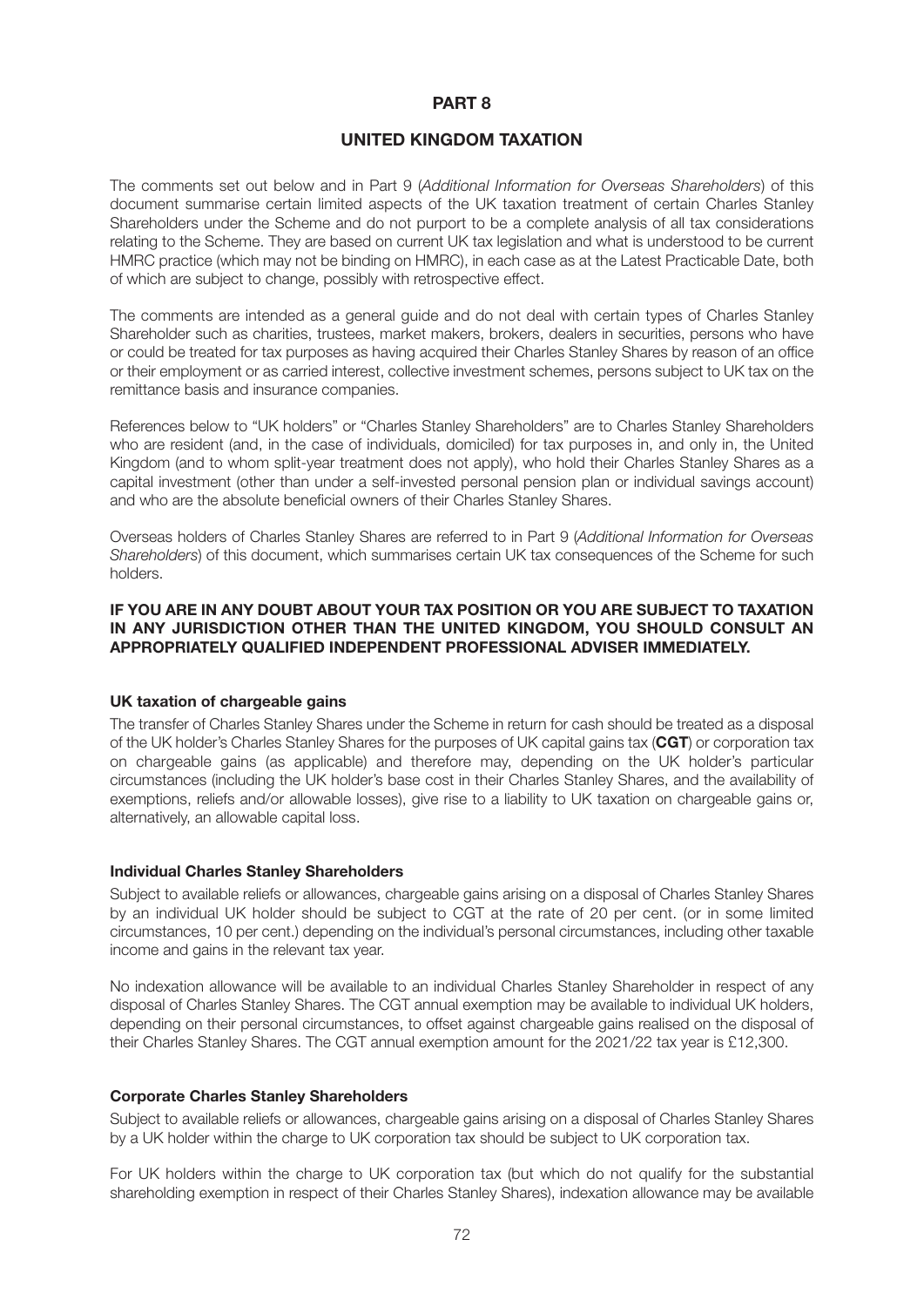where the Charles Stanley Shares were acquired prior to 31 December 2017 in respect of the period of ownership of the Charles Stanley Shares up to and including 31 December 2017 to reduce any chargeable gain arising (but not to create or increase any allowable loss) on the transfer of their Charles Stanley Shares under the Scheme in return for cash.

# **UK stamp duty and stamp duty reserve tax (SDRT)**

No UK stamp duty or SDRT should generally be payable by Charles Stanley Shareholders on the transfer of their Charles Stanley Shares under the Scheme.

#### **Loan Notes**

To the extent that a Charles Stanley Shareholder receives Loan Notes in exchange for his Scheme Shares and does not hold (either alone or together with persons connected with him) more than 5 per cent. of, or of any class of, shares in or debentures of Charles Stanley, he should not be treated as having made a disposal of his Scheme Shares.

Instead, for individual Charles Stanley Shareholders, any gain or loss which would otherwise have arisen on a disposal of his Scheme Shares should be ''rolled over'' into the Loan Notes and the Loan Notes should (because the Loan Notes are not expected to be qualifying corporate bonds for CGT purposes) be treated as the same asset as those Scheme Shares acquired at the same time and for the same consideration as those Scheme Shares.

For corporate Charles Stanley Shareholders, any gain or loss which would otherwise have arisen on a disposal of those Scheme Shares should be calculated but ''held over'' and deemed to arise only on a subsequent disposal (including redemption or repayment) of the Loan Notes.

A Charles Stanley Shareholder who (either alone or together with persons connected with him) holds more than 5 per cent. of, or of any class of, shares in or debentures of Charles Stanley, will be eligible for the above treatment only if the Scheme is effected for *bona fide* commercial reasons and does not form part of a scheme or arrangement of which the main purpose, or one of the main purposes, is the avoidance of a liability to CGT or corporation tax. HMRC clearance has been received that this treatment will not be denied on these grounds.

If a Charles Stanley Shareholder receives cash in addition to Loan Notes and the amount of cash received is small in comparison with the value of his Scheme Shares and less than the amount he paid for the Scheme Shares, the Charles Stanley Shareholder will not be treated as having disposed of the Scheme Shares in respect of which the cash was received. Instead, an amount equal to the amount of such cash will be deducted from the base cost of his Loan Notes or, in the case of corporate Charles Stanley Shareholders receiving Loan Notes, any gain or loss on the Scheme Shares will be dealt with as described below. Under current HMRC practice, any cash payment of £3,000 or less or (if greater) which is 5 per cent. or less of the market value at the time of disposal of a Charles Stanley Shareholder's holding of Scheme Shares will generally be treated as small for these purposes. In all other cases where a Charles Stanley Shareholder receives cash in addition to Loan Notes, the Charles Stanley Shareholder will be treated as having made a part disposal of their Scheme Shares, with the chargeable gain in respect of that part disposal being computed by reference to the proportion of the Charles Stanley Shareholder's allowable base cost in his holding of Scheme Shares that the cash consideration bears to the aggregate of the Charles Stanley Shareholder's entitlement to both cash consideration and Loan Notes.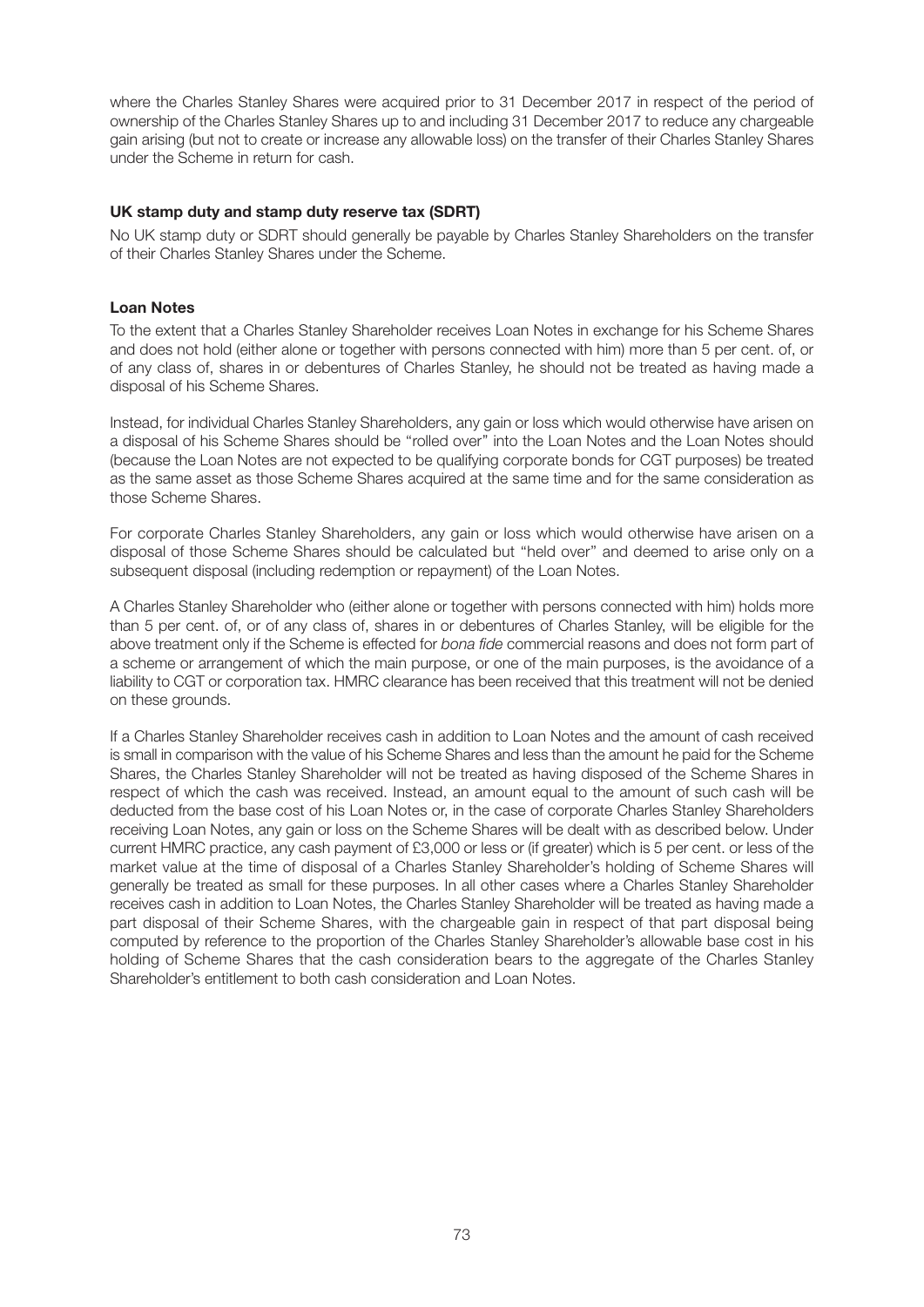# **PART 9**

# **ADDITIONAL INFORMATION FOR OVERSEAS SHAREHOLDERS**

# **1. General**

This document has been prepared for the purposes of complying with English law, the Code, the Market Abuse Regulation, the Disclosure Guidance and Transparency Rules and the Listing Rules and the information disclosed may not be the same as that which would have been disclosed if this document had been prepared in accordance with the laws of jurisdictions outside the UK.

The availability of the Acquisition to holders of Charles Stanley Shares who are not resident in the United Kingdom may be affected by the laws of the relevant jurisdictions in which they are resident. It is the responsibility of any person outside the UK into whose possession this document comes to satisfy themselves as to the full observance of the laws of the relevant jurisdiction in connection with the Acquisition including the obtaining of any governmental, exchange control or other consents which may be required and/or compliance with other necessary formalities which are required to be observed and the payment of any issue, transfer or other taxes or levies due in such jurisdiction.

The release, publication or distribution of this document in certain jurisdictions may be restricted by law. Persons who are not resident in the United Kingdom or who are subject to the laws of other jurisdictions should inform themselves of, and observe, any applicable requirements. In particular, the ability of persons who are not resident in the United Kingdom to vote in respect of their Charles Stanley Shares with respect to the Scheme at the Court Meeting, or to appoint another person as proxy to vote at the Court Meeting on their behalf, may be affected by the laws of the relevant jurisdictions in which they are located. Any failure to comply with the applicable restrictions may constitute a violation of the securities laws of any such jurisdiction. To the fullest extent permitted by applicable law, the companies and persons involved in the Acquisition disclaim any responsibility or liability for the violation of such restrictions by any person.

Unless otherwise determined by Bidco or required by the Code and permitted by applicable law and regulation, the Acquisition will not be made available, directly or indirectly, in, into or from a Restricted Jurisdiction where to do so would violate the laws in that jurisdiction and no person may vote in favour of the Acquisition by any such use, means, instrumentality or form within a Restricted Jurisdiction or any other jurisdiction if to do so would constitute a violation of the laws of that jurisdiction. Accordingly, copies of this document and all documents relating to the Acquisition are not being, and must not be, directly or indirectly, mailed or otherwise forwarded, distributed or sent (in whole or in part) in, into or from a Restricted Jurisdiction where to do so would violate the laws in that jurisdiction, and persons receiving this document and all documents relating to the Acquisition (including custodians, nominees and trustees) must observe these restrictions and must not mail or otherwise distribute or send them (in whole or in part) in, into or from such jurisdictions where to do so would violate the laws in that jurisdiction. Doing so may render invalid any purported vote in respect of the Acquisition.

This document does not constitute an offer to sell or issue or the solicitation of an offer to buy or subscribe for shares in any jurisdiction (including the Restricted Jurisdictions) in which such offer or solicitation is unlawful.

# **Overseas Shareholders should consult their own legal and tax advisers with respect to the legal and tax consequences of the Scheme.**

# **2. US holders of Charles Stanley Shares**

The Acquisition relates to the shares of a UK company and is being made by way of a scheme of arrangement provided for under Part 26 of the Companies Act. The Acquisition, implemented by way of a scheme of arrangement, is not subject to the tender offer rules or the proxy solicitation rules under the US Exchange Act. Accordingly, the Acquisition is subject to the disclosure requirements and practices applicable to a scheme of arrangement involving a target company in England listed on the London Stock Exchange, which differ from the disclosure requirements of US tender offer and proxy solicitation rules. If, in the future, Raymond James exercises its right to implement the Acquisition by way of an Offer and determines to extend the Offer into the United States, the Acquisition will be made in compliance with applicable US laws and regulations.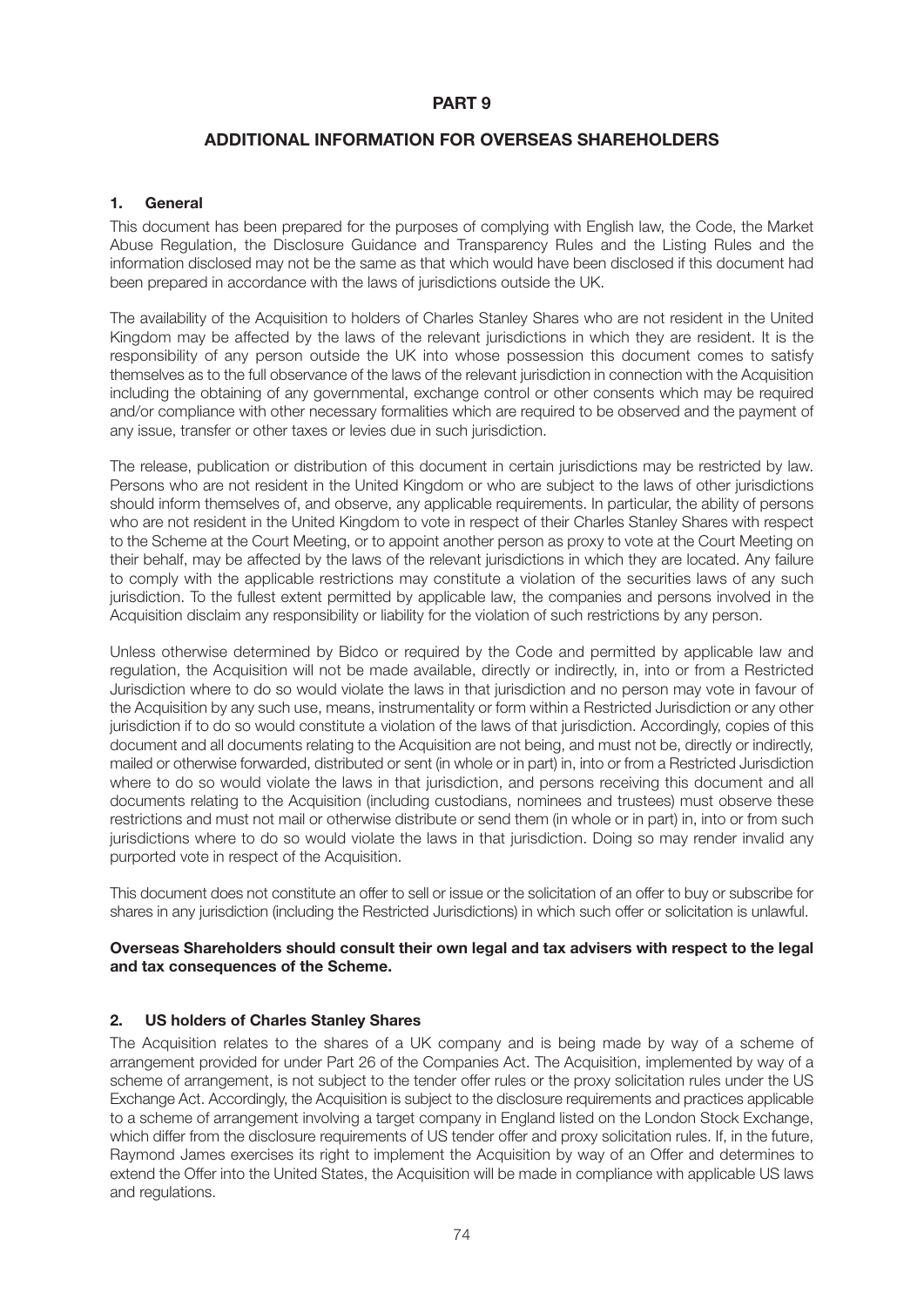The Loan Note Alternative is not being offered, and will not be offered, directly or indirectly in or into, or by use of the mails of, or by any means or instrumentality of interstate or foreign commerce of or of any facilities of a national securities exchange of, the United States. This includes, but is not limited to, facsimile transmission, electronic mail, telex, telephone, the internet and other forms of electronic communication. The Loan Note Alternative may not be elected for by any such use, means, instrumentality or facility from or within the United States or by persons located or resident in the United States. Accordingly, materials allowing an election for the Loan Note Alternative are not being, and must not be, directly or indirectly mailed or otherwise transmitted, distributed or forwarded (including, without limitation, by custodians, nominees or trustees), in whole or in part, in or into the United States or to any U.S. persons or any persons located or resident in the United States. Any purported acceptance of the Loan Note Alternative resulting directly or indirectly from a violation of these restrictions will be invalid and any purported election for the Loan Note Alternative made by a person located in the United States or any agent, fiduciary or other intermediary acting on a non-discretionary basis for a principal giving instructions from within the United States will be invalid and will not be accepted.

Each person electing for the Loan Note Alternative will represent that it is not a U.S. person, it is not located in the United States and it is not participating in the Acquisition from the United States or it is acting on a non-discretionary basis for a principal that is not a U.S. person, that is located outside the United States and that is not giving an order to participate in the Acquisition from the United States. For the purposes of this and the above paragraph, United States means United States of America, its territories and possessions (including Puerto Rico, the U.S. Virgin Islands, Guam, American Samoa, Wake Island and the Northern Mariana Islands), any state of the United States of America and the District of Columbia.

The financial information included in this document has been prepared in accordance with International Financial Reporting Standards (as adopted by the European Union) and thus may not be comparable to financial information of US companies or companies whose financial statements are prepared in accordance with US generally accepted accounting principles.

Neither the SEC nor any securities commission of any state of the US nor any other US regulatory authority has approved the Acquisition, passed upon the fairness of the Acquisition or passed upon the adequacy or accuracy of this document.

It may be difficult for US holders of Charles Stanley Shares to enforce their rights and any claim arising out of the US federal laws or the laws of any state or other jurisdiction in the US, because Charles Stanley is located in a non-US country, and some or all of its officers and directors are residents of a non-US country. US holders of Charles Stanley Shares may not be able to sue a non-US company or its officers or directors in a non-US court for violations of the federal US laws or the laws of any state or other jurisdiction in the US. Further, it may be difficult to compel a non-US company and its affiliates to subject themselves to a US court's judgment.

US holders of Charles Stanley Shares also should be aware that the transaction contemplated herein may have tax consequences in the US and, that such consequences, if any, are not described herein. US holders of Charles Stanley Shares are urged to consult with legal, tax and financial advisers in connection with making a decision regarding this transaction.

# **3. UK Taxation of certain overseas shareholders**

Non-UK holders should not be subject to United Kingdom taxation of chargeable gains in respect of the Scheme, however they may be subject to foreign taxation depending on their personal circumstances. No UK stamp duty or SDRT should generally be payable by Non-UK holders on the transfer of their Charles Stanley Shares under the Scheme.

References above to **Non-UK holders** are to Charles Stanley Shareholders who are not resident for tax purposes in the United Kingdom, have not within the past five years been resident or ordinarily resident for tax purposes in the United Kingdom and are not carrying on a trade (or profession or vocation) in the United Kingdom.

If an individual is only temporarily resident outside the United Kingdom for capital gains tax purposes as at the date of disposal, the individual could, on becoming resident for tax purposes in the United Kingdom again, be liable for United Kingdom taxation of chargeable gains in respect of disposals made while the individual was temporarily resident outside the United Kingdom for capital gains tax purposes.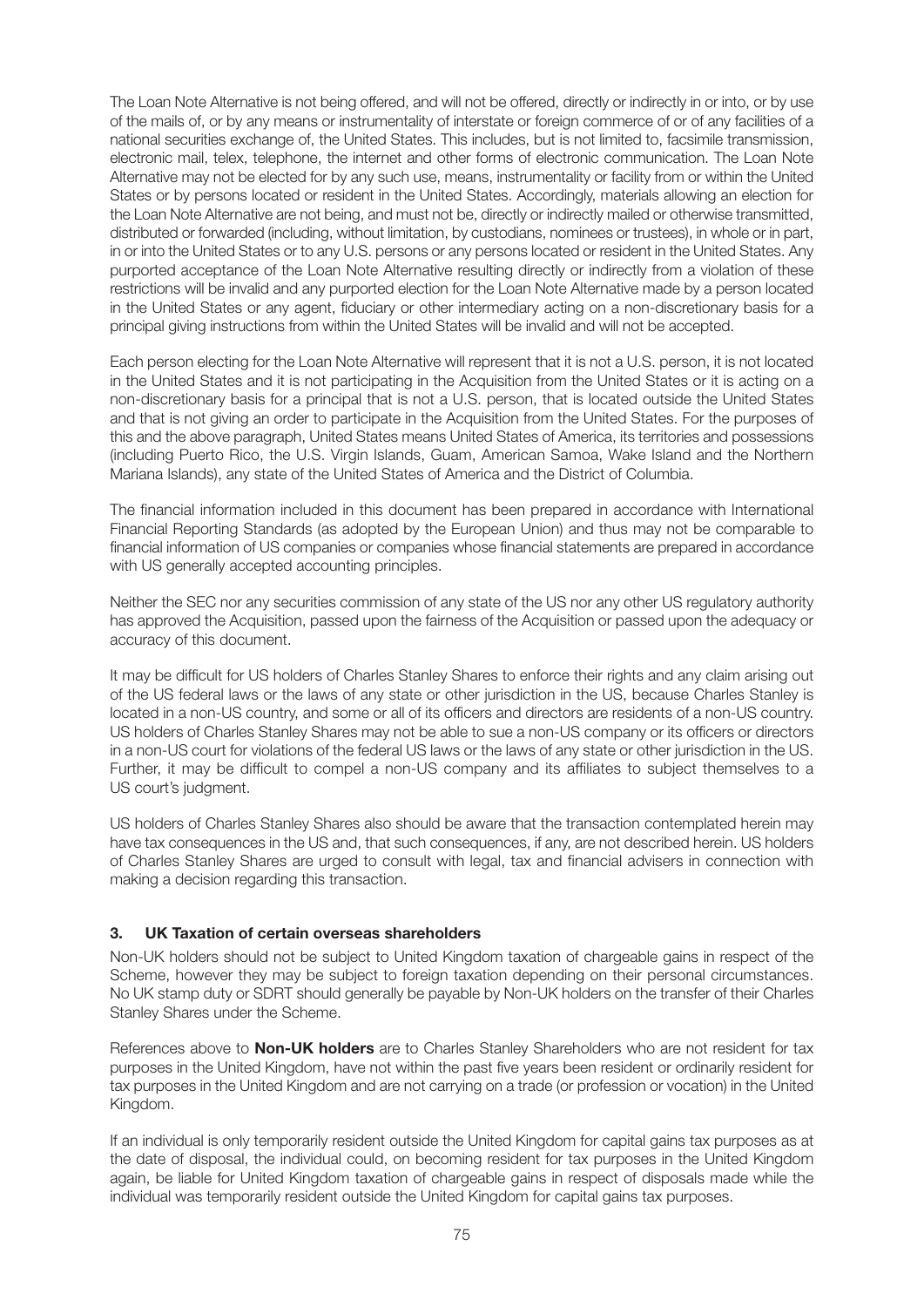# **PART 10**

# **ADDITIONAL INFORMATION**

# **1. Responsibility**

- 1.1 The Charles Stanley Directors, whose names are set out in paragraph 2.1 below, accept responsibility for the information contained in this document (including any expressions of opinion) other than the information for which responsibility is taken by the Bidco Directors or the Raymond James Directors pursuant to paragraphs 1.2 and 1.3 of this Part 10 (*Additional Information*). To the best of the knowledge and belief of the Charles Stanley Directors (who have taken all reasonable care to ensure that such is the case) the information contained in this document (including any expressions of opinion) for which they accept responsibility is in accordance with the facts and does not omit anything likely to affect the import of such information.
- 1.2 The Bidco Directors, whose names are set out in paragraph 2.2 below, accept responsibility for the information contained in this document (including any expressions of opinion) relating to them (and their close relatives (as defined in section 3.1 below) related trusts and other persons connected with them), Bidco, the Bidco Group and persons deemed to be acting in concert with Bidco (as such term is defined in the Code). To the best of the knowledge and belief of the Bidco Directors (who have taken all reasonable care to ensure that such is the case) the information contained in this document (including any expressions of opinion) for which they accept responsibility is in accordance with the facts and does not omit anything likely to affect the import of such information.
- 1.3 The Raymond James Directors, whose names are set out in paragraph 2.3 below, accept responsibility for the information contained in this document (including any expressions of opinion) relating to them (and their close relatives, related trusts and other persons connected with them), Raymond James, the Raymond James Group and Bidco. To the best of the knowledge and belief of the Raymond James Directors (who have taken all reasonable care to ensure that such is the case) the information contained in this document (including any expressions of opinion) for which they accept responsibility is in accordance with the facts and does not omit anything likely to affect the import of such information.

# **2. Directors**

# 2.1 *The Charles Stanley Directors and their respective positions are:*

| Name                                                       | Position                                                                     |
|------------------------------------------------------------|------------------------------------------------------------------------------|
| Sir David Howard<br>Paul Abberley<br>Benjamin Money-Coutts | Chairman<br><b>Chief Executive Officer</b><br><b>Chief Financial Officer</b> |
| Marcia Campbell                                            | Independent Non-Executive Director                                           |
| Andrew Didham                                              | Independent Non-Executive Director                                           |
| Hugh Grootenhuis                                           | Independent Non-Executive Director                                           |
| Anna Troup                                                 | Independent Non-Executive Director                                           |

 The registered office of Charles Stanley and the business address of each of the Charles Stanley Directors is 55 Bishopsgate, London, EC2N 3AS.

The company secretary of Charles Stanley is Julie Ung.

#### 2.2 *The Bidco Directors and their respective positions are:*

| Name           | Position |
|----------------|----------|
| Peter Moores   | Director |
| Tashtego Elwyn | Director |

Bidco is a limited company with its registered office at 11 Bath Street, St Helier, Jersey JE4 8UT.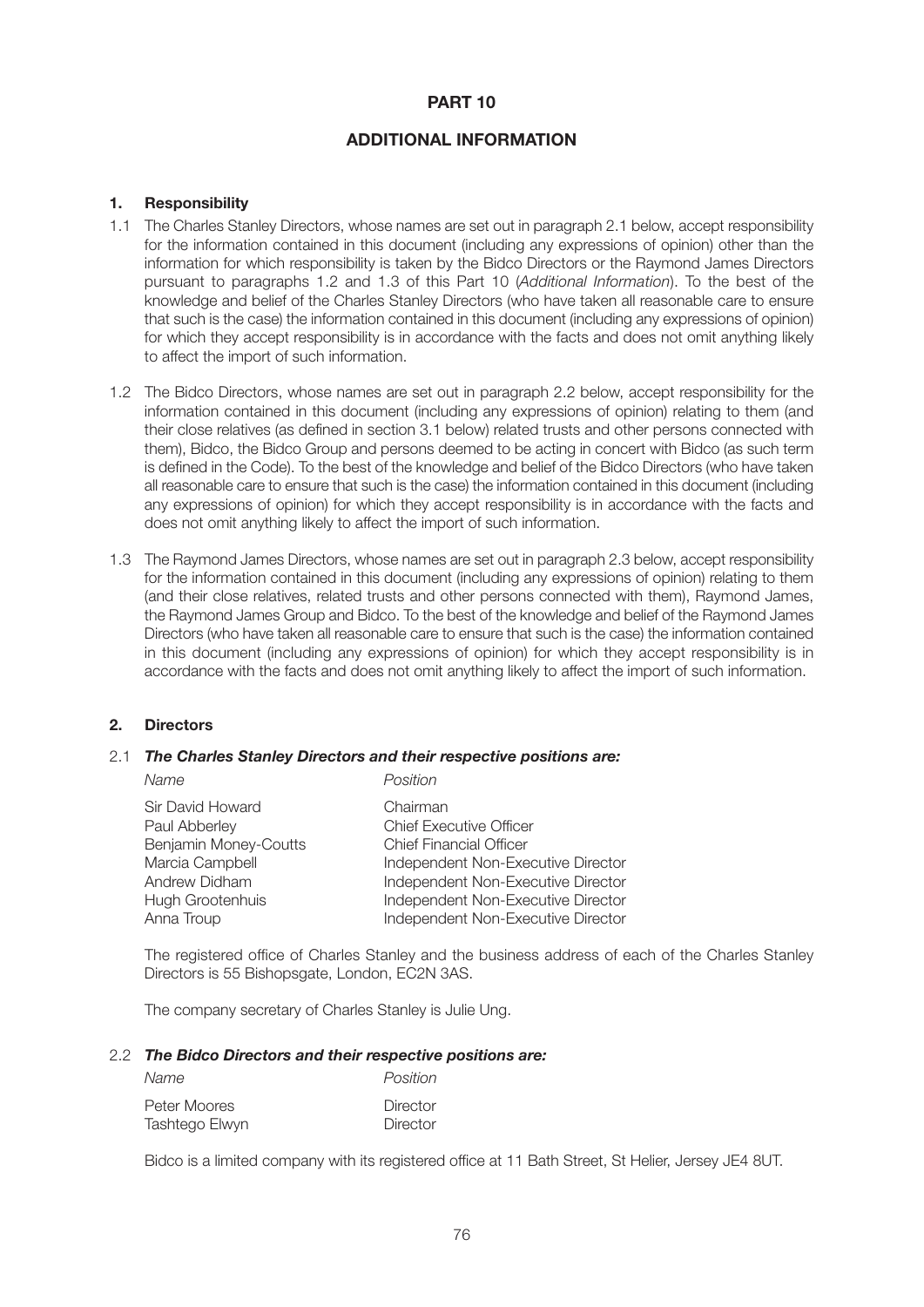# 2.3 *The Raymond James Directors and their respective positions are:*

 *Name Position*

| Marlene Debel        | Independent Non-Executive Director      |
|----------------------|-----------------------------------------|
| <b>Bob Dutkowsky</b> | Non-Executive Director                  |
| Jeffrey N. Edwards   | Independent Non-Executive Director      |
| Benjamin Etsy        | Independent Non-Executive Director      |
| Anne Gates           | Independent Non-Executive Director      |
| Francis S. Godbold   | Vice Chairman                           |
| Thomas A. James      | <b>Chairman Emeritus</b>                |
| Gordon L. Johnson    | Independent Non-Executive Director      |
| Roderick C. McGeary  | Independent Non-Executive Director      |
| Paul C. Reilly       | Chairman and Chief Executive Officer    |
| Raj Seshardi         | Independent Non-Executive Director      |
| Susan N. Story       | Lead Independent Non-Executive Director |
|                      |                                         |

 Raymond James is a Florida corporation, the common stock of which is listed on the New York Stock Exchange. The business address of Raymond James is 880 Carillon Parkway, St. Petersburg, FL 33716.

## **3. Interests in Charles Stanley Shares**

#### 3.1 *For the purposes of this section 3 and section 4:*

- (A) "acting in concert" has the meaning given to it in the Code;
- (B) "arrangement" includes indemnity or option arrangements, and any agreement or understanding, formal or informal, of whatever nature, relating to securities which may be an inducement to deal or refrain from dealing;
- (C) "close relatives" has the meaning given to it in the Code;
- (D) "connected person" in relation to a director of Charles Stanley, Raymond James or Bidco means any person whose interests such director would be required to disclosure pursuant to Part 22 of the Companies Act and related regulations including:
	- (i) such director's spouse or civil partner;
	- (ii) such director's infant children (including step-children);
	- (iii) a body corporate if either:
		- (1) that body corporate or its board of directors are accustomed to act in accordance with such director's directions or instructions; or
		- (2) such director is entitled to exercise or control the exercise of one-third or more of the voting power at general meetings of that body corporate; and
	- (iv) in certain circumstances, persons with whom such director has an agreement for the acquisition of shares in the relevant company;
- (E) "dealing" has the meaning given to it in the Code;
- (F) "derivative" has the meaning given to it in the Code;
- (G) "disclosure period" means the period beginning on 29 July 2020 (the date 12 months prior to commencement of the Offer Period) and ending on the Latest Practicable Date;
- (H) "financial collateral arrangements" are arrangements of the kind referred to in Note 4 on Rule 4.6 of the Code;
- (I) "interest" or "interests" in relevant securities shall have the meaning given to it in the Code;
- (J) "relevant securities" means: (i) Charles Stanley Shares and any other securities of Charles Stanley conferring voting rights; (ii) the equity share capital of Charles Stanley; (iii) the equity share capital of Bidco; and (vi) securities of Charles Stanley or Bidco carrying conversion or subscription rights into any of the foregoing; and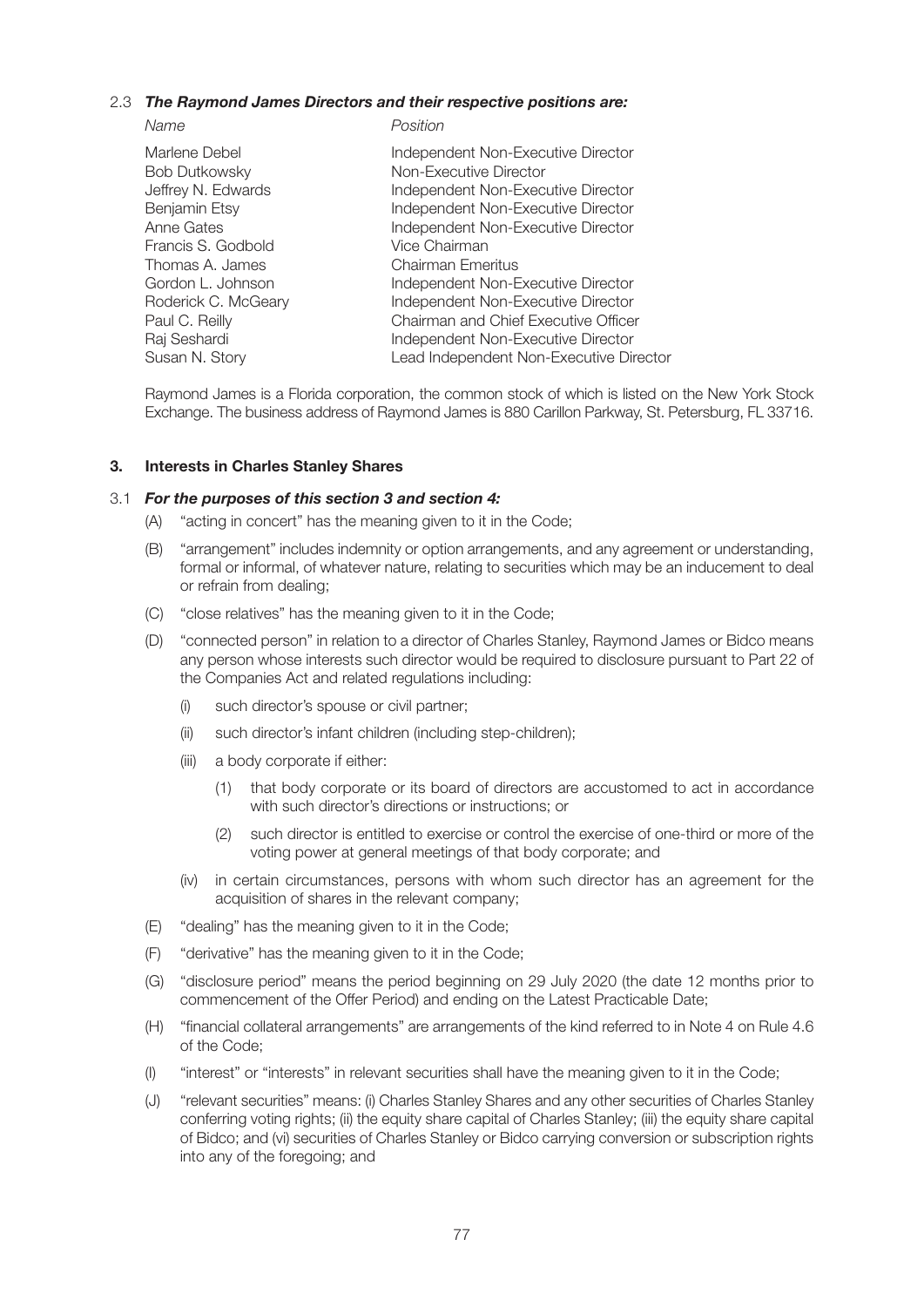- (K) "short position" means any short position (whether conditional or absolute and whether in the money or otherwise), including any short position under a derivative, any agreement to sell or any delivery obligation or right to require another person to purchase or take delivery.
- 3.2 In addition to other members of the Charles Stanley Group (including joint ventures) and the Charles Stanley Directors (together with their close relatives and related trusts), the persons who, for the purposes of the Code, are acting in concert with Charles Stanley in respect of the Acquisition and who are required to be disclosed are:

| Name                                                                                                | Registered Office                                    | <b>Relationship with Charles Stanley</b>              |
|-----------------------------------------------------------------------------------------------------|------------------------------------------------------|-------------------------------------------------------|
| Rothschild & Co                                                                                     | New Court, St Swithin's Lane,<br>London, EC4N 8AL    | Financial advisers                                    |
| Peel Hunt                                                                                           | 7th Floor, 100 Liverpool Street,<br>London, EC2M 2AT | Financial adviser and<br>corporate broker             |
| <b>Charles Stanley Pension</b><br>Scheme (via fiduciary<br>manager Charles Stanley<br>& Co Limited) | 55 Bishopsgate, London,<br>FC2N 3AS                  | Pension scheme                                        |
| Discretionary Investment<br>Management Clients of<br>Charles Stanley & Co<br>Limited                | 55 Bishopsgate, London,<br>EC2N 3AS                  | Discretionary Investment<br><b>Management Clients</b> |

- 3.3 For the purposes of the Code, no persons, other than the Bidco Directors (together with their close relatives and related trusts) and the members of the Bidco Group are acting in concert with Bidco in respect of the Acquisition and are required to be disclosed.
- 3.4 For the purposes of the Code, no persons, other than the Raymond James Directors (together with their close relatives and related trusts) and the members of the Raymond James Group (and their related pension schemes) are acting in concert with Raymond James in respect of the Acquisition and who are required to be disclosed.
- 3.5 As at the Latest Practicable Date, the Charles Stanley Directors held the following interests in relevant Charles Stanley securities:

| Name of Director                       | <b>Number of Charles Stanley Shares</b> |
|----------------------------------------|-----------------------------------------|
| Sir David Howard                       | 7.507.721                               |
| Paul Abberley<br>Benjamin Money-Coutts | 113.425<br>27.046                       |
|                                        |                                         |

3.6 As at the Latest Practicable Date close relatives and related trusts of the Charles Stanley Directors held the following interests in relevant Charles Stanley securities:

| Name                        | <b>Number of Charles Stanley Shares</b> |
|-----------------------------|-----------------------------------------|
| John Howard                 | 3,778,049                               |
| Lady Valerie Howard         | 2,549,999                               |
| Queen Street Securities Ltd | 2,102,500                               |
| Caroline Dore               | 1,330,000                               |
| Robert Howard               | 1,297,030                               |
| Virginia Howard             | 717,816                                 |
| James Picton Seymour Howard | 649,999                                 |
| Victoria Turner             | 600,000                                 |
| Lady Magdalen Howard        | 57,970                                  |
| Rupert Howard               | 215,539                                 |
| <b>Emily Howard</b>         | 201,245                                 |
| Harriet Howard              | 214,650                                 |
| Other Howard family members | 43,950 <sup>(1)</sup>                   |
|                             |                                         |

(1) These Charles Stanley Shares are held by close relatives of Sir David Howard who are under 18 years old.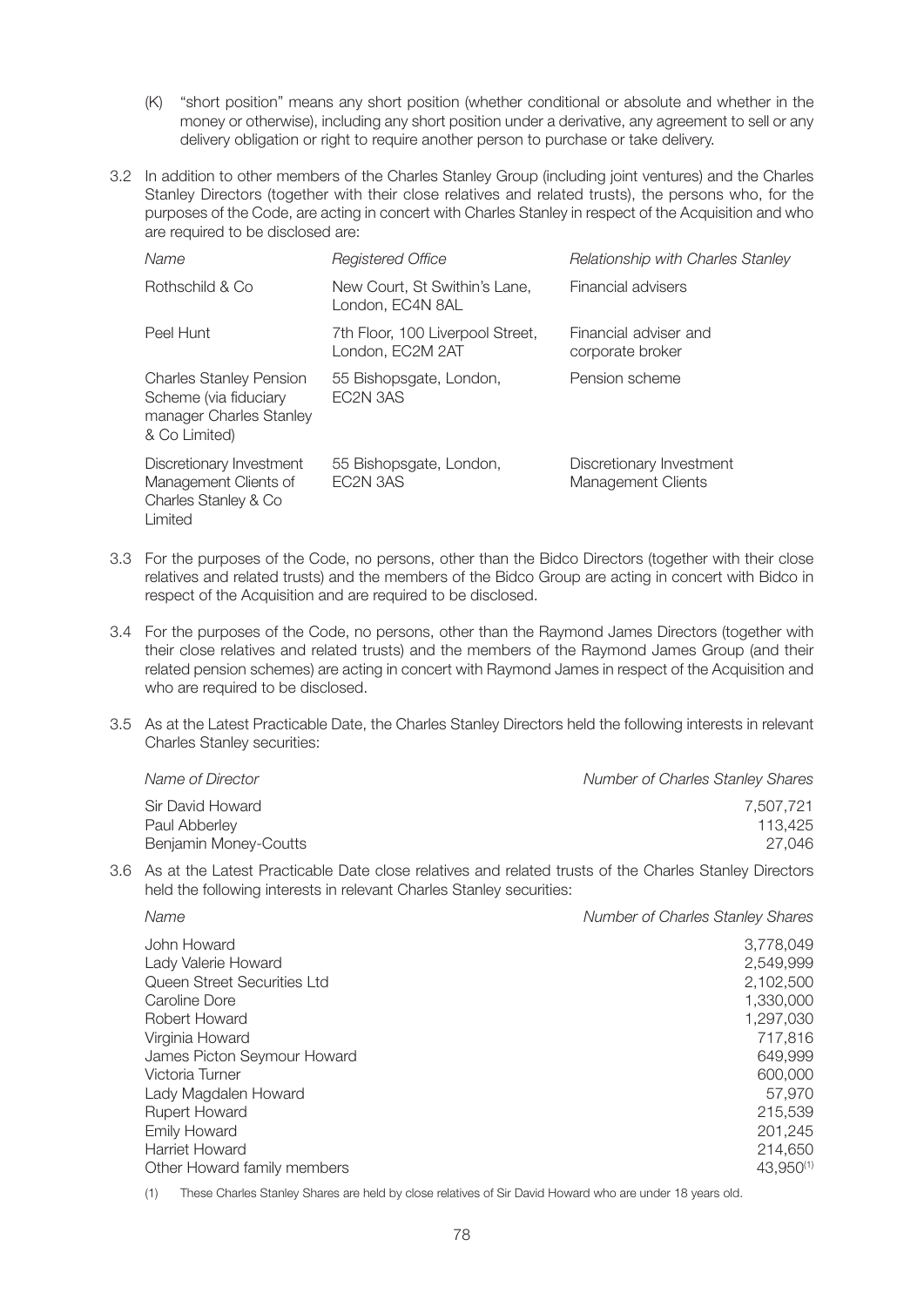3.7 As at the Latest Practicable Date, the Charles Stanley Directors held the following outstanding options and awards over relevant Charles Stanley securities under the Charles Stanley Share Schemes set out below:

| Name                      | Share Plan              | Number of<br><b>Charles Stanley</b><br>Shares under<br>option/award | Date of grant    | Exercise Period                         | Exercise<br>Price (per<br>share) (p) |
|---------------------------|-------------------------|---------------------------------------------------------------------|------------------|-----------------------------------------|--------------------------------------|
|                           |                         |                                                                     |                  |                                         |                                      |
| Benjamin Money-<br>Coutts | <b>SAYE Option Plan</b> | 2,259                                                               | 19 December 2018 | 1 February 2022 to<br>1 August 2022     | 239                                  |
| Benjamin Money-<br>Coutts | SAYE Option Plan        | 1,085                                                               | 17 December 2019 | 1 February 2023 to<br>1 August 2023     | 242                                  |
| Benjamin Money-<br>Coutts | SAYE Option Plan        | 435                                                                 | 16 December 2020 | 1 February 2024 to<br>1 August 2024     | 223                                  |
| Benjamin Money-<br>Coutts | Deferred Bonus Awards   | 2,383                                                               | 23 June 2017     | 23 June 2020 to<br>23 June 2022         | Nil                                  |
| Benjamin Money-<br>Coutts | Deferred Bonus Awards   | 6,873                                                               | 22 June 2018     | 22 June 2021 to<br>22 June 2023         | Nil                                  |
| Benjamin Money-<br>Coutts | Deferred Bonus Awards   | 12,031                                                              | 24 June 2019     | 24 June 2022 to<br>24 June 2024         | Nil                                  |
| Benjamin Money-<br>Coutts | Deferred Bonus Awards   | 27,178                                                              | 9 July 2020      | 9 July 2023 to<br>9 July 2025           | Nil                                  |
| Benjamin Money-<br>Coutts | Deferred Bonus Awards   | 15,498                                                              | 29 July 2021     | 9 June 2024 to<br>8 June 2026           | Nil                                  |
| Benjamin Money-<br>Coutts | Performance Share Plan  | 6,000                                                               | 26 June 2017     | June 2020 to<br><b>June 2023</b>        | Nil                                  |
| Benjamin Money-<br>Coutts | Performance Share Plan  | 79,735                                                              | 25 June 2019     | June 2022 to<br><b>June 2025</b>        | Nil                                  |
| Benjamin Money-<br>Coutts | Performance Share Plan  | 76,262                                                              | 9 July 2020      | July 2023 to<br><b>June 2026</b>        | Nil                                  |
| Benjamin Money-<br>Coutts | <b>RSU Plan</b>         | 42,994                                                              | 29 July 2021     | June 2024 to<br><b>June 2027</b>        | Nil                                  |
| Paul Abberley             | Deferred Bonus Awards   | 9,545                                                               | 23 June 2017     | 23 June 2020 to<br>23 June 2022         | Nil                                  |
| Paul Abberley             | Deferred Bonus Awards   | 9,625                                                               | 22 June 2018     | 22 June 2021 to<br>22 June 2023         | Nil                                  |
| Paul Abberley             | Deferred Bonus Awards   | 15,734                                                              | 24 June 2019     | 24 June 2022 to<br>24 June 2024         | Nil                                  |
| Paul Abberley             | Deferred Bonus Awards   | 46,182                                                              | 9 July 2020      | 9 July 2023 to<br>9 July 2025           | Nil                                  |
| Paul Abberley             | Deferred Bonus Awards   | 22,601                                                              | 29 July 2021     | 9 June 2024 to<br>8 June 2026           | Nil                                  |
| Paul Abberley             | Performance Share Plan  | 117,449                                                             | 25 June 2019     | June 2022 to<br><b>June 2025</b>        | Nil                                  |
| Paul Abberley             | Performance Share Plan  | 111,780                                                             | 9 July 2020      | <b>July 2023 to</b><br><b>June 2026</b> | Nil                                  |
| Paul Abberley             | <b>RSU Plan</b>         | 62,739                                                              | 29 July 2021     | June 2024 to<br><b>June 2027</b>        | Nil                                  |

As at the Latest Practicable Date, Benjamin Money-Coutts held 4,738 Charles Stanley securities, and Paul Abberley held 4,240 Charles Stanley securities, under the Charles Stanley Group PLC Share Incentive Plan.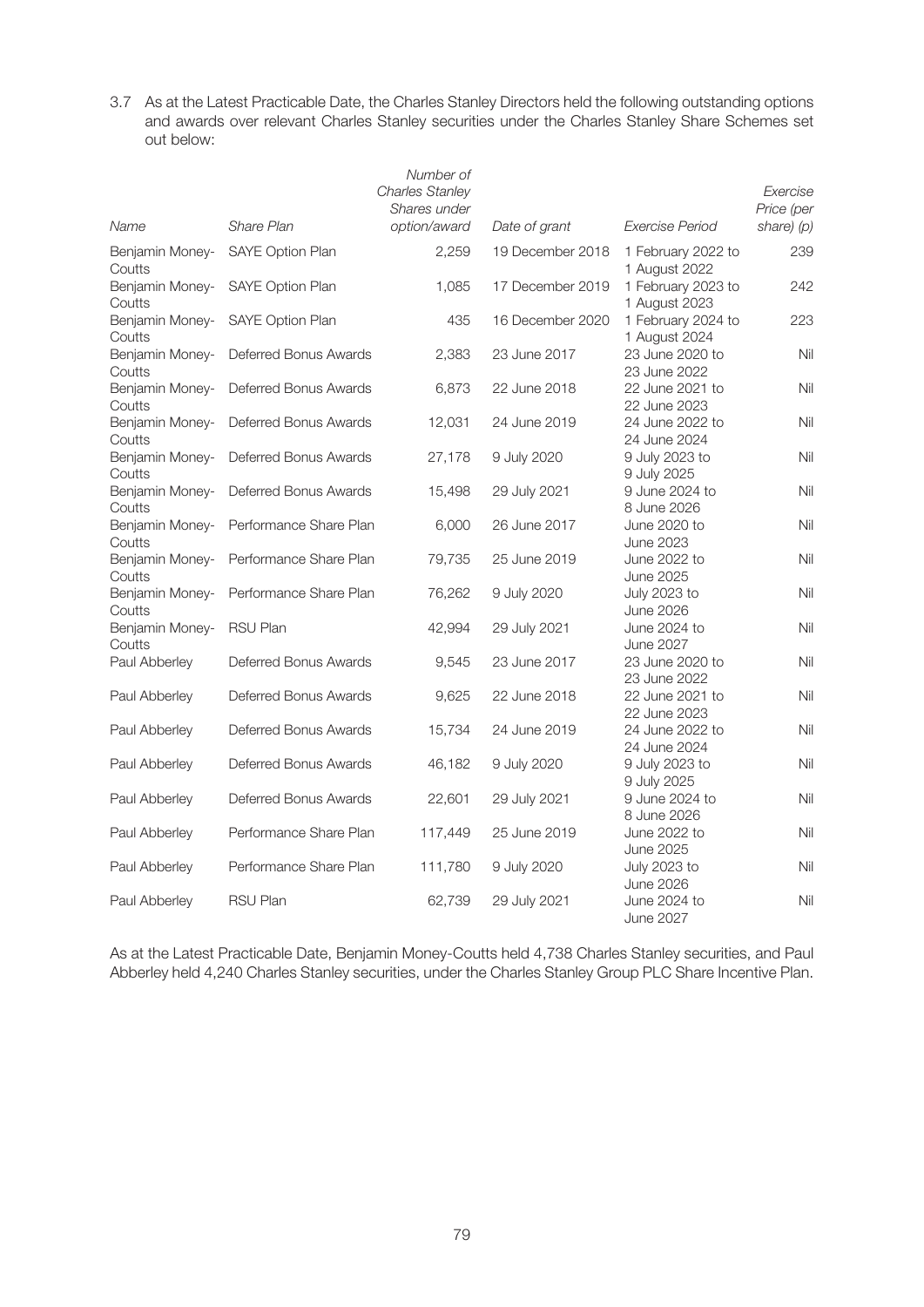# **4. Interests and Dealings – General**

4.1 During the Offer Period, the following dealings in Charles Stanley securities by Charles Stanley Directors (and their close relatives, related trusts and connected persons) have taken place:

|                       |                 | Number of<br><b>Charles Stanley</b><br><b>Shares</b><br>(under option/ |                                                                    | Price<br>per share |
|-----------------------|-----------------|------------------------------------------------------------------------|--------------------------------------------------------------------|--------------------|
| Name                  | Date of Dealing | award)                                                                 | Nature of Dealing                                                  | (pence)            |
| Benjamin Money-Coutts | 13 August 2021  | 30                                                                     | Grant of awards over<br>shares pursuant to<br>Share Incentive Plan | 507                |
| Paul Abberley         | 13 August 2021  | 29                                                                     | Grant of awards over<br>shares pursuant to<br>Share Incentive Plan | 507                |

# 4.2 *Save as disclosed in this document, as at the Latest Practicable Date:*

- (A) no member of the Bidco Group or the Raymond James Group had any interest in, right to subscribe in respect of or any short position in relation to any relevant Charles Stanley securities nor has any such person dealt in any relevant Charles Stanley securities during the disclosure period;
- (B) none of the Bidco Directors, the Raymond James Directors nor any of their connected persons, close relatives or related trusts, had any interest in, right to subscribe in respect of or any short position in relation to any relevant Charles Stanley securities, nor has any such person dealt in any relevant Charles Stanley securities during the disclosure period;
- (C) no other person acting in concert with Bidco or Raymond James had any interest in, right to subscribe in respect of or any short position in relation to any relevant Charles Stanley securities, nor has any such person dealt in any relevant Charles Stanley securities during the disclosure period; and
- (D) neither Bidco nor Raymond James, nor any person acting in concert with either of them, has borrowed or lent (including for these purposes any financial collateral arrangements) any relevant Charles Stanley securities, save for any borrowed shares which have been either on-lent or sold.

#### 4.3 *Save as disclosed in this document, as at the Latest Practicable Date:*

- (A) Charles Stanley had no any interest in, right to subscribe in respect of or any short position in relation to any relevant Bidco securities nor has Charles Stanley dealt in any relevant Charles Stanley securities or relevant Bidco securities during the Offer Period;
- (B) none of the Charles Stanley Directors nor any of their connected persons, close relatives or related trusts, had any interest in, right to subscribe in respect of, or any short position in relation to any relevant Charles Stanley securities or, relevant Bidco securities nor has any such person dealt in any relevant Charles Stanley securities or any relevant Bidco securities during the Offer Period;
- (C) no other person acting in concert with Charles Stanley had any interest in, right to subscribe in respect of, or any short position in relation to any relevant Charles Stanley securities, nor has any such person dealt in any relevant Charles Stanley securities during the Offer Period;
- (D) neither Charles Stanley, nor any person acting in concert with Charles Stanley has borrowed or lent (including for these purposes any financial collateral arrangements) any relevant Charles Stanley securities, save for any borrowed shares which have been either on-lent or sold; and
- (E) no relevant Charles Stanley securities have been redeemed or purchased by Charles Stanley during the Offer Period.

# 4.4 *Save as disclosed in this document:*

 (A) no persons have given any irrevocable or other commitment to vote in favour of the Scheme or the Special Resolution to be proposed at the General Meeting;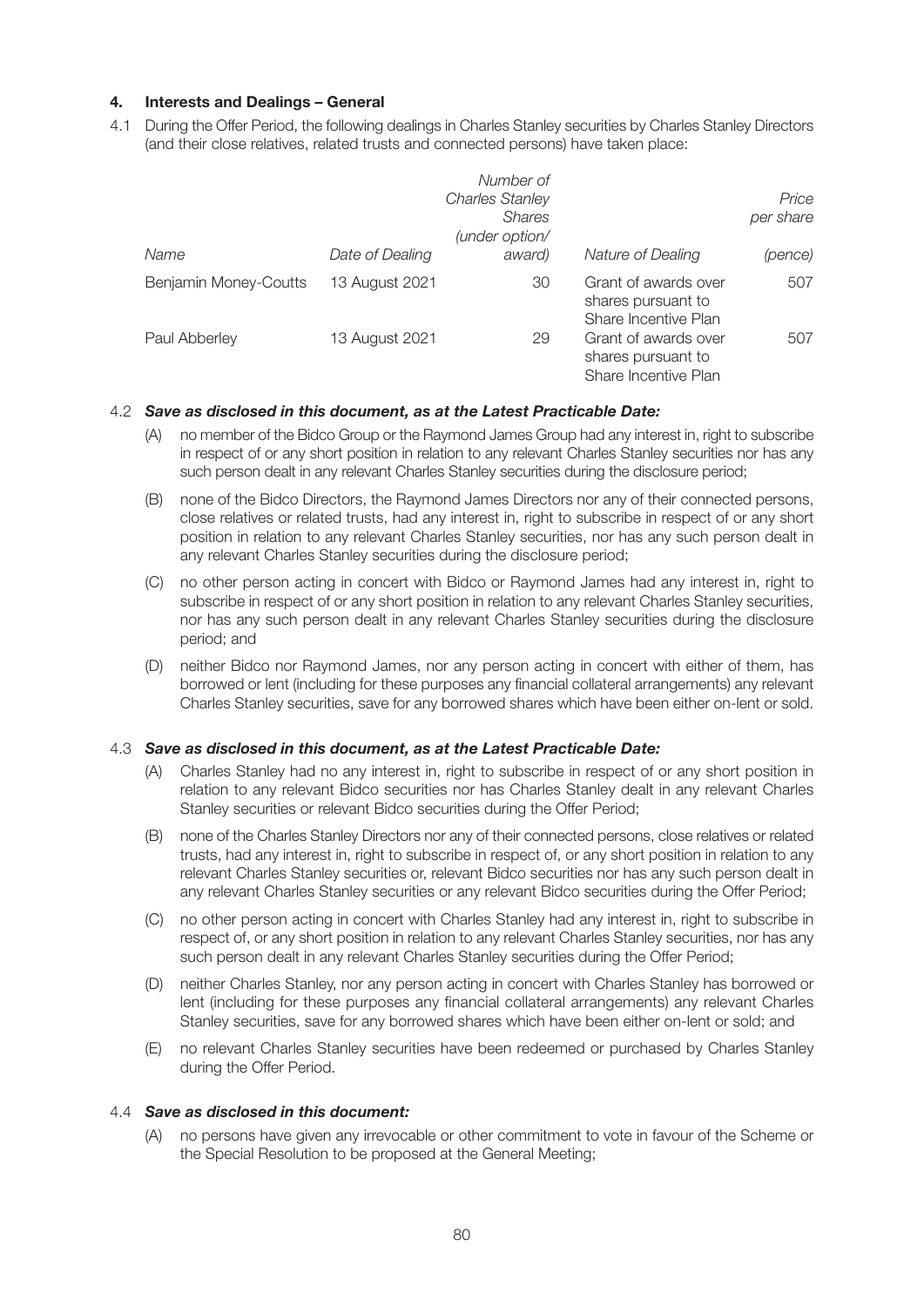- (B) none of: (i) Bidco or any person acting in concert with Bidco; (ii) Raymond James or any person acting in concert with Raymond James or (iii) Charles Stanley or any person acting in concert with Charles Stanley has any arrangement in relation to relevant securities; and
- (C) no agreement, arrangement or understanding (including any compensation arrangement) exists between either (i) Bidco or any person acting in concert with Bidco or (ii) Raymond James or any person acting in concert with Raymond James and any of the Charles Stanley Directors or the recent directors, shareholders or recent shareholders of Charles Stanley, or any person interested or recently interest in shares of Charles Stanley having any connection with or dependence upon the Acquisition.
- 4.5 Save as disclosed herein and save that Bidco reserves the right to transfer any such shares to any other member of the Wider Bidco Group, there is no agreement, arrangement or understanding whereby the beneficial ownership of any Charles Stanley Shares to be acquired by Bidco pursuant to the Scheme will be transferred to any other person.

## **5. Directors' service contract and letters of appointment**

#### 5.1 *Charles Stanley Executive Directors*

 Benjamin Money-Coutts is engaged under a service contract with CSC dated 18 March 2015. He currently receives an annual base salary of £270,000. Prior to an increase approved on 1 June 2021 but backdated to 1 April 2021, Benjamin Money-Coutts received an annual base salary of £262,000. He became Chief Financial Officer of Charles Stanley on 14 January 2015 (effective from 9 January 2015), subject to regulatory approval, which was obtained with effect from 10 June 2015. At the time of appointment as Chief Financial Officer, Benjamin Money-Coutts was engaged under his original service contract dated 23 April 2013. Benjamin Money-Coutts is also a Pension Scheme Trustee.

 Paul Abberley is engaged under a service contract with CSC dated 26 November 2014. He currently receives an annual base salary of £394,000. Prior to an increase approved on 1 June 2021 but effective 1 April 2021, Paul Abberley received an annual base salary of £382,500. Paul Abberley was appointed to the Board on 27 October 2014 as Chief Executive Officer-designate, subject to regulatory approval. On receipt of that approval he became Chief Executive Officer on 19 December 2014.

 The Charles Stanley Executive Directors' service contracts are terminable by either party on six months' written notice and as an alternative to giving notice, CSC (as the employer) may in its discretion terminate the employment of a Charles Stanley Executive Director immediately by making payment in lieu of notice which will be limited to base salary only. There are no other special provisions relating to compensation for loss of office nor are there any clauses in contracts amending employment terms and conditions on a change of control. In the event of a Charles Stanley Executive Director's employment being terminated, the Charles Stanley Remuneration Committee will pay due regard to (a) best practice (b) the circumstances surrounding the termination and (c) the Executive Director's duty to mitigate their loss, while also adhering to the relevant contractual terms.

 The benefits received by each Charles Stanley Executive Director comprise a car allowance, private medical cover, private health insurance and death in service benefit and, in the case of Paul Abberley, a mobile and/or iPad. Each Charles Stanley Executive Director can elect to extend their private medical cover to their immediate family at an additional cost to the Charles Stanley Executive Director. Each Charles Stanley Executive Director receives a pension contribution of 20 per cent. of base salary.

 The Charles Stanley Executive Directors may be entitled to an annual bonus calculated against specific performance targets. The maximum entitlement of the annual bonus is 150 per cent. of salary. Entitlements above a level of 50 per cent. of salary are deferred into options under the Performance Share Plan, with entitlements equal to or below 50 per cent. of salary being cash settled.

 The Charles Stanley Executive Directors participate in various Charles Stanley Share Schemes. Benjamin Money-Coutts has been granted options under the Save-as You Earn Plan over Charles Stanley Shares. Paul Abberley and Benjamin Money-Coutts have been granted options under the Deferred Share Plans over Charles Stanley Shares. Options are granted under the Deferred Share Plans for any annual bonus amounts deferred into shares. Options vest over a period of three years. There are no performance conditions attached to options granted under the Deferred Share Plans.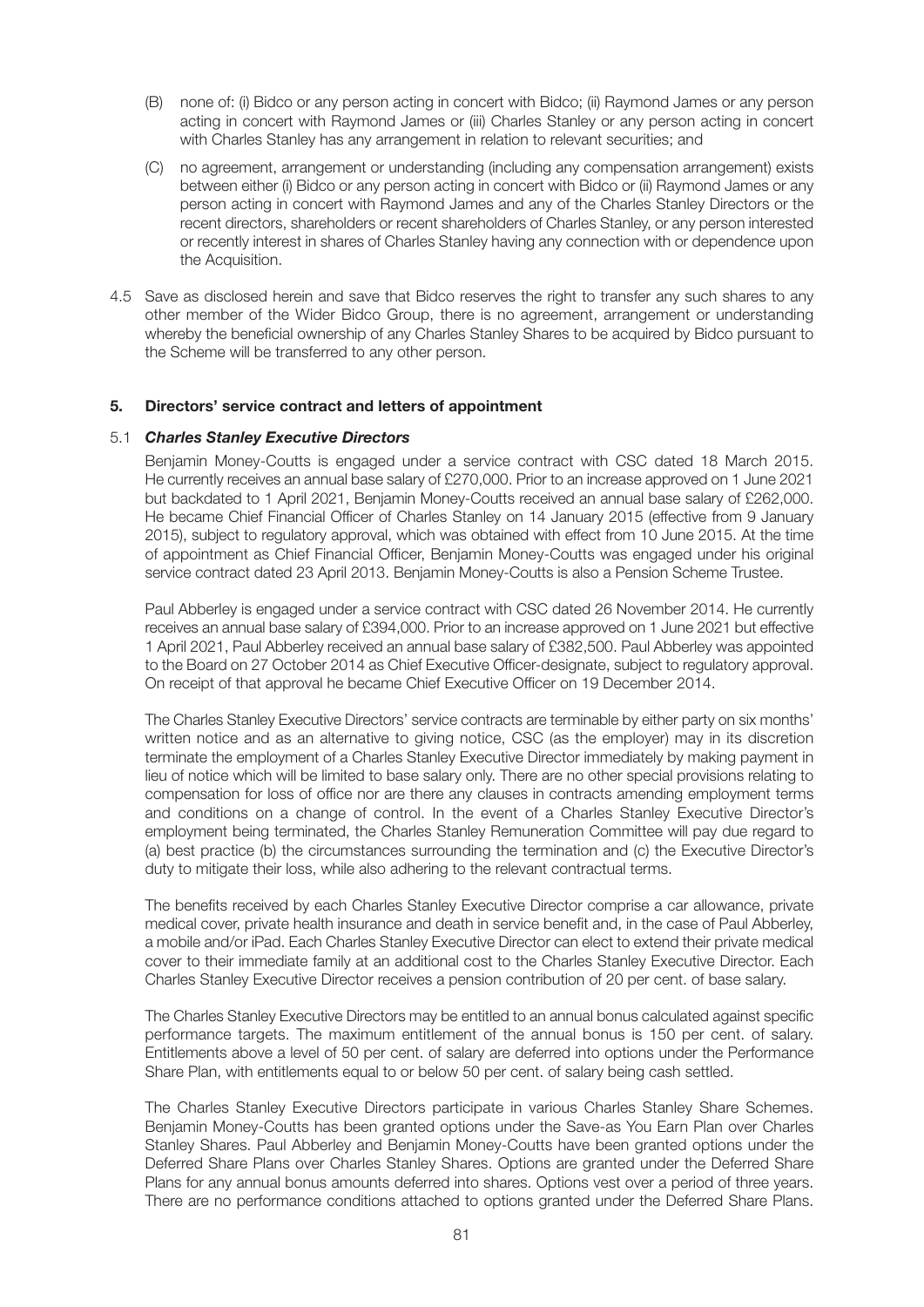Paul Abberley and Benjamin Money-Coutts have been granted options under the Performance Share Plan over Charles Stanley Shares. Options under the Performance Share Plan are granted annually up to a maximum of 100 per cent. salary. Options vest over a period of three years based on specific performance targets. Paul Abberley and Benjamin Money-Coutts have been granted options under the RSU Plan over Charles Stanley Shares. Options under the RSU Plan are granted annually up to a maximum of 50 per cent. of salary. Vesting will be subject to an assessment of performance underpin thresholds over a period of three years. Paul Abberley and Benjamin Money-Coutts hold Charles Stanley Shares pursuant to the Share Incentive Plan.

## 5.2 *The Chairman and other Charles Stanley Non-Executive Directors*

 Sir David Howard joined Charles Stanley in 1967. He became Managing Partner in 1971, Managing Director in 1988 and Chairman in 1997. Sir David is Chairman of the Charles Stanley Nomination Committee. Sir David Howard is also a Pension Scheme Trustee. He was previously a participant in the Charles Stanley Share Schemes but he ceased to be a member in December 2020 and no contributions have been made on his behalf in the financial year 2021.

 Andrew Didham joined Charles Stanley as a Non-Executive Director on 1 August 2015, subject to regulatory approval. Following receipt of such regulatory approval, his appointment to the Board was confirmed with effect from 18 September 2015. Andrew Didham is Chair of the Charles Stanley Group's regulated entity, CSC, and CSC's Nomination Committee, as well as being the Charles Stanley Group's Senior Independent Non-Executive Director and Chair of the Remuneration Committee.

 Hugh Grootenhuis joined Charles Stanley as Non-Executive Director on 27 July 2017, subject to regulatory approval. Following receipt of such regulatory approval, his appointment to the Board was confirmed with effect from 7 September 2017. Hugh Grootenhuis is Chair of the Charles Stanley Audit Committee and is a member of each of the Charles Stanley Nomination, Remuneration and Risk Committees. He is also a member of the CSC Nomination Committee.

 Marcia Campbell joined Charles Stanley as a Non-Executive Director on 1 September 2017, subject to regulatory approval. Following receipt of such regulatory approval, her appointment to the Board was confirmed with effect from 16 October 2017. Marcia is Chair of the Charles Stanley Risk Committee and is a member of the Charles Stanley Audit and Nomination Committees. She is also a member of the CSC Nomination Committee.

 Anna Troup joined Charles Stanley as a Non-Executive Director on 1 October 2020 and is a member of the Charles Stanley Nomination, Remuneration and Risk Committees.Anna Troup is also a member of the CSC Nomination Committee.

 The Charles Stanley Non-Executive Directors have detailed job descriptions covering each aspect of their role (for example, Committee Chairmanships or specific roles or duties) and have entered into letters of appointment with Charles Stanley for an initial three-year term, subject to annual re-election by Charles Stanley Shareholders. Either party can terminate a letter of appointment on giving three months' written notice. There are no special provisions in the letters of appointment for compensation in the event of loss of office.

The Non-Executive Directors are entitled to reimbursement of expenses.

The details of the letters of appointment are summarised in the table below:

| Non-Executive<br>Director | Date appointed as<br>Non-Executive<br>Director | Original Letter of<br>Appointment date | Fees<br>(per annum) |
|---------------------------|------------------------------------------------|----------------------------------------|---------------------|
| Sir David Howard          | 1 January 2015                                 | 8 June 2015                            | £125,000            |
| Marcia Campbell           | 1 September 2017                               | 29 September 2017                      | £53,000             |
| Andrew Didham             | 1 August 2015                                  | 24 June 2015                           | £98,000             |
| Hugh Grootenhuis          | 1 September 2017                               | 26 July 2017                           | £53,000             |
| Anna Troup                | 1 October 2020                                 | 17 July 2020                           | £45,000             |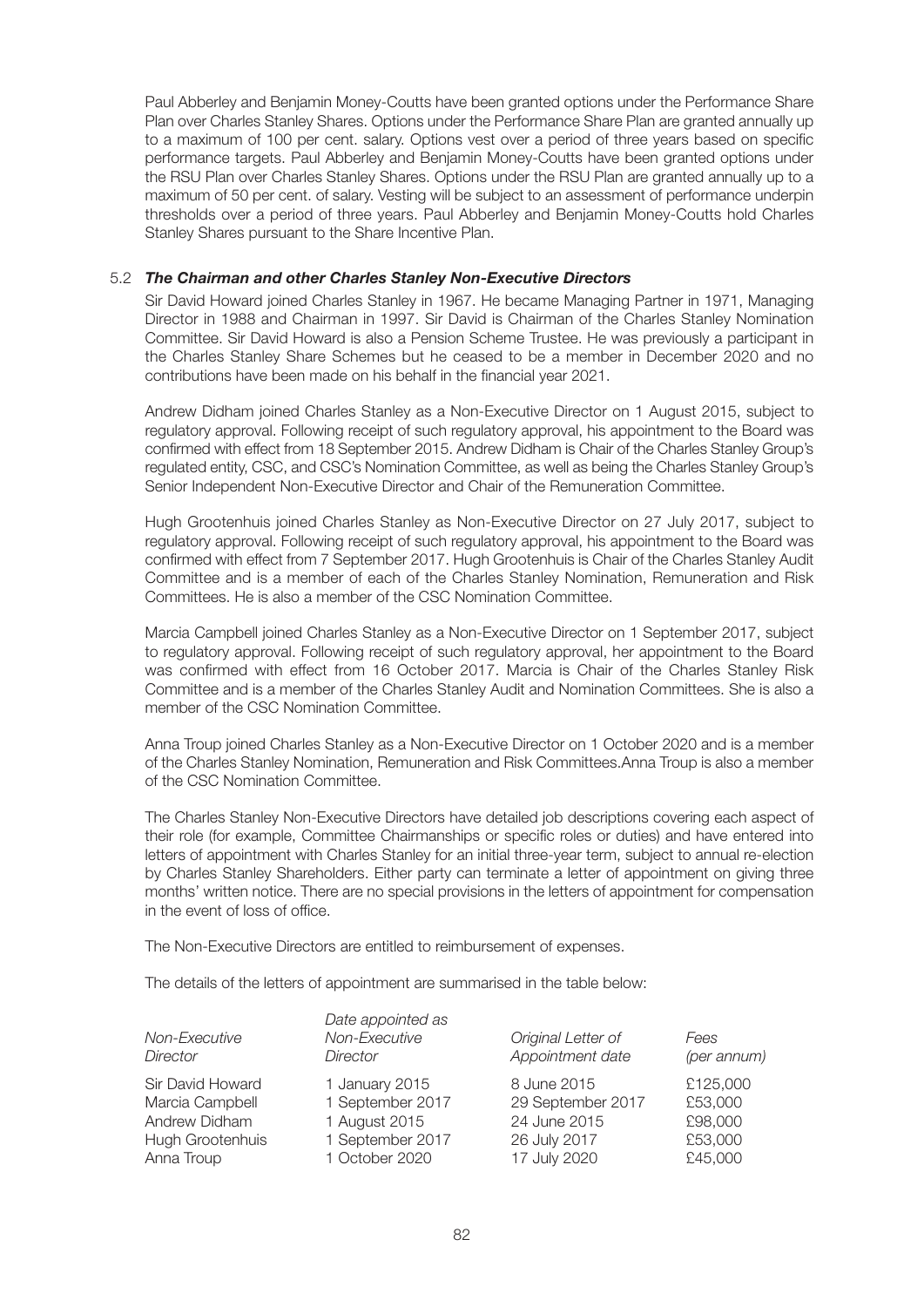Hugh Grootenhuis, Marcia Campbell and Anna Troup also have letters of appointment with CSC as members of the board of directors of CSC. These letters of appointment are on the same terms as the letters of appointment with Charles Stanley detailed above. Sir David Howard and Andrew Didham do not have separate contracts in place with CSC.

# 5.3 *Other particulars of service contracts*

Save to the extent disclosed above:

- (A) no Charles Stanley Director participates in any commission or profit sharing arrangements;
- (B) other than statutory compensation and payment in lieu of notice, no compensation is payable by Charles Stanley to any Charles Stanley Director upon early termination of any service contract;
- (C) there exists no other details of any other arrangement which are necessary to enable investors to estimate the possible liability of Charles Stanley on early termination of the Charles Stanley Directors' service contracts; and
- (D) there are no service contracts between any Charles Stanley Director and any member of the Charles Stanley Group, and no such contract has been entered into or amendment made within the six months preceding the date of this document.

# **6. Market quotations**

# 6.1 *The following table shows the Closing Price for Charles Stanley Shares as derived from the Official List for:*

- (A) the first Business Day of each of the six months before the date of this document;
- (B) 28 July 2021 (being the last Business Day prior to the commencement of the Offer Period); and
- (C) the Latest Practicable Date:

| Date           | Charles Stanley Share price (p) |
|----------------|---------------------------------|
| 1 March 2021   | 290                             |
| 1 April 2021   | 302                             |
| 4 May 2021     | 314                             |
| 1 June 2021    | 350                             |
| 1 July 2021    | 349                             |
| 29 July 2021   | 513                             |
| 2 August 2021  | 505                             |
| 23 August 2021 | 508                             |
|                |                                 |

### **7. Material contracts**

# 7.1 *Bidco material contracts*

 Save as disclosed below, no member of Bidco Group has, during the period beginning on 29 July 2019 and ending on the Latest Practicable Date, entered into any material contract otherwise than in the ordinary course of business.

 The following contracts, not being contracts entered into in the ordinary course of business, and which are or may be material, have been entered into by members of Bidco Group in the period beginning on 29 July 2019 and ending on the Latest Practicable Date.

## *Co-operation Agreement*

 See section 7.2 below this document for details of the Co-operation Agreement entered into by Bidco, Raymond James and Charles Stanley.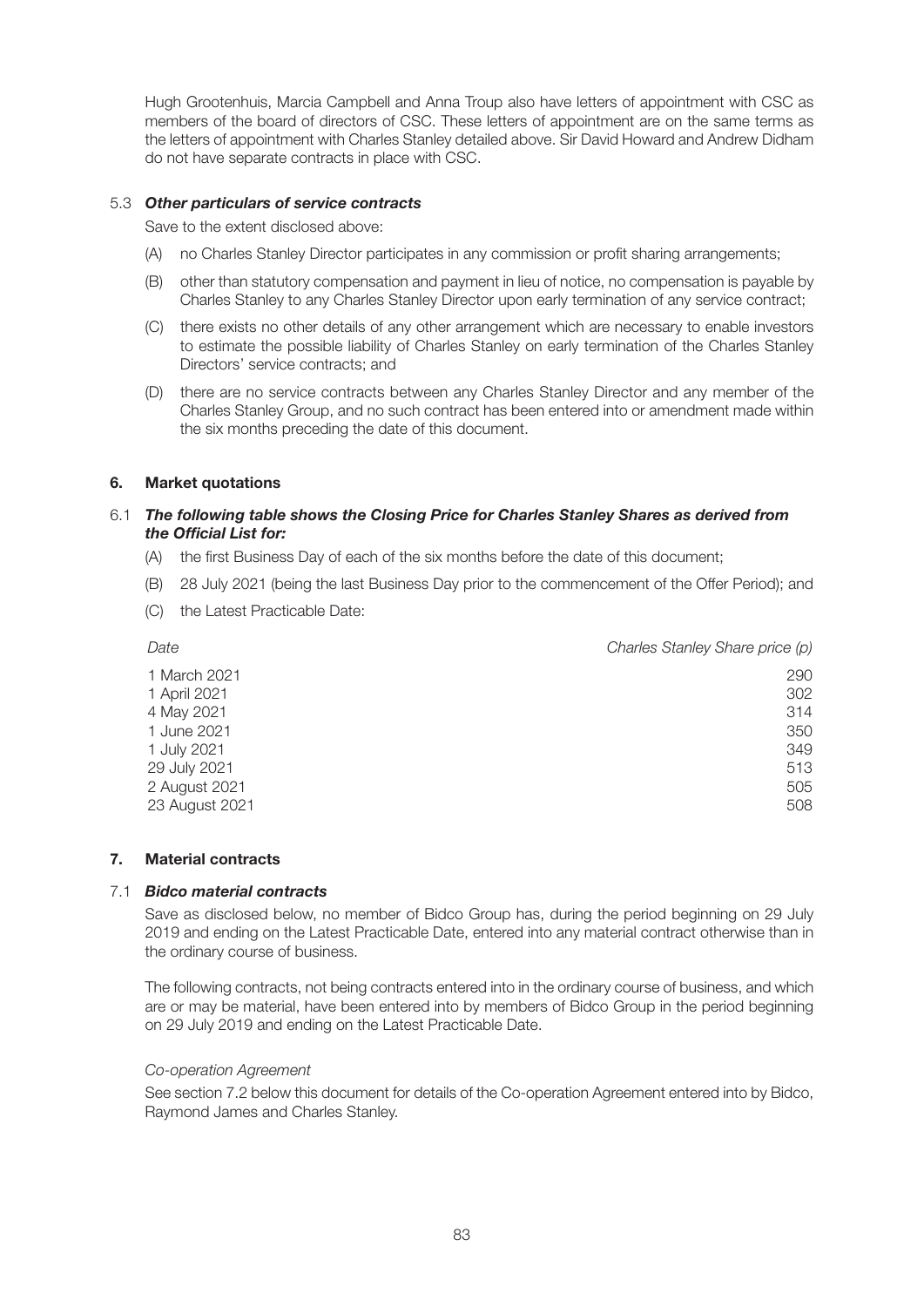# 7.2 *Charles Stanley material contracts*

 Save as disclosed below, no member of the Charles Stanley Group has, during the period beginning on 29 July 2019 and ending on the Latest Practicable Date, entered into any material contract otherwise than in the ordinary course of business.

 The following contracts, not being contracts entered into in the ordinary course of business, have been entered into by members of the Charles Stanley Group in the period beginning on 29 July 2019 and ending on the Latest Practicable Date.

(A) *Confidentiality Agreement*

 Raymond James and Charles Stanley entered into the Confidentiality Agreement on 24 May 2021, pursuant to which Raymond James has undertaken to keep confidential information relating to Charles Stanley and not to disclose it to third parties (subject to certain exceptions) unless required by law or regulation or permitted pursuant to limited carve-outs to the obligations of confidentiality. The Confidentiality Agreement also includes customary standstill and non-solicitation obligations applicable to Raymond James.

 The confidentiality obligations will remain in force until the Scheme becomes Effective or, in the event the Scheme does not become Effective, until the date falling two years from the date of the Confidentiality Agreement. The standstill provisions ceased to apply upon publication of the Announcement.

(B) *Co-operation Agreement*

 Raymond James, Bidco and Charles Stanley entered into a co-operation agreement dated 29 July 2021, pursuant to which: (a) Charles Stanley agreed to co-operate with Raymond James and Bidco to secure the satisfaction of certain regulatory conditions, and Raymond James and Bidco entered into commitments in relation to obtaining regulatory clearances; and (b) Charles Stanley, Raymond James and Bidco have agreed to implement certain proposals in relation to the Charles Stanley Share Schemes.

 The Co-operation Agreement will terminate in the following circumstances: (a) if the Acquisition is withdrawn or lapses, subject to certain exceptions (b) if the Charles Stanley Directors withdraw their recommendation of the Acquisition, (c) if the Acquisition does not become Effective in accordance with its terms by the Long Stop Date; or (d) as otherwise as agreed between Raymond James and Charles Stanley.

(C) *Pension MOU*

 Raymond James entered into a non-binding memorandum of understanding on 29 July 2021 in relation to the Charles Stanley Pension Scheme with the Pension Scheme Trustees and CSC as the principal employer (the **Pension MOU**) under which Raymond James provided certain confirmations in relation to its ongoing support for the Charles Stanley Pension Scheme, including that Raymond James:

- recognised the importance of maintain the direct covenant of CSC to the Charles Stanley Pension Scheme (the **Covenant**) and acknowledged CSC's obligation to provide funding and financial support;
- did not currently intend to take, or procure to take any actions that would, in its view, have a materially adverse impact on the Covenant;
- in the event that it or CSC proposed to take any action that would, in Raymond James' view, have a materially adverse impact on the strength of the Covenant, then Raymond James would procure that the directors of CSC would, so far as reasonably practicable and subject to appropriate confidentiality undertakings, notify the Pension Scheme Trustees of the Charles Stanley Pension Scheme in advance, and allow a reasonable period for the Pension Scheme Trustees and their advisers to assess the impact on the Covenant and, if appropriate, discuss the requirement for any mitigation to the scheme; and
- confirmed that it has no present intention to procure that CSC replaces or removes the existing Pension Scheme Trustees for a period of two years from completion of the Offer,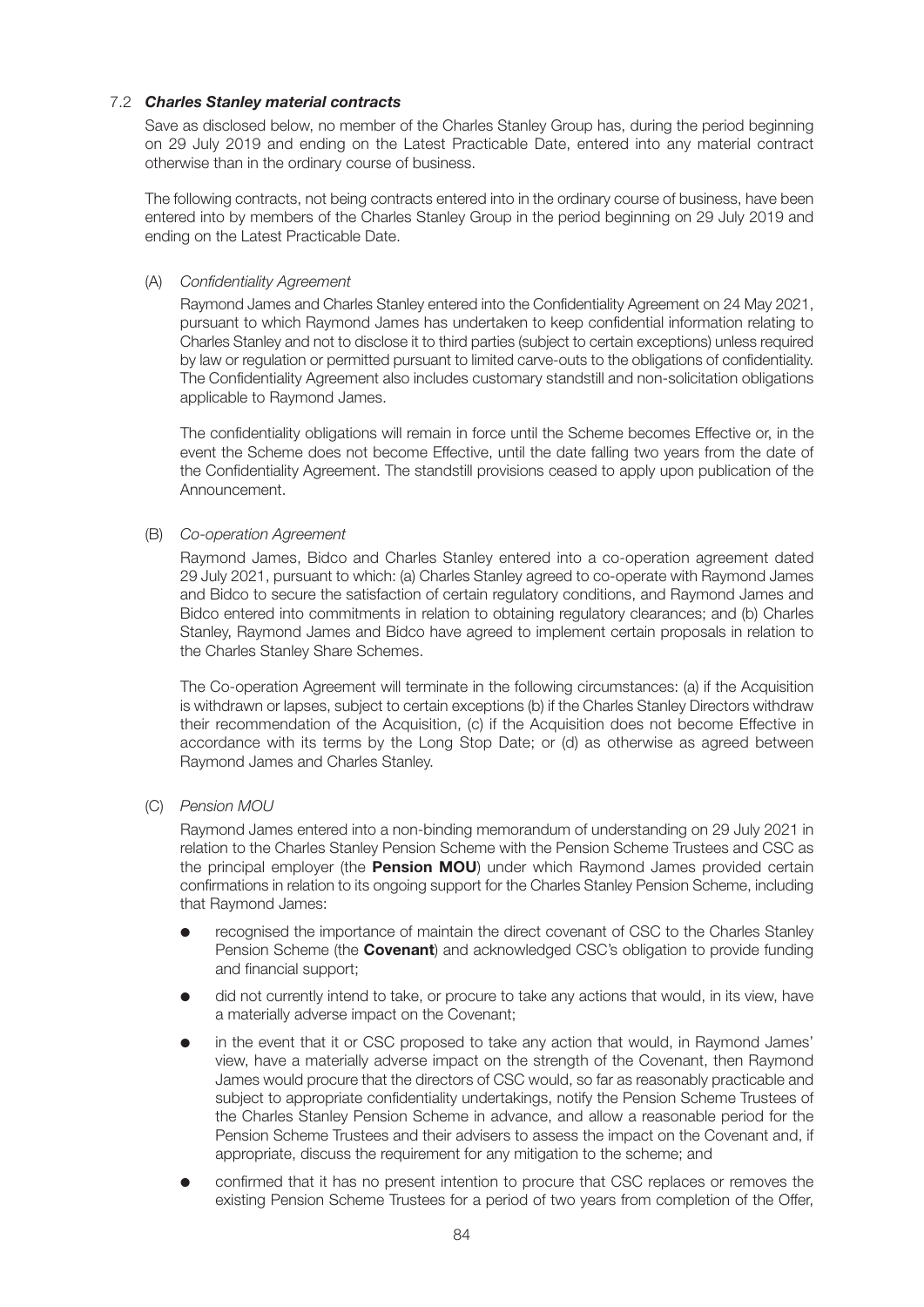except with the consent of the Pension Scheme Trustees or where a Pension Scheme Trustee resigns as a trustee or leaves the employment of CSC.

 The Pension Scheme Trustees have also confirmed in the Pension MOU that, without prejudice to their powers pursuant to the Charles Stanley Pension Scheme rules and applicable legislation, they had no present intention to call a valuation of the Charles Stanley Pension Scheme nor to change the investment strategy of the scheme before the date of the valuation due as at 13 May 2023.

#### **8. Irrevocable Undertakings**

# *Directors*

The following Charles Stanley Directors have given irrevocable undertakings to vote in favour of the resolutions relating to the Acquisition at the Meetings in respect of their own beneficial holdings of Charles Stanley Shares which are under their control:

| Name                                                         | <b>Total Number of Charles</b><br><b>Stanley Shares</b> | Percentage of existing<br>issued share capital |
|--------------------------------------------------------------|---------------------------------------------------------|------------------------------------------------|
| Sir David Howard<br>Paul Abberley<br><b>Ben Money-Coutts</b> | 7,507,721<br>113.425<br>27.046                          | 14.4<br>$0.2^{\circ}$<br>0.1                   |
| <b>TOTAL</b>                                                 | 7,648,192                                               | 14.7                                           |

These irrevocable undertakings given by the Charles Stanley Directors will continue to be binding in the event that a higher competing offer is made for Charles Stanley.

The irrevocable undertakings given by the Charles Stanley Directors will cease to be binding if:

- (A) the Scheme lapses or is withdrawn in accordance with its terms and no new, revised or replacement Scheme is announced by Raymond James in accordance with Rule 2.7 of the Code at the same time; or
- (B) the Scheme has not become effective by 11:59 p.m. on the Long Stop Date.

#### *Other Irrevocable Undertakings*

The following shareholders have given irrevocable undertakings to vote in favour of the Scheme at the Court Meeting and the special resolutions at the General Meeting in respect of their beneficial holdings of Charles Stanley Shares.

| Name of Charles Stanley Shareholder | Total number of<br><b>Charles Stanley Shares</b> | Percentage of existing<br>issued share capital |
|-------------------------------------|--------------------------------------------------|------------------------------------------------|
| John Howard                         | 3,778,049                                        | 7.2                                            |
| Lady Valerie Howard                 | 2,549,999                                        | 4.9                                            |
| Queen Street Securities Limited     | 2,102,500                                        | 4.0                                            |
| Caroline Dore                       | 1,330,000                                        | 2.6                                            |
| Robert Howard                       | 1,297,030                                        | 2.5                                            |
| Virginia Howard                     | 717,816                                          | 1.4                                            |
| Victoria Turner                     | 600,000                                          | 1.2                                            |
| Lady Magdalen Howard                | 57,970                                           | 0.1                                            |
| <b>TOTAL</b>                        | 12,433,364                                       | 23.8                                           |
|                                     |                                                  |                                                |

## **9. Offer-related fees and expenses**

#### 9.1 *Bidco Fees and Expenses*

 The aggregate fees and expenses incurred by Bidco in connection with the Acquisition (excluding any applicable VAT and other taxes) are expected to be approximately:<sup>(1)</sup>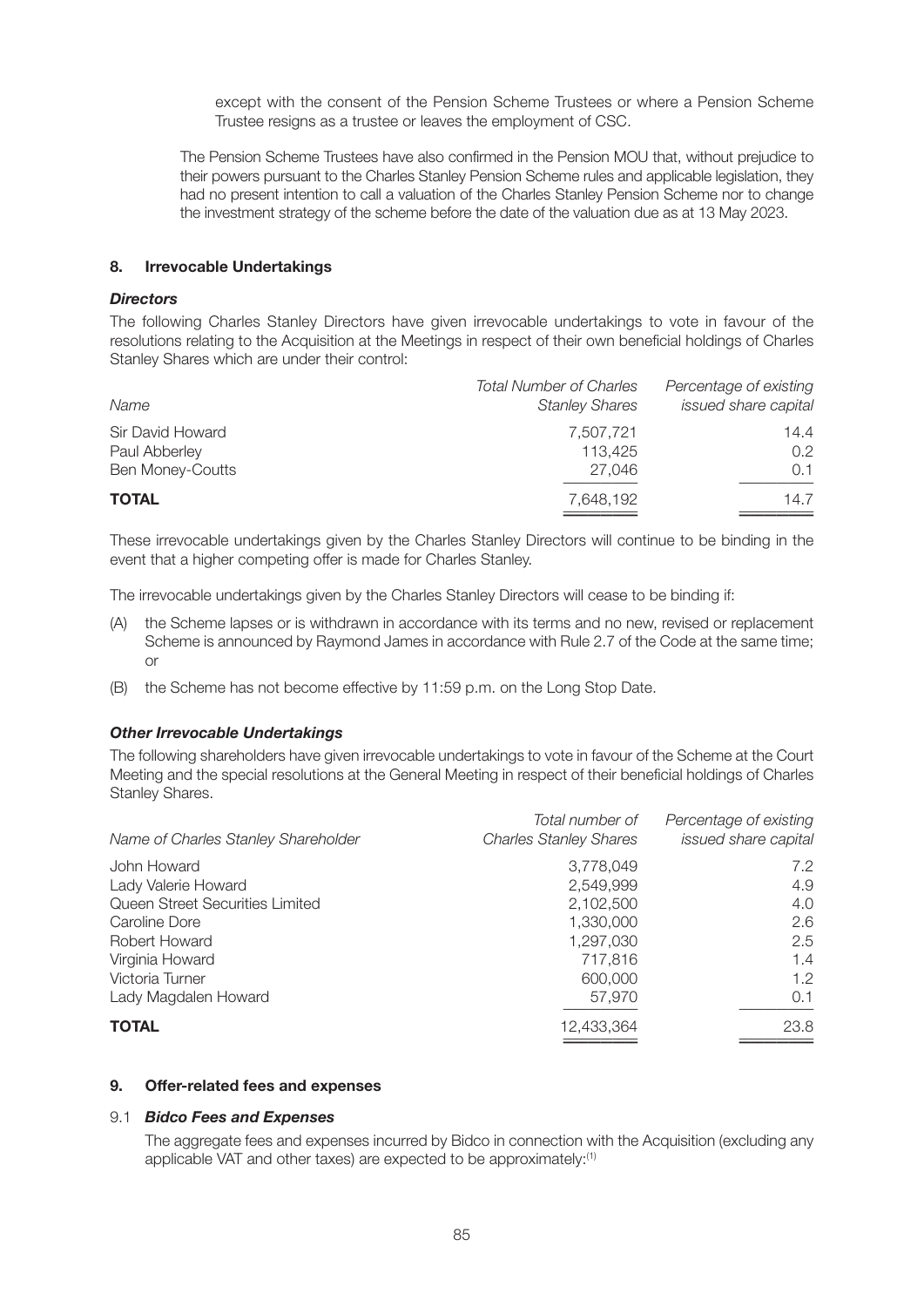| Amount (£m) |
|-------------|
| Nil         |
| 2.79        |
| 3.68        |
| 0.38        |
| Nil         |
| Nil         |
| 0.29        |
| 7.14        |
|             |

- (1) The total amount payable in respect of the aggregate fees and expenses for these services depends on whether the Acquisition becomes Effective.
- (2) These services include services charged by reference to hourly or daily rates. The amounts included here reflect the services incurred up to the Latest Practicable Date and an estimate of the residual amount of time required until the Effective Date.
- (3) Includes, amongst other things, document fees payable to the Panel.

# 9.2 *Charles Stanley Fees and Expenses*

 The aggregate fees and expenses incurred by Charles Stanley in connection with the Acquisition (excluding any applicable VAT and other taxes) are expected to be approximately $^{(2)(3)}$ :

| Category                                              | Amount $(\text{\textsterling} m)^{(1)}$ |
|-------------------------------------------------------|-----------------------------------------|
| Financing arrangements                                | Nil                                     |
| Financial and corporate broking advice <sup>(4)</sup> | 3.25                                    |
| Legal advice <sup>(2)(4)</sup>                        | 1.18                                    |
| Other professional services                           | Nil                                     |
| Other costs and expenses                              | 0.08                                    |
| <b>Total</b>                                          | 4.51                                    |
|                                                       |                                         |

- (1) Amounts have been subjected to rounding adjustments.
- (2) These services include services charged by reference to hourly or daily rates. The amounts included here reflect the services incurred up to the Latest Practicable Date and an estimate of the residual amount of time required until the Effective Date.
- (3) These services are charged, in part, based on the service volumes provided. The figures included reflect an estimate of the expected service volumes required.
- (4) The total amount payable in respect of the aggregate fees and expenses for these services depends on whether the Acquisition becomes Effective.

#### **10. Financing arrangements relating to Bidco**

The cash consideration payable to the Charles Stanley Shareholders under the terms of the Acquisition will be financed by Raymond James from existing cash resources on its balance sheet.

#### **11. Cash confirmation**

RJFIL, as financial adviser to Raymond James, is satisfied that sufficient cash resources are available to Bidco to enable it to satisfy in full the cash consideration payable to Charles Stanley Shareholders under the terms of the Acquisition.

# **12. No significant change**

There has been no significant change in the financial or trading position of Charles Stanley since 31 March 2021, being the date to which the latest audited financial statements of Charles Stanley were prepared.

#### **13. Consent**

Each of Rothschild & Co, Peel Hunt and RJFIL has given and not withdrawn its written consent to the issue of this document with the inclusion of references to its name in the form and context in which they are included.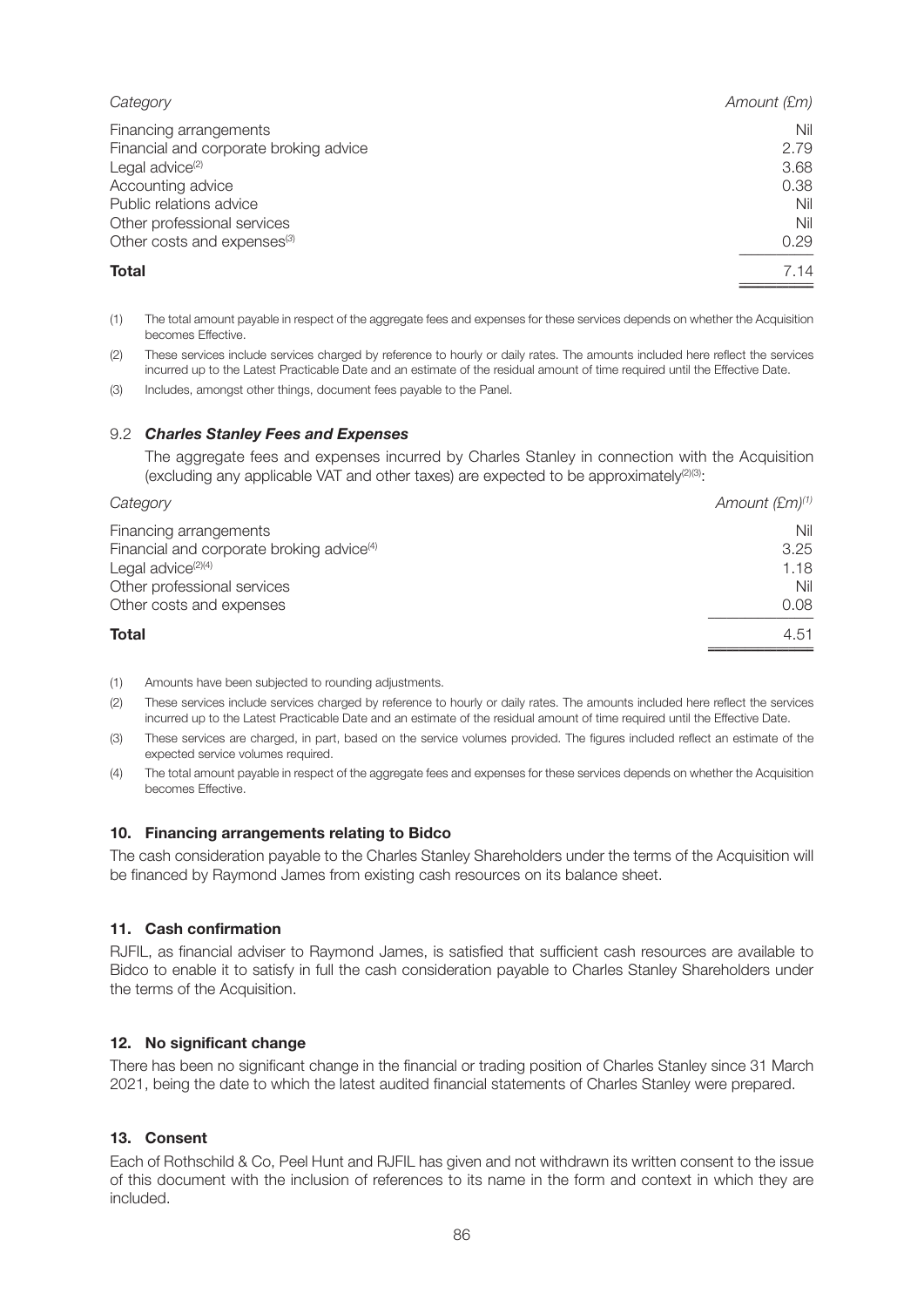## **14. Documents published on a website**

Copies of the following documents will be available for viewing on Charles Stanley's website at www.charles-stanley.co.uk/recommended-offer-for-charles-stanley and Raymond James' website at raymondjames.com/offer-for-charles-stanley up to and including the Effective Date or the date the Scheme lapses or is withdrawn, whichever is earlier:

- (A) this document;
- (B) the Forms of Proxy;
- (C) the Loan Note Form of Election;
- (D) the Virtual Meeting Guide;
- (E) the articles of association of Charles Stanley;
- (F) the memorandum and articles of association of Bidco;
- (G) a draft of the articles of association of Charles Stanley as proposed to be amended at the General Meeting;
- (H) the Announcement;
- (I) the financial information relating to Charles Stanley referred to in Part A of Part 7 (*Financial and Ratings Information*) of this document;
- (J) the Confidentiality Agreement;
- (K) the Co-operation Agreement;
- (L) the Pension MOU;
- (M) the irrevocable undertakings referred to in section 8 above;
- (N) the Loan Note Instrument;
- (O) the written consents referred to in section 13 above; and
- (P) copies of the documents setting out the Rule 15 proposal that have been made to participants in the Charles Stanley Share Schemes referred to at section 11 of Part 2 (*Explanatory Statement*) of this document.

#### **15. Sources of information and bases of calculation**

- 15.1 The fully diluted share capital of Charles Stanley, being 54,143,997 Charles Stanley Shares, has been calculated as at the Latest Practicable Date on the basis of:
	- (A) 52,132,834 Charles Stanley Shares in issue; and
	- (B) 2,011,163 Charles Stanley Shares to be issued on the expected vesting of awards and the exercise of options granted or expected to be granted under the Charles Stanley Share Schemes being the maximum number of Charles Stanley Shares which could be issued on or after the date of this document on the vesting of awards or the exercise of options under the Charles Stanley Share Schemes.
- 15.2 Unless otherwise stated, all closing prices for Charles Stanley Shares are closing middle market quotations of a share derived from the Daily Official List of the London Stock Exchange on the relevant date(s).
- 15.3 The volume-weighted average prices of Charles Stanley Shares and trading volume data have been derived from Capital IQ and, in the case of volume-weighted average prices, have been rounded to the nearest single decimal place.
- 15.4 Unless otherwise stated, financial information concerning Charles Stanley has been extracted from the annual report and accounts of Charles Stanley for the year ended 31 March 2021.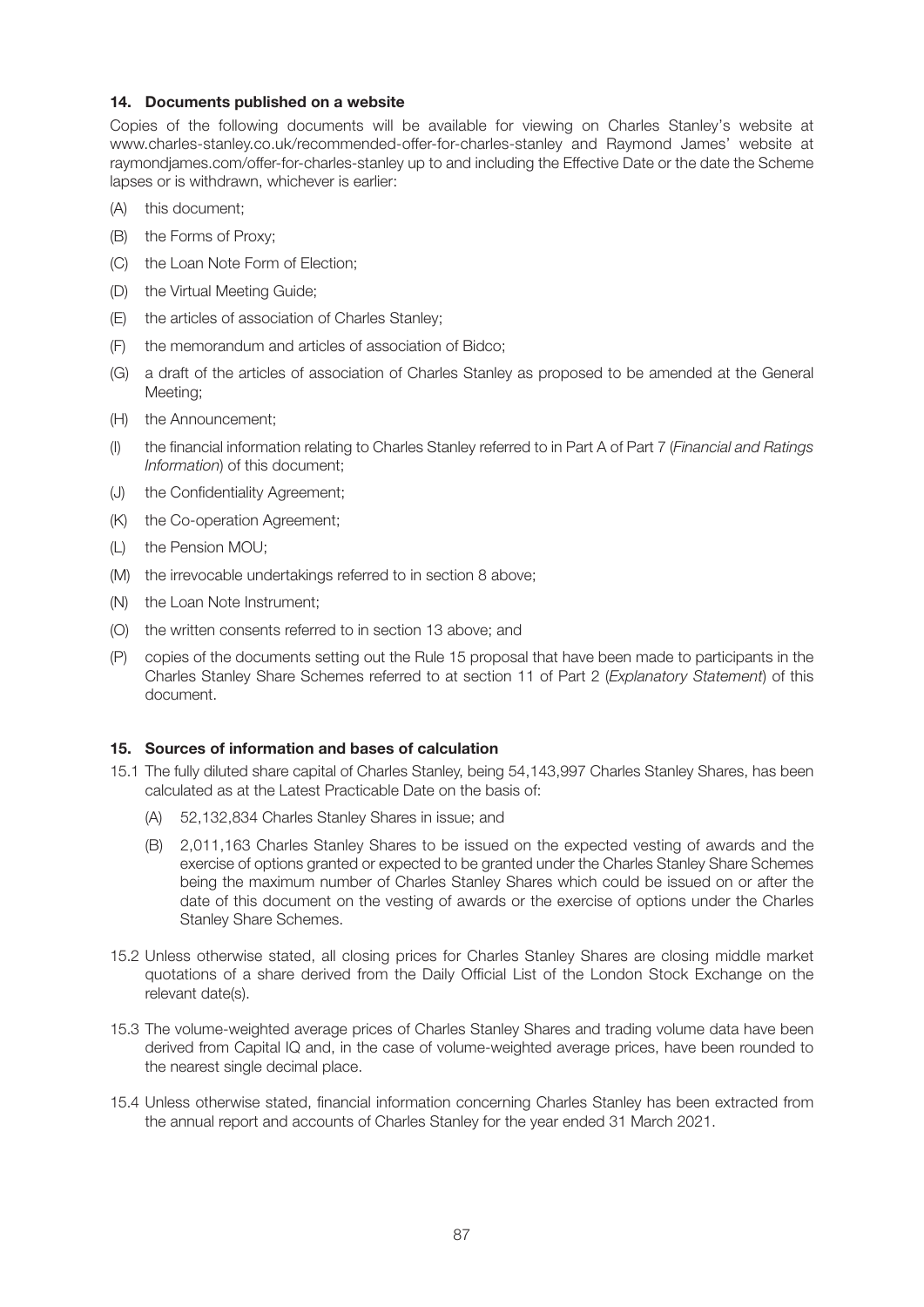# **PART 11**

# **DEFINITIONS**

| <b>Acquisition</b>               | the proposed acquisition by Bidco of the entire issued, and to be<br>issued share capital of Charles Stanley to be implemented by<br>means of the Scheme or, should Bidco so elect in accordance with<br>the terms of the Co-operation Agreement with the consent of the<br>Panel, by means of an Offer, and, where the context admits, any<br>subsequent revision, variation, extension or renewal thereof |
|----------------------------------|-------------------------------------------------------------------------------------------------------------------------------------------------------------------------------------------------------------------------------------------------------------------------------------------------------------------------------------------------------------------------------------------------------------|
| <b>Announcement</b>              | the announcement by Bidco of a firm intention to make an offer for<br>Charles Stanley dated 29 July 2021 made pursuant to Rule 2.7 of<br>the Code                                                                                                                                                                                                                                                           |
| associated undertaking           | shall be construed in accordance with paragraph 19 of Schedule 6<br>to The Large and Medium-sized Companies and Groups (Accounts<br>and Reports) Regulations 2008 (SI 2008/410) but for this purpose<br>ignoring paragraph 19(1)(b) of Schedule 6 to those regulations                                                                                                                                      |
| <b>Base Rate</b>                 | the Bank of England's base rate                                                                                                                                                                                                                                                                                                                                                                             |
| <b>Base Rate Differential</b>    | a positive amount equal to the difference between Initial Base Rate<br>and Reference Base Rate                                                                                                                                                                                                                                                                                                              |
| <b>Bearer Shares</b>             | 84,988 shares in the capital of Charles Stanley represented by<br><b>Share Warrants</b>                                                                                                                                                                                                                                                                                                                     |
| <b>Bidco</b>                     | Raymond James UK Wealth Management Holdings Limited, a<br>private company incorporated in Jersey with registered number<br>136827, which is a wholly-owned subsidiary of Raymond James                                                                                                                                                                                                                      |
| <b>Bidco Directors</b>           | the persons whose names are set out in paragraph 2.2 of Part 10<br>(Additional Information) of this document or, where the context so<br>requires, the directors of Bidco from time to time                                                                                                                                                                                                                 |
| <b>Bidco Group</b>               | Bidco and its direct and indirect subsidiary undertakings including,<br>following completion of the Acquisition, the Charles Stanley Group                                                                                                                                                                                                                                                                  |
| <b>Board</b>                     | as the context requires, the board of directors of Charles Stanley<br>or the board of directors of Bidco and the terms Charles Stanley<br><b>Board and Bidco Board shall be construed accordingly</b>                                                                                                                                                                                                       |
| <b>Business Day</b>              | any day (other than a Saturday, Sunday or public or bank holiday)<br>on which clearing banks in London are generally open for normal<br>business                                                                                                                                                                                                                                                            |
| <b>Cancellation Resolution</b>   | the special resolution to be proposed and, if thought fit, to be<br>approved at the General Meeting in connection with the proposed<br>cancellation of the Share Warrants                                                                                                                                                                                                                                   |
| <b>Capital Reduction</b>         | the proposed reduction of Charles Stanley's share capital in<br>accordance with sections 641 and 645 to 649 of the Companies<br>Act, pursuant to the Capital Reduction Resolution as set out in the<br>notice of General Meeting in Part 13 (Notice of General Meeting) of<br>this document                                                                                                                 |
| <b>Capital Reduction Hearing</b> | the hearing of the Court at which Charles Stanley will seek the<br>Capital Reduction Order                                                                                                                                                                                                                                                                                                                  |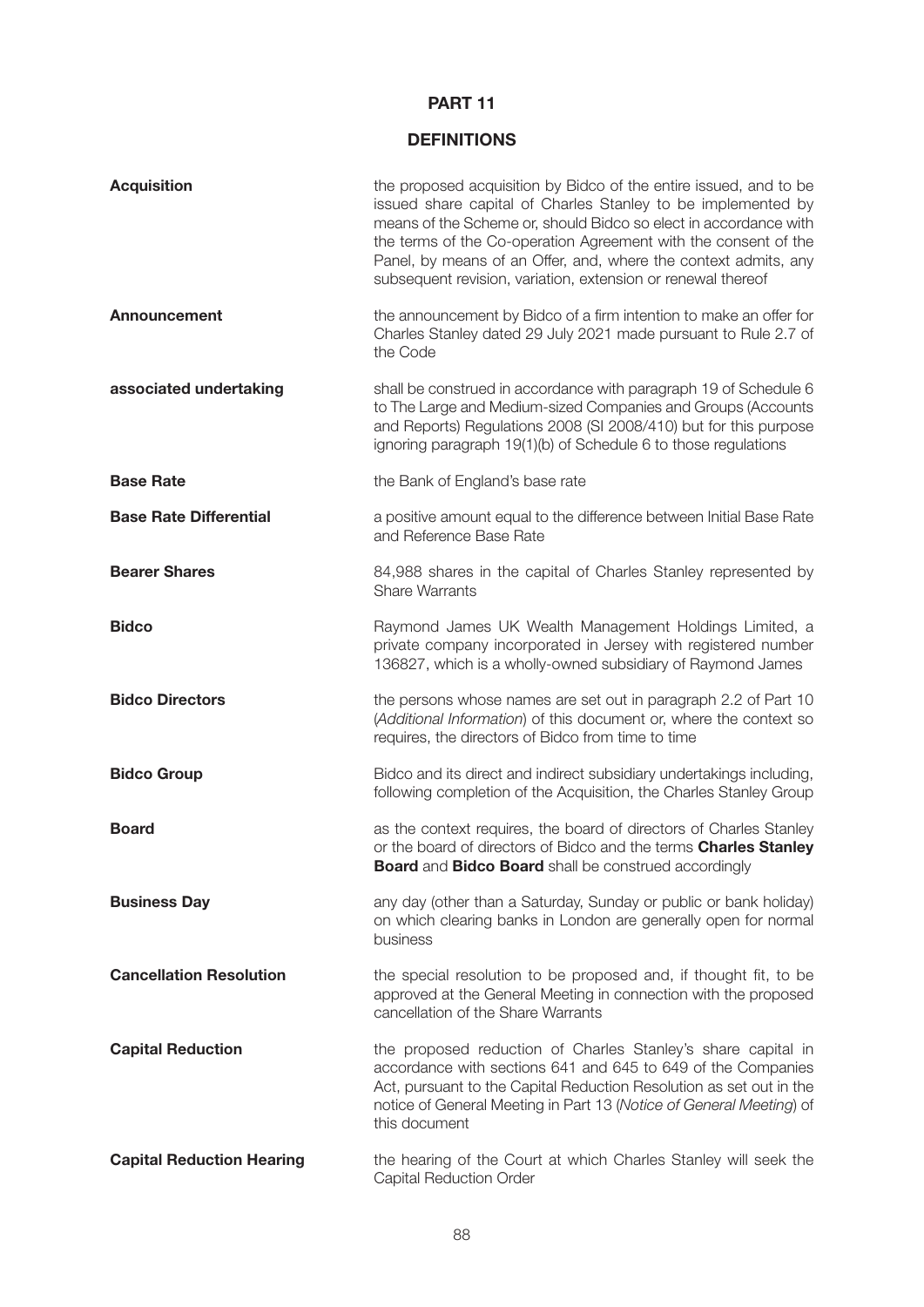| <b>Capital Reduction Order</b>                           | the order of the Court confirming the Capital Reduction Resolution<br>(if approved by the requisite majority of Charles Stanley<br>Shareholders at the General Meeting) under section 645 of the<br>Companies Act                                                                                                                                     |
|----------------------------------------------------------|-------------------------------------------------------------------------------------------------------------------------------------------------------------------------------------------------------------------------------------------------------------------------------------------------------------------------------------------------------|
| <b>Capital Reduction Resolution</b>                      | the special resolution to be proposed and, if thought fit, to be<br>approved at the General Meeting in connection with the Capital<br>Reduction                                                                                                                                                                                                       |
| certificated or in<br>certificated form                  | a share or other security which is not in uncertificated form (that is,<br>not in CREST)                                                                                                                                                                                                                                                              |
| <b>Charles Stanley</b>                                   | Charles Stanley Group PLC, incorporated in England and Wales<br>with registered number 48796                                                                                                                                                                                                                                                          |
| <b>Charles Stanley Directors</b>                         | the persons whose names are set out in paragraph 2.1 of Part 10<br>(Additional Information) of this document or, where the context so<br>requires, the directors of Charles Stanley from time to time                                                                                                                                                 |
| <b>Charles Stanley Executive</b><br><b>Directors</b>     | Paul Abberley and Benjamin Money-Coutts                                                                                                                                                                                                                                                                                                               |
| <b>Charles Stanley Group</b>                             | Charles Stanley and its subsidiary undertakings and associated<br>undertakings and where the context permits, each of them                                                                                                                                                                                                                            |
| <b>Charles Stanley</b><br><b>Non-Executive Directors</b> | Sir David Howard, Andrew Didham, Hugh Grootenhuis, Marcia<br>Campbell and Anna Troup                                                                                                                                                                                                                                                                  |
| <b>Charles Stanley Pension Scheme</b>                    | the Charles Stanley & Co Retirement Benefits Scheme                                                                                                                                                                                                                                                                                                   |
| <b>Charles Stanley Shareholders</b>                      | the holders of Charles Stanley Shares from time to time                                                                                                                                                                                                                                                                                               |
| <b>Charles Stanley Share(s)</b>                          | the existing unconditionally allotted or issued and fully paid ordinary<br>shares of 25 pence each in the capital of Charles Stanley and any<br>further such ordinary shares which are unconditionally allotted or<br>issued before the Scheme becomes Effective but excluding in both<br>cases any such shares held or which become held in treasury |
| <b>Charles Stanley Share Schemes</b>                     | the following share incentive plans operated by Charles Stanley:<br>(i) the Long Term Incentive Plan (Malvern); (ii) the Deferred Share<br>Awards; (iii) the Performance Share Plan; (iv) the RSU Plan; (v) the<br>Save-as You Earn Plan; and (vi) the Share Incentive Plan                                                                           |
| <b>Charles Stanley</b><br><b>UK Regulated Entities</b>   | Charles Stanley & Co Limited and Myddleton Croft Limited                                                                                                                                                                                                                                                                                              |
| <b>Closing Price</b>                                     | the closing middle market quotations of a share derived from the<br>Daily Official List of the London Stock Exchange                                                                                                                                                                                                                                  |
| <b>CMA</b>                                               | the UK Competition and Markets Authority (or any successor body<br>or bodies carrying out the same functions in the United Kingdom<br>from time to time)                                                                                                                                                                                              |
| <b>CMA Merger Investigation</b>                          | an initial review by the CMA under sections 22, 33 and 34ZA of the<br>Enterprise Act 2002 to decide whether the duty to make a CMA<br>Phase 2 Reference applies                                                                                                                                                                                       |
| <b>CMA Phase 2 Reference</b>                             | a reference pursuant to sections 22, 33, 45 or 62 of the Enterprise<br>Act 2002 to the chair of the CMA for the constitution of a group<br>under Schedule 4 to the Enterprise and Regulatory Reform Act 2013                                                                                                                                          |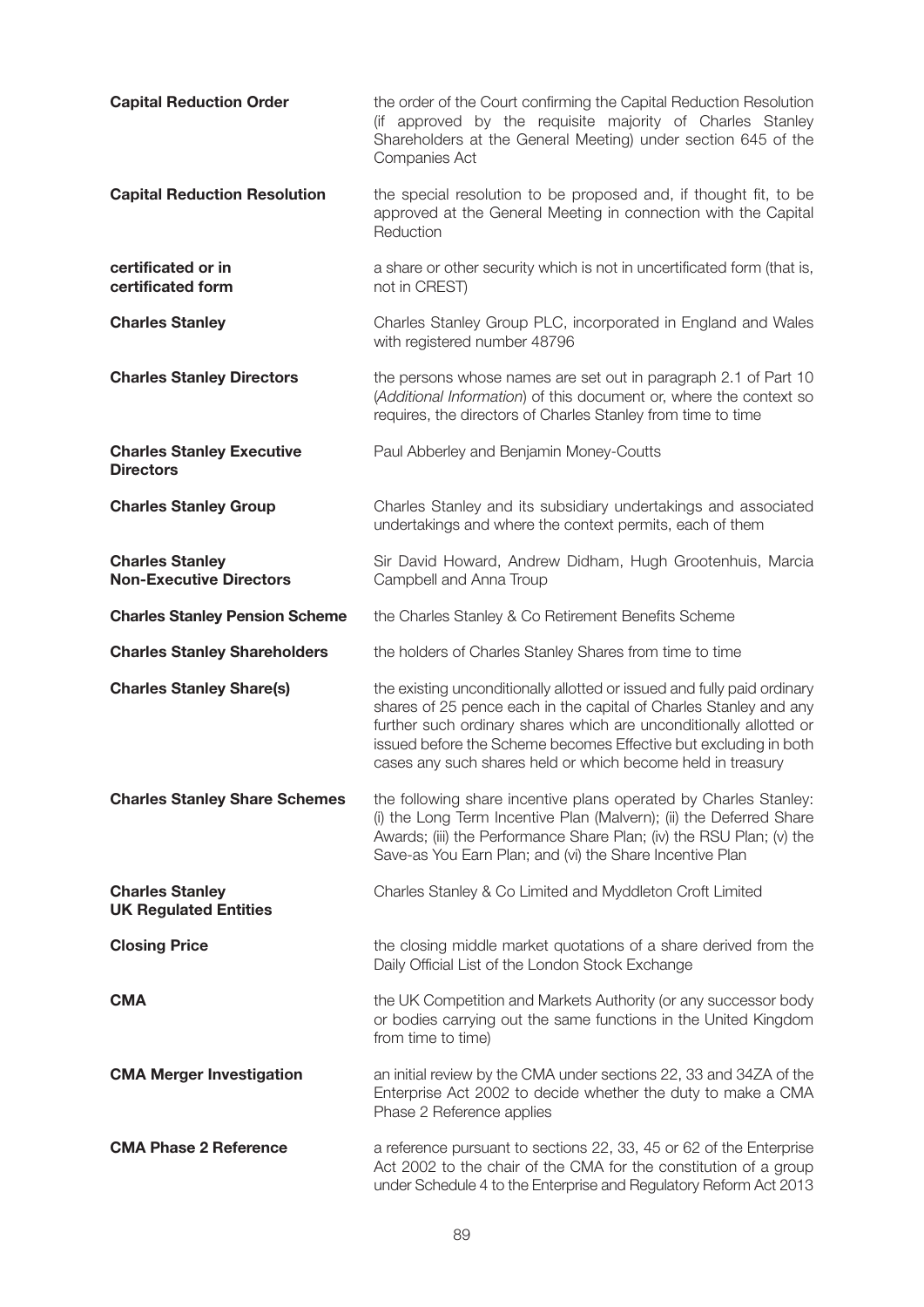| Code                             | the City Code on Takeovers and Mergers issued by the Panel, as<br>amended from time to time                                                                                                                                                                                                                                                                                                                                                                                                               |
|----------------------------------|-----------------------------------------------------------------------------------------------------------------------------------------------------------------------------------------------------------------------------------------------------------------------------------------------------------------------------------------------------------------------------------------------------------------------------------------------------------------------------------------------------------|
| <b>Companies Act</b>             | the Companies Act 2006, as amended from time to time                                                                                                                                                                                                                                                                                                                                                                                                                                                      |
| <b>Conditions</b>                | the conditions to the Acquisition and to the implementation of the<br>Scheme set out in Part 3 (Conditions to the Implementation of the<br>Scheme and to the Acquisition) of this document                                                                                                                                                                                                                                                                                                                |
| <b>Confidentiality Agreement</b> | the confidentiality agreement between Raymond James, Bidco and<br>Charles Stanley dated 24 May 2021                                                                                                                                                                                                                                                                                                                                                                                                       |
| <b>Co-operation Agreement</b>    | the co-operation agreement between Raymond James, Bidco and<br>Charles Stanley dated 29 July 2021                                                                                                                                                                                                                                                                                                                                                                                                         |
| Court                            | the High Court of Justice in England and Wales                                                                                                                                                                                                                                                                                                                                                                                                                                                            |
| <b>Court Meeting</b>             | the meeting of Scheme Shareholders (and any adjournment thereof)<br>convened pursuant to an order of the Court pursuant to section 896<br>of the Companies Act, notice of which is set out in Part 12 (Notice of<br>Court Meeting) of this document, for the purpose of considering and,<br>if thought fit, approving (with or without modification) the Scheme                                                                                                                                           |
| <b>Court Order</b>               | the order of the Court sanctioning the Scheme under section 899<br>of the Companies Act                                                                                                                                                                                                                                                                                                                                                                                                                   |
| <b>Court Sanction Date</b>       | the date on which the Court grants the Court Order                                                                                                                                                                                                                                                                                                                                                                                                                                                        |
| <b>COVID-19 Restrictions</b>     | the measures implemented by the UK Government from time to time<br>in order to address the ongoing COVID-19 pandemic, together with<br>the associated uncertainty as to any additional and/or alternative<br>measures that may be put in place by the UK Government                                                                                                                                                                                                                                       |
| <b>CREST</b>                     | the system for the paperless settlement of trades in securities and<br>the holding of uncertificated securities operated by Euroclear in<br>accordance with the relevant system (as defined in the CREST<br>Regulations) of which Euroclear is the Operator (as defined in the<br><b>CREST Regulations);</b>                                                                                                                                                                                              |
| <b>CREST Manual</b>              | the CREST Reference Manual published by Euroclear and referred<br>to in agreements entered into by Euroclear, as amended from time<br>to time                                                                                                                                                                                                                                                                                                                                                             |
| <b>CREST Regulations</b>         | the Uncertificated Securities Regulations 2001 (SI 2001/3755), as<br>amended                                                                                                                                                                                                                                                                                                                                                                                                                              |
| <b>CSC</b>                       | Charles Stanley & Co Ltd, which is wholly owned by Charles Stanley,<br>is its principal operating subsidiary and is regulated by the FCA                                                                                                                                                                                                                                                                                                                                                                  |
| <b>Daily Official List</b>       | the daily official list of the London Stock Exchange                                                                                                                                                                                                                                                                                                                                                                                                                                                      |
| <b>Dealing Disclosure</b>        | a dealing disclosure as required by Rule 8 of the Code                                                                                                                                                                                                                                                                                                                                                                                                                                                    |
| <b>Disclosed</b>                 | the information which has been fairly disclosed by or on behalf of<br>Charles Stanley: (i) prior to the date of this document in the virtual<br>data room operated by or on behalf of Charles Stanley in<br>connection with the Acquisition; (ii) in Charles Stanley's published<br>annual or half year report and accounts for the relevant financial<br>period or periods referred to in the relevant Condition and published<br>prior to the date of the this document; (iii) in a public announcement |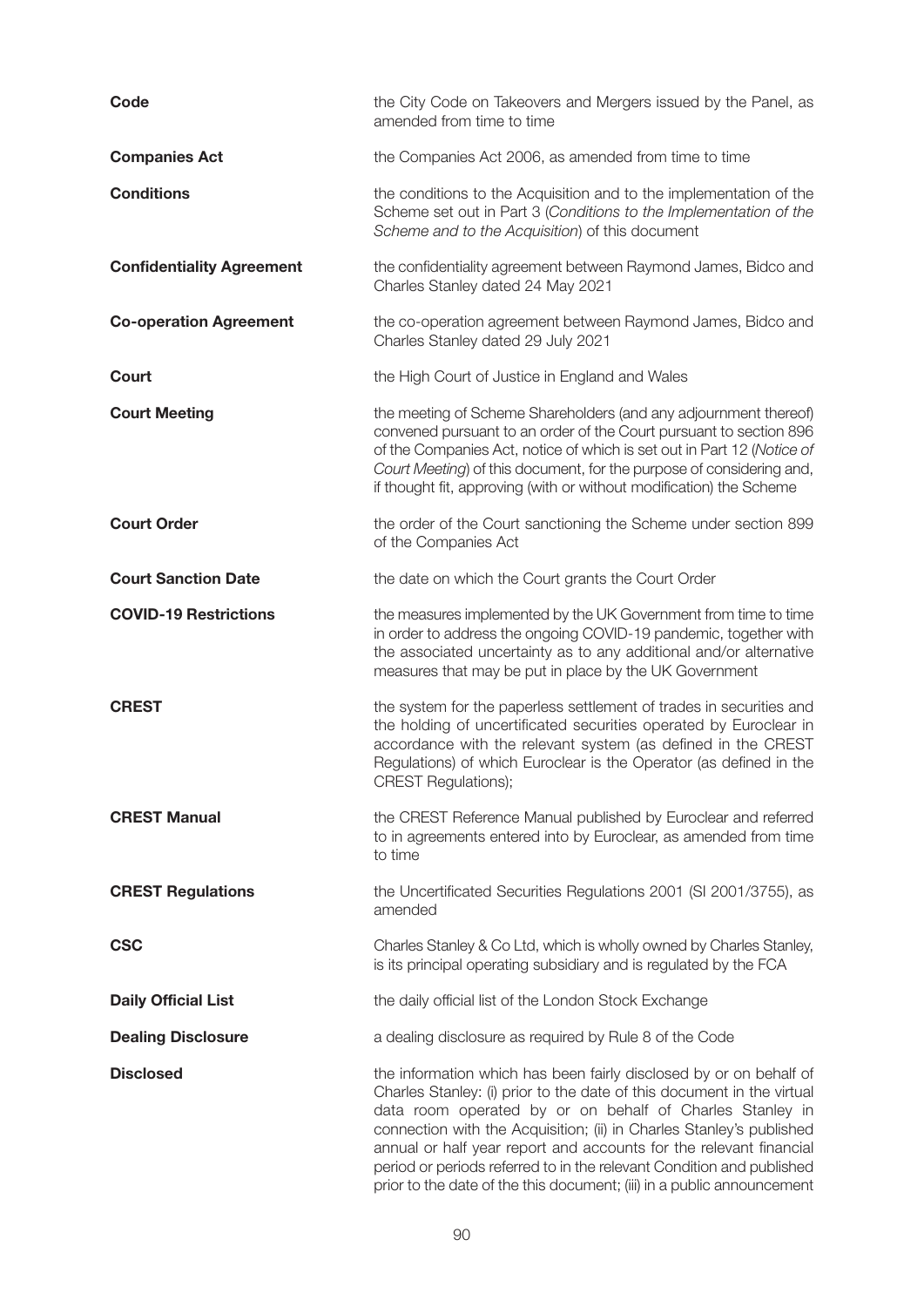|                                                             | by Charles Stanley prior to the date of this document by way of any<br>Regulatory Information Service; or (iv) in this document                                                                                                                                                                                             |
|-------------------------------------------------------------|-----------------------------------------------------------------------------------------------------------------------------------------------------------------------------------------------------------------------------------------------------------------------------------------------------------------------------|
| <b>Disclosure Guidance and</b><br><b>Transparency Rules</b> | the Disclosure Guidance and Transparency Rules sourcebook<br>issued by the FCA                                                                                                                                                                                                                                              |
| document                                                    | this circular dated 25 August 2021 addressed to Charles Stanley<br>Shareholders containing the Scheme and an explanatory statement<br>in compliance with section 897 of the Companies Act                                                                                                                                   |
| <b>Effective</b>                                            | means: (i) if the Acquisition is implemented by way of the Scheme,<br>the Scheme having become effective in accordance with its terms;<br>or (ii) if the Acquisition is implemented by way of an Offer, the Offer<br>having been declared or become wholly unconditional in<br>accordance with the requirements of the Code |
| <b>Effective Date</b>                                       | the date on which the Acquisition becomes Effective                                                                                                                                                                                                                                                                         |
| <b>Enlarged Group</b>                                       | the enlarged group following the Acquisition, comprising the<br>Raymond James Group and the Charles Stanley Group                                                                                                                                                                                                           |
| <b>Euroclear</b>                                            | Euroclear UK & Ireland Limited                                                                                                                                                                                                                                                                                              |
| <b>Excluded Shares</b>                                      | (i) any Charles Stanley Shares which are registered in the name of,<br>or beneficially owned by, any member of Bidco Group (or their<br>nominees) immediately prior to Scheme Record Time; and                                                                                                                              |
|                                                             | (ii) any Charles Stanley Shares held in treasury                                                                                                                                                                                                                                                                            |
| <b>Explanatory Statement</b>                                | the explanatory statement (in compliance with section 897 of the<br>Companies Act) relating to the Scheme, as set out in Part 2<br>(Explanatory Statement) of this document                                                                                                                                                 |
| <b>FCA</b>                                                  | the UK Financial Conduct Authority                                                                                                                                                                                                                                                                                          |
| Form(s) of Proxy                                            | either or both (as the context demands) of the blue Form of Proxy<br>in relation to the Court Meeting and the yellow Form of Proxy in<br>relation to the General Meeting                                                                                                                                                    |
| <b>FSMA</b>                                                 | the Financial Services and Markets Act 2000                                                                                                                                                                                                                                                                                 |
| <b>General Meeting</b>                                      | the general meeting of Charles Stanley convened by the notice set<br>out in Part 13 (Notice of General Meeting) of this document,<br>including any adjournment thereof                                                                                                                                                      |
| <b>HMRC</b>                                                 | <b>HM Revenue and Customs</b>                                                                                                                                                                                                                                                                                               |
| <b>Howard Family</b>                                        | the following Charles Stanley Shareholders                                                                                                                                                                                                                                                                                  |
|                                                             | John Howard; Lady Valerie Howard; Caroline Dore; Robert Howard;<br>Virginia Howard; Victoria Turner; and Lady Magdalen Howard                                                                                                                                                                                               |
| holder                                                      | a registered holder and includes any person(s) entitled by<br>transmission                                                                                                                                                                                                                                                  |
| <b>Initial Base Rate</b>                                    | 0.1 per cent. per annum                                                                                                                                                                                                                                                                                                     |
| <b>Interest Rate</b>                                        | has the meaning given in section 3 of Part 2 (Explanatory Statement)<br>of this document                                                                                                                                                                                                                                    |
| <b>IVC</b>                                                  | <b>Investor Code</b>                                                                                                                                                                                                                                                                                                        |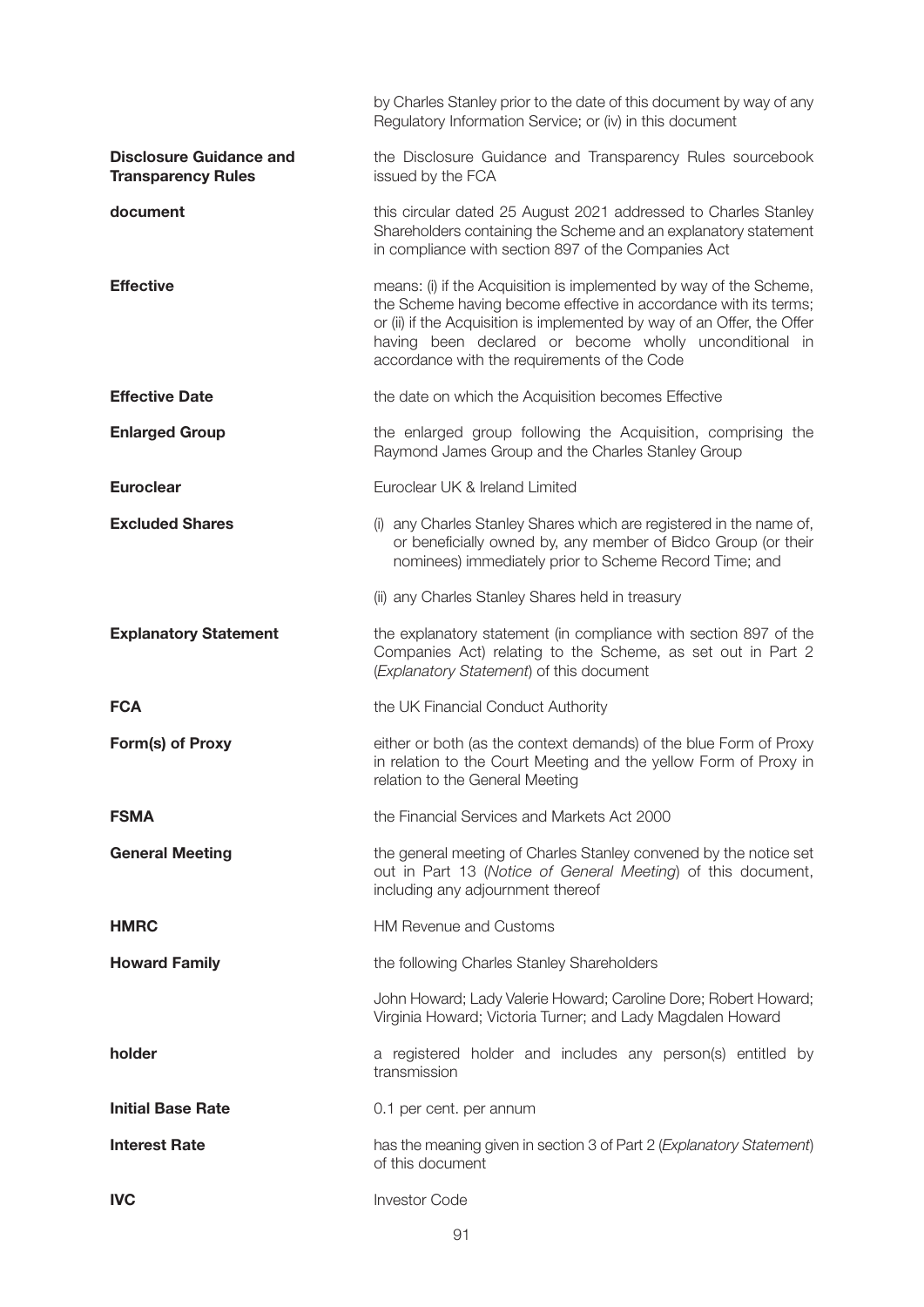| <b>Latest Practicable Date</b>    | close of business on 23 August 2021, being the latest practicable<br>date before publication of this document                                                                                                                                                                                                                                                                                                                                  |
|-----------------------------------|------------------------------------------------------------------------------------------------------------------------------------------------------------------------------------------------------------------------------------------------------------------------------------------------------------------------------------------------------------------------------------------------------------------------------------------------|
| <b>Link Group</b>                 | Link Group, being the trading name of Link Market Services Limited                                                                                                                                                                                                                                                                                                                                                                             |
| <b>Listing Rules</b>              | the listing rules made by the FCA under section 73A of FSMA                                                                                                                                                                                                                                                                                                                                                                                    |
| <b>Loan Note</b>                  | the interest bearing unsecured guaranteed loan notes to be issued<br>by Bidco pursuant to the Loan Note Alternative                                                                                                                                                                                                                                                                                                                            |
| <b>Loan Note Alternative</b>      | the alternative whereby Charles Stanley Shareholders (other than<br>Restricted Scheme Shareholders or persons acting on a<br>non-discretionary basis on behalf of Restricted Scheme<br>Shareholders) may elect to receive Loan Notes in lieu of part or all<br>of the cash consideration to which they would otherwise be entitled<br>under the Acquisition                                                                                    |
| <b>Loan Note Deadline</b>         | 11.00 a.m. on the Business Day prior to the date of the Sanction<br>Hearing (or such later time (if any) to which the right to make an<br>election may be extended)                                                                                                                                                                                                                                                                            |
| <b>Loan Note Election</b>         | an election under the Loan Note Alternative                                                                                                                                                                                                                                                                                                                                                                                                    |
| <b>Loan Note Form of Election</b> | the green Loan Note Form of Election relating to the Loan Note<br>Alternative which accompanies the Scheme Document                                                                                                                                                                                                                                                                                                                            |
| <b>Loan Note Instrument</b>       | the instrument constituting the Loan Notes                                                                                                                                                                                                                                                                                                                                                                                                     |
| <b>Loan Note Register</b>         | the register of Loan Notes                                                                                                                                                                                                                                                                                                                                                                                                                     |
| <b>London Stock Exchange</b>      | London Stock Exchange plc                                                                                                                                                                                                                                                                                                                                                                                                                      |
| <b>Long Stop Date</b>             | 31 January 2022 or such later date as Raymond James and<br>Charles Stanley may agree and the Panel and (if required) the Court<br>may allow                                                                                                                                                                                                                                                                                                    |
| Lumi                              | Lumi AGM UK Limited                                                                                                                                                                                                                                                                                                                                                                                                                            |
| <b>Market Abuse Regulation</b>    | Regulation (EU) No 596/2014, as it forms part of domestic law of<br>the United Kingdom by virtue of the European Union (Withdrawal)<br>Act 2018                                                                                                                                                                                                                                                                                                |
| <b>Meetings</b>                   | the Court Meeting and the General Meeting                                                                                                                                                                                                                                                                                                                                                                                                      |
| Noteholder                        | a person for the time being entered on the register of noteholders<br>of Bidco as the holder of a Loan Note                                                                                                                                                                                                                                                                                                                                    |
| <b>Offer</b>                      | if the Acquisition is implemented by way of a takeover offer (as that<br>term is defined in section 974 of the Companies Act), the offer to<br>be made by or on behalf of Raymond James, or an associated<br>undertaking thereof, to acquire the entire issued and to be issued<br>ordinary share capital of Charles Stanley including, where the<br>context admits, any subsequent revision, variation, extension or<br>renewal of such offer |
| <b>Offer Period</b>               | the period commencing on the date of the Announcement and<br>ending on: (a) the earlier of the date on which the Scheme becomes<br>Effective or lapses or is withdrawn (or such other date as the Panel<br>may decide); or (b) the earlier of the date on which the Offer has<br>become or has been declared unconditional as to acceptances or                                                                                                |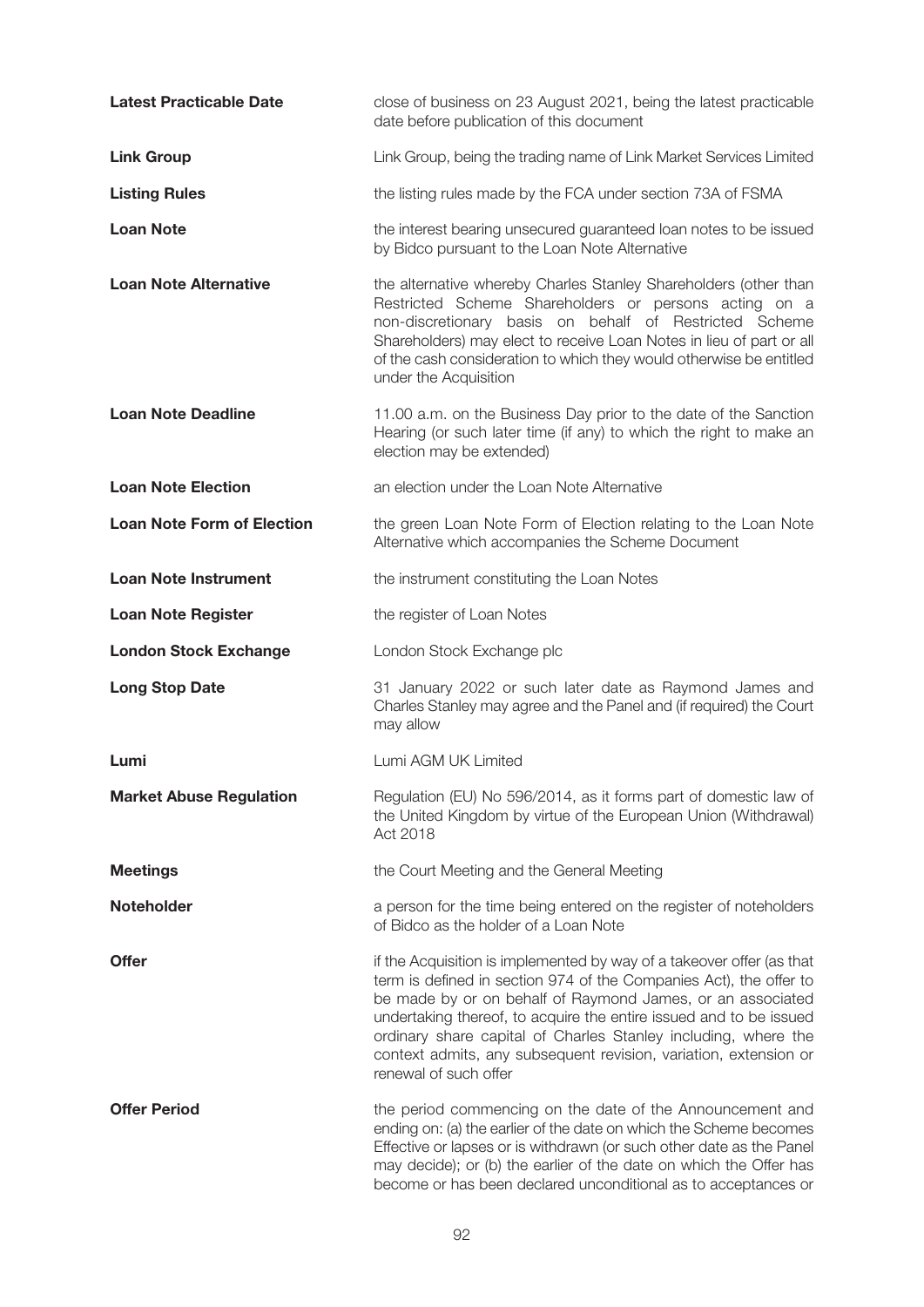|                                       | lapses or is withdrawn (or such other date as the Panel may decide),<br>in each case other than where such lapsing or withdrawal is a result<br>of Raymond James exercising its right to implement the Acquisition<br>by way of an Offer                                                                                                             |
|---------------------------------------|------------------------------------------------------------------------------------------------------------------------------------------------------------------------------------------------------------------------------------------------------------------------------------------------------------------------------------------------------|
| <b>Official List</b>                  | the official list maintained by the FCA pursuant to Part 6 of FSMA                                                                                                                                                                                                                                                                                   |
| <b>Opening Position Disclosure</b>    | has the same meaning as in Rule 8 of the Code                                                                                                                                                                                                                                                                                                        |
| <b>Overseas Shareholders</b>          | holders of Scheme Shares who are resident in, ordinarily resident<br>in, or citizens of, jurisdictions outside the United Kingdom                                                                                                                                                                                                                    |
| <b>Panel</b>                          | the UK Panel on Takeovers and Mergers                                                                                                                                                                                                                                                                                                                |
| <b>Peel Hunt</b>                      | Peel Hunt LLP, joint financial adviser and corporate broker to<br><b>Charles Stanley</b>                                                                                                                                                                                                                                                             |
| <b>Pension MOU</b>                    | the non-binding memorandum of understanding entered into<br>between Raymond James, CSC and the Pension Scheme Trustees<br>on 29 July 2021 in relation to the Charles Stanley Pension Scheme                                                                                                                                                          |
| <b>Pension Scheme Trustees</b>        | the trustees of the Charles Stanley Pension Scheme being, at the<br>time of this document, Sir David Howard (Chairman of trustees),<br>Ben Money-Coutts (Employer nominated trustee), Darren Ager<br>(Member nominated trustee) and Allan Marshall (Member<br>nominated trustee)                                                                     |
| <b>Permitted Dividend</b>             | has the meaning given in section 2 of Part 1 (Letter from the<br>Chairman of Charles Stanley) of this document                                                                                                                                                                                                                                       |
| <b>Raymond James</b>                  | Raymond James Financial, Inc., a company incorporated in Florida,<br>USA with its registered office at 880 Carillon Parkway,<br>St. Petersburg, FL 33716                                                                                                                                                                                             |
| <b>Raymond James Directors</b>        | the directors of Raymond James                                                                                                                                                                                                                                                                                                                       |
| <b>Raymond James Group</b>            | Raymond James and its subsidiary and associated undertakings                                                                                                                                                                                                                                                                                         |
| <b>Reference Base Rate</b>            | in respect of any interest period in respect of the Loan Notes, the<br>Base Rate in effect on the first day of the relevant interest period                                                                                                                                                                                                          |
| <b>Registrar of Companies</b>         | means the registrar of companies in England and Wales                                                                                                                                                                                                                                                                                                |
| <b>Regulatory Information Service</b> | any information service authorised from time to time by the FCA for<br>the purpose of disseminating regulatory announcements                                                                                                                                                                                                                         |
| <b>Restricted Jurisdiction</b>        | any jurisdiction where local laws or regulations may result in a<br>significant risk of civil, regulatory or criminal exposure if information<br>concerning the Acquisition is sent or made available to<br>Charles Stanley Shareholders in that jurisdiction, including without<br>limitation, the United States, Japan, South Africa and Australia |
| <b>Restricted Scheme Shareholders</b> | a Scheme Shareholder who is (i) a citizen, resident or national of<br>any Restricted Jurisdiction or (ii) located in the United States                                                                                                                                                                                                               |
| <b>RJFIL</b>                          | Raymond James Financial International Limited, financial adviser to<br>Raymond James and Bidco                                                                                                                                                                                                                                                       |
| <b>RJIS</b>                           | Raymond James Investment Services and Raymond James' UK<br>wealth management business                                                                                                                                                                                                                                                                |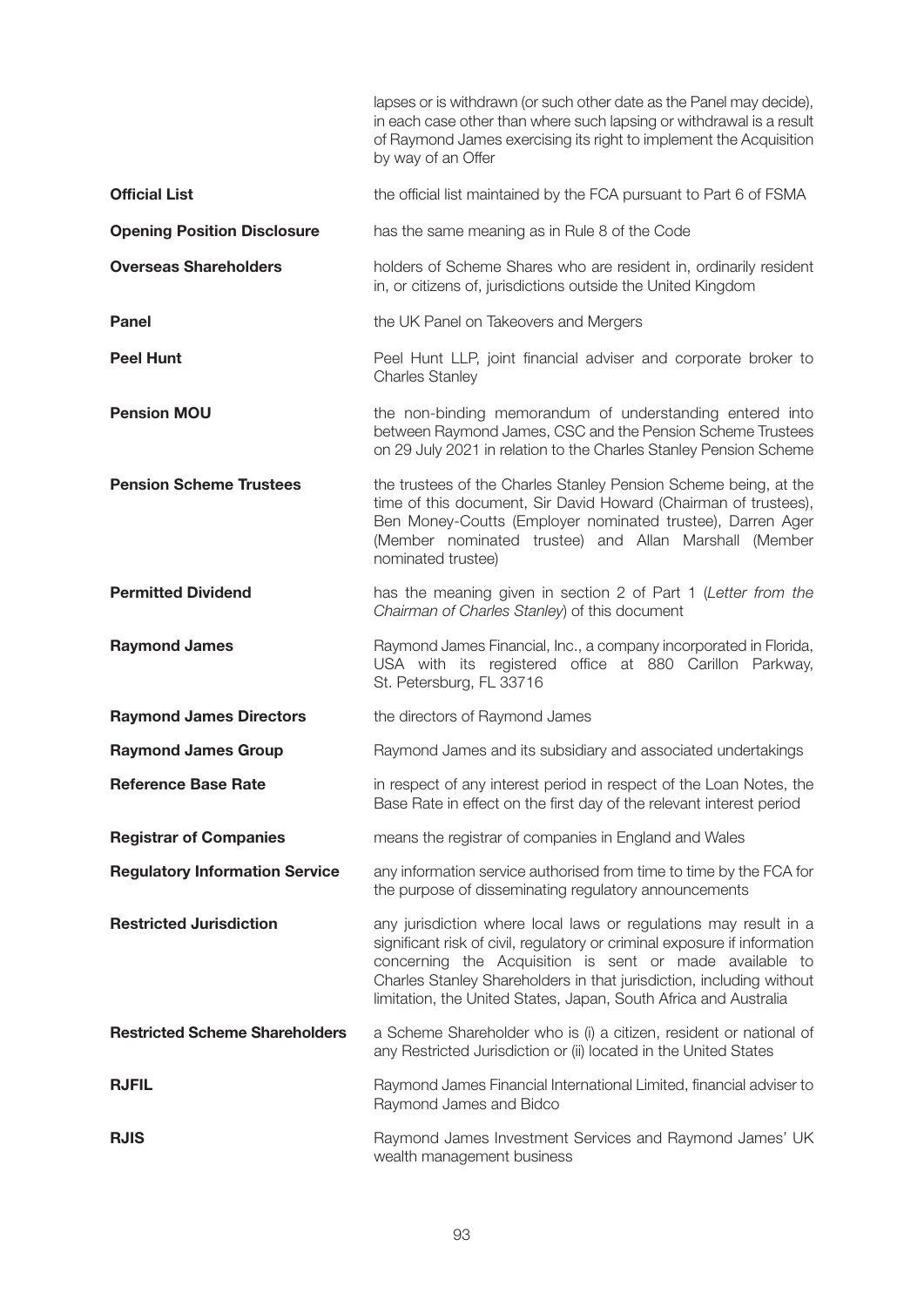| <b>Rothschild &amp; Co</b>                | N.M. Rothschild & Sons Limited, Rule 3 adviser under the Code<br>and lead financial adviser to Charles Stanley                                                                                                                                                                                                                                                                                                                                                                      |
|-------------------------------------------|-------------------------------------------------------------------------------------------------------------------------------------------------------------------------------------------------------------------------------------------------------------------------------------------------------------------------------------------------------------------------------------------------------------------------------------------------------------------------------------|
| <b>Sanction Hearing</b>                   | the hearing of the Court at which Charles Stanley will seek the Court<br>Order and, if such hearing is adjourned, reference to commencement<br>of any such hearing shall mean the commencement of the final<br>adjournment thereof                                                                                                                                                                                                                                                  |
| <b>Save-as You Earn or SAYE</b>           | the Charles Stanley SAYE Option Plan                                                                                                                                                                                                                                                                                                                                                                                                                                                |
| <b>SBEEA</b>                              | Small Business, Enterprise and Employment Act 2015                                                                                                                                                                                                                                                                                                                                                                                                                                  |
| Scheme or Scheme of<br><b>Arrangement</b> | the proposed scheme of arrangement under Part 26 of the<br>Companies Act between Charles Stanley and Scheme Shareholders,<br>as set out in Part 4 (The Scheme of Arrangement) of this document,<br>with or subject to any modification, addition or condition approved<br>or imposed by the Court and agreed by Bidco and Charles Stanley                                                                                                                                           |
| <b>Scheme Record Time</b>                 | 6.00 p.m. on the Business Day immediately after the Sanction Hearing                                                                                                                                                                                                                                                                                                                                                                                                                |
| <b>Scheme Shareholders</b>                | holders of Scheme Shares                                                                                                                                                                                                                                                                                                                                                                                                                                                            |
| <b>Scheme Shares</b>                      | the Charles Stanley Shares:                                                                                                                                                                                                                                                                                                                                                                                                                                                         |
|                                           | (A)                                                                                                                                                                                                                                                                                                                                                                                                                                                                                 |
|                                           | in issue at the date of this document and which remain in issue<br>(i)<br>at the Scheme Record Time;                                                                                                                                                                                                                                                                                                                                                                                |
|                                           | (if any) issued after the date of this document but before the<br>(ii)<br>Voting Record Time and which remain in issue at the Scheme<br>Record Time; and                                                                                                                                                                                                                                                                                                                            |
|                                           | (if any) issued at or after the Voting Record Time but at or<br>(iii)<br>before the Scheme Record Time on terms that the holder<br>thereof shall be bound by the Scheme or in respect of which<br>the original or any subsequent holders thereof are, or shall have<br>agreed in writing to be, bound by this Scheme which remain in<br>issue at the Scheme Record Time,                                                                                                            |
|                                           | and in each case other than the Excluded Shares; and                                                                                                                                                                                                                                                                                                                                                                                                                                |
|                                           | (B) which are registered in the name of any person pursuant to the<br>surrender of any Share Warrants                                                                                                                                                                                                                                                                                                                                                                               |
| <b>SEC</b>                                | the US Securities and Exchange Commission                                                                                                                                                                                                                                                                                                                                                                                                                                           |
| <b>Share Warrants</b>                     | share warrants representing the Bearer Shares                                                                                                                                                                                                                                                                                                                                                                                                                                       |
| significant interest                      | a direct or indirect interest in 20 per cent. or more of the total voting<br>rights conferred by the equity share capital (as defined in section<br>548 of the Companies Act)                                                                                                                                                                                                                                                                                                       |
| <b>Special Resolution</b>                 | the special resolution to be proposed and, if thought fit, to be<br>approved at the General Meeting in connection with, among other<br>things, the approval of the Scheme and the alteration of the articles of<br>association of Charles Stanley and such other matters as may be<br>necessary to implement the Scheme and the de-listing of<br>Charles Stanley Shares, excluding, for the avoidance of doubt, the<br>Capital Reduction Resolution and the Cancellation Resolution |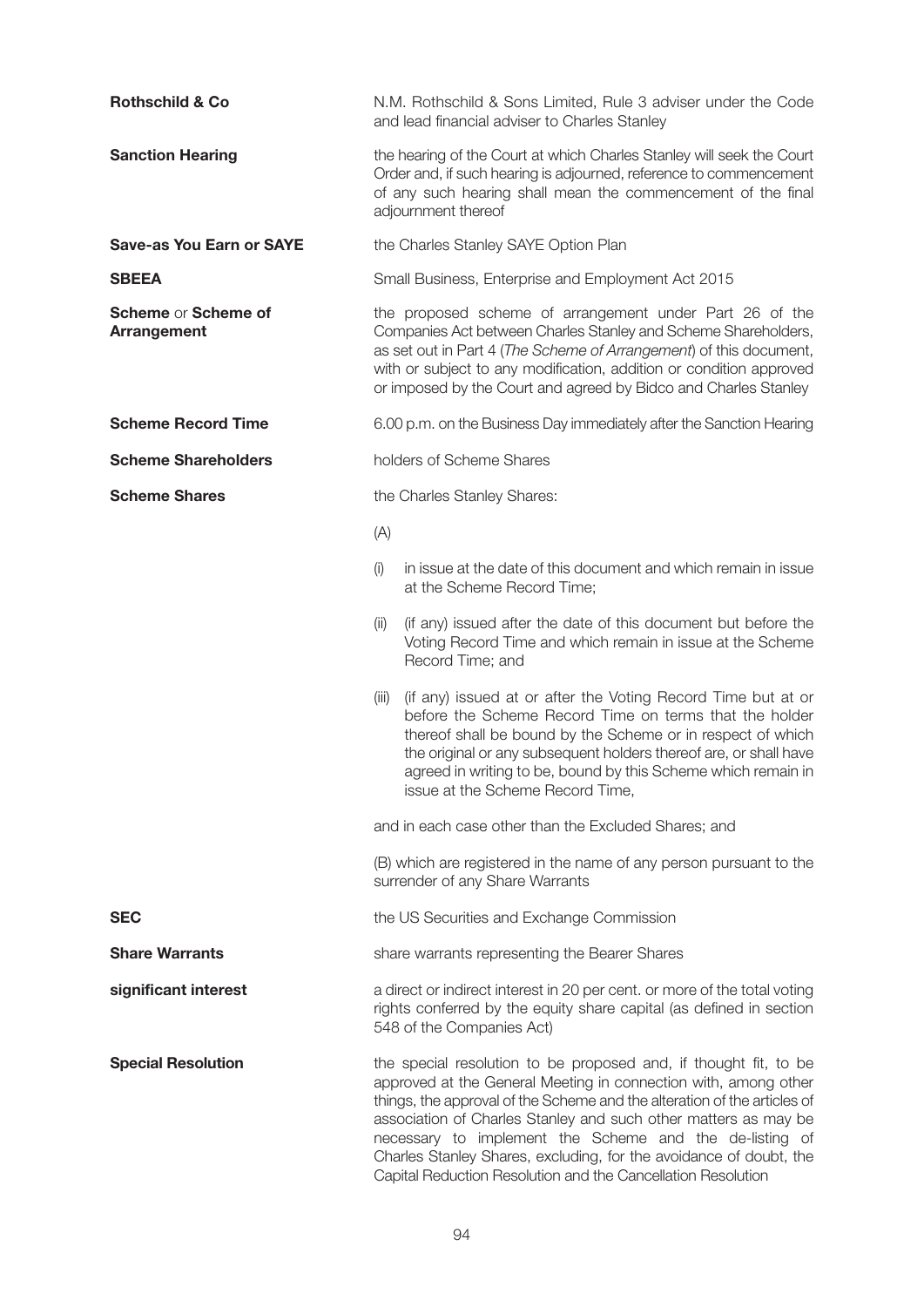| subsidiary                                  | has the meaning given in section 1159 of the Companies Act                                                                                                                                                                                                                                                                |
|---------------------------------------------|---------------------------------------------------------------------------------------------------------------------------------------------------------------------------------------------------------------------------------------------------------------------------------------------------------------------------|
| subsidiary undertaking                      | has the meaning given in section 1162 of the Companies Act                                                                                                                                                                                                                                                                |
| <b>Third Party</b>                          | any government or governmental, quasi-governmental, supranational,<br>statutory, regulatory, environmental, or investigative body, court, trade<br>agency, association, institution, any entity owned or controlled by any<br>relevant government or state, or any other body or person whatsoever<br>in any jurisdiction |
| <b>TTE Instruction</b>                      | transfer to escrow instruction                                                                                                                                                                                                                                                                                            |
| <b>UK or United Kingdom</b>                 | the United Kingdom of Great Britain and Northern Ireland                                                                                                                                                                                                                                                                  |
| <b>UK Government</b>                        | the government of the UK                                                                                                                                                                                                                                                                                                  |
| uncertificated or in<br>uncertificated form | a share or other security recorded on the relevant register as being<br>held in uncertificated form in CREST and title to which, by virtue of<br>the CREST Regulations, may be transferred by means of CREST                                                                                                              |
| <b>US or United States</b>                  | the United States of America, its territories and possessions, any<br>state of the United States of America and the District of Columbia                                                                                                                                                                                  |
| <b>US Exchange Act</b>                      | the US Securities Exchange Act 1934                                                                                                                                                                                                                                                                                       |
| U.S. person                                 | a US person as defined in Regulation S of the US Securities Act                                                                                                                                                                                                                                                           |
| <b>US Securities Act</b>                    | the US Securities Act 1933                                                                                                                                                                                                                                                                                                |
| <b>Virtual Meeting Guide</b>                | the guide prepared by Lumi explaining how Charles Stanley<br>Shareholders and Scheme Shareholders can remotely access and<br>participate in the Meetings via the Virtual Meeting Platform                                                                                                                                 |
| <b>Virtual Meeting Platform</b>             | the virtual meeting platform hosted by Lumi                                                                                                                                                                                                                                                                               |
| <b>Voting Record Time</b>                   | 6.30 p.m. on the day which is two Business Days prior to the date<br>of the Court Meeting and the General Meeting or, if the Court<br>Meeting and/or the General Meeting is adjourned, 6.30 p.m. on the<br>day which is two Business Days before the date of such adjourned<br>Meeting                                    |
| <b>Wider Bidco Group</b>                    | Bidco Group and associated undertakings and any other body<br>corporate, partnership, joint venture or person in which Bidco and<br>such undertakings (aggregating their interests) have an interest of<br>more than 20 per cent. of the voting or equity capital or the equivalent                                       |
| <b>Wider Charles Stanley Group</b>          | Charles Stanley and its subsidiary undertakings, associated<br>undertakings and any other undertaking in which Charles Stanley<br>or such undertakings (aggregating their interests) have a significant<br>interest (in each case, from time to time) but excluding the Wider<br>Raymond James Group                      |
| <b>Wider Raymond James Group</b>            | Raymond James and its subsidiary undertakings, associated<br>undertakings and any other undertaking in which Raymond James<br>or such undertakings (aggregating their interests) have a significant<br>interest (in each case, from time to time) but excluding the Wider<br><b>Charles Stanley Group</b>                 |
| £ or GBP                                    | Pounds Sterling, the lawful currency for the time being of the UK<br>and references to "pence" and "p" shall be construed accordingly                                                                                                                                                                                     |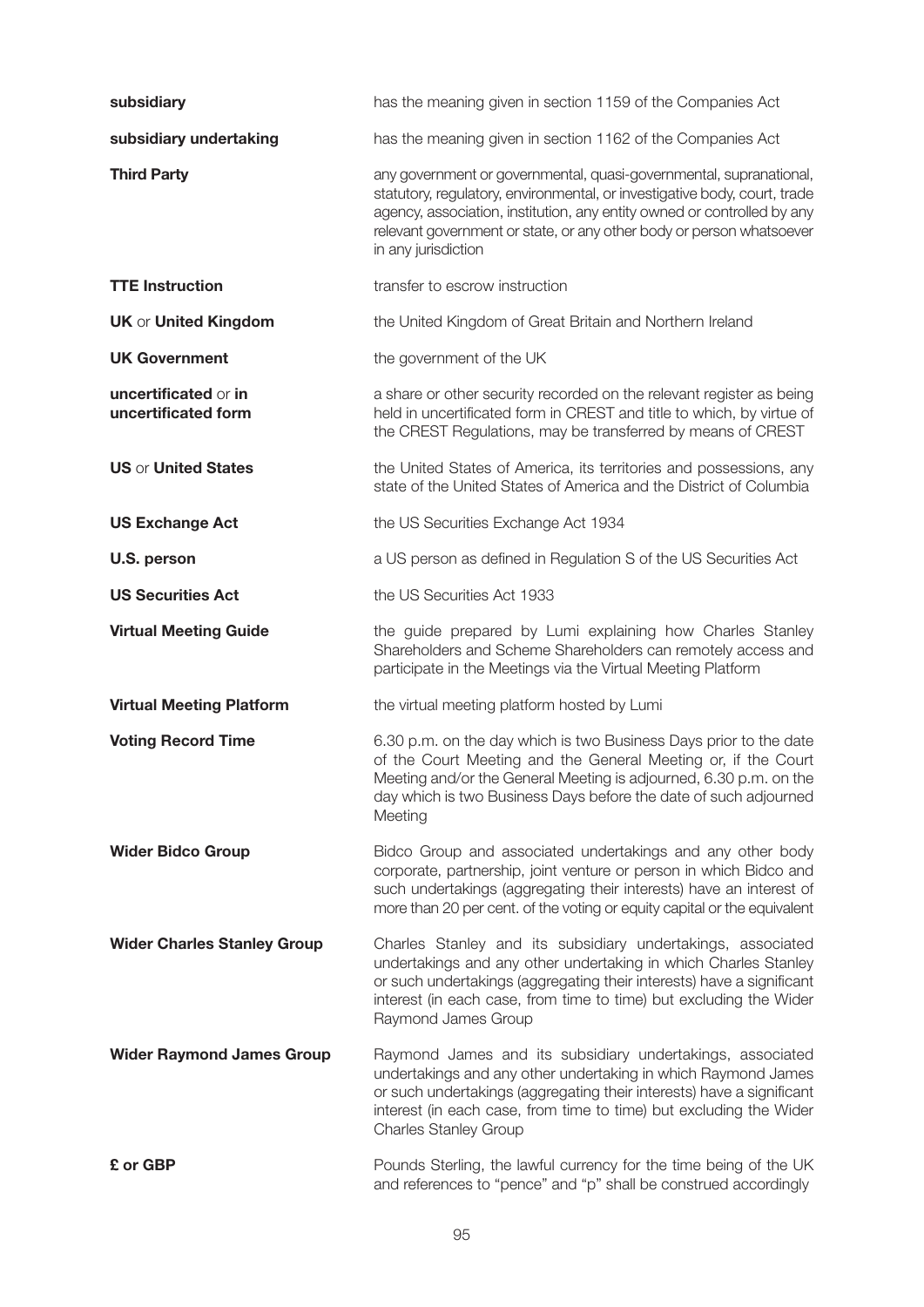All references to GBP, pence, Sterling, Pounds, Pounds Sterling, p or £ are to the lawful currency of the United Kingdom. All references to USD, \$, US\$, US dollars, United States dollars and cents are to the lawful currency of the United States of America.

All references to statutory provision or law or to any order or regulation shall be construed as a reference to that provision, law, order or regulation as extended, modified, amended, replaced or re-enacted from time to time and all statutory instruments, regulations and orders from time to time made thereunder or deriving validity therefrom.

All the times referred to in this document are London times unless otherwise stated.

References to the singular include the plural and vice versa.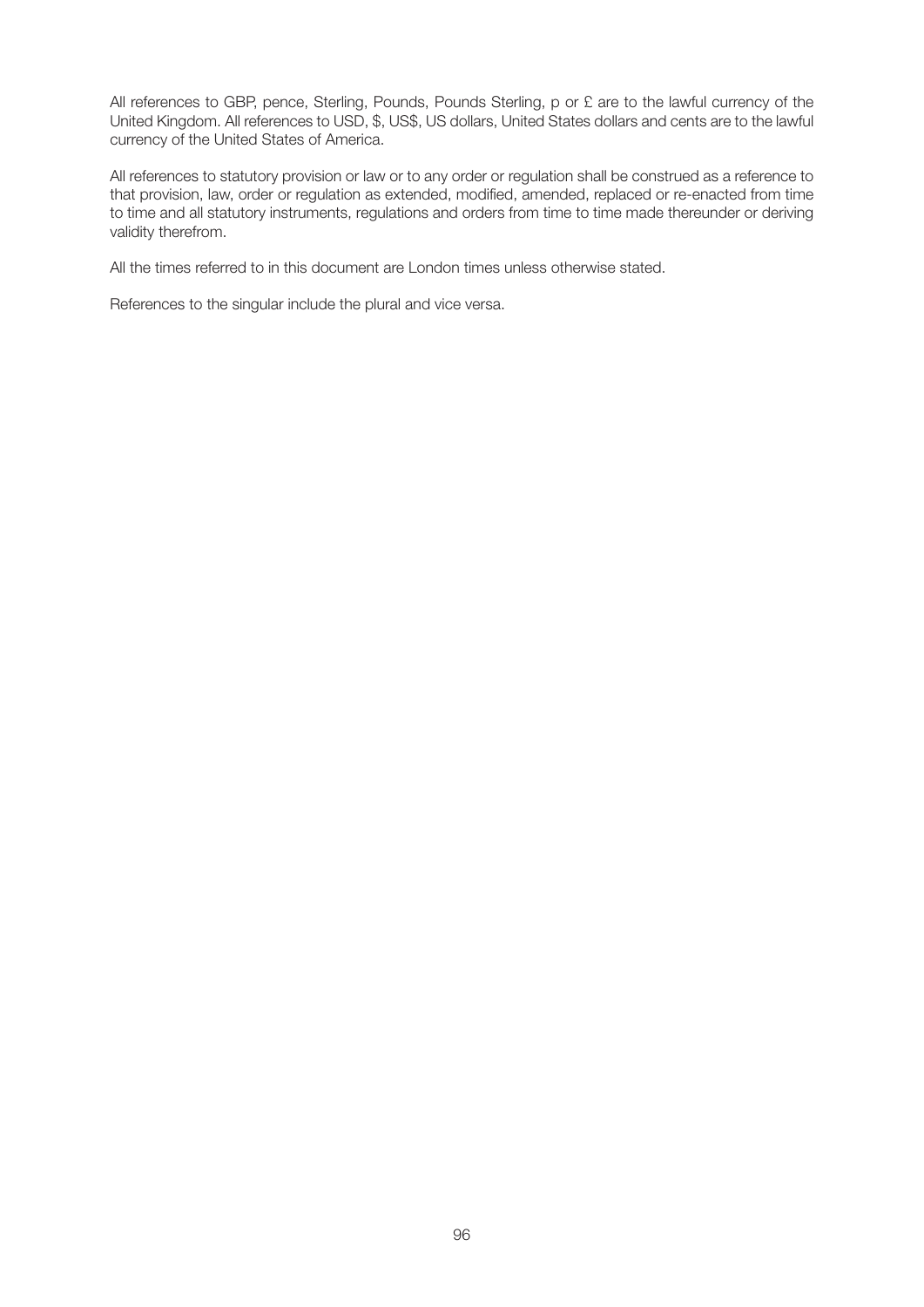# **PART 12**

# **NOTICE OF COURT MEETING**

# **IN THE HIGH COURT OF JUSTICE CR-2021-001321 BUSINESS AND PROPERTY COURTS OF ENGLAND AND WALES COMPANIES COURT (ChD)**

# IN THE MATTER OF CHARLES STANLEY GROUP PLC

and

## IN THE MATTER OF THE COMPANIES ACT 2006

NOTICE IS HEREBY GIVEN that, by an order dated 20 August 2021 made in the above matters, the High Court of Justice in England and Wales (the "**Court**") has given permission for a meeting (the "**Court Meeting**") to be convened of the holders of Scheme Shares as at the Voting Record Time (each as defined in the Scheme (as defined below)) for the purpose of considering and, if thought fit, approving (with or without modification) a scheme of arrangement proposed to be made pursuant to Part 26 of the Companies Act 2006 between Charles Stanley Group PLC (the "**Company**") and the Scheme Shareholders (the "**Scheme**") and that such meeting will be held at 10.00 a.m. on 16 September 2021 at 55 Bishopsgate, London, EC2N 3AS, at which places and time all holders of the Scheme Shares are requested to attend either in person, by proxy or via the virtual meeting platform provided by Lumi AGM UK Limited (the "**Virtual Meeting Platform**").

A copy of the Scheme and a copy of the statement required to be published pursuant to section 897 of the Companies Act 2006 are incorporated in the document of which this notice forms part. Capitalised terms used and not otherwise defined in this notice have the respective meanings ascribed to them in that document.

Voting on the resolution to approve the Scheme will be by poll, which shall be conducted as the Chairman of the Court Meeting may determine.

#### **COVID-19**

Scheme Shareholders who wish to attend the Court Meeting in person will be able to do so, subject to any COVID-19 Restrictions in force at the time, but are asked to register their intention to attend as soon as possible, by emailing LegalandCoSec@charles-stanley.co.uk. Whilst failure by a Charles Stanley Shareholder to register an intention to attend the Court Meeting in person will not preclude entry or attendance on the day, registration will assist the Company in preparing the venue in advance of the Court Meeting in line with any site guidelines in place at the time in relation to health, safety and security. If a Scheme Shareholder is attending the Court Meeting in person, we will require them to adhere to the site guidelines in place at the time. For the safety of others, in line with COVID-19 Restrictions, please do not attend the Court Meeting in person if you are experiencing any of the symptoms connected with COVID-19 or are otherwise required to isolate or quarantine. We strongly encourage all Scheme Shareholders to vote in advance by submitting the blue Form of Proxy (or alternatively appointing a proxy online or electronically through CREST) as soon as possible. Further information on action to be taken to appoint a proxy is set out below. Please be advised that we are continually monitoring the impact of COVID-19, including the latest COVID-19 Restrictions, and how this may affect the arrangements for the Court Meeting. Any changes to the arrangements of the Court Meeting will be posted on www.charles-stanley.co.uk/recommended-offer-for-charles-stanley. Please ensure that you keep this under review.

#### **Instructions for accessing the Virtual Meeting Platform**

Scheme Shareholders will be given the opportunity to remotely attend, submit questions and vote at the Court Meeting via the Virtual Meeting Platform.

Scheme Shareholders can access the Virtual Meeting Platform using a web browser, on any PC or equivalent thereof or smartphone device. The web browser must be compatible with the latest browser versions of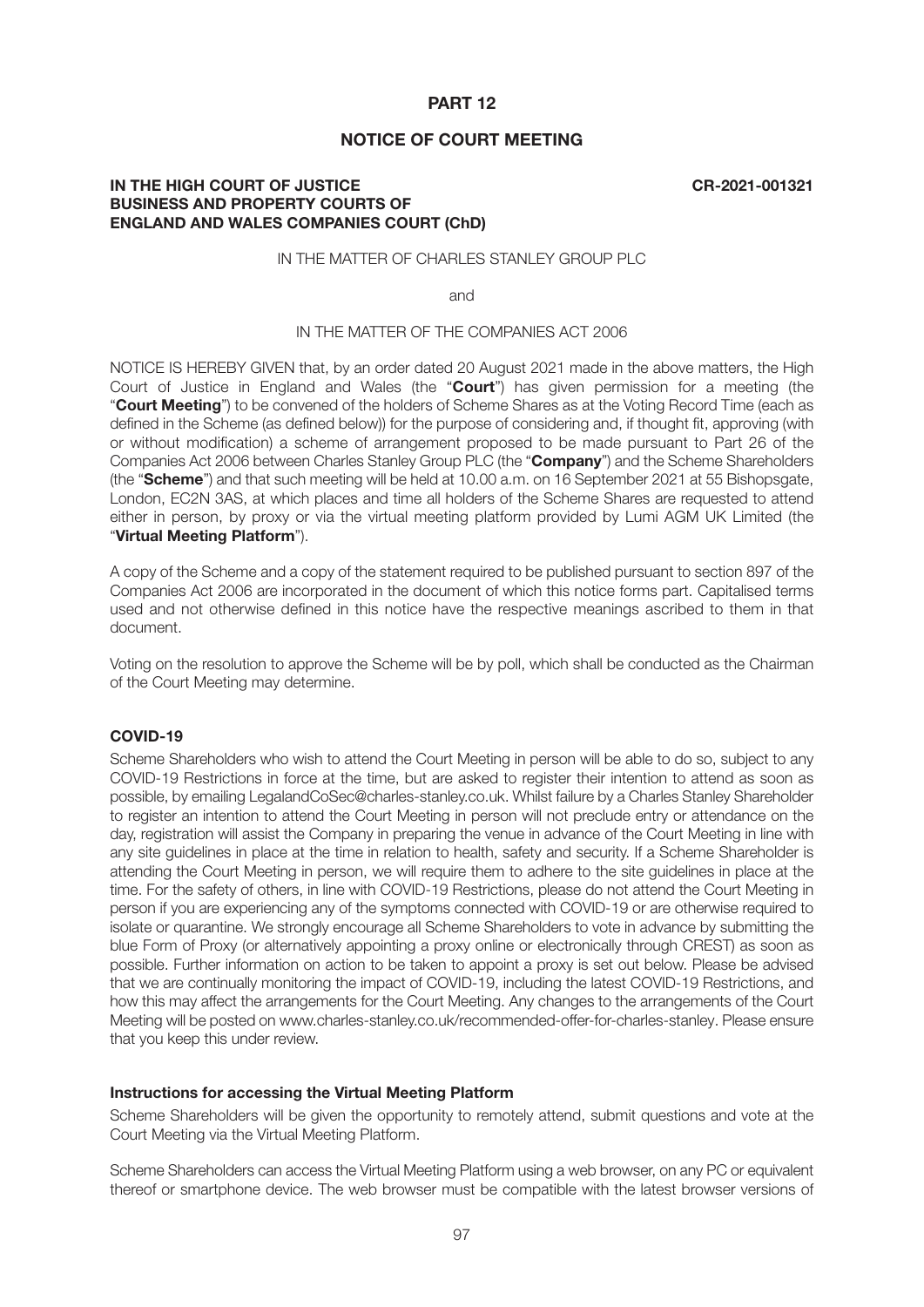Chrome, Firefox, Edge and Safari. To remotely attend, submit questions and vote using this method, please go to https://web.lumiagm.com.

Once you have accessed https://web.lumiagm.com from your web browser on a PC or equivalent thereof or smartphone device, you will be asked to enter the Lumi Meeting ID which is 111-670-037. You will then be prompted to enter your unique 11 digit Investor Code (**IVC**) including any leading zeros and 'PIN'. Your PIN is the last 4 digits of your IVC. This will authenticate you as a Scheme Shareholder.

Your IVC can be found on your blue Form of Proxy or share certificate, or a Signal Shares user (www.signalshares.com) will find this under 'Manage your account' when logged in to the Signal Shares portal. You can also obtain this by contacting Link Group on +44 (0) 371 277 1020\*

Access to the Court Meeting via the Virtual Meeting Platform will be available from 9.30 a.m. on 16 September 2021, although questions cannot be submitted until the Court Meeting is declared open and the voting functionality will not be enabled until the Chairman of the Court Meeting declares the poll open. Scheme Shareholders will be permitted to submit questions via the Virtual Meeting Platform to the Company's Directors during the course of the Court Meeting. The Chairman of the Court Meeting will ensure that relevant matters relating to the formal business of the Court Meeting are addressed in the Court Meeting, unless no response is required to be provided under the Companies Act 2006 or the provision of a response would, at the Chairman's discretion, otherwise be undesirable in the interests of the Company or the good order of the Court Meeting.

If you wish to appoint a proxy other than the Chairman of the Court Meeting and for them to attend and vote remotely via the Virtual Meeting Platform on your behalf, please submit your proxy appointment in the usual way before contacting Link Group on +44 (0) 371 277 1020\* in order to obtain their IVC and PIN. It is suggested that you do this as soon as possible and at least 48 hours (excluding non-business days) before the Court Meeting.

If your Scheme Shares are held by a nominee and you wish to attend and vote remotely via the Virtual Meeting Platform, you will need to contact your nominee as soon as possible. Your nominee will need to present a corporate letter of representation to Link Group as soon as possible and at least 72 hours (excluding non-business days) before the Court Meeting, in order that they can obtain for you your unique IVC and PIN to enable you to attend and vote remotely via the Virtual Meeting Platform.

\*Lines are open between 9.00 a.m. and 5.30 p.m. (London time) Monday to Friday (excluding public holidays in England and Wales), calls are charged at the standard geographic rate and will vary by provider. Calls outside the UK will be charged at the applicable international rate. Please note that calls may be monitored or recorded and Link Group cannot provide advice on the merits of the Acquisition or the Scheme or give any financial, legal or tax advice.

During the Court Meeting, you must ensure you are connected to the internet at all times in order to submit questions and vote when the Chairman commences polling. Therefore, it is your responsibility to ensure connectivity for the duration of the Court Meeting via your Wi-Fi. The Virtual Meeting Guide contains further information on accessing and participating in the Court Meeting remotely via the Virtual Meeting Platform and is available on the Company's website at www.charles-stanley.co.uk/recommended-offer-for-charlesstanley.

# **Right to Appoint a Proxy; Procedure for Appointment**

**Scheme Shareholders are entitled to attend, speak and vote at the Court Meeting and are entitled to appoint another person or persons, whether or not a member of the Company, as their proxy or proxies to exercise all or any of their rights to attend, speak and vote at the Court Meeting.**

Scheme Shareholders are strongly encouraged to submit proxy appointments and instructions for the Court Meeting as soon as possible, using any of the methods (online, electronically through CREST, by post or by hand) set out below. Scheme Shareholders are also strongly encouraged to appoint the Chairman of the Court Meeting as their proxy rather than any other named person. This will ensure that their vote will be counted if they (or any other proxy they might otherwise appoint) are not able to attend the Court Meeting, whether in person or remotely via the Virtual Meeting Platform.

The return of a completed blue Form of Proxy, the online appointment of a proxy or the submission of a proxy electronically via CREST will not prevent you from attending, raising questions and voting at the Court Meeting,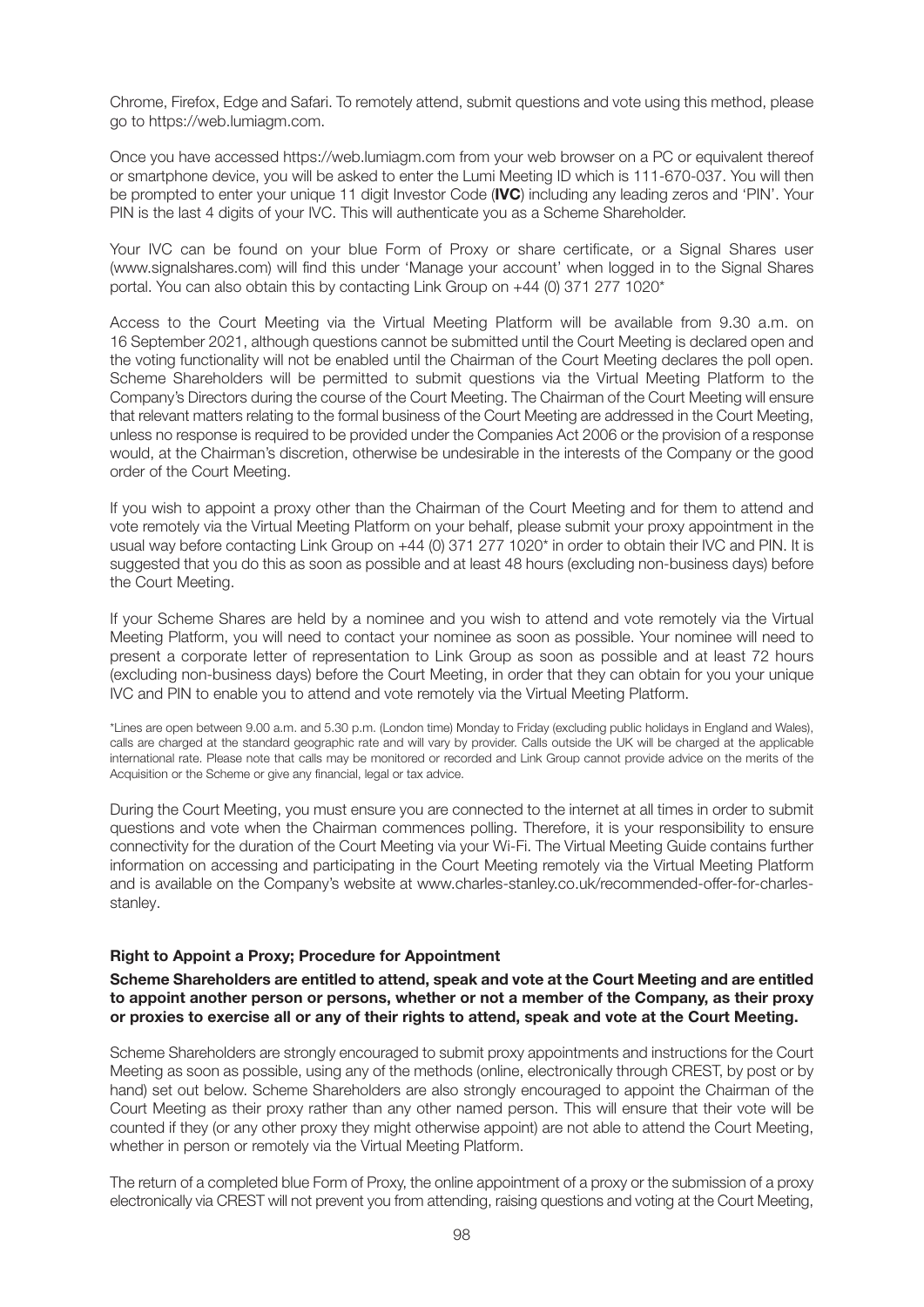or any adjournment thereof, in person or remotely via the Virtual Meeting Platform if you are entitled to do so (subject to any COVID-19 Restrictions in force at the time). If you choose to attend the Court Meeting in person or remotely via the Virtual Meeting Platform and vote, any vote(s) submitted by your proxy(ies) in respect of the same Charles Stanley Shares will be invalid.

# (a) *Online appointment of proxies*

 Proxies may be appointed online by logging on to the following website: www.signalshares.com and following the instructions therein. If you have not previously registered for electronic communications you will first be asked to register as a new user, for which you will require your IVC which can be found on your blue Form of Proxy or share certificate. For an electronic proxy appointment to be valid, the appointment must be received by Link Group not later than 48 hours (excluding any part of such 48-hour period falling on a non-working day) before the time fixed for the Court Meeting or any adjournment thereof. Full details of the procedure to be followed to appoint a proxy online are given on the website.

 If you are unable to locate your investor code or if you prefer, you may request a hard copy proxy form directly by calling Charles Stanley's registrars, Link Group on +44 (0) 371 664 0321 or by writing to Link Group, 10th Floor, Central Square, 29 Wellington Street, Leeds, LS1 4DL stating your name, and the address to which the hard copy should be sent. Calls are charged at the standard geographic rate and will vary by provider. Calls from outside the United Kingdom will be charged at the applicable international rate. Lines are open between 9.00 a.m. and 5.30 p.m. (London time), Monday to Friday (excluding public holidays in England and Wales). Please note that calls may be monitored or recorded and Link Group cannot provide advice on the merits of the Acquisition or the Scheme or give any financial, legal or tax advice.

# (b) *Electronic appointment of proxies through CREST*

 If you hold Charles Stanley Shares in uncertificated form through CREST and wish to appoint a proxy or proxies for the Court Meeting (or any adjournment thereof) by using the CREST electronic proxy appointment service, you may do so by using the procedures described in the CREST Manual. CREST personal members or other CREST sponsored members, and those CREST members who have appointed any voting service provider(s), should refer to their CREST sponsor or voting service provider(s), who will be able to take the appropriate action on their behalf.

 In order for a proxy appointment or instruction made using the CREST service to be valid, the appropriate CREST message (a **CREST Proxy Instruction**) must be properly authenticated in accordance with the specifications of Euroclear and must contain the information required for such instructions as described in the CREST Manual. The message (regardless of whether it constitutes the appointment of a proxy or an amendment to the instructions given to a previously appointed proxy) must, in order to be valid, be transmitted so as to be received by Link Group (ID: RA10) not later than 48 hours (excluding any part of such 48-hour period falling on a non-working day) before the time fixed for the Court Meeting or any adjournment thereof. For this purpose, the time of receipt will be taken to be the time (as determined by the timestamp applied to the message by the CREST Applications Host) from which Link Group is able to retrieve the message by enquiry to CREST in the manner prescribed by CREST. If the CREST proxy appointment or instruction is not received by this time, the blue Form of Proxy may be handed to the Chairman of the Court Meeting (or to a representative of Link Group at the Court Meeting on behalf of the Chairman) any time prior to the commencement of the Court Meeting or any adjournment thereof.

 CREST members and, where applicable, their CREST sponsors or voting service providers should note that Euroclear does not make available special procedures in CREST for any particular messages. Normal system timings and limitations will therefore apply in relation to the input of CREST Proxy Instructions. It is the responsibility of the CREST member concerned to take (or, if the CREST member is a CREST personal member or sponsored member or has appointed any voting service provider(s), to procure that his/her CREST sponsor or voting service provider(s) take(s)) such action as shall be necessary to ensure that a message is transmitted by means of the CREST system by any particular time. For further information on the logistics of submitting messages in CREST, CREST members and, where applicable, their CREST sponsors or voting service providers are referred, in particular, to those sections of the CREST Manual concerning practical limitations of the CREST system and timings.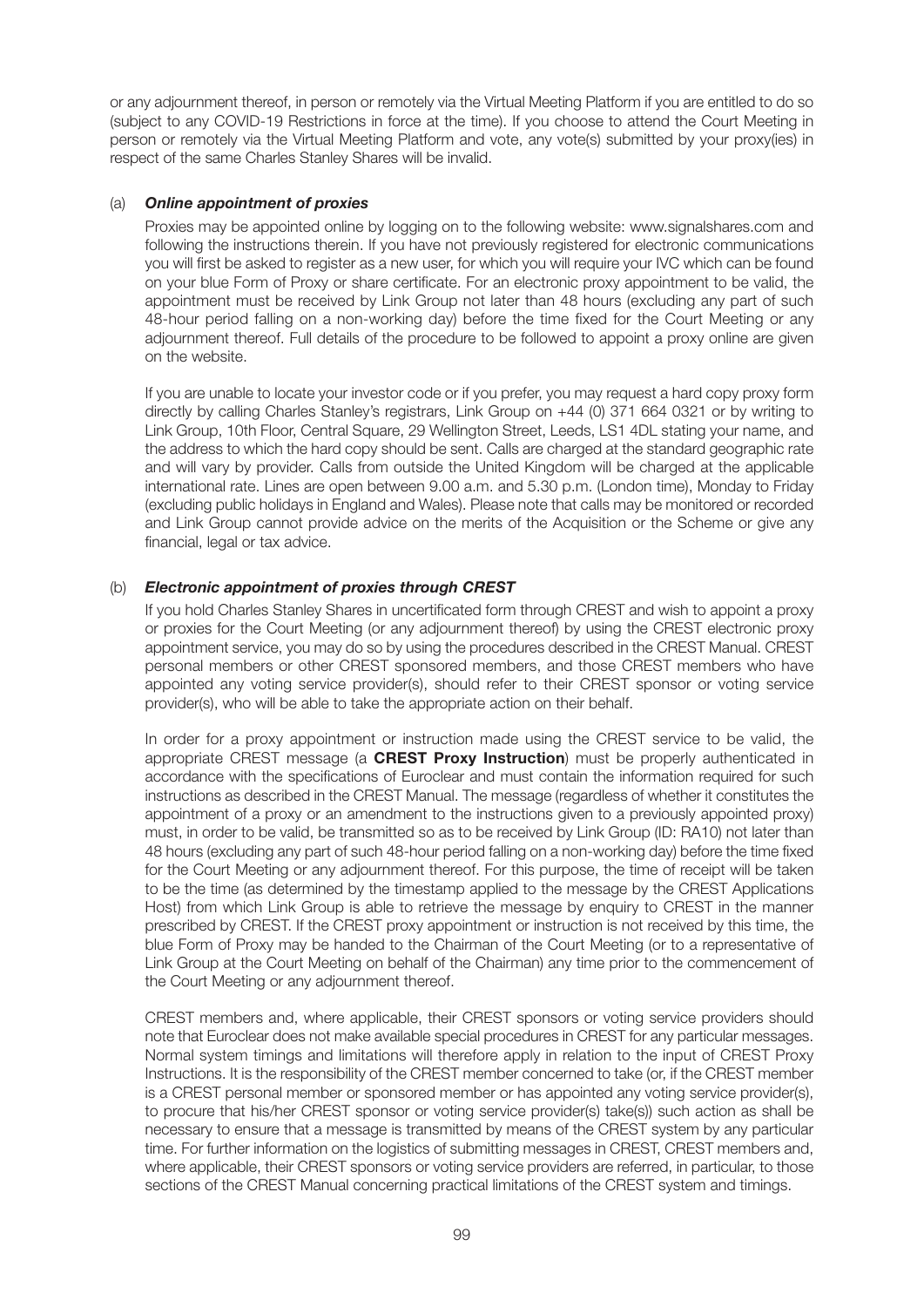The Company may treat as invalid a CREST Proxy Instruction in the circumstances set out in Regulation 35(5)(a) of the CREST Regulations.

# (c) *Sending blue Forms of Proxy by post or by hand*

 As an alternative to appointing proxies online or electronically through CREST, Scheme Shareholders may request a blue Form of Proxy for use at the Court Meeting. Instructions for its use are set out on the form. It is requested that the blue Form of Proxy (together with any power of attorney or other authority, if any, under which it is signed, or a duly certified copy thereof) be returned to the Company's Registrar, Link Group, by post to Link Group, PXS 1, Central Square, 29 Wellington Street, Leeds, LS1 4DL, so as to be received as soon as possible and in any event not later than 10.00 a.m. on 14 September 2021 (or, in the case of an adjournment of the Court Meeting, 48 hours (excluding any part of such 48-hour period falling on a non-working day) before the time appointed for the adjourned Court Meeting).

 If the blue Form of Proxy for the Court Meeting is not lodged by the relevant time, it may be handed to the Chairman of the Court Meeting (or to a representative of Link Group at the Court Meeting on behalf of the Chairman) any time period to the commencement of the Court Meeting or any adjournment thereof.

## **Voting Record Time**

Entitlement to attend, speak and vote (whether in person, remotely via the Virtual Meeting Platform or by proxy) at the Court Meeting or any adjournment thereof and the number of votes which may be cast at the Court Meeting will be determined by reference to the register of members of the Company at 6.30 p.m. on 14 September 2021 or, if the Court Meeting is adjourned, 6.30 p.m. on the date which is two Business Days before the date fixed for the adjourned Court Meeting.

Changes to the register of members after the relevant time shall be disregarded in determining the rights of any person to attend, speak and vote (whether in person, remotely via the Virtual Meeting Platform or by proxy) at the Court Meeting.

#### **Joint Holders**

In the case of joint holders of Scheme Shares, the vote of the senior who tenders a vote will be accepted to the exclusion of the vote(s) of the other joint holder(s). For this purpose, seniority will be determined by the order in which the names stand in the register of members of the Company in respect of the joint holding.

#### **Corporate Representatives**

As an alternative to appointing a proxy, any holder of Scheme Shares which is a corporation may appoint one or more corporate representatives who may exercise on its behalf all its powers as a member, provided that if two or more corporate representatives purport to vote in respect of the same shares, if they purport to exercise the power in the same way as each other, the power is treated as exercised in that way, and in other cases the power is treated as not exercised.

#### **Nominated Persons**

Any person to whom this Notice is sent who is a person nominated under section 146 of the Companies Act 2006 to enjoy information rights (a **Nominated Person**) does not, in that capacity, have a right to appoint a proxy, such right only being exercisable by shareholders of the Company. However, Nominated Persons may, under agreement with the shareholder who nominated them, have a right to be appointed (or to have someone else appointed) as a proxy for the Court Meeting.

The Court has appointed Sir David Howard, or failing him, Paul Abberley, or, failing him, Benjamin Money-Coutts, or failing him, any other Charles Stanley director or the Charles Stanley company secretary to act as Chairman of the Court Meeting and has directed the Chairman to report the result to the Court.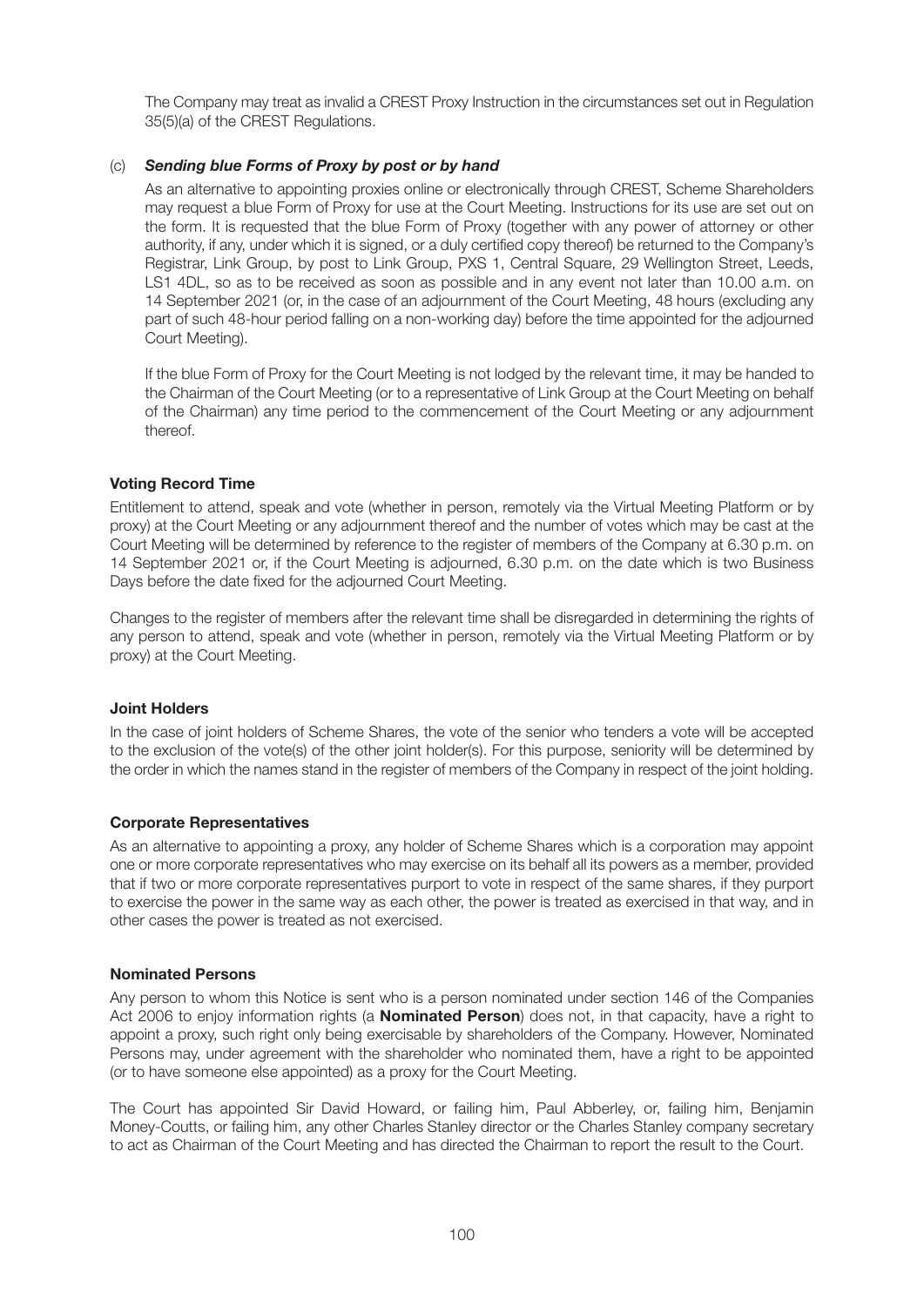The Scheme of Arrangement will be subject to the subsequent sanction of the Court.

Dated 25 August 2021

NORTON ROSE FULBRIGHT LLP 3 More London Riverside London SE1 2AQ

Solicitors for the Company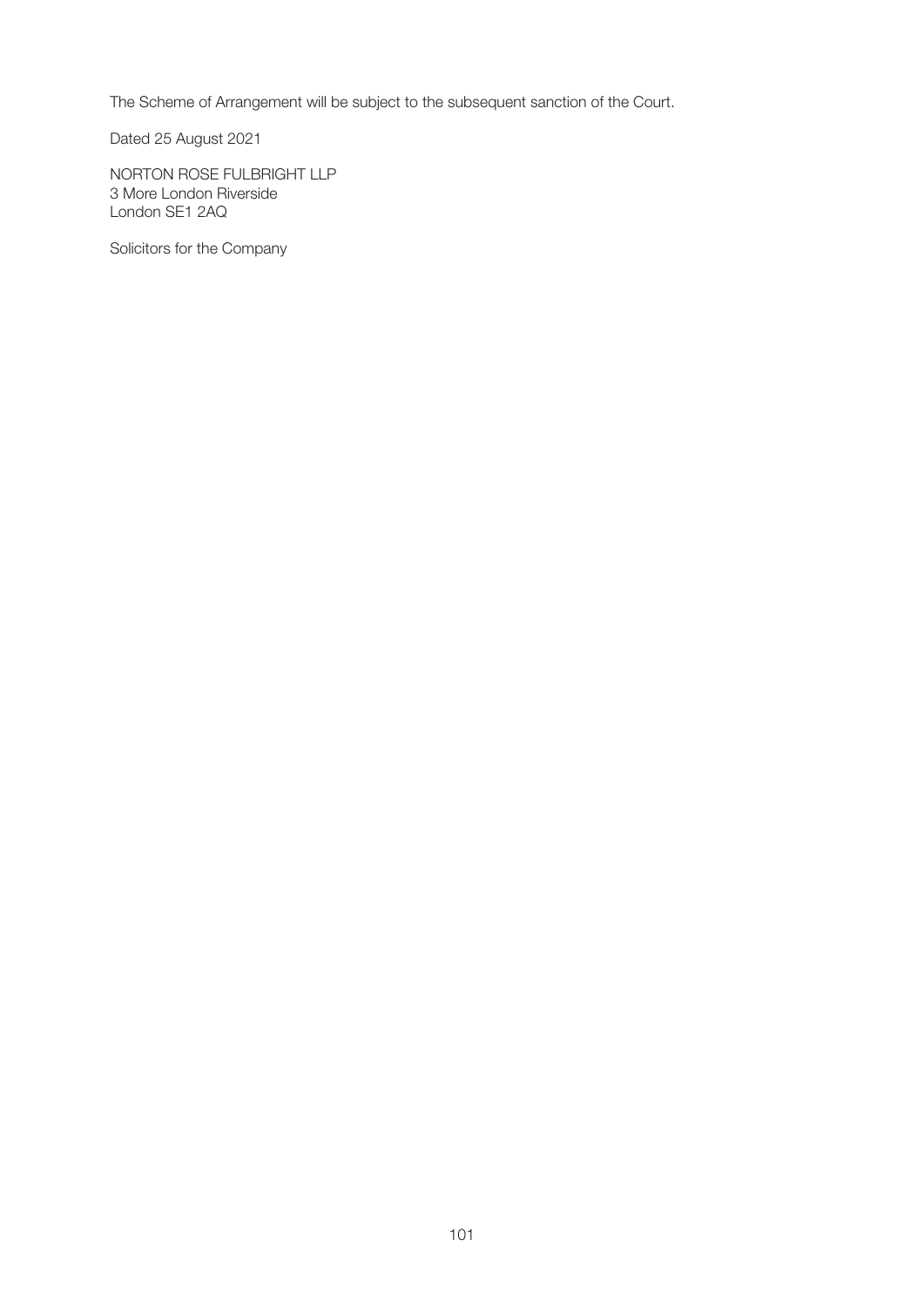# **PART 13**

# **NOTICE OF GENERAL MEETING CHARLES STANLEY GROUP PLC**

Notice is hereby given that a general meeting of Charles Stanley Group PLC (the **Company**) will be held at 55 Bishopsgate, London, EC2N 3AS on 16 September 2021 at 10.15 a.m. (or as soon thereafter as the Court Meeting (as defined in Part 11 (*Definitions*) of the document of which this notice forms part) concludes or is adjourned) for the purpose of considering and, if thought fit, passing the following resolutions, which will be proposed as special resolutions.

# **SPECIAL RESOLUTION 1**

THAT:

- (A) for the purpose of giving effect to the scheme of arrangement dated 25 August 2021 (the "**Scheme**") between the Company and the holders of Scheme Shares (as defined in the Scheme), a copy of which has been produced to this meeting and for the purposes of identification signed by the Chairman of this meeting, in its original form or with or subject to any modification, addition, or condition agreed by the Company and Bidco and approved or imposed by the High Court of Justice of England and Wales, the directors of the Company (or a duly authorised committee thereof) be authorised to take all such action as they may consider necessary or appropriate for implementing the Scheme; and
- (B) with effect from the passing of this resolution, the articles of association of the Company be and are hereby amended by the adoption and inclusion of the following new Article 201.

#### **"201. Scheme of Arrangement**

- (a) In this Article 201, references to the "Scheme" are to the Scheme of Arrangement under Part 26 of the Companies Act 2006 between the Company and the holders of Scheme Shares (as defined in the Scheme) dated 25 August 2021 (with or subject to any modification, addition or condition approved or imposed by the Court and agreed by the Company and Raymond James UK Wealth Management Holdings Limited (**Bidco**)) and (save as defined in this Article) terms defined in the Scheme shall have the same meanings in this Article.
- (b) Notwithstanding any other provisions in these Articles, if the Company issues or transfers out of treasury any Charles Stanley Shares (other than to Bidco, any subsidiary of Bidco, any parent undertaking of Bidco or any subsidiary of such parent undertaking, or any nominee of Bidco (each a **Bidco Company**)) or registers the bearer of any Share Warrants as the holder of Charles Stanley Shares upon the surrender of such Share Warrants on or after the date of the adoption of this Article 201 and prior to the Scheme Record Time, such Charles Stanley Shares shall be issued, transferred or registered in the name of the relevant person subject to the terms of the Scheme (and shall be Scheme Shares for the purposes thereof) and the original or subsequent holder or holders of such Charles Stanley Shares shall be bound by the Scheme accordingly.
- (c) Notwithstanding any other provision of these Articles, subject to the Scheme becoming Effective, any shares issued, transferred out of treasury or transferred pursuant to Article 201(d) below, to any person or registered in the name of any bearer of Share Warrants upon the surrender of such Share Warrants (other than a Bidco Company) after the Scheme Record Time (a **New Member**) (each a **Post-Scheme Share**) shall be issued, transferred or registered in the name of the relevant person on terms that they shall (on the Effective Date (as defined in the Scheme) or, if later, on issue, transfer or registration (but subject to the terms of Articles 201(d) and 201(e) below)), be immediately transferred to Bidco (or such person as it may direct) (the **Purchaser**), who shall be obliged to acquire each Post-Scheme Share in consideration of and conditional upon the payment by or on behalf of Bidco to the New Member of an amount in cash for each Post-Scheme Share equal to the consideration to which a New Member would have been entitled under the Scheme had such Post-Scheme Share been a Scheme Share.
- (d) Any person who is beneficially entitled to shares issued or transferred to a New Member (other than, for the avoidance of doubt, a person who becomes beneficially entitled to shares by virtue of a transfer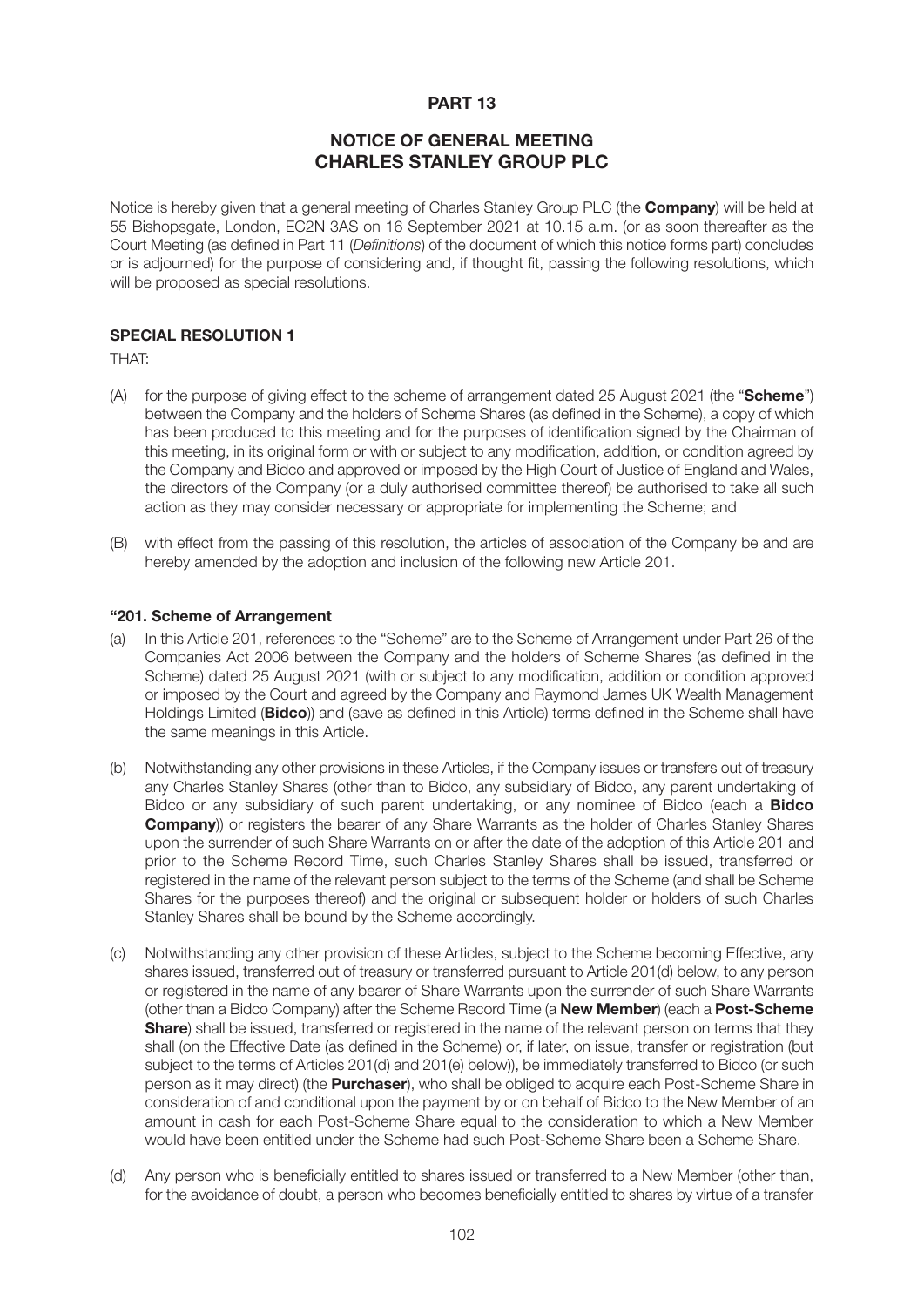pursuant to this Article 201(d)) may, prior to the issue or transfer of Post-Scheme Shares to the New Member pursuant to the exercise of an option under one of the Charles Stanley Share Schemes (as defined in the Scheme), give not less than two business days' written notice to the Company in such manner as the Board shall prescribe of his or her intention to transfer the beneficial ownership of some or all of such Post-Scheme Shares to his or her spouse or civil partner and may, if such notice has been validly given, on or before such Post-Scheme Shares being issued or transferred to the New Member, immediately transfer to his or her spouse or civil partner beneficial ownership of any such Post-Scheme Shares, provided that such Post-Scheme Shares (including both legal and beneficial ownership thereof) will then be immediately transferred to the Purchaser pursuant to Article 201(c) above. If notice has been validly given pursuant to this Article 201(d) but the beneficial owner does not immediately transfer to his or her spouse or civil partner both the legal and beneficial ownership of the Post-Scheme Shares in respect of which notice was given, such legal and beneficial ownership will be transferred to the Purchaser pursuant to Article 201(c) above. If notice is not given pursuant to this Article 201(d), both the legal and beneficial ownership of the Post-Scheme Shares will be immediately transferred to the Purchaser pursuant to Article 201(c) above.

- (e) On any reorganisation of, or material alteration to, the share capital of the Company (including, without limitation, any subdivision and/or consolidation) carried out after the Effective Date (as defined in the Scheme), the value of the consideration per Post-Scheme Share to be paid under Article 201(c) shall be adjusted by the Company in such manner as the auditors of the Company may determine to be appropriate to reflect such reorganisation or alteration. References in this Article 201 to such shares shall, following such adjustment, be construed accordingly.
- (f) To give effect to any transfer of Post-Scheme Shares required pursuant to Article 201(c), the Company may appoint any person as attorney and/or agent for the New Member to transfer the Post-Scheme Shares to the Purchaser and do all such other things and execute and deliver all such documents or deeds as may in the opinion of such attorney or agent be necessary or desirable to vest the Post-Scheme Shares in the Purchaser and pending such vesting to exercise all such rights attaching to the Post-Scheme Shares as the Purchaser may direct. If an attorney or agent is so appointed, the New Member shall not thereafter (except to the extent that the attorney or agent fails to act in accordance with the directions of the Purchaser) be entitled to exercise any rights attaching to the Post-Scheme Shares unless so agreed in writing by the Purchaser. The attorney or agent shall be empowered to execute and deliver as transferor a form of transfer or instructions of transfer on behalf of the New Member (or any subsequent holder) in favour of the Purchaser and the Company may give a good receipt for the consideration for the Post-Scheme Shares and may register the Purchaser as holder thereof and issue to it certificate(s) for the same. The Company shall not be obliged to issue a certificate to the New Member for the Post-Scheme Shares. The Purchaser shall settle the consideration due to the New Member pursuant to Article 201(c) above by sending a cheque drawn on a UK clearing bank in favour of the New Member (or any subsequent holder), or by any alternative method communicated by the Purchaser to the New Member, for the purchase price of such Post-Scheme Shares no later than 14 days after the date on which the Post-Scheme Shares are issued to the New Member.
- (g) If the Scheme shall not have become Effective by the applicable date referred to in (or otherwise set in accordance with) section 6(B) of the Scheme, this Article 201 shall cease to be of any effect.
- (h) Notwithstanding any other provision of these Articles, both the Company and the Board shall refuse to register the transfer of any Scheme Shares effected between the Scheme Record Time and the Effective Date other than to the Purchaser pursuant to the Scheme."

# **SPECIAL RESOLUTION 2**

THAT, subject to the confirmation of the High Court of Justice in England and Wales, the issued share capital of the Company be reduced by cancelling and extinguishing capital to the extent of £21,247 by the cancellation of 84,988 ordinary shares of 25 pence each in the capital of the Company represented by share warrants to bearer.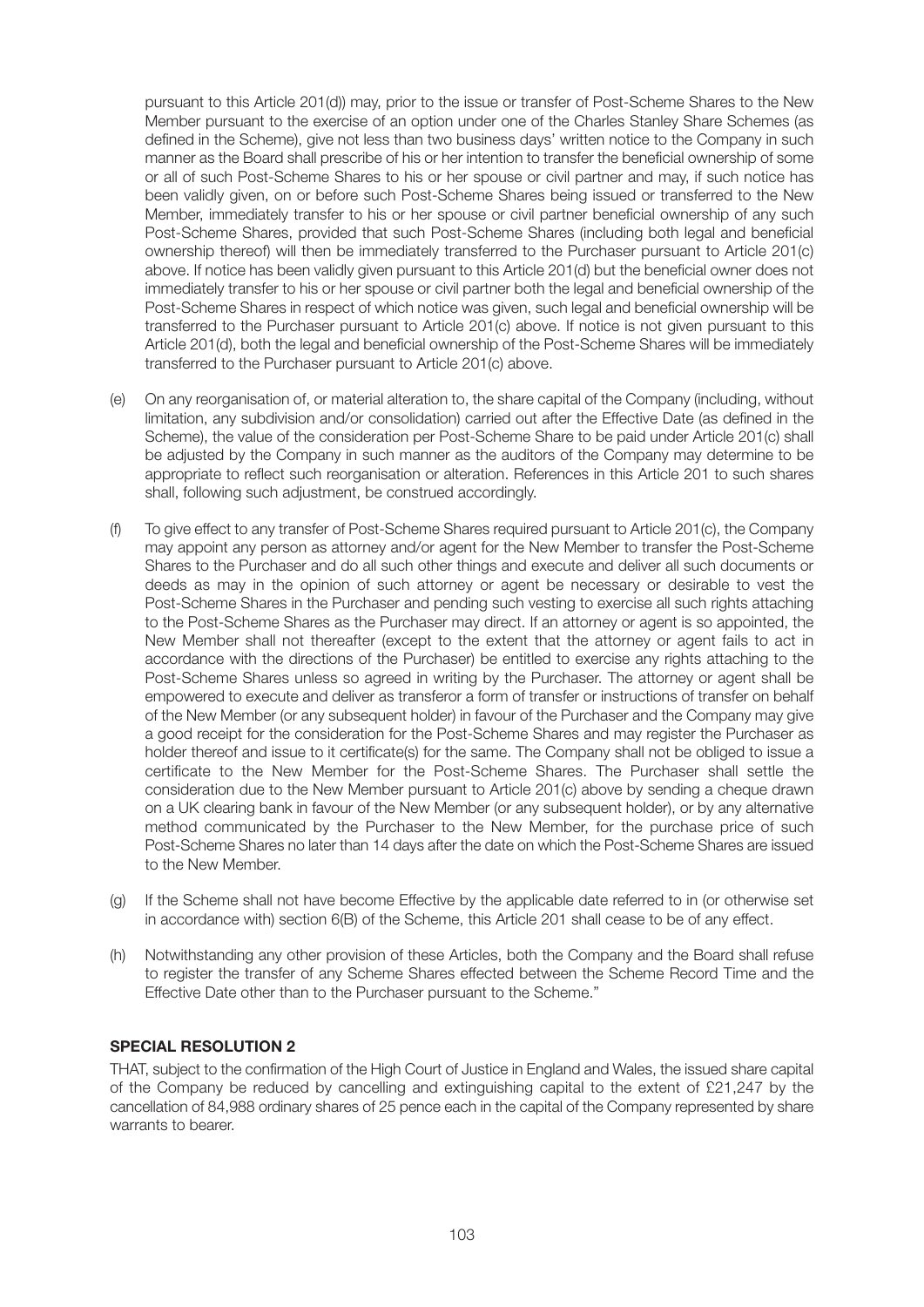# **SPECIAL RESOLUTION 3**

THAT upon the reduction of capital provided for in Special Resolution 2 becoming effective or failing that, upon the grant of the order to sanction the Scheme by the High Court of Justice of England and Wales, the share warrants to bearer referred to in Special Resolution 2 be cancelled.

**By Order of the Board Registered Office:** 

**General Counsel and Company Secretary** Charles Stanley Group PLC

25 August 2021

55 Bishopsgate, **Julie Ung**<br>
London EC2N 3AS<br>
General Counsel and Company Secretary **Exercises** Registered in England No. 48796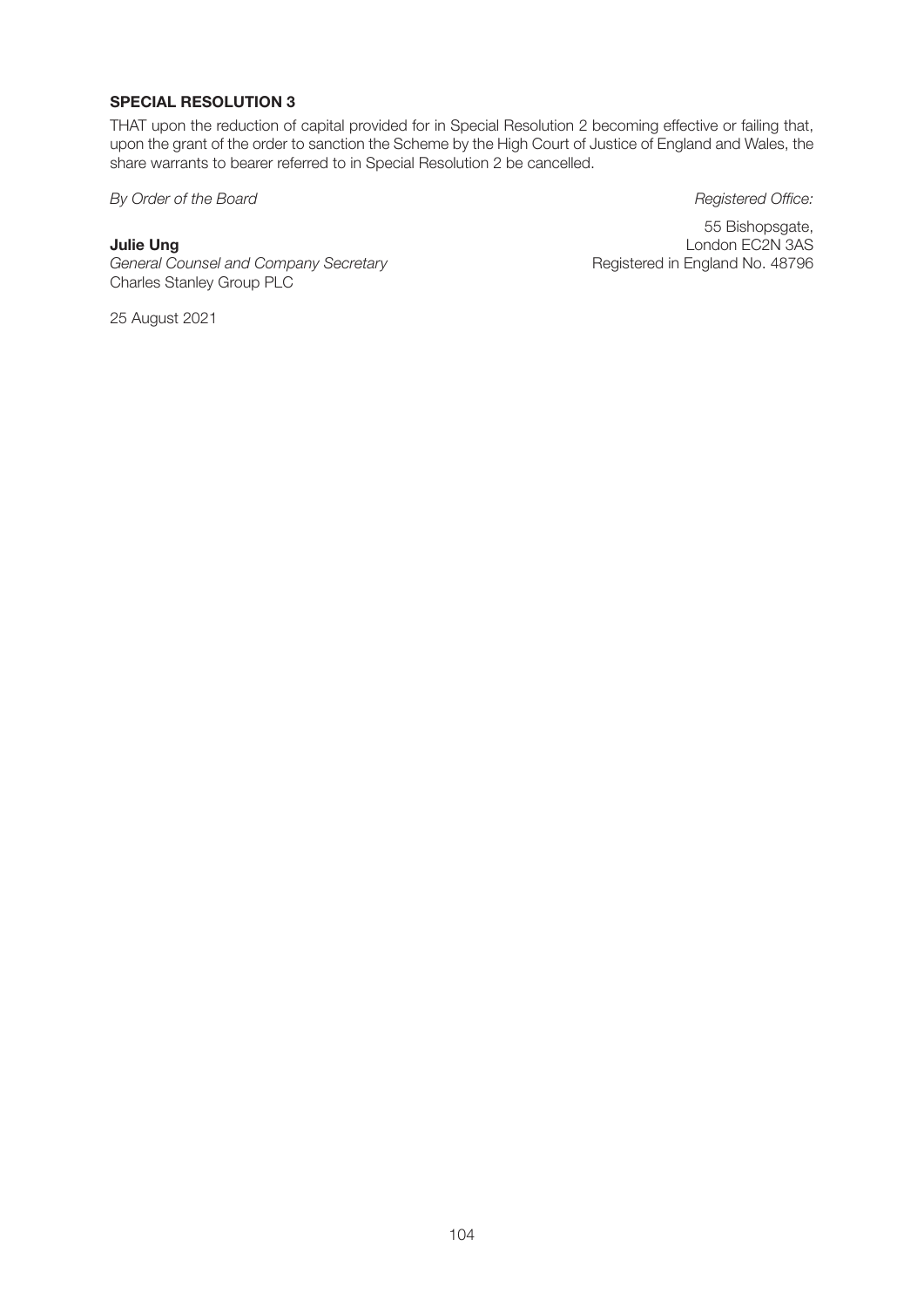#### *Notes:*

The following notes explain your general rights as a shareholder and your right to attend and vote at the General Meeting or to appoint someone else to vote on your behalf.

#### **1. COVID-19**

Charles Stanley Shareholders who wish to attend the General Meeting in person will be able to do so, subject to any COVID-19 Restrictions in force at the time, but are asked to register their intention to attend as soon as possible, by emailing LegalandCoSec@charles-stanley.co.uk. Whilst failure by a Charles Stanley Shareholder to register an intention to attend the General Meeting in person will not preclude entry or attendance on the day, registration will assist the Company in preparing the venue of the General Meeting in line with any site guidelines in place at the time in relation to health, safety and security. If a Charles Stanley Shareholder is attending the General Meeting in person, we will require them to adhere to the site guidelines in place at the time. For the safety of others, in line with COVID-19 Restrictions, please do not attend the General Meeting in person if you are experiencing any of the symptoms connected with COVID-19 or are otherwise required to isolate or quarantine. We strongly encourage all Charles Stanley Shareholders to vote in advance by submitting the yellow Form of Proxy (or alternatively appointing a proxy online or electronically through CREST) as soon as possible. Further information on action to be taken to appoint a proxy is set out below. Please be advised that we are continually monitoring the impact of COVID-19, including the latest COVID-19 Restrictions, and how this may affect the arrangements for the General Meeting. Any changes to the arrangements of the General Meeting will be posted on www.charles-stanley.co.uk/recommended-offer-for-charles-stanley. Please ensure that you keep this under review.

#### **2. Instructions for accessing the Virtual Meeting Platform**

Charles Stanley Shareholders will be given the opportunity to remotely attend, submit questions and vote at the General Meeting via a virtual meeting platform provided by Lumi AGM UK Limited (the **Virtual Meeting Platform**).

Charles Stanley Shareholders can access the Virtual Meeting Platform using a web browser, on any PC or equivalent thereof or smartphone device. The web browser must be compatible with the latest browser versions of Chrome, Firefox, Edge and Safari. To remotely attend, submit questions and vote using this method, please go to https://web.lumiagm.com.

Once you have accessed https://web.lumiagm.com from your web browser on a PC or equivalent thereof or smartphone device, you will be asked to enter the Lumi Meeting ID which is 111-670-037. You will then be prompted to enter your unique 11 digit Investor Code (**IVC**) including any leading zeros and 'PIN'. Your PIN is the last 4 digits of your IVC. This will authenticate you as a Charles Stanley **Shareholder** 

Your IVC can be found on your yellow Form of Proxy or share certificate, or a Signal Shares user (www.signalshares.com) will find this under 'Manage your account' when logged in to the Signal Shares portal. You can also obtain this by contacting Link Group on +44 (0) 371 277 1020\*

Access to the General Meeting via the Virtual Meeting Platform will be available from 9.30 a.m. on 16 September 2021, although questions cannot be submitted until the General Meeting is declared open and the voting functionality will not be enabled until the Chairman of the General Meeting declares the poll open. Charles Stanley Shareholders will be permitted to submit questions via the Virtual Meeting Platform to the Company's Directors during the course of the General Meeting. The Chairman of the General Meeting will ensure that relevant matters relating to the formal business of the General Meeting are addressed in the General Meeting, unless no response is required to be provided under the Companies Act 2006 or the provision of a response would, at the Chairman's discretion, otherwise be undesirable in the interests of the Company or the good order of the General Meeting.

If you wish to appoint a proxy other than the Chairman of the General Meeting and for them to attend and vote remotely via the Virtual Meeting Platform on your behalf, please submit your proxy appointment in the usual way before contacting Link Group on +44 (0) 371 277 1020\* in order to obtain their IVC and PIN. It is suggested that you do this as soon as possible and at least 48 hours (excluding non-business days) before the General Meeting.

If your Charles Stanley Shares are held by a nominee and you wish to attend and vote remotely via the Virtual Meeting Platform, you will need to contact your nominee as soon as possible. Your nominee will need to present a corporate letter of representation to Link Group as soon as possible and at least 72 hours (excluding non-business days) before the General Meeting, in order that they can obtain for you your unique IVC and PIN to enable you to attend and vote remotely via the Virtual Meeting Platform.

During the General Meeting, you must ensure you are connected to the internet at all times in order to submit questions and vote when the Chairman commences polling. Therefore, it is your responsibility to ensure connectivity for the duration of the General Meeting via your Wi-Fi. The Virtual Meeting Guide contains further information on accessing and participating in the General Meeting remotely via the Virtual Meeting Platform and is available on the Company's website at www.charles-stanley.co.uk/recommended-offer-forcharles-stanley.

\*Lines are open between 9.00 a.m. and 5.30 p.m. (London time) Monday to Friday (excluding public holidays in England and Wales), calls are charged at the standard geographic rate and will vary by provider. Calls outside the UK will be charged at the applicable international rate. Please note that calls may be monitored or recorded and Link Group cannot provide advice on the merits of the Acquisition or the Scheme or give any financial, legal or tax advice.

#### **3. Entitlement to attend and vote**

Pursuant to Regulation 41(1) of the Uncertificated Securities Regulations 2001 (as amended), the Company has specified that only those Charles Stanley Shareholders registered on the register of members of the Company at 6.30 p.m. on 14 September 2021 (the **Voting Record Time**) (or, if the meeting is adjourned to a time more than 48 hours after the Voting Record Time, by 6.30 p.m. on the day which is two days prior to the time of the adjourned meeting) shall be entitled to attend and vote (either in person, remotely via the Virtual Meeting Platform or by proxy) at the General Meeting in respect of the number of shares registered in their name at that time.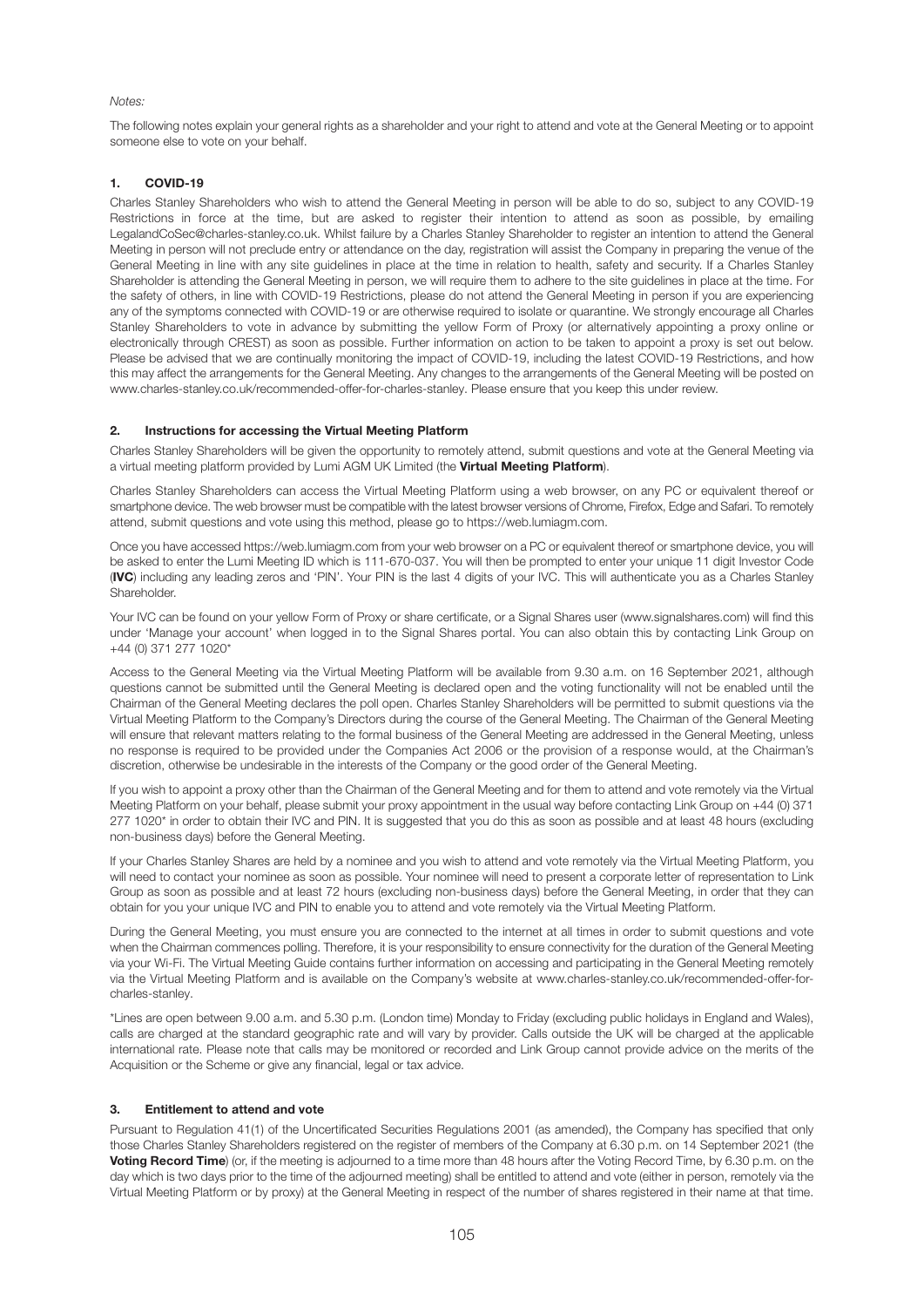If the General Meeting is adjourned to a time not more than 48 hours after the Voting Record Time, that time will also apply for the purpose of determining the entitlement of members to attend and vote (and for the purpose of determining the number of votes they may cast) at the adjourned meeting. Changes to the register of members after the relevant deadline shall be disregarded in determining the rights of any person to attend and vote (whether in person, remotely via the Virtual Meeting Platform or by proxy) at the meeting.

#### **4. Appointment of proxies**

A member entitled to attend and vote at the General Meeting may appoint one or more proxies to exercise all or any of the member's rights to attend, submit questions and, on a poll, to vote (either in person or remotely via the Virtual Meeting Platform), instead of him or her. A proxy need not be a member of the Company but must attend the General Meeting for the member's vote to be counted. If a member appoints more than one proxy to attend the General Meeting, each proxy must be appointed to exercise the rights attached to a different share or shares held by the member.

Charles Stanley Shareholders are encouraged to submit proxy appointments and instructions for the General Meeting as soon as possible, using any of the methods (online, electronically through CREST, by post or by hand) set out below. Charles Stanley Shareholders are also strongly encouraged to appoint the Chairman of the General Meeting as their proxy rather than any other named person. This will ensure that their vote will be counted if they (or any other proxy they might otherwise appoint) are not able to attend the General Meeting, whether in person or remotely via the Virtual Meeting Platform.

The return of a completed Form of Proxy, the online appointment of a proxy or the submission of a proxy electronically via CREST will not prevent you from attending, speaking and voting at the General Meeting, or any adjournment thereof, in person or remotely via the Virtual Meeting Platform if you are entitled to do so (subject to any COVID-19 Restrictions in force at the time). If you choose to attend the General Meeting in person or remotely via the Virtual Meeting Platform and vote, any vote(s) submitted by your proxy(ies) in respect of the same Charles Stanley Shares will be invalid.

#### (a) *Online appointment of proxies*

 Proxies may be appointed online by logging on to the following website: www.signalshares.com and following the instructions therein. If you have not previously registered for electronic communications you will first be asked to register as a new user, for which you will require your IVC. Your IVC can be found printed on your yellow Form of Proxy or share certificate. For an electronic proxy appointment to be valid, the appointment must be received by Link Group not later than 48 hours (excluding any part of such 48-hour period falling on a non-working day) before the time fixed for the General Meeting or any adjournment thereof. Full details of the procedure to be followed to appoint a proxy online are given on the website.

If you prefer, you may request a hard copy proxy form directly by calling Charles Stanley's registrars, Link Group between 9.00 a.m. and 5.30 p.m. (London time) Monday to Friday (excluding public holidays in England and Wales) +44 (0) 371 664 0321 or by writing to Link Group, 10th Floor, Central Square, 29 Wellington Street, Leeds, LS1 4DL, stating your name, and the address to which the hard copy should be sent. Calls are charged at the standard geographic rate and will vary by provider. Calls from outside the United Kingdom will be charged at the applicable international rate. Please note that calls may be monitored or recorded and Link Group cannot provide advice on the merits of the Acquisition or the Scheme or give any financial, legal or tax advice.

#### (b) *Electronic appointment of proxies through CREST*

 If you hold Charles Stanley Shares in uncertificated form through CREST and wish to appoint a proxy or proxies for the General Meeting (or any adjournment thereof) by using the CREST electronic proxy appointment service, you may do so by using the procedures described in the CREST Manual. CREST personal members or other CREST sponsored members, and those CREST members who have appointed any voting service provider(s), should refer to their CREST sponsor or voting service provider(s), who will be able to take the appropriate action on their behalf.

 In order for a proxy appointment or instruction made using the CREST service to be valid, the appropriate CREST message (a "**CREST Proxy Instruction**") must be properly authenticated in accordance with the specifications of Euroclear and must contain the information required for such instructions as described in the CREST Manual. The message (regardless of whether it constitutes the appointment of a proxy or an amendment to the instructions given to a previously appointed proxy) must, in order to be valid, be transmitted so as to be received by Link Group (ID: RA10) not later than 48 hours (excluding any part of such 48-hour period falling on a non-working day) before the time fixed for the General Meeting or any adjournment thereof. For this purpose, the time of receipt will be taken to be the time (as determined by the timestamp applied to the message by the CREST Applications Host) from which Link Group is able to retrieve the message by enquiry to CREST in the manner prescribed by CREST.

 CREST members and, where applicable, their CREST sponsors or voting service providers should note that Euroclear does not make available special procedures in CREST for any particular messages. Normal system timings and limitations will therefore apply in relation to the input of CREST Proxy Instructions. It is the responsibility of the CREST member concerned to take (or, if the CREST member is a CREST personal member or sponsored member or has appointed any voting service provider(s), to procure that his/her CREST sponsor or voting service provider(s) take(s)) such action as shall be necessary to ensure that a message is transmitted by means of the CREST system by any particular time. For further information on the logistics of submitting messages in CREST, CREST members and, where applicable, their CREST sponsors or voting service providers are referred, in particular, to those sections of the CREST Manual concerning practical limitations of the CREST system and timings.

 Charles Stanley may treat as invalid a CREST Proxy Instruction in the circumstances set out in Regulation 35(5)(a) of the CREST Regulations.

#### (c) *Sending yellow Forms of Proxy by post or by hand*

 As an alternative to appointing proxies online or electronically through CREST, Charles Stanley Shareholders may request a yellow Form of Proxy for use at the General Meeting. Instructions for its use are set out on the form. It is requested that the